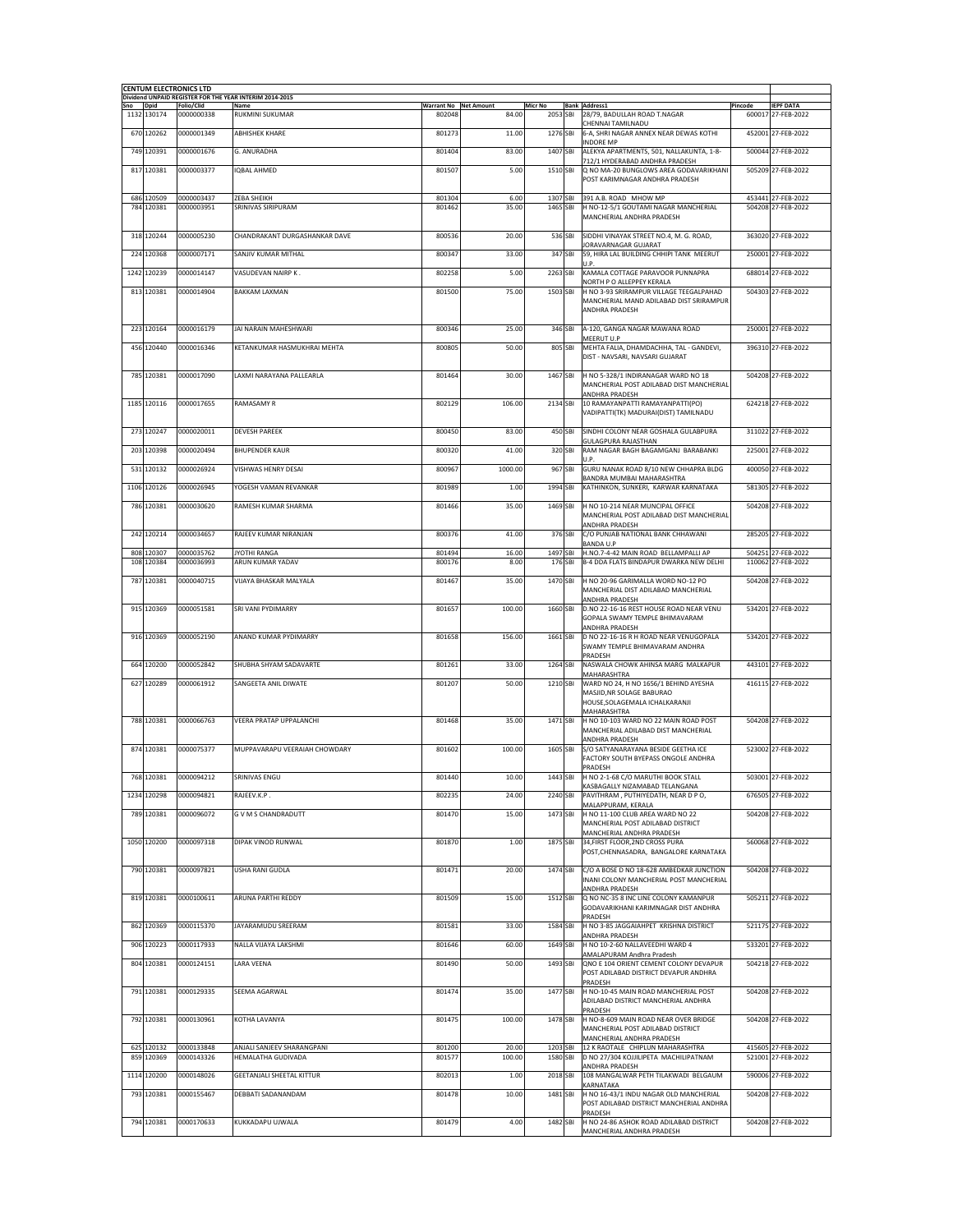|      | 795 120381                            | 0000174467               | DRAKSHAPALLI CHANDRASHEKAR                   | 801480           | 30.00            | 1483 SBI            |       | H NO 11-109 WATER TANK ROAD MANCHERIAL<br>POST ADILABAD DISTRICT MANCHERIAL ANDHRA<br>PRADESH                         | 504208 27-FEB-2022                       |
|------|---------------------------------------|--------------------------|----------------------------------------------|------------------|------------------|---------------------|-------|-----------------------------------------------------------------------------------------------------------------------|------------------------------------------|
|      | 1232 120298                           | 0000177741               | VARGHESE KS.                                 | 802230           | 24.00            | 2235 SBI            |       | KALAPURACKAL HOUSE KOOMANTHODE PO                                                                                     | 670704 27-FEB-2022                       |
|      | 304 130199                            | 0000178939               | JAGDISH MAGANBHAI BARAD                      | 800510           | 41.00            | 510 SBI             |       | KARIKKOTTAKARI IRITTY KERALA<br>13,3001,RMC.QTR. NEAR LAXMI NAGAR<br>VEGETABLE MARKET NANAMAVA RD. RAJNAGAR           | 360004 27-FEB-2022                       |
|      | 814 120381                            | 0000202964               | RAMYA NALLA                                  | 801501           | 50.00            | 1504 SBI            |       | RAJKOT GUJARAT<br>H NO 3-5-294 AZMATHPURA KARIMNAGAR                                                                  | 505001 27-FEB-2022                       |
|      | 409 120200                            | 0000210018               | JAYESHKUMAR BANSILAL SHAH                    | 800719           | 18.00            | 719 SBI             |       | KARIMNAGAR ANDHRA PRADESH<br>D 72, PRITAM NAGAR SOC., WAGHODIA ROAD                                                   | 390019 27-FEB-2022                       |
|      | 282 120137                            | 0000245119               | <b>BHANWAR SINGH BHATI</b>                   | 800470           | 83.00            | 470 SBI             |       | VADODARA GUJARAT<br>136, SUBHAM FARM PAL ROAD. JODHPUR                                                                | 342001 27-FEB-2022                       |
|      | 416 130167                            | 0000303066               | NILESH ASHVINBHAI JAGLAWALA                  | 800733           | 57.00            | 733 SBI             |       | RAJASTHAN<br>A/17 GANESH TOWNSHIP LINK ROAD NR.                                                                       | 392001 27-FEB-2022                       |
|      |                                       |                          |                                              |                  |                  |                     |       | SHRVAN SCHOOL BHARUCH GUJARAT                                                                                         |                                          |
| 158  | 120384<br>1322 120132                 | 0000328229<br>0000409433 | <b>AMIT GUPTA</b><br>SANJAY KUMAR.           | 800253<br>802387 | 20.00<br>2.00    | 253 SBI<br>2392 SBI |       | EJ-336 RIAZ PURA JALANDHAR PUNJAB<br>ROAD NO 3B RMS COLONY KANKARBAGH<br>PATNA BIHAR                                  | 144004 27-FEB-2022<br>800020 27-FEB-2022 |
|      | 232 120132                            | 0000438152               | NAVIN AGARWAL.                               | 800360           | 166.00           | 360 SBI             |       | 596 VIJAY LAXMI NAGAR SITAPUR UTTAR<br>PRADESH                                                                        | 261001 27-FEB-2022                       |
|      | 412 130167                            | 0000439180               | PRAFULBHAI GORDHANBHAI PATEL                 | 800726           | 41.00            | 726 SBI             |       | AT. PO. VANADARA TA. DABHOI VADODARA<br>GUJARAT                                                                       | 391110 27-FEB-2022                       |
|      | 646 120107                            | 0000452502               | GIRISH RAVINDRA MAHAJAN                      | 801234           | 26.00            | 1237 SBI            |       | AT POST KHIRODA, TAL - RAVER, DIST - JALGAON<br>KHIRODA MAHARASHTRA                                                   | 425504 27-FEB-2022                       |
| 1323 | 120132                                | 0000455569               | RISHIKESH PRASAD SRIVASTAVA                  | 802388           | 100.00           | 2393 SBI            |       | HOUSE NO 108 ROAD NO 8 SANJAY GANDHI<br>NAGAR HANUMAN NA PATNA BIHAR                                                  | 800020 27-FEB-2022                       |
|      | 1324 120132                           | 0000455609               | SMITA SINHA.                                 | 802389           | 50.00            | 2394 SBI            |       | HOUSE NO 108 ROAD NO 9 SANJAY GANDHI<br>NAGAR HANUMAN NA PATNA                                                        | 800020 27-FEB-2022                       |
|      | 647 120109                            | 0000514311               | SHEELA MAHENDRA ZAWAR                        | 801235           | 41.00            | 1238 SBI            |       | ROW HOUSE NO.3, DHARTIDHAN PLAZA, F-<br>1, GURUSAHANI NAGAR, N-4 CIDCO<br>AURANGABAD MAHARASHTRA                      | 431003 27-FEB-2022                       |
|      | 1325 120132                           | 0000525049               | YADUNANDAN PRASAD.                           | 802390           | 88.00            | 2395 SBI            |       | 35 INDRAPURI PO DHELWAN WEST SIPARA                                                                                   | 800020 27-FEB-2022                       |
|      | 1326 120132                           | 0000567058               | DILIP KUMAR.                                 | 802391           | 72.00            | 2396 SBI            |       | LOHIA NAGAR PATNA BIHAR<br>H NO 64 NEW JAKKANPUR G P O PATNA PATNA                                                    | 800020 27-FEB-2022                       |
|      | 704 120132                            | 0000727126               | REENA SINHA.                                 | 801332           | 100.00           | 1335 SBI            |       | C/O HARISH KUMAR SINHA NEAR RAILWAY                                                                                   | 483501 27-FEB-2022                       |
|      | 1201 120109                           | 0000885331               | K.BASKARAN                                   | 802163           | 8.00             | 2168 SBI            |       | BRIDGE MANGAL NAG KATNI<br>61/13-A, MUDIARASAN SALAI MARUDHU                                                          | 630001 27-FEB-2022                       |
|      |                                       |                          | V.SUBRAMANIAN                                | 802178           | 90.00            | 2183 SBI            |       | PANDIYAR NAGAR KARAIKUDI TAMIL NADU                                                                                   | 630302 27-FEB-2022                       |
|      | 1205 120109                           | 0001035436               |                                              |                  |                  |                     |       | 9, ERAVUSERI PATHAI DEVAKOTTAI TAMIL<br>NADU                                                                          |                                          |
|      | 233 120132                            | 0001569728               | RAM PAT AGARWAL HUF                          | 800361           | 83.00            | 361 SBI             |       | 596 VIJAI LAXMI NAGAR SITAPUR UTTAR<br>PRADESH                                                                        | 261001 27-FEB-2022                       |
|      | 240 120335                            | 0001630984               | ANURAG GUPTA                                 | 800371           | 50.00            | 371 SBI             |       | S/O ARVIND KUMAR GUPTA 49/1 PEMESHWAR<br>FIROZABAD UTTAR PRADESH                                                      | 283203 27-FEB-2022                       |
|      | 910 120447                            | 0002509914               | RAMA KRISHNA REDDY PADALA                    | 801650           | 50.00            | 1653 SBI            |       | H NO 3-26 GOPALAPURAM RAVULAPALEM MDL<br>EAST GODAVARI GOPALAPURAM ANDHRA<br>PRADESH                                  | 533274 27-FEB-2022                       |
|      | 389 130414                            | 0003572008               | PARESHBHAI AMBALAL PATEL                     | 800675           | 10.00            | 675 SBI             |       | 146 GAYATRI MANDIR KASOR ANAND GUJARAT                                                                                | 388001 27-FEB-2022                       |
|      | 1052 130414                           | 0004271824               | PRAKASH GOPAL RAUT                           | 801877           | 33.00            | 1882 SBI            |       | NO 790 NEAR VENKATESHWARA TEMPLE                                                                                      | 560071 27-FEB-2022                       |
|      | 258 120299                            | 0004329630               | <b>ALOK SHARMA</b>                           | 800414           | 50.00            | 414 SBI             |       | DOMLUR BANGALORE KARNATAKA<br>4 SHIVAJI NAGAR CIVIL LINES JAIPUR JAIPUR                                               | 302006 27-FEB-2022                       |
|      | 160 120299                            | 0005440551               | RAJNI GOEL                                   | 800261           | 12.00            | 261 SBI             |       | RAJASTHAN<br>425/2 JOURIAN BHATTIAN PATIALA PUNJAB                                                                    | 147001 27-FEB-2022                       |
|      | 1115 130414                           | 0006757467               | JAYASHREE S LATAKAR                          | 802014           | 10.00            | 2019 SBI            |       | NEAR POLICE STATION DHARE GOUDAR                                                                                      | 591317 27-FEB-2022                       |
|      | 280 120177                            | 0100292354               | RAMESHWAR BHATI                              | 800466           | 10.00            | 466 SBI             |       | BUILDING RAIBAG BELGAUM Karnataka<br>S/O CHATABHUJ BHATI 282, BADIKUWA                                                | 341001 27-FEB-2022                       |
|      | 279 120121                            | 0100462391               | MUKESH LAKHOTIA                              | 800464           | 83.00            | 464 SBI             |       | MOUHALLE KE PASS NAGAUR RAJASTHAN<br>MUKESH LAKHOTIA HOUSE NO. 218, DURGA<br>COLONY HANUMANGARH JN. HANUMANGARH       | 335512 27-FEB-2022                       |
|      | 136 120191                            | 0102152026               | SUNIL KUMAR GOYAL                            | 800216           | 100.00           | 216 SBI             |       | RAJASTHAN<br>H.NO-L-62 MODEL TOWN EXTN. DELHI ROAD                                                                    | 125005 27-FEB-2022                       |
|      | 217 120206                            | 0200002135               | <b>RENU ARORA</b>                            | 800336           | 33.00            | 336 SBI             |       | HISAR HARYANA<br>16, CIRCULAR ROAD DEHRADUN UTTARANCHAL                                                               | 248001 27-FEB-2022                       |
|      | 308 120112                            | 0200022617               | BHUPATBHAI KARSHANBHAI JADAV                 | 800518           | 41.00            | 518 SBI             |       | GURUKRUPA NEHRU ROAD DIST:-RAJKOT                                                                                     | 360055 27-FEB-2022                       |
|      | 1287 120191                           | 0300453214               | KALPANA CHATTERJEE                           | 802337           | 3.00             | 2342 SBI            |       | VINCHHIYA GUJARAT<br>VILL-KELEDONA GP-MAYAPUR2 PO-                                                                    | 712413 27-FEB-2022                       |
|      |                                       |                          |                                              |                  |                  |                     |       | HATBASANTAPUR PS-ARAMBAGH HOOGHLY<br><b>WEST BENGAL</b>                                                               |                                          |
|      | 216 120106                            | 0400094305               | <b>HARI SHANKAR</b>                          | 800335           | 33.00            | 335 SBI             |       | E-13 IIRS COLONY NEAR GURU RAM RAI COLLEGE<br>KALIDAS ROAD DEHRADUN UTTARAKHAND                                       | 248001 27-FEB-2022                       |
|      | 667 120109                            | 0900013192               | AJAY BIHARILAL AGRAWAL                       | 801270           | 15.00            | 1273 SBI            |       | M/S SHRI SATI INVESTMENT PARISHRAM<br>BHAVAN MORSHI ROAD AMRAVATI                                                     | 444602 27-FEB-2022                       |
|      | 2 IN300011 10005864                   |                          | <b>ASHWIN KEDIA</b>                          | 800008           | 8333.00          |                     | 8 SBI | MAHARASHTRA<br>NAVSARI BUILDING, 4TH FLOOR, 240, DR.                                                                  | 400001 27-FEB-2022                       |
|      | 384 IN301233 10007313                 |                          | MUKESH B. BRAHMBHATT                         | 800662           | 20.00            | 662 SBI             |       | D.N.ROAD, FORT,, MUMBAI<br>PUSHPAVILLA' SANKADI SHERI VISNAGAR                                                        | 384315 27-FEB-2022                       |
|      | 839 IN302390 10009313                 |                          | BACHAVAT MEHTA NARENDRAKUMAR                 | 801537           | 333.00           | 1540 SBI            |       | MEHSANA (N.G.)<br>MEHTA EMPORIAM, 13/626, Y.V. STREET                                                                 | 516001 27-FEB-2022                       |
|      | 1291 IN300693 10010745                |                          | PRAMOD KUMAR AGARWAL                         | 802343           | 10.00            | 2348 SBI            |       | KADAPA (AP)<br>GULZARI LAL AGARWAL 48, STATION ROAD, P.O.                                                             | 713325 27-FEB-2022                       |
|      | 1200 IN302863                         | 10015804                 | P.BALAVIJAYA LAKSHMI                         | 802160           | 41.00            | 2165 SBI            |       | <b>BURNPUR DIST BURDWAN</b><br>3 PERUMAL KOIL WEST KARAIKUDI KARAIKUDI                                                | 630001 27-FEB-2022                       |
|      | 778 IN302863 10021700                 |                          | KOTHA SRINIVAS                               | 801452           | 5.00             | 1455 SBI            |       | H.NO.8-571 MAIN ROAD MANCHERIAL                                                                                       | 504208 27-FEB-2022                       |
|      | 746 IN302863                          | 10022344                 | K.BHAGYA LAKSHMI                             | 801401           | 33.00            | 1404 SBI            |       | MANCHERIAL<br>166/A JANAKI ENCLAVE SAROORNAGAR                                                                        | 500035 27-FEB-2022                       |
|      | 776 IN302863 10024018                 |                          | NAGOTHU SURESH                               | 801450           | 32.00            | 1453 SBI            |       | HYDERABAD<br>H.NO.26-150 GODAVARI ROAD CHINNOOR                                                                       | 504201 27-FEB-2022                       |
|      |                                       |                          |                                              |                  |                  |                     |       | CHINNOOR                                                                                                              |                                          |
|      | 475 IN300079<br>633 IN301356 10025921 | 10024252                 | RAJESH VASANT VAIDYA<br>PRAKASH GENU PAIGUDE | 800857<br>801216 | 166.00<br>166.00 | 857 SBI<br>1219 SBI |       | A-5 CORINTHIAN, GROUND FLOOR 17, OFF<br>ARTHUR BUNDER ROAD COLABA MUMBAI<br>BLDG NO 12, FLAT NO 6 VIVEKANAND CHS GURU | 400005 27-FEB-2022<br>421201 27-FEB-2022 |
|      | 723 IN302863                          | 10031198                 | <b>B.USHA KIRAN</b>                          | 801362           | 25.00            | 1365 SBI            |       | MANDIR ROAD DOMBIVALI EAST<br>6-3-609/23 FLAT NO.103, DURGA ENCLAVE                                                   | 500004 27-FEB-2022                       |
|      |                                       |                          |                                              |                  |                  |                     |       | ANAND NGR COLONY HYDERABAD                                                                                            |                                          |
|      | 751 IN302863 10038197                 |                          | KANUMURI AMMAJI                              | 801409           | 8.00             | 1412 SBI            |       | FLAT NO 203 SAI RESIDENCY ASHOKVIHAR PHASE<br>II UPPERPALLY CROSS ROAD HYDERABAD                                      | 500048 27-FEB-2022                       |
|      | 843 IN302863 10038822                 |                          | <b>B.VANI</b>                                | 801551           | 25.00            | 1554 SBI            |       | 42646 FIRST ROAD KRISHNA NAGAR KURNOOL<br>(DIST)                                                                      | 518002 27-FEB-2022                       |
|      | 861 IN302863 10039629                 |                          | CHANAMOLU VENKATESWARA RAO                   | 801580           | 578.00           | 1583 SBI            |       | DOOR.NO.5-117 C/O.K.RAJAMOHANA RAO<br>KARLAPUDI CHANDRAYYA COMPLEX PORANKI                                            | 521137 27-FEB-2022                       |
|      | 816 IN302863 10049559                 |                          | THIRUPATHI YELLABOINA                        | 801504           | 10.00            | 1507 SBI            |       | H NO 2-55 JOOLAPALLY KAMANPOOR (MANDAL)                                                                               | 505188 27-FEB-2022                       |
|      |                                       |                          |                                              |                  |                  |                     |       | KARIMNAGAR (DIST)                                                                                                     |                                          |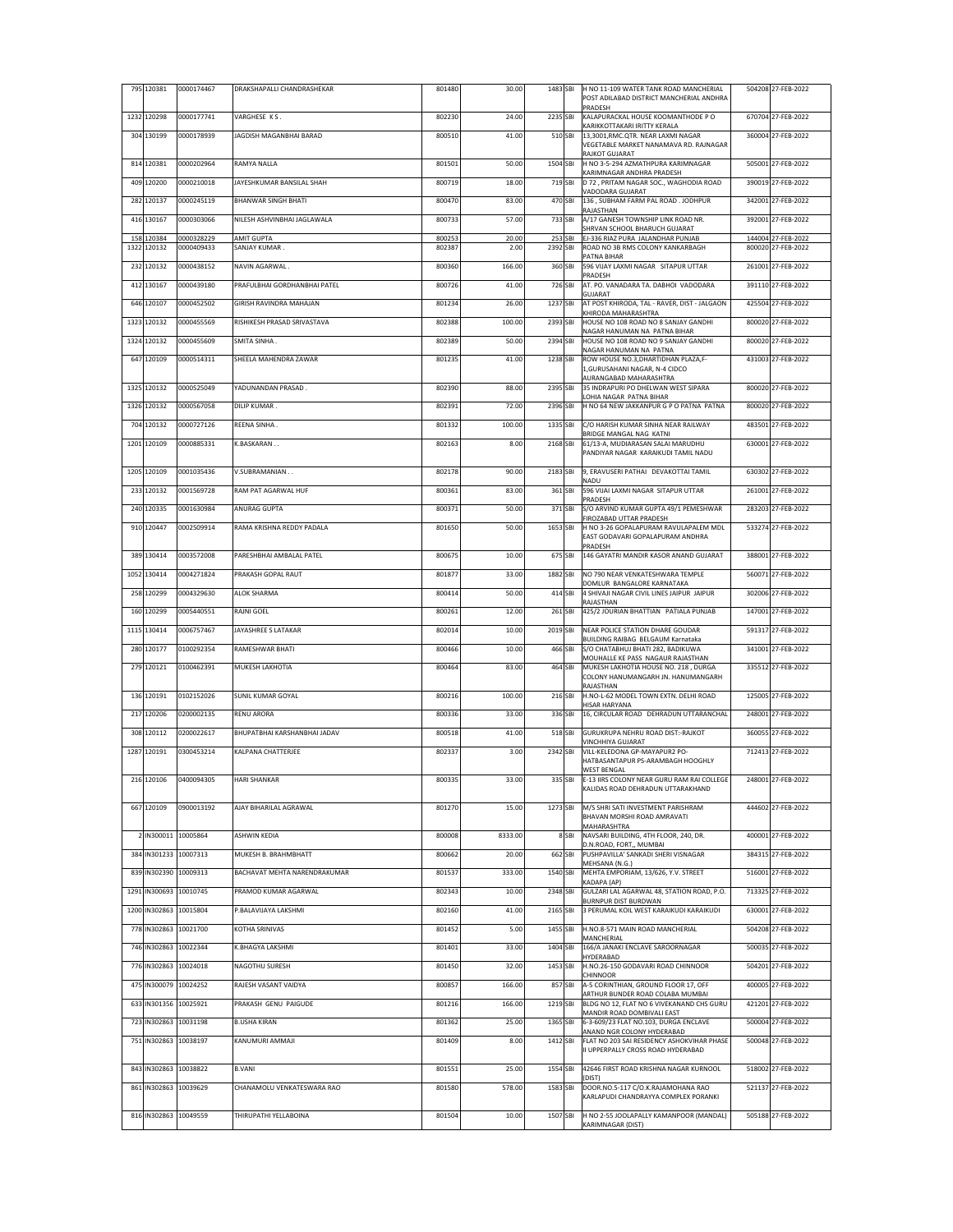|      |                   | 1140 IN300572 10049627                     | VARADHAN VIJAYAKUMAR                       | 802059           | 166.00          | 2064 SBI             |        | OLD NO.10, NEW NO. 17 AZIZ NAGAR 2ND<br>STREET KODAMBAKKAM CHENNAI                                         | 600024 27-FEB-2022                       |
|------|-------------------|--------------------------------------------|--------------------------------------------|------------------|-----------------|----------------------|--------|------------------------------------------------------------------------------------------------------------|------------------------------------------|
|      |                   | 1180 IN302863 10051890                     | N.RAJESWARI                                | 802118           | 83.00           | 2123 SBI             |        | W/O KARTHIK NO 16 MELA KOSA STREET<br>BEEMANAGAR TRICHY                                                    | 620001 27-FEB-2022                       |
| 1289 |                   | IN300693 10052061                          | SASWATI CHAKRABORTY                        | 802341           | 100.00          | 2346 SBI             |        | PAYAL APARTMENT 2ND FLOOR, FLAT NO.4                                                                       | 713304 27-FEB-2022                       |
| 779  |                   | IN302863 10053547                          | DAMODAR CHILUVERU                          | 801453           | 20.00           | 1456 SBI             |        | APCAR GARDEAN ASANSOL<br>H NO19-28/7 CHILUVERU COMPLEX BEHIND                                              | 504208 27-FEB-2022                       |
| 151  | IN301782 10058922 |                                            | ROHIT ARORA                                | 800245           | 16.00           | 245 SBI              |        | GARIMILLA BANK MANCHERIAL<br>47-B, BASANT AVENUE, AMRITSAR.                                                | 143001 27-FEB-2022                       |
|      |                   | 330 IN300343 10059406                      | PARESH SHANKERPRASAD VYAS                  | 800560           | 16.00           | 560 SBI              |        | 1541, BARDOLPURA, PATEL VAS, O/S. DARIAPUR<br>GATE, AHMEDABAD.                                             | 380004 27-FEB-2022                       |
| 1168 |                   | IN300378 10064612<br>853 IN302863 10068121 | C VIJAYA<br>KATTAMUDI SREE RAMACHANDRA RAO | 802100<br>801568 | 33.00<br>83.00  | 2105 SBI<br>1571 SBI |        | 19-A, KRISHNA PILLAI STREET TINDIVANAM<br>FF3, 32-36-13/3 ABHINANDANA APARTMENTS<br>MACHAVARAM VIJAYAWADA  | 604001 27-FEB-2022<br>520004 27-FEB-2022 |
|      |                   | 780 IN302863 10069720                      | SATHAIAH VOLLALA                           | 801455           | 25.00           | 1458 SBI             |        | H NO 12 - 233 SHANTHI NAGAR RAJEEV ROAD<br>ISLAM PURA MANCHERIAL ADILABAD (DIST)                           | 504208 27-FEB-2022                       |
|      |                   | 772 IN302863 10070898                      | SIDDHAM SHETTY ANANTHA LAXMI               | 801444           | 75.00           | 1447 SBI             |        | H NO 1-5-37/14 GODOWN ROAD KAMAREDDY                                                                       | 503111 27-FEB-2022                       |
|      |                   | 376 IN302332 10071098                      | MEHTA DHARMISHTHBEN MAHENDRABHAI           | 800649           | 2.00            | 649 SBI              |        | DIST NIZAMABAD<br>AT. 55, MADHAFAZHI AT AND POST DEMAI TA.                                                 | 383330 27-FEB-2022                       |
|      |                   | 810 IN302863 10076778                      | <b>RAM REDDY CHOLLETL</b>                  | 801496           | 65.00           | 1499 SBI             |        | BAYAD DIST. SABARKANTHA<br>Q NO SD-111 R K-8 COLONY SRIRAMPUR                                              | 504303 27-FEB-2022                       |
| 1243 |                   | IN300896 10078669                          | SHIRLY PAUL                                | 802261           | 83.00           | 2266 SBI             |        | COLONY POST SRIRAMPUR COLONY<br>JMJ SECURITIES HOUSE NO M - 19/73 SANKER                                   | 691001 27-FEB-2022                       |
|      |                   | 798 IN302863 10085729                      | SHANTI OJHA                                | 801484           | 50.00           | 1487 SBI             |        | NAGAR CHINNAKKADA KOLLAM<br>ORIENT CEMENT QTR NO E50 DEVAPUR CEMENT                                        | 504218 27-FEB-2022                       |
|      |                   |                                            |                                            |                  |                 |                      |        | WORKS ADILABAD DIST                                                                                        |                                          |
| 799  |                   | IN302863 10089025                          | ATHRAM CHANDRAIAH                          | 801485           | 10.00           | 1488 SBI             |        | Q.NO F-96 ORIENT COLONY POST DEVAPUR MO<br>KASIPET DIST ADILABAD                                           | 504218 27-FEB-2022                       |
|      |                   | 204 IN301055 10091837                      | KALEEM AKHLAQ                              | 800321           | 41.00           | 321 SBI              |        | G-14 ISVREEY DAYAL COMPLEX G.B. MARG<br>LUCKNOW(U.P.)                                                      | 226001 27-FEB-2022                       |
| 800  |                   | IN302863 10092780                          | SAMA RAVINDER REDDY                        | 801486           | 14.00           | 1489 SBI             |        | Q NO F-173 ORIENT CEMENT COLONY DEVAPUR<br>ADILABAD                                                        | 504218 27-FEB-2022                       |
|      |                   | 175 IN302349 10097679                      | NAZIR AHMAD SHEIKH                         | 800281           | 41.00           | 281 SBI              |        | Pashpora Keegam Tukroo Pulwama Kashmir                                                                     | 192302 27-FEB-2022                       |
| 801  |                   | IN302863 10098506                          | <b>B RAJANI</b>                            | 801487           | 16.00           | 1490 SBI             |        | ORIENT CEMENT DEVAPUR PO ADILABAD<br>ADILABAD                                                              | 504218 27-FEB-2022                       |
|      |                   | 689 IN301983 10103944                      | SUBHASH CHAND MITTAL                       | 801313           | 83.00           | 1316 SBI             |        | BUNGLOW NO-58, NEAR CHOKKANA BALAGI,                                                                       | 458441 27-FEB-2022                       |
| 1331 |                   | IN300589 10109207                          | INDRAJIT PRASAD SINHA                      | 802396           | 83.00           | 2401 SBI             |        | STATION ROAD, NEEMUCH (M.P.)<br>RAJ CLINIC RANCHI ROAD BIHAR SHARIF BIHAR                                  | 803101 27-FEB-2022                       |
| 690  |                   | IN301983 10130017                          | SHAILENDRA SINGH THAKUR                    | 801315           | 8.00            | 1318 SBI             |        | BIJANWADA, PIPARIYA (M.P.)                                                                                 | 461775 27-FEB-2022                       |
| 1288 | IN300693 10134197 | 1124 IN302863 10134644                     | CHAITALI GUPTA<br>R.LALITA MEHTA           | 802340<br>802031 | 200.00<br>83.00 | 2345 SBI<br>2036 SBI |        | 16, C D TRAFFIC COLONY ASANSOL<br>NEW NO.114, OLD NO 86 AARTI ARCHADE                                      | 713301 27-FEB-2022<br>600004 27-FEB-2022 |
|      |                   | 855 IN302863 10142232                      | LAKSHMI CHANUMOLU                          | 801571           | 103.00          | 1574 SBI             |        | DR.RADHA KRISHNA SALAI CHENNAI<br>DOOR NO 54-16-1/23 CENTRAL EXCISE COLONY                                 | 520008 27-FEB-2022                       |
|      |                   | 38 IN300206 10142442                       | HARVINDER KAUR                             | 800074           | 33.00           |                      | 74 SBI | VIJAYAWADA A P<br>7 - K KOLHA PUR ROAD KAMLA NAGAR DELHI                                                   | 110007 27-FEB-2022                       |
|      |                   |                                            |                                            |                  |                 |                      |        |                                                                                                            |                                          |
|      |                   | 231 IN301209 10146676                      | POONAM GARG                                | 800359           | 83.00           | 359 SBI              |        | C/O DR. ASHUTOSH GARG NEAR CITY POST<br>OFFICE S. D. MARKET MUZAFFAR NAGAR                                 | 251001 27-FEB-2022                       |
| 173  |                   | IN300206 10157544                          | PARSANTA RANA                              | 800279           | 83.00           | 279 SBI              |        | VILLAGE & P O - MEHNJA UPPER VIA PALAM PUR<br>DISTT - KANGRA HIMACHAL PRADESH                              | 176061 27-FEB-2022                       |
|      |                   | 244 IN300966 10165738                      | SHAKUNTLA DHANAWAT                         | 800378           | 41.00           | 378 SBI              |        | 1448 VIJAY NAGAR BEHIND P N B ALWAR<br>(RAJASTHAN)                                                         | 301001 27-FEB-2022                       |
| 802  |                   | IN302863 10166019                          | NARASIMHA SWAMY KALVA                      | 801488           | 10.00           | 1491 SBI             |        | Q NO F-93 ORIENT CEMENT COLONY POST<br>DEVAPUR ADILABAD DIST                                               | 504218 27-FEB-2022                       |
|      |                   | 805 IN302863 10166789                      | ANJANEYULU GAMPA                           | 801491           | 15.00           | 1494 SBI             |        | H NO 64-191 MARKET AREA MANDAMARRI POST<br>ADILABAD DIST                                                   | 504231 27-FEB-2022                       |
| 1095 |                   | IN301895 10167187                          | T B YELDAS                                 | 801968           | 26.00           | 1973 SBI             |        | YARAGANAL MATHUR P O SHIMOGA TALUK<br>SHIMOGA, KARNATAKA                                                   | 577203 27-FEB-2022                       |
|      |                   | 913 IN302863 10174457                      | KRISHNAM RAJU PENMETSA                     | 801653           | 15.00           | 1656 SBI             |        | H NO 1-21 SRUNGAVRUKSHAM THONDANGI                                                                         | 533408 27-FEB-2022                       |
|      |                   | 797 IN302863 10176424                      | MATHEWS KOSHY                              | 801483           | 40.00           | 1486 SBI             |        | MANDAL EAST GODAVARI DIST<br>Q NO E-86 B ACC COLONY MANCHERIAL CEMENT                                      | 504209 27-FEB-2022                       |
| 1245 |                   | IN302863 10183044                          | LANKAPALLI PRAMEELA                        | 802263           | 20.00           | 2268 SBI             |        | WORKS P LTD ADILABAD DIST<br>5B SREE DHANYA CASTLE KOWDIAR MAIN ROAD                                       | 695003 27-FEB-2022                       |
|      |                   | 838 IN300610 10184048                      | REDDY RAMA DEVI                            | 801536           | 33.00           | 1539 SBI             |        | TRIVANDRUM<br>NO 15-1106 OPP. OLD SBI TADPATRI ANANTPUR                                                    | 515411 27-FEB-2022                       |
|      |                   | IN301895 10187535                          | R A RAVI KUMAR                             | 801917           | 25.00           |                      |        | DOOR NO 1274 VIJAYA NAGAR S M GOWDA                                                                        | 563114 27-FEB-2022                       |
| 1072 |                   |                                            |                                            |                  |                 | 1922 SBI             |        | ROAD, BANGARPET KOLAR, KARNATAKA                                                                           |                                          |
| 803  |                   | IN302863 10188743                          | PRABHAKAR KANKANALA                        | 801489           | 20.00           | 1492 SBI             |        | Q NO F-195 ORIENT CEMENT COLONY POST<br>DEVAPUR ADILABAD DIST                                              | 504218 27-FEB-2022                       |
|      |                   | 71 IN300142 10192193                       | DANIEL ZACHARIAH                           | 800120           | 83.00           | 120 SBI              |        | PRECISION SPARES 131, DSIDC SHED OKHLA<br>INDUSTRIAL COMPLEX - 1 NEW DELHI                                 | 110020 27-FEB-2022                       |
|      |                   | 818 IN302863 10193751                      | SRINIVAS PONUGOTI                          | 801508           | 50.00           | 1511 SBI             |        | QTR NO MB-2/E SHARADA NAGAR<br>GODAVARIKHANI GODAVARIKHANI                                                 | 505209 27-FEB-2022                       |
|      |                   | 811 IN302863 10198722                      | LAXMAIAH KUDIRE                            | 801498           | 25.00           | 1501 SBI             |        | Q NO SD-22 POST OFFICE LINE SRIRAMPUR<br>COLONY POST ADILABAD DIST                                         | 504303 27-FEB-2022                       |
|      |                   | 820 IN302863 10207803                      | DAWALJI SRINIVAS                           | 801511           | 10.00           | 1514 SBI             |        | H NO 8-3-27/A GANDHI NAGAR SIRCILLA<br>KARIMNAGAR DIST                                                     | 505301 27-FEB-2022                       |
|      |                   | 163 IN301846 10208259                      | SHASHI BALA                                | 800265           | 166.00          | 265 SBI              |        | H.NO.213 B, WARD NO. 4 PHUL STEEL INDUST.<br>OPP. BANK OF BIKANER AND JAIPUR MANDI<br>GOBINDGARH, AMLOH    | 147301 27-FEB-2022                       |
|      |                   | 575 IN300513 10218080                      | BHAVIN PRAMODRAY KORADIA                   | 801088           | 83.00           | 1091 SBI             |        | G-2 SANJAY APARTMENT KHONA NIWAS VALII<br>LADHA ROAD MULUND (WEST) MUMBAI                                  | 400080 27-FEB-2022                       |
|      |                   | 806 IN302863 10218968                      | SATYANARAYANA GADDAM                       | 801492           | 30.00           | 1495 SBI             |        | H NO 40 MARKET AREA MANDAMARRI POST<br>ADILABAD DIST                                                       | 504231 27-FEB-2022                       |
| 807  |                   | IN302863 10222597                          | UDAYA BHASKAR VARMA KUCHAMPUDI             | 801493           | 25.00           | 1496 SBI             |        | Q NO T-113 MARKET AREA KALYANIKHANI PO                                                                     | 504231 27-FEB-2022                       |
|      |                   | 781 IN302863 10224450                      | CHANDRAKALA GUNDA                          | 801456           | 30.00           | 1459 SBI             |        | ADILABAD DIST<br>H NO 7-155 R P ROAD MANCHERIAL POST                                                       | 504208 27-FEB-2022                       |
| 1002 |                   | IN300610 10235489                          | MOHAMED FAROOK                             | 801795           | 83.00           | 1800 SBI             |        | ADILABAD DIST<br>17 ALBERT STREET RICHMOND TOWN ASHOK                                                      | 560025 27-FEB-2022                       |
|      |                   | 176 IN300206 10236760                      | SAVITA GARG                                | 800282           | 41.00           | 282 SBI              |        | NAGAR BANGALORE<br>KRISHNA APARTMENT FLAT NO-A1, 1st FLOOR, A-<br>75, ASHOK NAGAR GHAZIABAD, UP            | 201001 27-FEB-2022                       |
|      |                   | 812 IN302863 10244375                      | NAGAMANI CHANDRA                           | 801499           | 20.00           | 1502 SBI             |        | QNO C2-23 R K 8 COLONY NEAR SAIBABA<br>TEMPLE KREEDA NAGAR PO SRIRAMPUR                                    | 504303 27-FEB-2022                       |
|      |                   | 782 IN302863 10244885                      | HARISH RAMESH CHOKKA                       | 801458           | 5.00            | 1461 SBI             |        | ADILABAD DIST<br>H NO 8-348 1ST FLOOR SRI SAI VEDA                                                         | 504208 27-FEB-2022                       |
|      |                   |                                            |                                            |                  |                 |                      |        | ORTHOMATERNETY NURSHOME GANESH<br>COMPLEX MAIN ROAD MANCHERIAL ADILABAD                                    |                                          |
|      |                   | 783 IN302863 10262301                      | RAMANADHAM MUNUGOTI                        |                  |                 | 1463 SBI             |        | H NO 10-124/3 BESIDE GEETHA MEDICAL HALL                                                                   | 504208 27-FEB-2022                       |
|      |                   |                                            |                                            | 801460           | 75.00           |                      |        | NEAR SRINIVASA TALKIES MANCHERIAL POST                                                                     |                                          |
|      |                   | 836 IN300610 10291865                      | K V PRASAD                                 | 801534           | 25.00           | 1537 SBI             |        | KRANTI ICON, FLAT NO 201 D NO 1-19-71-B-19,<br>A S RAO NAGAR RUKMINIPURI COLONY<br>SECUNDERABAD, TELANGANA | 500062 27-FEB-2022                       |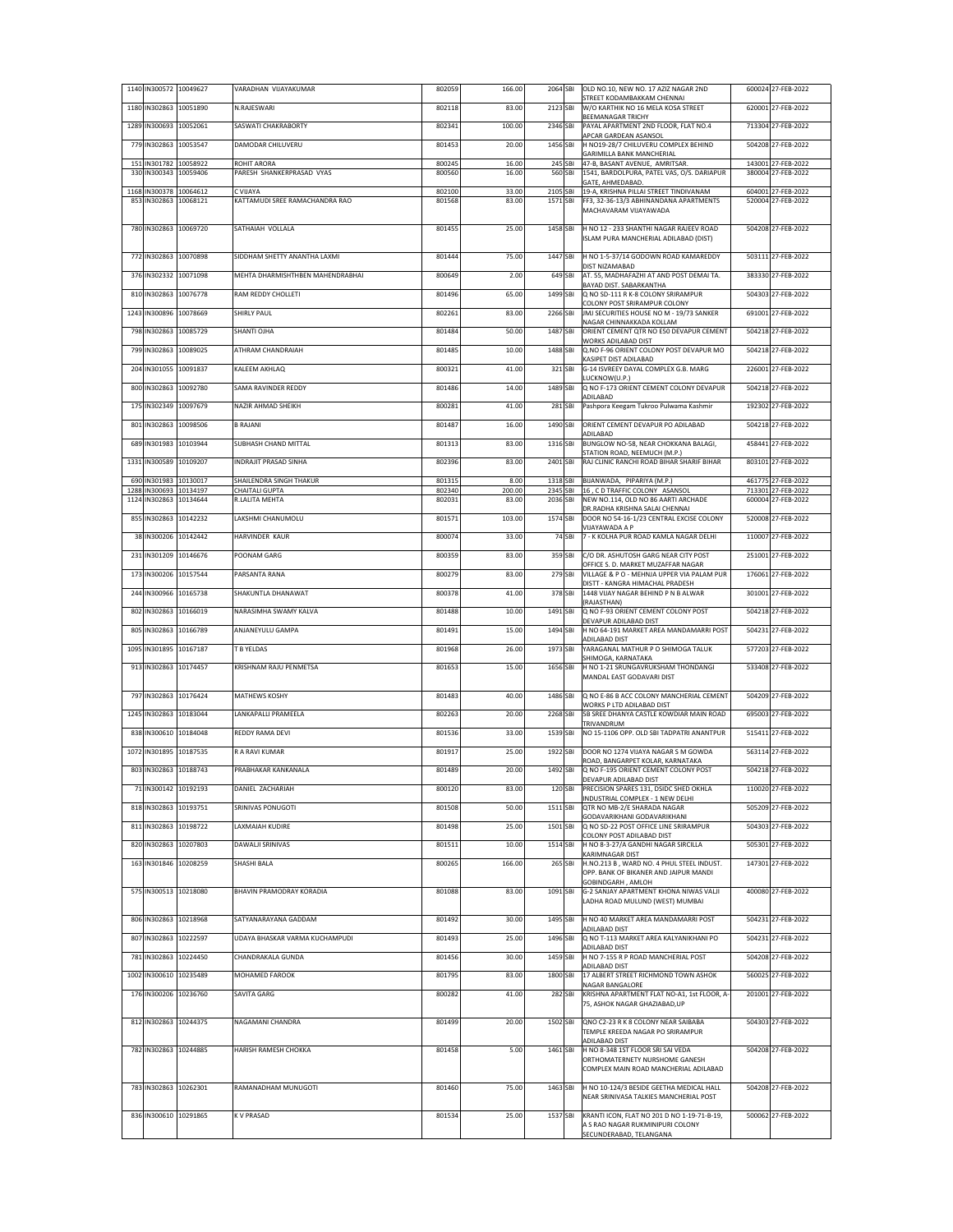| 844  |                                            | 1176 IN301774 10292055<br>IN302863 10296319 | R VELMURUGAN<br>P DEVAKIRANI                  | 802114<br>801552 | 2.00<br>25.00  | 1555 SBI            |        | 2119 SBI 49 FRENCH TEACHER STREET KARAIKAL<br>H NO 10/3 1ST ROAD KRISHNA NAGAR KURNOOL                                               | 609602 27-FEB-2022<br>518002 27-FEB-2022 |
|------|--------------------------------------------|---------------------------------------------|-----------------------------------------------|------------------|----------------|---------------------|--------|--------------------------------------------------------------------------------------------------------------------------------------|------------------------------------------|
| 1175 |                                            | IN301774 10300112                           | S SIVAGAMI                                    | 802111           | 83.00          | 2116 SBI            |        | CG-1 CHINNA KRISHNA TOWERS 168-176 MTH<br>ROAD VILLIVAKKAM CHENNAI                                                                   | 600049 27-FEB-2022                       |
| 1235 |                                            | IN301637 10326695                           | <b>ALPHONSA</b>                               | 802236           | 5.00           | 2241 SBI            |        | MOZHOOR HOUSE P O VETTIKKATIRI                                                                                                       | 679531 27-FEB-2022                       |
|      |                                            | 19 IN300142 10356352                        | DHANANJOY KUMAR JHA                           | 800040           | 500.00         |                     | 40 SBI | CHERUTHURUTHY KERALA<br>C O HANWHA CHEMICAL CORPORATION FLAT<br>NO.806, SURYA KIRAN BLDG 19 KASTURBA<br><b>GANDHI MARG NEW DELHI</b> | 110001 27-FEB-2022                       |
|      |                                            | 1219 IN300175 10363005                      | PONNUSAMY, S. K.                              | 802203           | 20.00          | 2208 SBI            |        | 6/59 F, MYSORE TRUNK ROAD<br>RANGASAMUTHARAM SATHYAMANGALAM<br><b>ERODE DISTRICT</b>                                                 | 638402 27-FEB-2022                       |
|      |                                            | 1080 IN300239 10364157                      | ARUNA VJ                                      | 801928           | 41.00          | 1933 SBI            |        | OPPOSITE GOWRI SHANKAR NILAYA NEAR LIC OF<br>INDIA NEW EXTENSION, MADIKERI KODAGU,                                                   | 571201 27-FEB-2022                       |
|      |                                            | 1078 IN302148 10373370                      | SENDHIL NARAYANAN                             | 801926           | 266.00         | 1931 SBI            |        | KARNATAKA<br>13/2, VIVEKANANDA ROAD HUF YADAVAGIRI                                                                                   | 570020 27-FEB-2022                       |
| 166  | IN301143 10381857                          |                                             | <b>SURINDER KUMAR MITTAL</b>                  | 800268           | 166.00         | 268 SBI             |        | MYSORE<br>B X 968 KUNDAL LAL STREET LAJPAT NAGAR                                                                                     | 151204 27-FEB-2022                       |
|      |                                            | 1079 IN302148 10394988                      | DEVAKI N SENDHIL                              | 801927           | 166.00         | 1932 SBI            |        | KOTKAPURA<br>13/2, VIVEKANANDA ROAD YADAVAGIRI                                                                                       | 570020 27-FEB-2022                       |
| 385  |                                            | IN300360 10396356                           | MODI HASMUKHLAL MAFATLAL                      | 800663           | 100.00         | 663 SBI             |        | <b>MYSORE</b><br>MOTI KANSARA POLE VISNAGAR MEHSANA                                                                                  | 384315 27-FEB-2022                       |
|      |                                            | 923 IN302324 10434806                       | S YASODA                                      | 801677           | 50.00          | 1680 SBI            |        | GUJARAT<br>VENKATESWARA NURSING HOME 40634<br>KOTHAGRAHARAM VIZIANAGARAM                                                             | 535001 27-FEB-2022                       |
| 1104 |                                            | IN302148 10442658<br>331 IN300343 10456563  | PRAKASH R JADAMALI<br>GITA K. VYAS            | 801987<br>800561 | 83.00<br>8.00  | 1992 SBI<br>561 SBI |        | NEHRU MARKET RANEBENNUR<br>1541, PATEL VAAS, BARDOLPURA, O/S.                                                                        | 581115 27-FEB-2022<br>380004 27-FEB-2022 |
| 1240 |                                            | IN300896 10464212                           | <b>BOBAN LUKOSE</b>                           | 802253           | 4.00           | 2258 SBI            |        | DARIAPUR GATE, AHMEDABAD.<br>VIMALABHAVAN CHERUVALLY P O MANIMALA                                                                    | 686543 27-FEB-2022                       |
|      |                                            | 312 IN300974 10476304                       | VIMAL K. VORA                                 | 800524           | 26.00          | 524 SBI             |        | KOTTAYAM<br>16, SHANTINATH APARTMENT, OPP. SATYA SAI                                                                                 | 361008 27-FEB-2022                       |
| 1187 |                                            | IN300175 10511547                           | <b>GEETHA PRIYA, R</b>                        | 802131           | 285.00         | 2136 SBI            |        | SCHOOL, JAMNAGAR.<br>9 A, BALAGURUNATHAN CHETTY ASHOK NAGAR                                                                          | 624401 27-FEB-2022                       |
|      |                                            |                                             | RAMANATHAN CHETTIAR.L                         |                  |                |                     |        | NATHAM                                                                                                                               | 630302 27-FEB-2022                       |
| 1204 |                                            | IN301696 10520296                           |                                               | 802177           | 41.00          | 2182 SBI            |        | NO 5 VELLAYAN OORANI KULAKKAL STREET<br>DEVAKOTTAI                                                                                   |                                          |
| 924  |                                            | IN302148 10529663                           | MOHANLAL PUKHRAJ                              | 801678           | 83.00          | 1681 SBI            |        | FLAT NO 41 KALPATARU APARTMENTS MADHAV<br>NAGAR NO 12 RACE COURSE ROAD BANGALORE                                                     | 560001 27-FEB-2022                       |
|      | 1197 IN300175 10530437                     |                                             | MUTHU KRISHNAN. N                             | 802148           | 200.00         | 2153 SBI            |        | 89/A, YADHAVA SOUTH STREET VALLIOOR<br>RADHAPURAM TALUK TIRUNELVELI DISTRICT                                                         | 627117 27-FEB-2022                       |
|      | 205 IN303116 10546477                      |                                             | DEVENDRA KUMAR GUPTA                          | 800322           | 175.00         | 322 SBI             |        | 1 / 4 MURLI NAGAR CANTT ROAD LUCKNOW                                                                                                 | 226001 27-FEB-2022                       |
|      |                                            | 392 IN301991 10549598                       | PRAGNESHKUMAR VINODBHAI PATEL                 | 800683           | 50.00          | 683 SBI             |        | LUCKNOW<br>AT. TIMBANA MUADA POST. MENPURA THASRA                                                                                    | 388239 27-FEB-2022                       |
| 1337 |                                            | IN300394 10578322                           | <b>BIRENDRA KUMAR</b>                         | 802404           | 83.00          | 2409 SBI            |        | KHEDA<br>UCO BANK MAIN ROAD JHARIA AT P O JHARIA<br>DIST DHANBAD                                                                     | 828111 27-FEB-2022                       |
| 834  | IN302324 10762853<br>372 IN300394 10790047 |                                             | KRISHNA MOHAN DEVISETTY<br>UMANG AMBALAL SHAH | 801532<br>800643 | 1.00<br>16.00  | 1535 SBI<br>643 SBI |        | DOOR NO 4-148 1ST ROAD ANANTHAPUR<br>E-404 DARSHAN APPARTMENT RAJ CITY                                                               | 515004 27-FEB-2022<br>382715 27-FEB-2022 |
| 896  |                                            | IN302324 10791088                           | MADHU SUDHANA REDDY GUNTAKA                   | 801632           | 41.00          | 1635 SBI            |        | KARANNAGAR ROAD KADI DIST MEHSANA<br>26-16-20 CHAITANYA NAGAR GAJUWAKA                                                               | 530026 27-FEB-2022                       |
| 1148 |                                            | IN301696 10818258                           | JAGANATHAN MANOHARAN                          | 802074           | 11.00          | 2079 SBI            |        | VISAKHAPATNAM<br>NO 9, LALGUDI COTTAGE PROFESSORS COLONY                                                                             | 600059 27-FEB-2022                       |
| 877  |                                            | IN302324 10879744                           | VADLAMUDI RAJASEKHARA RAO                     | 801606           | 166.00         | 1609 SBI            |        | EAST TAMBARAM CHENNAI<br>DOOR NO 3-11A JAGARLAMUDI POST PARCHUR-                                                                     | 523169 27-FEB-2022                       |
|      |                                            | 754 IN300394 10985695                       | CHETAN PRAKASH BUNG                           | 801419           | 83.00          | 1422 SBI            |        | VIA PRAKASAM DIST<br>11 INTER CITY TOWNSHIP PONA KUMBAHARA<br>ROAD DHUMBAG SURAT GUJARAT                                             | 500082 27-FEB-2022                       |
|      |                                            | 978 IN300239 10989786                       | NAVEEN KUMAR MAGARAL                          | 801751           | 250.00         | 1754 SBI            |        | 5.1, 3RD CROSS R.K.PURAM SC ROAD                                                                                                     | 560009 27-FEB-2022                       |
|      | 338 110000                                 | 1100018499                                  | TRADEBULLS SECURITIES P LIMITED               | 800568           | 10.00          | 568 SBI             |        | BANGALORE<br>302 3RD FLOOR 3RD EYE COMPLEX PANCHVATI<br>CROSS ROADS C G ROAD AHMEDABAD GUJARAT                                       | 380006 27-FEB-2022                       |
|      |                                            | 1174 IN302269 11046139                      | <b>G ARULSELVI</b>                            | 802110           | 8.00           | 2115 SBI            |        | 260 SECOND EAST CROSS, MUTHIAH NAGAR,<br>ANNAMALAINAGAR, CHIDAMBARAM                                                                 | 608001 27-FEB-2022                       |
|      |                                            | 1179 IN301696 11064905                      | ABDUL SAMAD.A                                 | 802117           | 41.00          | 2122 SBI            |        | NO.9/213 PEER OIL NAGAR, RAJAGIRI POST                                                                                               | 614207 27-FEB-2022                       |
| 378  |                                            | IN300343 11165656                           | VYAS CHINALBEN SWAPNEEL                       | 800655           | 450.00         | 655 SBI             |        | PAPANASAM TALUK THANJAVUR<br>14, SHEETAL TENAMENT T.B HOSPITAL ROAD                                                                  | 384002 27-FEB-2022                       |
|      |                                            | 1112 IN301926 11304198                      | K SHARATH REDDY                               | 802008           | 333.00         | 2013 SBI            |        | MEHSANA<br>SHILPA ANTI BIOTICS LTD 10/80 RAJENDRA GUNJ                                                                               | 584102 27-FEB-2022                       |
|      |                                            | 860 IN300394 11304544                       | PIDIKITI VENKATA RAMA KOTESWARA RAO           | 801579           | 100.00         | 1582 SBI            |        | <b>RAICHUR</b><br>PUNADIPADU PO KANKIPADU MANDAL<br><b>KRISHNA DT</b>                                                                | 521121 27-FEB-2022                       |
|      |                                            | 606 IN300450 11466906                       | RASHILA VIRANI                                | 801157           | 250.00         | 1160 SBI            |        | 5TH FLOOR GODREJ MILLENIUM KOREGAON<br>PARK ROAD PUNE                                                                                | 411001 27-FEB-2022                       |
|      |                                            | 512 IN300513 11483462                       | ANKOOSH MEHTA                                 | 800928           | 41.00          | 928 SBI             |        | 23 N M MASTER ROAD 1ST FLOOR CAMA<br><b>CHAMBERS MUMBAI</b>                                                                          | 400023 27-FEB-2022                       |
|      |                                            | 379 IN301774 11528170                       | VANDANA UDAYKUMAR SHAH                        | 800656           | 10.00          | 656 SBI             |        | 12 VAIBHAV PARAK SOCIETY OPP CHANDANBALA<br>FLATS DHARAM CINEMA ROAD MEHSANA                                                         | 384002 27-FEB-2022                       |
|      |                                            | 1231 IN300239 11541395                      | SMITHA M                                      | 802229           | 100.00         | 2234 SBI            |        | CHAITHRAM NEAR G H SCHOOL P O<br>KUNHIMANGALAM KANNUR                                                                                | 670309 27-FEB-2022                       |
| 1081 |                                            | IN300239 11667662                           | RAMESH AMMATHI KIRAN                          | 801930           | 8.00           | 1935 SBI            |        | GIRIDARSHINI 21/9 MANNS COMPOUND ROAD                                                                                                | 571201 27-FEB-2022                       |
| 128  |                                            | IN300183 11824458                           | RAKESH KUMAR RASTOGI                          | 800205           | 83.00          | 205 SBI             |        | MADIKERI KODAGU<br>C 86 SHANKAR BHAWAN GANDHI NAGAR                                                                                  | 111111 27-FEB-2022                       |
| 1220 |                                            | IN300513 11864889                           | DR A MURUGAN                                  | 802205           | 66.00          | 2210 SBI            |        | MORADABAD<br>125/29 AMBIGAI NAGAR OPP TELEPHONE<br>EXCHANGE MODACHUR ROAD GOBI TAMILNADU                                             | 638452 27-FEB-2022                       |
|      | 1202 IN300394 11914937                     |                                             | T AYYAPPAN                                    | 802175           | 5.00           | 2180 SBI            |        | 13/2/7B " LAKSHMI VILAS " THILAGAR STREET                                                                                            | 630104 27-FEB-2022                       |
|      |                                            | 728 IN300214 12005392                       | <b>HARITHA ETAKULA</b>                        | 801370           | 16.00          | 1373 SBI            |        | KANDANUR SIVA GANGA DISTRICT<br>PLOT NO 9A SAIPRABHA JANAKPURI COLONY                                                                | 500009 27-FEB-2022                       |
|      |                                            | 622 IN301696 12285842                       | YOGENDRA RAMCHANDRA AGATE                     | 801191           | 13.00          | 1194 SBI            |        | KHARKHANA ROAD SECUNDERABAD ANDHRA<br>PRADESH<br>NO 16 AMEYA SHIVAJI HSG SOCIETY OPP SHIVAJI                                         | 412206 27-FEB-2022                       |
| 386  |                                            | IN300484 12318913                           | ABHERAJBHAI HATHIBHAI KOROT                   | 800667           | 13.00          | 667 SBI             |        | HIGH SCHOOL NAVI ALI BHOR<br>14/1, GOKUL NAGAR SOCIETY OPP ITI DAIRY                                                                 | 385001 27-FEB-2022                       |
|      |                                            | 1108 IN301774 12404582                      | POLA SINDHU                                   | 801999           | 25.00          | 2004 SBI            |        | ROAD PALANPUR<br>TATWAMASI NO 25/B BS COMPUND GANDHI                                                                                 | 583103 27-FEB-2022                       |
| 421  | IN300513 12434237                          |                                             | <b>BRIJESH BHAGIRATHBHAI NAIK</b>             | 800742           |                | 742 SBI             |        | NAGAR BELLARY                                                                                                                        |                                          |
|      |                                            |                                             |                                               |                  | 10.00          |                     |        | 6/A JAGRUTI SOCIETY SHIV SHAKTI BARDOLI<br><b>SURAT GUJARAT</b>                                                                      | 394601 27-FEB-2022                       |
| 1198 |                                            | IN300513 12523178                           | <b>IYAPPAN R</b>                              | 802156           | 16.00          | 2161 SBI            |        | NO 5C/1 JACOB STREET AASARI PALLAM ROAD<br>NAGERCOIL TAMILNADU                                                                       | 629001 27-FEB-2022                       |
| 1173 |                                            | IN300394 12546012<br>210 IN300450 12657816  | <b>G VATCHALA</b><br>RAJESH KUMAR GUPTA       | 802109<br>800328 | 8.00<br>150.00 | 2114 SBI<br>328 SBI |        | 40 RAJAJI RAOD PANRUTI CUDDALORE<br>A-1 RENUSAGAR COLONY P O RENUSAGAR DIST<br>SONEBHADRA UTTARPRADESH                               | 607106 27-FEB-2022<br>231218 27-FEB-2022 |
| 1105 |                                            | IN300513 12694108                           | RATNAKAR SUBRAY REVANKAR                      | 801988           | 166.00         | 1993 SBI            |        | PROP VIMALESHWAR JEWELLERS RAIKAR<br>MANOR KARWAR KARNATAKA                                                                          | 581301 27-FEB-2022                       |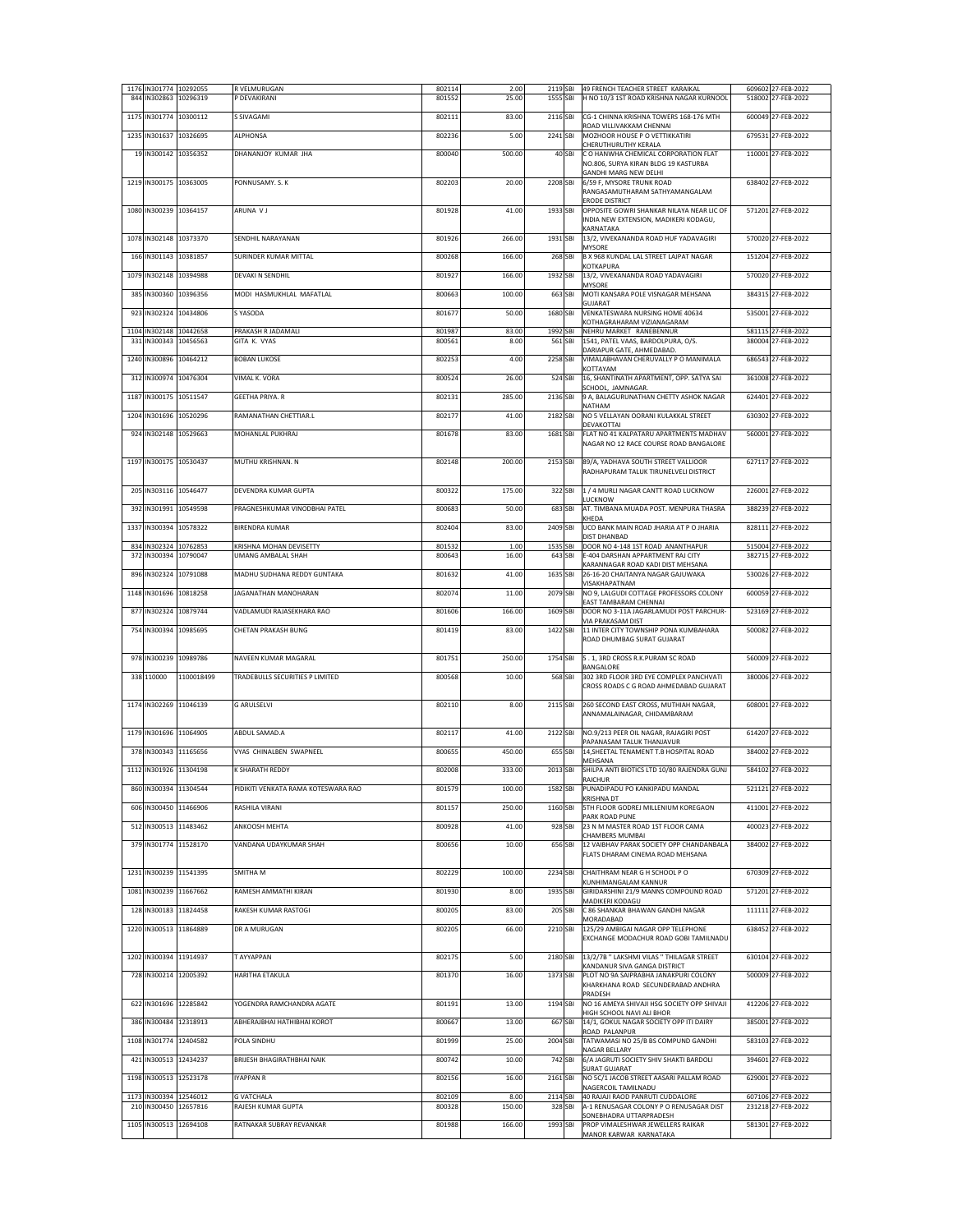|             |                        | 917 IN300394 12705542                           | M JHANSI LAKSHMI                                        | 801660           | 45.00           | 1663 SBI            |         | D NO 3-11-23 SIVARAOPETA FISH MARKET<br>STREET BHIMAVARAM                                                                                    | 534202 27-FEB-2022                       |
|-------------|------------------------|-------------------------------------------------|---------------------------------------------------------|------------------|-----------------|---------------------|---------|----------------------------------------------------------------------------------------------------------------------------------------------|------------------------------------------|
|             |                        | 876 IN300394 12983973                           | VENKATA NARAYANA CHUNDURI                               | 801604           | 83.00           | 1607 SBI            |         | H NO 2-11 M G H COLONY GANDHI NAGAR<br>CHIRALA                                                                                               | 523125 27-FEB-2022                       |
| 1192        |                        | IN301774 13071620                               | JEYARANI                                                | 802141           | 16.00           | 2146 SBI<br>951 SBI |         | NO 40 RAMYAN 2ND STREET CUMBUM                                                                                                               | 625516 27-FEB-2022<br>400033 27-FEB-2022 |
| 523<br>1133 |                        | IN300888 13345518<br>IN301080 13415250          | MAHENDRA KANTILAL BAHUA<br>RM VALLIAPPAN                | 800951<br>802049 | 83.00<br>50.00  | 2054 SBI            |         | BADAWALA BLDG NO 1 2ND FLOOR ROOM 15 D<br>P WADI GORAPDEVE ROAD MUMBAI<br>C/O RMR SECURITIES PVT LTD 20 THEAGARAYA                           | 600017 27-FEB-2022                       |
| 755         |                        | IN300513 13438786                               | ANNAPURNA POLSANI                                       | 801420           | 2250.00         | 1423 SBI            |         | ROAD T NAGAR CHENNAI<br>ANOOS ELECTROLYSIS NO 6 3 661 OPP ASIAN<br>INST OF GASTRONOLOGY SANGEET NAGAR<br>SOMAJIGUDA HYDERABAD ANDHRA PRADESH | 500082 27-FEB-2022                       |
|             | 1194 IN301774 13448863 | 159 IN300183 13476394                           | MURUGESAN NITHIYA SAKTHI<br>PRABHJIT SINGH              | 802143<br>800254 | 33.00<br>83.00  | 2148 SBI<br>254 SBI |         | DOOR NO 8 ELLAI STREET GUDALUR THENI<br>V BARRING PO JALANDHAR CANTT JALANDHAR                                                               | 625518 27-FEB-2022<br>144005 27-FEB-2022 |
| 62<br>1191  |                        | N300888 13562687<br>IN301774 13592483           | MANOJ KUMAR PAHWA<br>SUBRAMANIAN RAJA SIMMA MAGESHWARAN | 800108<br>802140 | 20.00<br>33.00  | 108 SBI<br>2145 SBI |         | G 14 VIKAS PURI NEW DELHI<br>DOOR NO 4/37 MIDDLE STREET SEELAIYAMPATTI<br>THENI                                                              | 110018 27-FEB-2022<br>625515 27-FEB-2022 |
| 705         |                        | IN300888 14093177                               | NIRANIAN PATHAK                                         | 801334           | 16.00           | 1337 SBI            |         | C 87 MPEB COLONY BIRSINGHPUR DISTT                                                                                                           | 484552 27-FEB-2022                       |
| 152         |                        | IN300888 14365482                               | VISHWA MITTER AGGARWAL                                  | 800246           | 83.00           | 246 SBI             |         | UMARIA, M P<br>#3 ROSE AVENUE MAQBOOL ROAD AMRITSAR                                                                                          | 143001 27-FEB-2022                       |
|             |                        | 902 IN300394 14418129                           | RAVI SUDHAKAR                                           | 801640           | 416.00          | 1643 SBI            |         | A 4 TRIVENI SANGAM APPT OPPOSITE TO SATYA<br>PUBLIC SCHOOL VENKAT NAGAR KAKINADA                                                             | 533003 27-FEB-2022                       |
|             |                        | 245 IN300888 14627379                           | <b>ARVIND GUPTA</b>                                     | 800382           | 33.00           | 382 SBI             |         | 48 A LAJPAT NAGAR SCHEME NO.2 ALWAR<br>RAJASTHAN                                                                                             | 301001 27-FEB-2022                       |
| 415         |                        | IN301549 14824150                               | MANOJKUMAR VASUDEVBHAI PANCHAL                          | 800730           | 83.00           | 730 SBI             |         | <b>B 3 RANCHHOD NAGAR STATION ROAD PADRA</b><br>DIST BARODA                                                                                  | 391440 27-FEB-2022                       |
|             |                        | 740 IN300394 14967903<br>IN301250 15372333      | NIMMALA SESHA DURGA<br>RAM NARAYAN DUBEY                | 801391           | 83.00           | 1394 SBI            |         | 102 SANALI SHIRAZI APT 10-2-289/19 SHANTI<br>NAGAR HYDERABAD<br>69 S K DEB ROAD BLOCK 15 202 UJAAS THE                                       | 500028 27-FEB-2022                       |
| 1273        |                        |                                                 |                                                         | 802317           | 83.00           | 2322 SBI            |         | CONDOVILLE SOUTH DUM DUM LAKE TOWN N<br>24 PGS KOLKATA                                                                                       | 700048 27-FEB-2022                       |
|             |                        | 1190 IN300394 15423629                          | G RAMU                                                  | 802137           | 6.00            | 2142 SBI            |         | C/O R THIRUVENGADAM 39819 INCOME TAX<br>COLONY MADURAI                                                                                       | 625018 27-FEB-2022                       |
| 852         |                        | IN300394 15493874                               | SANJEEV KOTHAPALLI                                      | 801567           | 83.00           | 1570 SBI            |         | 37718 GOPAL RAO STREET HANUMANPET<br>VIJAYAWADA                                                                                              | 520003 27-FEB-2022                       |
| 774         |                        | IN300394 15572960                               | ILAWAL HAIAMOOHB                                        | 801447           | 83.00           | 1450 SBI            |         | H NO 1-3/17 OIL MILL ROAD BHEEMGAL<br>NIZAMABAD                                                                                              | 503307 27-FEB-2022                       |
|             |                        | 145 IN301127 15670125<br>1193 IN300394 16096709 | <b>NDER JIT GULATI</b><br>M KOHILA                      | 800231<br>802142 | 1.00<br>133.00  | 2147 SBI            | 231 SBI | L.I.C OF INDIA AMBALA CITY HARYANA.<br>6 KALAVASAL ROAD CUMBUM                                                                               | 134003 27-FEB-2022<br>625516 27-FEB-2022 |
|             |                        | 451 IN301127 16981874                           | DAMODAR PRASAD SARDA                                    | 800784           | 33.00           | 784 SBI             |         | B 305 ASHIRWAD PARK CITY LIGHT ROAD SURAT                                                                                                    | 395007 27-FEB-2022                       |
| 1355        |                        | IN301330 17076300                               | <b>BHARAT JEE</b>                                       | 802427           | 83.00           | 2432 SBI            |         | C/O Y. P. SHARMA PROFESSOR COLONY<br>FORBESGANJ DIST. ARARIA (BIHAR)                                                                         | 854318 27-FEB-2022                       |
| 1321        |                        | IN301330 17259863                               | SARITA AGRAWAL                                          | 802386           | 83.00           | 2391 SBI            |         | 44. JAMUNA APARTMENT BORING ROAD PATNA                                                                                                       | 800013 27-FEB-2022                       |
| 161         |                        | IN301330 17348876                               | KAMLESH CHAWLA                                          | 800263           | 41.00           | 263 SBI             |         | HOUSE NO 1120 PHASE- 2 URBAN ESTATE<br>PATIALA PUNJAB                                                                                        | 147001 27-FEB-2022                       |
| 1352        |                        | IN301330 17597025                               | VEENU ZOHAIR                                            | 802423           | 83.00           | 2428 SBI            |         | VEENU NAGAR P.O S.K.MEDICAL COLLEGE,<br>MUZAFFARPUR                                                                                          | 842004 27-FEB-2022                       |
| 1332        |                        | IN301330 17895613                               | OM PRAKASH LOHIA                                        | 802397           | 33.00           | 2402 SBI            |         | OM PRAKASH LOHIA PO- BAKHTIARPUR DIST.<br>PATNA PATNA                                                                                        | 803212 27-FEB-2022                       |
|             | 18 IN301330 17901952   | 716 IN301330 18068752                           | CENTURY CONSULTANTS LTD.<br>PAWAN KUMAR GUPTA           | 800039<br>801349 | 166.00<br>83.00 | 1352 SBI            | 39 SBI  | 21, ASHOK MARG LUCKNOW<br>GUPTA JALPAN GRAH BUS STAND KONDAGAON                                                                              | 100000 27-FEB-2022<br>494226 27-FEB-2022 |
|             |                        | 234 IN301330 18581486                           | RANJANA GUPTA                                           | 800362           | 8.00            | 362 SBI             |         | DISTT BASTAR C G<br>W/O RAJNESH KUMAR GUPTA MILL ROAD POLE<br>NO ONE GOLA GOKHARAN NATH DISTT KHERI UP                                       | 262802 27-FEB-2022                       |
|             |                        | 193 IN301330 18944063<br>1247 IN300513 19398803 | VIKAS NIGAM<br>NISHA P S                                | 800308<br>802270 | 20.00<br>5.00   | 308 SBI<br>2275 SBI |         | 109/37 A NEHRU NAGAR KANPUR<br>PANKAJ NIRAPPUKONAM OORUTTAMBALAM PO                                                                          | 208012 27-FEB-2022<br>695507 27-FEB-2022 |
|             |                        | 222 IN301330 19734987                           |                                                         |                  |                 |                     |         | NEYYATTINKAARA TRIVANDRUM KERALA<br>F 5 ROYAL PLAZA CHANDRA CHARYA CHOWK                                                                     |                                          |
|             |                        |                                                 | SATNAM SINGH BHATIA                                     | 800344           | 20.00           | 344 SBI             |         | RANIPUR MORE HARIDWAR (U A)                                                                                                                  | 249407 27-FEB-2022                       |
| 744         |                        | IN301022 20028335                               | K SHANTHI                                               | 801399           | 6.00            | 1402 SBI            |         | 8 2 P1 DOOR NO 1725 ROAD NO 12 BANJARA<br>HILLS HYDERABAD                                                                                    | 500034 27-FEB-2022                       |
|             |                        | 961 IN301356 20047508                           | <b>B N KUSUMA</b>                                       | 801724           | 83.00           | 1727 SBI            |         | F2 SAROVAR APARTMENT RAJARAJESWARI<br>TEMPLE STREET BEHIND SHANTHI THEATRE<br>BASAVANAGUDI BANGALORE                                         | 560004 27-FEB-2022                       |
|             |                        | 703 IN301330 20056706                           | PAWAN CHAWLA                                            | 801331           | 8.00            | 1334 SBI            |         | 62 CHANDRIKA TOWER SHASTRI BRIDGE ROAD<br>JABALPUR MP                                                                                        | 482001 27-FEB-2022                       |
|             |                        | 214 IN301186 20061252<br>771 IN301022 20082826  | RAMESH CHANDRA AGARWAL<br>M V PRASANNA                  | 800332<br>801443 | 45.00<br>416.00 | 1446 SBI            |         | 332 SBI 148 - CIVIL LINES BAREILLY<br>5 4 71 SARASWATI NAGAR NIZAMABAD A P                                                                   | 243001 27-FEB-2022<br>503003 27-FEB-2022 |
|             |                        | 753 IN301022 20086022                           | M V SRINIVASA RAO                                       | 801416           | 83.00           | 1419 SBI            |         | AAKRUTI NEST FLAT NO 5 PLOT NO 42 PHASE III<br>KAMALAPURI COLONY HYDERABAD                                                                   | 500073 27-FEB-2022                       |
|             |                        | 920 IN301022 20100429                           | BH VISWANADHA RAJU                                      | 801671           | 83.00           | 1674 SBI            |         | 10 5 20 RAGHAVA NAGAR PALAKOL, PALAKOL                                                                                                       | 534260 27-FEB-2022                       |
|             |                        | 846 IN301022 20180643                           | ANNARAPU SESHI REDDY                                    | 801556           | 33.00           | 1559 SBI            |         | GANDHI NAGAR VELGODE POST KURNOOL DIST<br>A P                                                                                                | 518533 27-FEB-2022                       |
|             |                        | 921 IN301022 20225197                           | <b>G V KRISHNA RAO</b>                                  | 801675           | 8.00            | 1678 SBI            |         | S/O GARAPATI CHOWDARY RAO SAMISRA<br>GUDEM WEST GODAVARI DT AP                                                                               | 534302 27-FEB-2022                       |
|             |                        | 220 IN301356 20232418                           | BRIG B M NAUTIYAL                                       | 800342           | 83.00           | 342 SBI             |         | NO.286, GANGOTRI SHIMLA ROAD, MAJRA<br>DEHRADUN                                                                                              | 248171 27-FEB-2022                       |
|             |                        | 908 IN301313 20634487                           | TETALI ANU RADHA                                        | 801648           | 83.00           | 1651 SBI            |         | 18719 GEETHA MANDHIRAM VEEDHI<br>RAVULAPALEM EAST GODAVARI                                                                                   | 533238 27-FEB-2022                       |
|             |                        | 733 IN301022 20724018                           | ANIL KUMAR MAKANA                                       | 801380           | 83.00           | 1383 SBI            |         | H NO 113, SRI NAGAR COLONY<br>THIRUMUIGHERRY LAL BAZAR SECUNDERABAD                                                                          | 500015 27-FEB-2022                       |
|             |                        | 184 IN301557 20802630<br>867 IN301022 20868836  | QBAL AHMAD                                              | 800292           | 61.00           |                     | 292 SBI | 88/238, CHAMAN GANJ KANPUR                                                                                                                   | 208001 27-FEB-2022                       |
|             |                        |                                                 | VASI REDDY ASHOK VARDHAN                                | 801587           | 166.00          | 1590 SBI            |         | D NO 1 6 3/G H NO 6 OPP LADIES POLYTECNIC<br>COLLEGE BRUNDAVAN COLONY<br>GUJJANAGUNDLA GUNTUR                                                | 522006 27-FEB-2022                       |
|             |                        | 185 IN301557 21024121                           | NISHAT FATIMA                                           | 800293           | 16.00           | 293 SBI             |         | 95/61-1, KALLOOMAL STREET BECON GANJ<br>KANPUR                                                                                               | 208001 27-FEB-2022                       |
|             |                        | 729 IN301022 21094990                           | RENUKA DEVI                                             | 801371           | 100.00          | 1374 SBI            |         | H NO 1 8 27 YESHWANT BHAWAN TEMPLE<br>ALWAL SECUNDERABAD                                                                                     | 500010 27-FEB-2022                       |
|             |                        | 872 IN301022 21098323                           | KOTHAMASU VENKATESWARA RAO                              | 801596           | 20.00           | 1599 SBI            |         | C/O Y CHANDRASEKHAR SUVARNABUILDING<br>RAMAKOTI PETA REPALLE                                                                                 | 522265 27-FEB-2022                       |
|             |                        | 887 IN301022 21288388                           | KESARLA VENKATA LAKSHAMMA                               | 801617           | 83.00           | 1620 SBI            |         | D NO 9 103 NALAJALAMMA STREET GUDUR<br>NELLORE DIST                                                                                          | 524101 27-FEB-2022                       |
|             |                        | 727 IN301022 21309642                           | VENKATA SUBBARAO DENDULURI                              | 801369           | 41.00           | 1372 SBI            |         | TYPE VI/2 NGRI COLONY UPPAL ROAD<br>HYDERABAD                                                                                                | 500007 27-FEB-2022                       |
| 1203        |                        | IN301313 21543564                               | MEYYAMMAI M                                             | 802176           | 20.00           | 2181 SBI            |         | AL M HOUSE 4 KADAPPA CHETTIAR STREET                                                                                                         | 630106 27-FEB-2022                       |
|             |                        | 1123 IN301080 22021021                          | RAMANLAL PARMAR                                         | 802030           | 33.00           | 2035 SBI            |         | KOTTAIYUR ALAGAPURI<br>37 RAGHUNAYAKULU STREET PARK TOWN                                                                                     | 600003 27-FEB-2022                       |
|             |                        | 1135 IN301080 22113017                          | SAJJAN RAJ TALEDA                                       | 802053           | 83.00           | 2058 SBI            |         | CHENNAI CHENNAI<br>483 T H ROAD OLD WASHERMENPET CHENNAI<br>CHENNAI                                                                          | 600021 27-FEB-2022                       |
|             |                        |                                                 |                                                         |                  |                 |                     |         |                                                                                                                                              |                                          |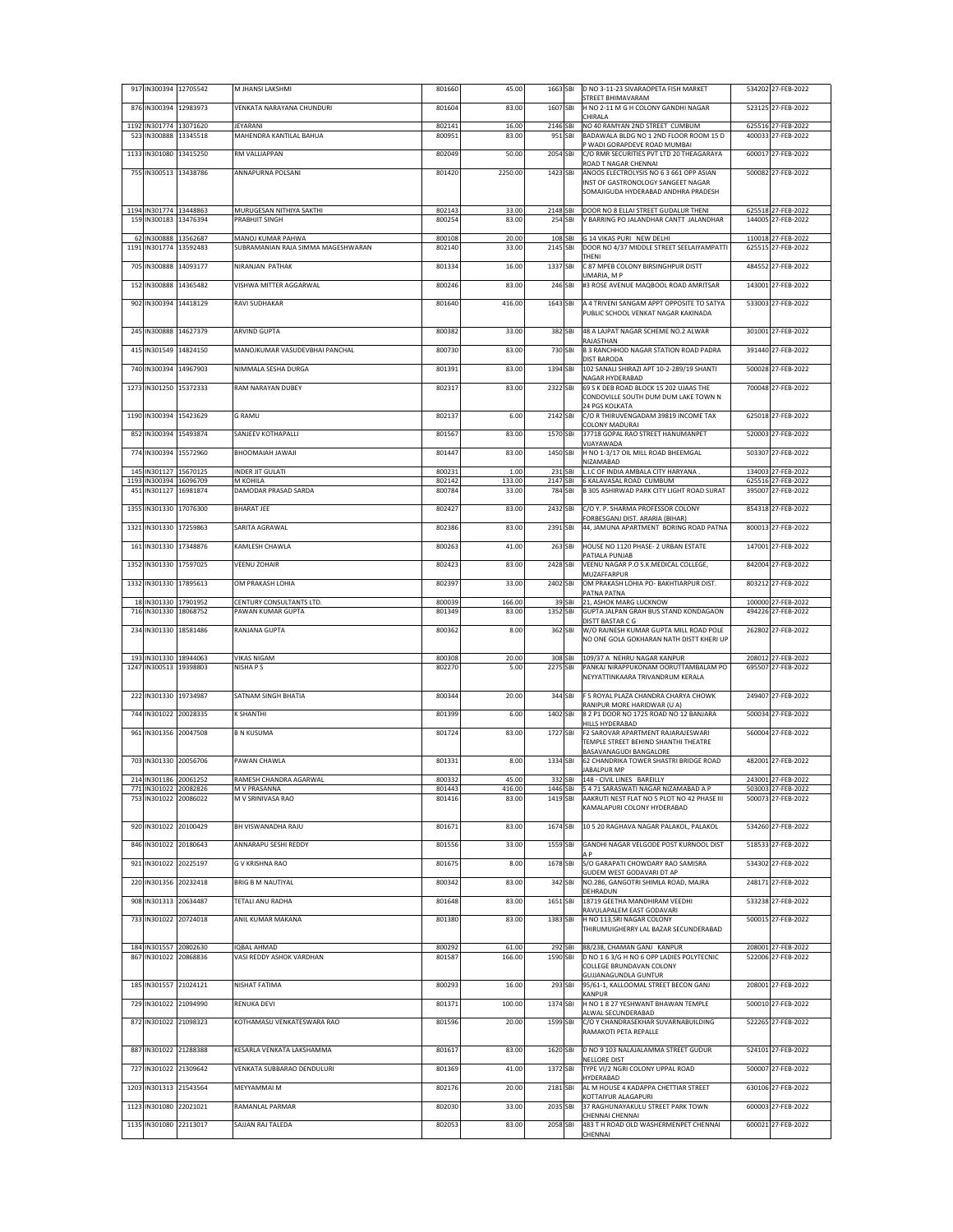|            |             | 311 IN301039 24236984         | AJAY BALVANTRAI JOSHI                           | 800523           | 20.00           | 523 SBI  |                   | AJAY BALVANTRAI JOSHI 3/11 G NANDKISHOR                                       | 361006 27-FEB-2022                       |
|------------|-------------|-------------------------------|-------------------------------------------------|------------------|-----------------|----------|-------------------|-------------------------------------------------------------------------------|------------------------------------------|
|            |             |                               |                                                 |                  |                 |          |                   | DUPLEX MEHULNAGAR MAHAVIR PARK OPP<br>SHIVAM PARK JAMNAGAR                    |                                          |
|            |             |                               |                                                 |                  |                 |          |                   |                                                                               |                                          |
|            | 1290 120109 | 2600097165                    | BISHWANATH PANDEY                               | 802342           | 33.00           | 2347 SBI |                   | STATION ROAD, P.O- BARAKAR DIST- BURDWAN<br>ASANSOL WEST BENGAL               | 713324 27-FEB-2022                       |
| 1077       |             | IN301135 26001366             | PHILOMENA MARY MICHAEL                          | 801925           | 654.00          | 1930 SBI |                   | PHILHAVEN NO 585 RAJIVNAGAR 1ST STAGE                                         | 570019 27-FEB-2022                       |
| 1102       |             | IN301135 26233204             | SURESH KUNNUR                                   | 801981           | 166.00          | 1986 SBI |                   | MYSORE<br>NO 23 1ST FLOOR VIDYANAGAR NR SHIVA                                 | 580021 27-FEB-2022                       |
|            |             |                               |                                                 |                  |                 |          |                   | MANDIR JAYANAGAR HUBLI                                                        |                                          |
| 1111       |             | IN301135 26807222             | JAIGOVIND MUNDADA                               | 802005           | 26.00           | 2010 SBI |                   | H NO 11 2 17 M . G . ROAD RAICHUR RAICHUR                                     | 584101 27-FEB-2022                       |
| 178        |             | IN302679 30164833             | NARENDRA KUMAR SINGH                            | 800285           | 75.00           | 285 SBI  |                   | D 607 NIRALA EDEN PARK AHINSHA KHAND II                                       | 201014 27-FEB-2022                       |
|            |             |                               |                                                 |                  |                 |          |                   | INDIRAPURAM GHAZIABAD UTTAR PRADESH                                           |                                          |
| 1090       |             | IN301926 30353424             | K RAGHAVENDRA PAI                               | 801957           | 8.00            | 1962 SBI |                   | GENERAL MERCHANT KOTESHWARA                                                   | 576222 27-FEB-2022                       |
| 1091       |             | IN301926 30552936             | VIJAYALAXMI L PAI                               | 801958           | 41.00           | 1963 SBI |                   | KUNDAPURA<br>W/O K LAXMAN PAI RICE MILL OWNER                                 | 576222 27-FEB-2022                       |
|            |             |                               |                                                 |                  |                 |          |                   | KOTESHWARA KUNDAPUR                                                           | 576222 27-FEB-2022                       |
| 1092       |             | IN301926 30552944             | <b>VINAYAK PAI</b>                              | 801959           | 83.00           | 1964 SBI |                   | S/O K LAXMAN PAI RICE MILL OWNER OPP<br>PACHAYATH OFFICE MAIN ROAD KOTESHWARA |                                          |
| 1165       |             | IN302679 30654953             | RAJGOPAL PRASAD                                 | 802096           | 83.00           | 2101 SBI |                   | <b>UDUPI</b><br>C 2/1 PHOS NO 64 RATHNAVEL PANDIAN ROAD                       | 600107 27-FEB-2022                       |
|            |             |                               |                                                 |                  |                 |          |                   | G G NAGAR CHENNAI                                                             |                                          |
| 1237       | IN301637    | 40063054                      | NANDAKUMARAN MOORKATH-DR.                       | 802242           | 5.00            | 2247 SBI |                   | PEEDIKAPARAMBIL PULLUT PO THRISSUR KERALA                                     | 680663 27-FEB-2022                       |
| 1236       |             | IN301637 40177479             | THARU I J                                       | 802238           | 1.00            | 2243 SBI |                   | IMMATTY HOUSE CHAPEL ROAD NADATHARA                                           | 680005 27-FEB-2022                       |
|            |             |                               |                                                 |                  |                 |          |                   | GRAMA PANCHAYAT NELLIKUNNU THRISSUR                                           |                                          |
| 1171       |             | IN301637 40427796             | AMSATHAMAYANDI B                                | 802105           | 13.00           | 2110 SBI |                   | OLD NO.16, NEW NO.20 PETIT CANAL STREET                                       | 605001 27-FEB-2022                       |
| 1177       | IN301637    | 40484552                      | GNANAVEL PARTHASARATHY L                        | 802115           | 20.00           | 2120 SBI |                   | PONDICHERRY<br>17, EDAYAR STREET M.CHAVADI THANJAVUR                          | 613001 27-FEB-2022                       |
|            |             |                               |                                                 |                  |                 |          |                   | TAMILNADU                                                                     |                                          |
|            |             | SCE000001                     | D LAXMINARAYANA                                 | 800019           | 166.00          |          | 19 <sub>SBI</sub> | POST BOX NO 2833 RIYADH KINGDOM OF SAUDI<br>ARABIA                            | 0 27-FEB-2022                            |
| 5          |             | SCE000002                     | HAIDERALI PANVELWALA                            | 800020           | 83.00           |          | 20 SBI            | NARAYAN NIWAS 1ST FLR                                                         | 0 27-FEB-2022                            |
| 6          |             | SCE000004                     | CHANDERKALA SARDA                               | 800022           | 83.00           |          | 22 SBI            | SHOP NO 1039 SHREE MAHAVIR TEXTILE<br>MARKET RING ROAD SURAT                  | 0 27-FEB-2022                            |
| 1364       |             | SCE000005<br><b>SCE000008</b> | PRADIP M SHAH<br>RENU SINGH                     | 802437<br>800025 | 83.00<br>83.00  | 2442 SBI | 25 SBI            |                                                                               | 0 27-FEB-2022<br>0 27-FEB-2022           |
|            |             |                               |                                                 |                  |                 |          |                   | ADA FLAT NO 215 MAHAPALIKA COMPOUND 1<br>NABAB USUF ROAD ALLAHABAD (UP)       |                                          |
| 8          |             | SCE000009                     | RAJESH KUMAR                                    | 800026           | 83.00           |          | 26 SBI            | AAKAR WOOD WORKS 622/1 UPPER ANAND                                            | 0 27-FEB-2022                            |
|            |             |                               |                                                 |                  |                 |          |                   | PARBAT NR RAMJAS SCHOOL NO 2 NEW DELHI                                        |                                          |
| 9          |             | SCE000012                     | SH B S AHLUWALIA                                | 800028           | 83.00           |          | 28 SBI            | HOUSE NO. 34 PHASE-7, S A S NAGAR, MOHALI                                     | 027-FEB-2022                             |
|            |             |                               |                                                 |                  |                 |          |                   | ROPAR DIST. (PB)                                                              |                                          |
| 10         |             | SCE000014                     | K SUJATHA                                       | 800030           | 83.00           |          | 30 SBI            | 8-3-318/A J P NAGAR YELLAREDDY GUDA<br>HYDERABAD                              | 0 27-FEB-2022                            |
| $11\,$     |             | SCE000015                     | KEWAL CHAND DAKALIA                             | 800031           | 83.00           |          | 31 SBI            | DINESH INVESTMENTS MAHAVEER CLOTH                                             | 0 27-FEB-2022                            |
| 12         |             | SCE000017                     | DIPAK KUMAR CHANDRAKANT SHAH                    | 800033           | 83.00           |          | 33 SBI            | MARKET TRIPOLIA BAZAR JODHPUR<br>56 NAVRANG SOCIETY OPP CHURCH DAHOD          | 0 27-FEB-2022                            |
|            |             |                               |                                                 |                  |                 |          |                   | ROAD AT & POST GODHARA DI PMS GUJARAT                                         |                                          |
| 16         |             | SCE000019                     | LAKSHMI                                         | 800037           | 83.00           |          | 37 SBI            | 309 MOUNT SANTOSHI APTS MAYURI MARG                                           | 16 27-FEB-2022                           |
|            |             |                               |                                                 |                  |                 |          |                   | BEGAMPET HYDERABAD                                                            |                                          |
| 17         |             | SCE000020                     | NIRMALA A MULANI                                | 800038           | 250.00          |          | 38 SBI            | 501 ISHUDIYAN LINKING RD SANTACRUZ (W)<br>BOMBAY                              | 54 27-FEB-2022                           |
| 20         |             | SCE000021                     | <b>SUNIL BALI</b>                               | 800042           | 83.00           |          | 42 SBI            | 234 LINKERS PALIKA BAZAR NEW DELHI                                            | 110001 27-FEB-2022                       |
| 21<br>22   |             | SCE000022<br>SCE000023        | BALKRISHAN<br>NEELAM CHATURVEDI                 | 800043<br>800044 | 83.00<br>83.00  |          | 43 SBI<br>44 SBI  | 1840 GULABI BAGH NEW DELHI<br>1/4 PALIKA NIKUNJ H C M LANE N D NEW DELHI      | 110001 27-FEB-2022<br>110001 27-FEB-2022 |
|            |             |                               |                                                 |                  |                 |          |                   |                                                                               |                                          |
| 23<br>131  |             | SCE000024<br>SCE000025        | JATINDER PAL SINGH<br>GUR BAKHSHISH SINGH SIDHU | 800045<br>800209 | 83.00<br>250.00 |          | 45 SBI            | 12 MAHADEV ROAD NEW DELHI<br>209 SBI W-11/7 DLF CITY-III GURGOAN HARYANA      | 110001 27-FEB-2022<br>122002 27-FEB-2022 |
| 24         |             | SCE000026                     | <b>ANAND KUMAR</b>                              | 800046           | 50.00           |          | 46 SBI            | FLAT NO 28 SHANKAR MARKET CONNAUGHT                                           | 110001 27-FEB-2022                       |
| 90         |             | SCE000027                     | SUBHASH MEHTANI                                 | 800151           | 50.00           | 151 SBI  |                   | CIRCUS NEW DELHI<br>FLAT NO 456 DDA HIG FLATS SECTOR 18-B BLOCK               | 110045 27-FEB-2022                       |
|            |             | SCE000028                     |                                                 |                  |                 |          |                   | <b>B DWARKA NEW DELHI</b>                                                     |                                          |
| 26         |             |                               | SUNIL KUMAR                                     | 800048           | 83.00           |          | 48 SBI            | BLOCK E-1 POCKET-10 FLAT NO 13 SECTOR-15<br>ROHINI DELHI                      | 110005 27-FEB-2022                       |
| 27         |             | SCE000030                     | CHHAJU RAM                                      | 800049           | 83.00           |          | 49 SBI            | H NO 67/6 BLOCK NO 10 GALI NO 1 DEV NAGAR<br>KAROL BAGH NEW DELHI             | 110005 27-FEB-2022                       |
| 28         |             | SCE000031                     | <b>SUNIL ARORA</b>                              | 800050           | 83.00           |          | 50 SBI            | 53/24 1ST FLOOR RAMJAS ROAD KAROL BAGH                                        | 110005 27-FEB-2022                       |
| 29         |             | SCE000032                     | <b>D K CHOPRA</b>                               | 800051           | 83.00           |          | 51 SBI            | NEW DELHI<br>60/20 PRABHAT ROAD NEW DELHI                                     | 110005 27-FEB-2022                       |
| 30         |             | SCE000039                     | ROMA DEWAN                                      | 800057           | 83.00           |          |                   | 57 SBI 4936 BARA TOOTI SADAR BAZAR DELHI                                      | 110006 27-FEB-2022                       |
| 31         |             | SCE000042                     | KARAM CHAND                                     | 800060           | 83.00           |          | 60 SBI            | 6129 NAWAB ROAD BASTI HARPHOOL SINGH<br>SADAR BAZAR DELHI                     | 110006 27-FEB-2022                       |
| 32         |             | SCE000045                     | <b>SUBHASH CHANDRA JHAMB</b>                    | 800063           | 83.00           |          | 63 SBI            | DYNAMIC TRACK PARTS CORPN 3508/2                                              | 110006 27-FEB-2022                       |
| 33         |             | SCE000047                     | KALI CHARAN MOHINDRU                            | 800065           | 83.00           |          | 65 SBI            | NICHOLSON RD MORI GATE DELHI<br>1911 LAL KUAN 1ST FLOOR DELHI                 | 110006 27-FEB-2022                       |
| 34         |             | SCE000050                     | NARINDER KUMAR                                  | 800068           | 83.00           |          | 68 SBI            | 508 A KATRA ISHAWAR BHAWAN KHARI BAWLI                                        | 110006 27-FEB-2022                       |
| 35         |             | SCE000052                     | SANJAY KUMAR BHURA                              | 800070           | 83.00           |          | 70 SBI            | DELHI<br>INDIA TRADING CO 514 LAHORI GATE DELHI                               | 110006 27-FEB-2022                       |
| 36<br>37   |             | SCE000054<br><b>SCE000055</b> | SEEMA JAIN<br>KISHAN CHAND PAWA                 | 800072           | 83.00           |          | 72 SBI            | 43 BAGH DIWAR FATEH PURI DELHI<br>320. UTTAM HOUSE 2ND FLOOR, CHANDNI         | 110006 27-FEB-2022                       |
|            |             |                               |                                                 | 800073           | 833.00          |          | 73 SBI            | CHOWK DELHI                                                                   | 110006 27-FEB-2022                       |
| 39<br>40   |             | SCE000056<br>SCE000057        | NIRMALA DEVI<br>ANJU GARG                       | 800075<br>800076 | 83.00<br>83.00  |          |                   | 75 SBI F-27 DESU COLONY TRIPOLIA DELHI<br>76 SBI 27/14 SHAKTI NAGAR DELHI     | 110007 27-FEB-2022<br>110007 27-FEB-2022 |
| 41         |             | SCE000058                     | SUDHA SHARMA                                    | 800077           | 83.00           |          |                   | 77 SBI 13/7 SHAKTI NAGAR DELHI                                                | 110007 27-FEB-2022                       |
| 1365<br>42 |             | SCE000063<br>SCE000064        | RAVI KANT RAO<br><b>SHOBANA JAIN</b>            | 802438<br>800080 | 83.00<br>416.00 |          |                   | 2443 SBI F-20 KAMLA NAGAR DELHI<br>80 SBI #2/49 ROOP NAGAR DELHI              | 110007 27-FEB-2022<br>110007 27-FEB-2022 |
| 44         |             | SCE000066                     | MANSI NANDWANI                                  | 800083           | 83.00           |          |                   | 83 SBI H3/6 MODEL TOWN DELHI                                                  | 110009 27-FEB-2022                       |
| 45<br>46   |             | SCE000067<br>SCE000070        | RAJAN NANDWANI<br><b>VUAY KANT KHANNA</b>       | 800084<br>800087 | 83.00<br>83.00  |          | 87 SBI            | 84 SBI H 3/6 MODEL TOWN DELHI<br>R-7 INDER PURI NEW MARKET INDER PURI NEW     | 110009 27-FEB-2022<br>110012 27-FEB-2022 |
|            |             |                               |                                                 |                  |                 |          |                   | DELHI                                                                         |                                          |
| 47         |             | SCE000072                     | RAJESH KUMAR                                    | 800089           | 83.00           |          | 89 SBI            | PARKASH CHAND B 315 SUDARSHAN PARK MOTI<br>NAGAR NEW DELHI                    | 110015 27-FEB-2022                       |
| 48         |             | SCE000073                     | MAMTA SHARMA                                    | 800090           | 83.00           |          | 90 SBI            | J-9/45, GROUND FLOOR RAJOURI GARDEN NEW                                       | 110027 27-FEB-2022                       |
| 49         |             | SCE000074                     | HONEY SAHI                                      | 800091           | 83.00           |          | 91 SBI            | DELHI<br>B103 MANSAROVAR GARDEN NEW DELHI                                     | 110015 27-FEB-2022                       |
| 50         |             | SCE000075                     | REETA SAHI                                      | 800092           | 83.00           |          | 92 SBI            | B103, MANASAROVAR GARDEN NEW DELHI                                            | 110015 27-FEB-2022                       |
| 51<br>52   |             | SCE000076<br>SCE000077        | VINOD RANI GANDHI<br>MEENA GROVER               | 800093<br>800094 | 83.00<br>33.00  |          | 94 SBI            | 93 SBI 9/65 RAMESH NAGAR NEW DELHI<br>B-7/7 DOUBLE STORE RAMESH NAGAR NEW     | 110015 27-FEB-2022<br>110015 27-FEB-2022 |
|            |             |                               |                                                 |                  |                 |          |                   | DELHI                                                                         |                                          |
| 53         |             | SCE000079                     | KRISHNAKUMAR VEER                               | 800096           | 83.00           |          | 96 SBI            | 121 HAUZKHAS SFS APARTMENTS NEW DELHI                                         | 110016 27-FEB-2022                       |
| 54         |             | SCE000080                     | SANDEEP SINGH ARNEJA                            | 800097           | 50.00           |          | 97 SBI            | C-1/63 SAFDARJUNG DEVELOPMENT AREA NEW<br>DFI HI                              | 110016 27-FEB-2022                       |
| 55         |             | SCE000081                     | SWATI GUPTA                                     | 800098           | 83.00           |          |                   | 98 SBI C7 167 NAVEEN NIKETAN S D A NEW DELHI                                  | 110016 27-FEB-2022                       |
| 56<br>57   |             | SCE000082<br>SCE000085        | SANDHYA KOHLI<br>ANIL KHERA                     | 800099<br>800102 | 83.00<br>166.00 |          | 102 SBI           | 99 SBI W-23 GREEN PARK MAIN NEW DELHI<br>12-B VIJAY MANDAL ENCLAVE NEAR AZAD  | 110016 27-FEB-2022<br>110016 27-FEB-2022 |
|            |             |                               |                                                 |                  |                 |          |                   | APARTMENTS NEW DELHI                                                          |                                          |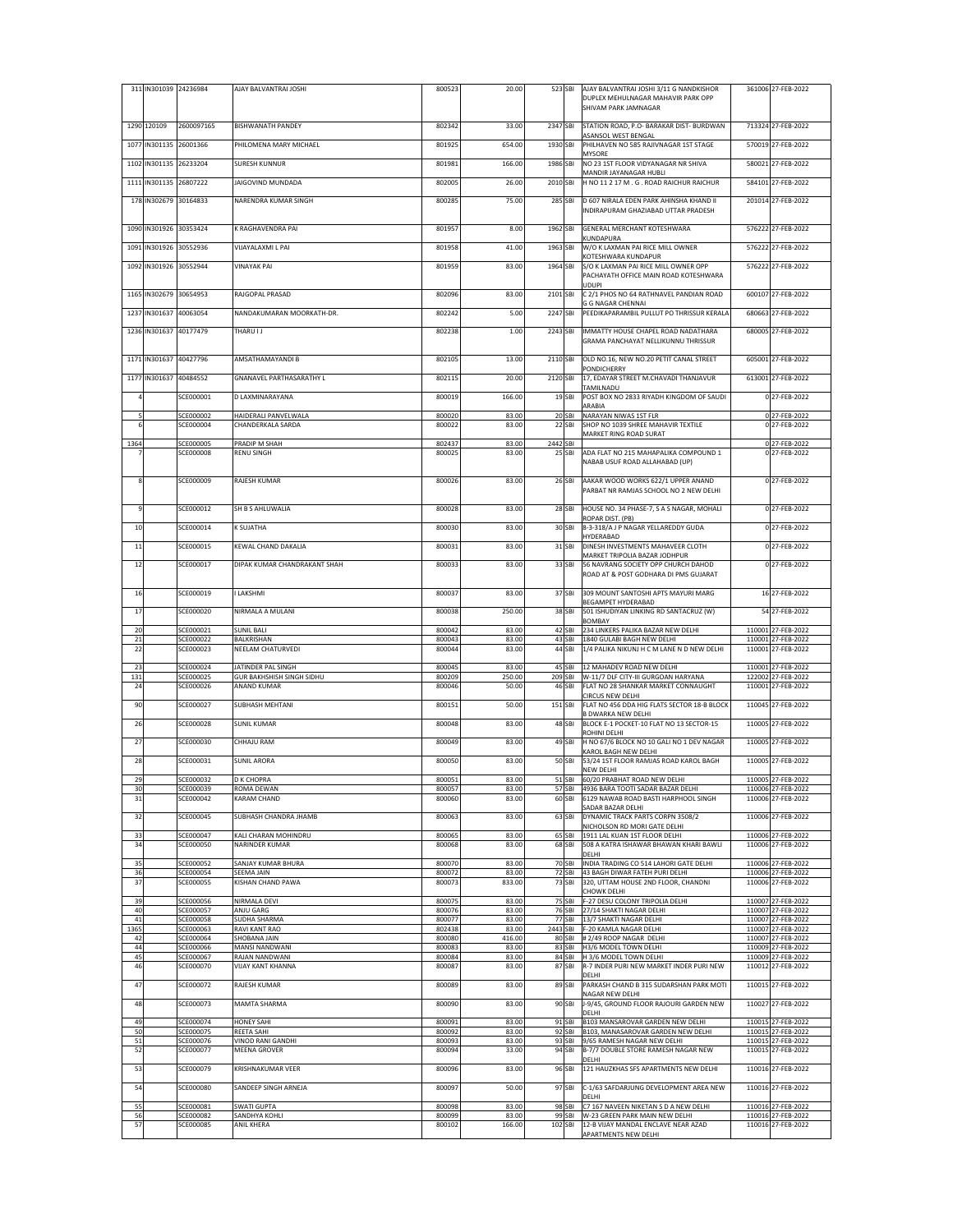| 58         | SCE000086              | <b>ATUL GUPTA</b>                                | 800104           | 83.00          |                    | 104 SBI H - 75A SAKET NEW DELHI                                                      | 110017 27-FEB-2022                       |
|------------|------------------------|--------------------------------------------------|------------------|----------------|--------------------|--------------------------------------------------------------------------------------|------------------------------------------|
| 59         | SCE000087              | <b>URMILA KHATTAR</b>                            | 800105           | 83.00          |                    | 105 SBI G-6/8 MALVIYA NAGAR NEW DELHI                                                | 110017 27-FEB-2022                       |
| 60         | SCE000088              | <b>KARUN ARORA</b>                               | 800106           | 83.00          |                    | 106 SBI K-4A SHEIKH SARAI II N DELHI                                                 | 110017 27-FEB-2022                       |
| 61         | SCE000089              | INTEC SECURITIES LIMITED                         | 800107           | 83.00          | 107 SBI            | FLAT NO-16 IIND FLOOR LOCAL SHOPING CENTRE                                           | 110017 27-FEB-2022                       |
| 63         | SCE000090              | KULBIR SINGH SACHDEV                             | 800109           | 83.00          | 109 SBI            | SHIKH SARATHI NEW DELHI<br>WZ 134 B/1 SANT GARH PO TILAK NGR NEW                     | 110018 27-FEB-2022                       |
|            |                        |                                                  |                  |                |                    | DELHI                                                                                |                                          |
| 64         | SCE000091              | <b>SURINDER THUKRAL</b>                          | 800110           | 83.00          | 110 SBI            | A-39 SHANKAR GARDEN NAZAFGARH ROAD NEW                                               | 110018 27-FEB-2022                       |
|            |                        |                                                  |                  |                |                    | DELHI                                                                                |                                          |
| 65         | SCE000093              | BHAIRAWDUTT JOSHI                                | 800112           | 83.00          | 112 SBI            | C-17A GANGOTRI ENCLAVE ALAKNANDA NEW                                                 | 110019 27-FEB-2022                       |
|            |                        |                                                  |                  |                |                    | DELHI                                                                                |                                          |
| 66<br>67   | SCE000094              | PUSHPA BEHL                                      | 800113<br>800114 | 83.00          | 113 SBI<br>114 SBI | A-22 CHITTARANJAN PARK NEW DELHI                                                     | 110019 27-FEB-2022                       |
|            | SCE000095              | A K JAIN                                         |                  | 83.00          |                    | KARTA AKJ SONS 52/103 CHITRAN JANPARK NEW<br>DELHI                                   | 110019 27-FEB-2022                       |
| 68         | SCE000096              | <b>MANI KAKKAR</b>                               | 800115           | 83.00          | 115 SBI            | 17 MANDAKINI NRI COMPLEX G K IV NEW DELHI                                            | 110019 27-FEB-2022                       |
|            |                        |                                                  |                  |                |                    |                                                                                      |                                          |
| 69         | SCE000097              | <b>VED PARKASH ARORA</b>                         | 800116           | 50.00          | 116 SBI            | 130 MANDAKINI ENCLAVE ALAKNANDA KALKAJI                                              | 110019 27-FEB-2022                       |
|            |                        |                                                  |                  |                |                    | NEW DELHI                                                                            |                                          |
| 70         | SCE000100              | RAGHUVESH KUMAR BHARTI                           | 800119           | 83.00          | 119 SBI            | 1820 NINTH STREETS CORNER GOVIND PURI                                                | 110019 27-FEB-2022                       |
|            |                        |                                                  |                  |                |                    | EXTN MAIN MKT KALKAJI NEW DELHI                                                      |                                          |
| 72         | SCE000103              | <b>GEETA NOTANI</b>                              | 800121           | 83.00          | 121 SBI            | II-A/72 LAJPAT NAGAR N DELHI                                                         | 110024 27-FEB-2022                       |
| 73<br>74   | SCE000106<br>SCE000109 | EKTA AGGARWAL<br><b>USHA RANI</b>                | 800124<br>800126 | 83.00<br>83.00 | 124 SBI<br>126 SBI | 16/23 EAST PUNJABI BAGH NEW DELHI<br>I-103 NARAINA DDA FLATS ASHOK NIKETAN NEW       | 110026 27-FEB-2022<br>110028 27-FEB-2022 |
|            |                        |                                                  |                  |                |                    | DELHI                                                                                |                                          |
| 75         | SCE000110              | <b>AJAY PANWAR</b>                               | 800128           | 83.00          | 128 SBI            | C/O CDR SARDAR SINGH H NO 7336 POCKET 10                                             | 110030 27-FEB-2022                       |
|            |                        |                                                  |                  |                |                    | SECTOR - B VASANT KUNJ N DELHI                                                       |                                          |
| 76         | SCE000112              | SATINDER DAYAL MATHUR                            | 800130           | 83.00          | 130 SBI            | H.NO,1/5469,GALI NO.16, BALBIR NAGAR EXTN                                            | 110032 27-FEB-2022                       |
|            |                        |                                                  |                  |                |                    | SAHADRA DELHI                                                                        |                                          |
| 77         | SCE000117              | PARVEEN JAIN                                     | 800135           | 83.00          | 135 SBI            | 357 TARUN ENCLAVE PITAM-PURA DELHI                                                   | 110034 27-FEB-2022                       |
| 78         | SCE000119              | ANITA GOEL                                       | 800136           | 83.00          | 136 SBI            | B-254 LOK VIHAR PITAM PURA DELHI                                                     | 110034 27-FEB-2022                       |
| 79<br>80   | SCE000120<br>SCE000122 | <b>VIPUL DHUPAR</b><br>DEEPALI GUPTA             | 800137<br>800139 | 83.00<br>83.00 |                    | 137 SBI KP-347 PITAMPURA DELHI<br>139 SBI 470, KOHAT ENCLAVE PITAM PURA DELHI        | 110034 27-FEB-2022<br>110034 27-FEB-2022 |
| 81         | SCE000123              | <b>SUBHASH GUPTA</b>                             | 800140           | 83.00          |                    | 140 SBI 470, KOHAT ENCLAVE PITAM PURA DELHI                                          | 110034 27-FEB-2022                       |
| 82         | SCE000127              | DEVENDER KUMAR GUPTA                             | 800142           | 83.00          |                    | 142 SBI 94 KAPIL VIHAR PITAMPURA DELHI                                               | 110034 27-FEB-2022                       |
| 265        | SCE000128              | SOMDATT SHARMA                                   | 800432           | 83.00          | 432 SBI            | PLOT NO-1243, FLAT NO-103 RIDHI SIDHI                                                | 302019 27-FEB-2022                       |
|            |                        |                                                  |                  |                |                    | APARTMENT, RANISATI NAGAR NIRMAN NAGAR                                               |                                          |
|            |                        |                                                  |                  |                |                    | JAIPUR(RAJ)                                                                          |                                          |
| 83         | SCE000131              | <b>GURJEET SINGH</b>                             | 800144           | 83.00          | 144 SBI            | C/O REKHA JOSHI C6/50A KESHAVPURAM DELHI                                             | 110035 27-FEB-2022                       |
|            |                        |                                                  |                  |                |                    |                                                                                      |                                          |
| 84         | SCE000132              | <b>KIRAN KOHLI</b>                               | 800145           | 83.00          | 145 SBI            | C-II/57C LAWRENCE ROAD DELHI                                                         | 110035 27-FEB-2022                       |
| 85         | SCE000133              | <b>VINOD BALA</b>                                | 800146           | 83.00          | 146 SBI            | HOUSE NO 882 STREET NO 57 LEKHU NAGAR<br>TRINAGAR DELHI                              | 110035 27-FEB-2022                       |
| 86         | SCE000135              | <b>VIJAY KUMAR</b>                               | 800147           | 83.00          | 147 SBI            | 2/111 SUNDER VIHAR NEW DELHI                                                         | 110041 27-FEB-2022                       |
| 87         | SCE000136              | <b>BANARSILAL BATURA</b>                         | 800148           | 83.00          | 148 SBI            | 26A/GH-10 SUNDER APPTT OUTER RING ROAD                                               | 110041 27-FEB-2022                       |
|            |                        |                                                  |                  |                |                    | <b>NEW DELHI</b>                                                                     |                                          |
| 88         | SCE000137              | RAN SINGH SHOKEEN                                | 800149           | 83.00          | 149 SBI            | GH 10/91A SUNDER APTS OUTER RING ROAD                                                | 110041 27-FEB-2022                       |
|            |                        |                                                  |                  |                |                    | DELHI                                                                                |                                          |
| 89         | SCE000138              | VIMAL KUMAR JINDAL                               | 800150           | 83.00          | 150 SBI            | A-3/143, PASCHIM VIHAR NEW DELHI                                                     | 110043 27-FEB-2022                       |
| 91         | SCE000139              | PRIVILEGE PORT FOLIO & INVESTMENT LTD            | 800152           | 83.00          | 152 SBI            | KHASRA NO.38, POLE NO.3, GALI NO.1 DABRI                                             | 110045 27-FEB-2022                       |
|            |                        |                                                  |                  |                |                    | VILLAGE PALAM ROAD NEW DELHI                                                         |                                          |
| 92         | SCE000142              | WORLDWIDE LEATHER EXPORTS LTD                    | 800155           | 83.00          | 155 SBI            | E-169 GREATER KAILASH-II NEW DELHI                                                   | 110048 27-FEB-2022                       |
| 93<br>94   | SCE000144<br>SCE000145 | АВНАҮ КНЕМКА<br>MANUSHI MAHESHWARI               | 800157<br>800158 | 83.00<br>83.00 | 157 SBI            | E-483 GREATER KAILASH PART II NEW DELHI<br>158 SBI S-267 GREATER KAILASH-II NEWDELHI | 110048 27-FEB-2022<br>110048 27-FEB-2022 |
| 95         | SCE000149              | SADHU RAM GUPTA                                  | 800160           | 83.00          |                    | 160 SBI AG 491 SHALIMAR BAGH DELHI                                                   | 110052 27-FEB-2022                       |
| 96         | SCE000154              | <b>DINESH GUPTA</b>                              | 800161           | 250.00         |                    | 161 SBI C 140 AHSOK VIHAR PHASE-1 DELHI                                              | 110052 27-FEB-2022                       |
| 97         | SCE000155              | NARENDER GUPTA                                   | 800162           | 250.00         |                    | 162 SBI C 140 AHSOK VIHAR PHASE-1 DELHI                                              | 110052 27-FEB-2022                       |
|            | SCE000156              | <b>SANJEEV SEKHRI</b>                            | 800163           | 83.00          |                    |                                                                                      | 110052 27-FEB-2022                       |
| 98         |                        |                                                  |                  |                |                    | 163 SBI 108 SFS FLATS PHASE-3 ASHOK VIHAR DELHI                                      |                                          |
| 99         | SCE000160              | <b>ANIRUDH KUMAR</b>                             | 800164           | 83.00          | 164 SBI            | 168-170 KHYBER PASS CIVIL LINES DELHI                                                | 110054 27-FEB-2022                       |
| 100        | SCE000162              | ASHOK KUMAR SINHA                                | 800165           | 83.00          | 165 SBI            | 168-170 KHYBER PASS CIVIL LINES DELHI                                                | 110054 27-FEB-2022                       |
| 101        | SCE000164              | AMITA AILAWADI                                   | 800167           | 83.00          | 167 SBI            | C4F /16 JANAKPURI NEW DELHI                                                          | 110058 27-FEB-2022                       |
| 102        | SCE000165              | ROHIT INDER SINGH                                | 800168           | 50.00          | 168 SBI            | C 3A/54 B JANAKPURI NEW DELHI                                                        | 110058 27-FEB-2022                       |
| 103        | SCE000166              | MADHU CHOUDHARY                                  | 800169           | 83.00          | 169 SBI            | F-105 PIPAL WALA ROAD MOHAN GARDEN N                                                 | 110059 27-FEB-2022                       |
| 104        |                        |                                                  | 800171           | 83.00          | 171 SBI            | DELHI                                                                                |                                          |
| 105        | SCE000168<br>SCE000169 | PROMILA KALSI<br><b>VIJAY KUMAR DUGGAL</b>       | 800172           | 83.00          | 172 SBI            | 60/9 OLD RAJINDER NAGAR NEW DELHI<br>R-505 NEW RAJINDER NAGAR NEW DELHI              | 110060 27-FEB-2022<br>110060 27-FEB-2022 |
| 106        | SCE000170              | PRASANNAKUMAR DAS                                | 800173           | 83.00          | 173 SBI            | R-724 NEW RAJINDER NAGAR NEW DELHI                                                   | 110060 27-FEB-2022                       |
| 107        | SCE000172              | <b>RANBIR SINGH RANA</b>                         | 800175           | 83.00          | 175 SBI            | H NO 154 NEAR MANDIR P O BIJWASAN NEW                                                | 110061 27-FEB-2022                       |
|            |                        |                                                  |                  |                |                    | DELHI                                                                                |                                          |
| 109        | SCE000173              | <b>SEEMA BANSAL</b>                              | 800177           | 50.00          | 177 SBI            | B-1/7-B PASCHIM VIHAR NEW DELHI                                                      | 110063 27-FEB-2022                       |
| 110        | SCE000174              | <b>BALWANT KAUR</b>                              | 800178           | 83.00          | 178 SBI            | 10 MANAV APARTMENT A-3 PASCHIM VIHAR                                                 | 110063 27-FEB-2022                       |
| 111        | SCE000175              | <b>AMARJEET SINGH</b>                            | 800179           | 83.00          | 179 SBI            | NEW DELHI<br>J-45 RESERVE BANK ENCLAVE PASCHIM VIHAR                                 | 110063 27-FEB-2022                       |
|            |                        |                                                  |                  |                |                    | NEW DELHI                                                                            |                                          |
| 112        | SCE000177              | ANIL MEHRA                                       | 800181           | 250.00         |                    | 181 SBI A-2/15 PASCHIM VIHAR N DELHI                                                 | 110063 27-FEB-2022                       |
| 113        | SCE000179              | <b>DILIP LAHIRI</b>                              | 800183           | 83.00          |                    | 183 SBI C/O MS JYOTI KUMAR, KUMAR GROVER & CO.                                       | 110065 27-FEB-2022                       |
|            |                        |                                                  |                  |                |                    | 107, KALIASH HILLS NEW DELHI                                                         |                                          |
| 114        | SCE000180              | JAYANT ARORA                                     | 800184           | 83.00          | 184 SBI            | E-273 EAST OF KAILASH NEW DELHI                                                      | 110065 27-FEB-2022                       |
| 115        | SCE000181              | RAJESH                                           | 800185           | 83.00          | 185 SBI            | C/O VINOD KAPOOR A5/83B PASCHIM VIHAR                                                | 110066 27-FEB-2022                       |
|            | SCE000182              |                                                  |                  |                | 186 SBI            | NEW DELHI                                                                            | 110067 27-FEB-2022                       |
| 116<br>117 | SCE000183              | <b>RENU NARANG</b><br>SRUJANA KANJULA            | 800186<br>800187 | 83.00<br>83.00 | 187 SBI            | C-5/H D D A FLATS MUNIRKA NEW DELHI<br>132 SABARMATI JAWAHARLAL NEHRU                | 110067 27-FEB-2022                       |
|            |                        |                                                  |                  |                |                    | UNIVERSITY NEW DELHI                                                                 |                                          |
| 118        | SCE000186              | ROSHNI DEVI                                      | 800191           | 83.00          | 191 SBI            | E-18/107-108 SECTOR 3 ROHINI DELHI                                                   | 110085 27-FEB-2022                       |
| 119        | SCE000188              | KAMAL KISHORE BANSAL                             | 800192           | 83.00          | 192 SBI            | FLAT NO 371 SFS PKT B-5 SEC 8 ROHINI NEW                                             | 110085 27-FEB-2022                       |
|            |                        |                                                  |                  |                |                    | DELHI                                                                                |                                          |
| 120        | SCE000189              | <b>PURAN DEVI</b>                                | 800193           | 83.00          | 193 SBI            | B-375 PRASHANT VIHAR ROHINI DELHI                                                    | 110085 27-FEB-2022                       |
| 121        | SCE000190              | <b>SHIV KUMAR</b>                                | 800194           | 83.00          | 194 SBI            | FLAT NO 10 POCKET A-1 SECTOR-5 ROHINI DELHI                                          | 110085 27-FEB-2022                       |
|            | SCE000191              |                                                  |                  |                |                    | D-80 POCKET F MAYUR VIHAR PHASE II DELHI                                             | 110091 27-FEB-2022                       |
| 122        |                        | <b>AJAY SHARMA</b>                               | 800195           | 83.00          | 195 SBI            |                                                                                      |                                          |
| 123        | SCE000192              | ASHWANI GUPTA                                    | 800197           | 50.00          | 197 SBI            | 150 BANK ENCLAVE LAXMI NAGAR NEW DELHI                                               | 110092 27-FEB-2022                       |
|            |                        |                                                  |                  |                |                    |                                                                                      |                                          |
| 124        | SCE000194              | RASHMI KHURANA                                   | 800199           | 50.00          | 199 SBI            | C-41 PREET VIHAR DELHI                                                               | 110092 27-FEB-2022                       |
| 125        | SCE000196              | PIYUSH KUMAR JAIN                                | 800200           | 83.00          | 200 SBI            | B 199, FIRST FLOOR VIVEK VIHAR, PHASE 1 DELHI                                        | 110095 27-FEB-2022                       |
|            |                        |                                                  |                  |                |                    |                                                                                      |                                          |
| 126        | SCE000197              | AJAY GOGIA                                       | 800202           | 83.00          |                    | 202 SBI B-42 VIVEK VIHAR PHASE I NEW DELHI                                           | 110095 27-FEB-2022                       |
| 127        | SCE000198              | <b>SUSHIL KUMAR</b>                              | 800203           | 83.00          |                    | 203 SBI B-274 VIVEK VIHAR DELHI                                                      | 110095 27-FEB-2022                       |
| 129        | SCE000200              | <b>KAMAL BANSAL</b>                              | 800207<br>800208 | 83.00          |                    | 207 SBI B-558 NEHRU GROUND FARIDABAD                                                 | 121001 27-FEB-2022                       |
| 130<br>132 | SCE000201<br>SCE000205 | PRAMOD KUMAR GUPTA<br>SHIBANI RAY                | 800210           | 83.00<br>83.00 | 210 SBI            | 208 SBI E 1663 SECTOR 7 FARIDABAD HARYANA<br>A 8/3 DLF CITY PHASE I GURGAON HARYANA  | 121006 27-FEB-2022<br>122002 27-FEB-2022 |
|            |                        |                                                  |                  |                |                    | <b>STATE</b>                                                                         |                                          |
| 133        | SCE000208              | RAJ BALA AGARWAL                                 | 800211           | 83.00          | 211 SBI            | KRISHNA CLOTH HOUSE MANI BAZAR V&PO                                                  | 123506 27-FEB-2022                       |
|            |                        |                                                  |                  |                |                    | FARRUKHNAGAR GURGAON HARYANA                                                         |                                          |
| 134        | SCE000209              | PRIYA KUMARI BANSAL                              | 800213           | 83.00          | 213 SBI            | SURYA ROSHNI LTD BAHADRUGARH HARYANA                                                 | 124507 27-FEB-2022                       |
|            |                        |                                                  |                  |                |                    |                                                                                      |                                          |
| 135        | SCE000211              | <b>SAROJ SINGH</b>                               | 800215           | 83.00          | 215 SBI            | 419 DEFENCE COLONY HISAR HARYANA                                                     | 125001 27-FEB-2022                       |
| 137<br>138 | SCE000212<br>SCE000215 | ALKA ADIB<br>PREM LATA                           | 800217<br>800219 | 83.00<br>83.00 | 219 SBI            | 217 SBI HOUSE NO 102-W MODEL TOWN HISAR                                              | 125005 27-FEB-2022<br>125033 27-FEB-2022 |
|            |                        |                                                  |                  |                |                    | 75/2 DADDAL PARK P.O HANSI DIST HISSAR<br>HARYANA                                    |                                          |
| 139        | SCE000216              | <b>K R SINGLA</b>                                | 800220           | 83.00          | 220 SBI            | C/O HIRA SINGH HOUSE NO 455 NEAR NEW                                                 | 125051 27-FEB-2022                       |
|            |                        |                                                  |                  |                |                    | POST OFFICE RATTIA HISSAR HRY                                                        |                                          |
| 140<br>141 | SCE000218<br>SCE000219 | SURESH CHAND BANSAL<br><b>HARBANS LAL BHATIA</b> | 800225<br>800226 | 83.00<br>83.00 | 225 SBI<br>226 SBI | 1477/XIII U E KARNAL<br>10-R MODEL TOWN PANIPAT                                      | 132001 27-FEB-2022<br>132103 27-FEB-2022 |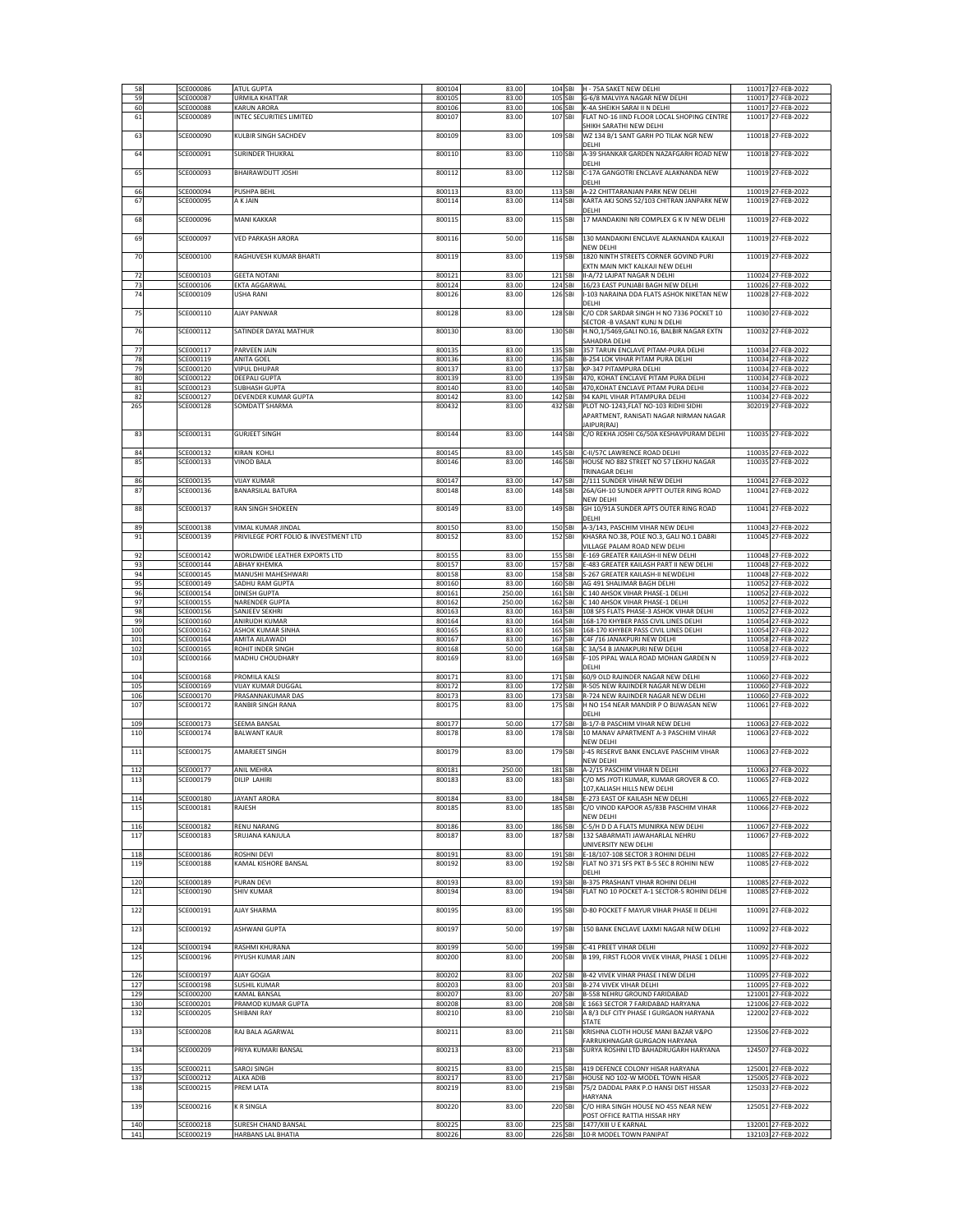|             | SCE000220              | JOGINDER MOHAN UPPAL                    | 800227           | 83.00          | 227 SBI             | CHIEF MANAGER STATE BANK OF INDIA<br>THANESAR KURUKSHETRA                | 132118 27-FEB-2022                       |
|-------------|------------------------|-----------------------------------------|------------------|----------------|---------------------|--------------------------------------------------------------------------|------------------------------------------|
| 143         | SCE000221              | ROHIT KUMAR                             | 800228           | 83.00          | 228 SBI             | C/O RAM GOPAL SHARMA NEAR OLD P BANK                                     | 132135 27-FEB-2022                       |
| 144         | SCE000222              | <b>SUDESH RANI</b>                      | 800230           | 83.00          | 230 SBI             | STREET SHAHABAD<br>THE INSTRUMENT TRADERS 5350 PANJABI                   | 133001 27-FEB-2022                       |
|             |                        |                                         |                  |                |                     | MOHALLO AMBALA CANTT                                                     |                                          |
| 146<br>147  | SCE000223<br>SCE000224 | SANJEEV SHARMA<br><b>MEENA JAIN</b>     | 800232<br>800237 | 83.00<br>83.00 | 232 SBI<br>237 SBI  | H NO 160 SECTOR 17 PANCHKULA<br>S S JAIN & CO NEW MARKET JAGADHRI        | 134109 27-FEB-2022<br>135003 27-FEB-2022 |
| 148         | SCE000225              | TRIPTA BHATIA                           | 800239           | 83.00          | 239 SBI             | TRIPTA BHATIA BHATIA SADAN 327 DR SHAM                                   | 141001 27-FEB-2022                       |
|             |                        |                                         |                  |                |                     | SINGH ROAD NEAR MALL ROAD CIVIL LINES<br>LUDHIANA                        |                                          |
| 149         | SCE000226              | <b>AVTAR SINGH</b>                      | 800240           | 83.00          | 240 SBI             | 283-B MODEL TOWN EXTENSION II LUDHIANA PB                                | 141002 27-FEB-2022                       |
| 150         | SCE000227              | RAJESH K MOHAN                          | 800241           | 83.00          | 241 SBI             | B II 70 MOH BHARADWAJ BAZAR SARAFAN                                      | 141008 27-FEB-2022                       |
| 153         | SCE000229              | MAHINDER SINGH GIANI                    | 800247           | 83.00          | 247 SBI             | LUDHIANA<br>61 KATRA JAIMAL SINGH AMRITSAR PUNJAB                        | 143001 27-FEB-2022                       |
|             |                        |                                         |                  |                |                     |                                                                          |                                          |
| 154         | SCE000230              | SHORI LAL                               | 800248           | 83.00          | 248 SBI             | C/O SHORI LAL & SONS DAMODER MARKET<br>KATRA AHLUWALA AMRITSAR           | 143001 27-FEB-2022                       |
| 157         | SCE000234              | RAJKUMAR ARORA                          | 800252           | 83.00          | 252 SBI             | EG 929 MOHALLA GOBIND GARH JALANDHAR                                     | 144001 27-FEB-2022                       |
| 162         | SCE000236              | RAVININDER PAL KAUR                     | 800264           | 83.00          | 264 SBI             | <b>CITY</b><br>65-A HIRA NAGAR PATIALA PUNJAB                            | 147001 27-FEB-2022                       |
| 164         | SCE000237              | SHASHI DUTTA                            | 800266           | 83.00          | 266 SBI             | 183A/56 SHANT NAGAR BHAGU ROAD                                           | 151001 27-FEB-2022                       |
| 165         | SCE000238              | YASH PAUL                               | 800267           | 83.00          | 267 SBI             | BHATINDA<br>C/O WADHAWA MAL & CO PHUL BAZAR                              | 151103 27-FEB-2022                       |
|             |                        |                                         |                  |                |                     | RAMPURA PHUL DIST BATHINDA PB                                            |                                          |
| 167         | SCE000239              | DARSHAN KUMAR                           | 800269           | 83.00          | 269 SBI             | C/O MITTAL AND COMPANY COMMISSION<br>AGENT MAUR MANDI PO MAUR MANDI PB   | 151509 27-FEB-2022                       |
| 168<br>169  | SCE000242<br>SCE000244 | MANJU SHARMA<br>NITIN GOYAL             | 800272<br>800273 | 83.00<br>83.00 | 272 SBI<br>273 SBI  | 3113 SECTOR 38-D CHANDIGARH<br>C/O DR.J.M.GOYAL H.NO.561,SECTOR 8B       | 160014 27-FEB-2022<br>160018 27-FEB-2022 |
|             |                        |                                         |                  |                |                     | CHANDIGARH                                                               |                                          |
| 170         | SCE000245              | HAWK HOLDINGS PVT LTD                   | 800274           | 333.00         | 274 SBI             | S C O, 2, IIND FLOOR SECTOR 34-C CHANDIGARH                              | 160022 27-FEB-2022                       |
| 171         | SCE000248              | AMRIK SINGH BAL                         | 800276           | 33.00          | 276 SBI             | HOUSE NO 1661 SECTOR 33-D CHANDIGARH                                     | 160047 27-FEB-2022                       |
| 172         | SCE000250              | KULWANT RAI SAYAL                       | 800277           | 83.00          | 277 SBI             | H NO 697 PHASE III B-I MOHALI NEAR<br>CHANDIGARH                         | 160059 27-FEB-2022                       |
| 174         | SCE000252              | MADAN LAL                               | 800280           | 83.00          | 280 SBI             | H NO 2 OPP MADAN LAL SARAF WAZARAT ROAD                                  | 180001 27-FEB-2022                       |
| 177         | SCE000254              | MEENA JAIN                              | 800284           | 83.00          | 284 SBI             | <b>JAMMU</b><br>9\53 SECTOR 3 RAJINDER NAGAR SAHIBABAD                   | 201005 27-FEB-2022                       |
|             |                        |                                         |                  |                |                     | DISTT GHAZIABAD U P                                                      |                                          |
| 179<br>180  | SCE000255<br>SCE000256 | LISTER MOHAN SADH<br>SANDHYA            | 800286<br>800287 | 83.00<br>83.00 | 286 SBI<br>287 SBI  | C-87 SECTOR-IV NOIDA<br>A - 31, SECTOR - 22 NOIDA U.P.                   | 201301 27-FEB-2022<br>201301 27-FEB-2022 |
| 182         | SCE000258              | R K TEWATIA                             | 800289           | 83.00          | 289 SBI             | C-21 C BLOCK SHASTRI NAGAR GHAZIABAD U P                                 | 202001 27-FEB-2022                       |
| 183         | SCE000259              | TARIQ HASAN                             | 800290           | 83.00          | 290 SBI             | SAMI MANZIL JAIN ROAD ALIGARH                                            | 202001 27-FEB-2022                       |
| 186         | SCE000263              | R K BAJPAI                              | 800295           | 83.00          | 295 SBI             | 120/482 LAJPAT NAGAR KANPUR                                              | 208001 27-FEB-2022                       |
| 187<br>196  | SCE000265<br>SCE000266 | URMILA JAYASWAL<br>KAMAL KUMAR JAITLY   | 800297<br>800312 | 83.00<br>83.00 | 297 SBI<br>312 SBI  | 31/19 GHUMNI BAZAR KANPUR<br>117/Q/435, FLAT 201 SECOND FLOOR, RAJA      | 208001 27-FEB-2022<br>208025 27-FEB-2022 |
|             |                        |                                         |                  |                |                     | VILLA SHARDA NAGAR KANPUR                                                |                                          |
| 188<br>189  | SCE000267<br>SCE000268 | <b>BHAGWANT SINGH</b><br>VIKAS BANSAL   | 800298<br>800299 | 83.00<br>83.00 | 298 SBI<br>299 SBI  | 45/12 BLOCK-5 GOVIND NAGAR KANPUR<br>52/33 NAYA GANJ NEW DALMANDI KANPUR | 208001 27-FEB-2022<br>208001 27-FEB-2022 |
|             |                        |                                         |                  |                |                     |                                                                          | 208001 27-FEB-2022                       |
| 190<br>191  | SCE000277<br>SCE000279 | KAUSHAL KISHOR SAHGAL<br>LALJI KOSHTA   | 800303<br>800304 | 83.00<br>83.00 | 303 SBI<br>304 SBI  | 53/3 NAYAGANJ KANPUR<br>8/37 ARYA NAGAR KANPUR U P                       | 208002 27-FEB-2022                       |
| 192<br>13   | SCE000281<br>SCE000285 | MEENA GUPTA<br>RAJIVE KUMAR             | 800306<br>800034 | 83.00<br>50.00 | 306 SBI<br>34 SBI   | F-14 SHANTI NAGAR, CANTT KANPUR<br>33086 ARYA NAGAR KANPUR               | 208004 27-FEB-2022<br>0 27-FEB-2022      |
| 195         | SCE000286              | RAJ AGARWAL                             | 800311           | 83.00          | 311 SBI             | 127/1/56 W SAKET NAGAR KANPUR                                            | 208014 27-FEB-2022                       |
| 197         | SCE000288              | RAJAT EDOLIYA                           | 800313           | 83.00          | 313 SBI             | C/O R S TOMAR, 117/K-16, R S PURAM<br>SARVODAYA NAGAR KANPUR             | 208025 27-FEB-2022                       |
| 198         | SCE000290              | <b>GOMATI GUPTA</b>                     | 800315           | 83.00          | 315 SBI             | 117/L/167 NAVEEN NAGAR KAKADEO KANPUR                                    | 208028 27-FEB-2022                       |
|             |                        |                                         |                  |                |                     |                                                                          |                                          |
|             |                        |                                         |                  |                |                     |                                                                          |                                          |
| 199<br>200  | SCE000291<br>SCE000292 | KRISHNA LAL MISRA<br>A K GUPTA          | 800316<br>800317 | 83.00<br>83.00 | 316 SBI<br>317 SBI  | 231 D SHYAM NAGAR COD KANPUR<br>8/2, ALKAPURI COLONY, HASTINGS ROAD      | 210013 27-FEB-2022<br>211001 27-FEB-2022 |
|             |                        |                                         |                  |                |                     | ALLAHABAD                                                                |                                          |
| 201<br>202  | SCE000293<br>SCE000295 | KRISHNA PRASAD JAISWAL<br>KUSUM RASTOGI | 800318<br>800319 | 83.00<br>83.00 | 318 SBI<br>319 SBI  | 309/367 RANI MANDI ALLAHABAD<br>D 59/1-E BHAKTI BHAWAN STREET RATHYATRA  | 211003 27-FEB-2022<br>221010 27-FEB-2022 |
|             |                        |                                         |                  |                |                     | VARANASI                                                                 |                                          |
| 1370<br>206 | SCE000296<br>SCE000297 | SURESH KUMAR AGARWAL<br>SANJAY KUMAR    | 802443<br>800323 | 83.00<br>83.00 | 2448 SBI<br>323 SBI | 406 KUSUMDEEP CHOWK LUCKNOW<br>247/30 SHIV PRASAD ANAND LANE RAJA BAZAR  | 226003 27-FEB-2022<br>226003 27-FEB-2022 |
| 207         | SCE000298              | PUSHPA CHAWLA                           | 800324           | 83.00          | 324 SBI             | PARK LUCKNOW<br>C/ORKARORA & COSHOP NO 7 PLOT NO 10                      | 226005 27-FEB-2022                       |
|             |                        |                                         |                  |                |                     | PATEL NAGAR ALAMBAGH LUKNOW                                              |                                          |
| 208         | SCE000300              | SYED NAJIBUR RAHMAN                     | 800326           | 83.00          | 326 SBI             | STATE BANK OF PATIALA GANESH GANJ<br>LUCKNOW                             | 226018 27-FEB-2022                       |
| 211         | SCE000303              | <b>JAY KUMAR AGRAWAL</b>                | 800329           | 83.00          | 329 SBI             | SHIVA TRADE LINKS AURIBINA ROAD ANPARA                                   | 231225 27-FEB-2022                       |
| 212         | SCE000304              | AJAY AGRAWAL                            | 800330           | 50.00          | 330 SBI             | SONEBHADRA<br>MILL STORES SUPPLY AGENCY AURIMORE                         | 231225 27-FEB-2022                       |
|             |                        |                                         |                  |                |                     | ANPARA SONEBHADRA                                                        |                                          |
| 213         | SCE000305              | JAI PRAKASH DEROLIA                     | 800331           | 83.00          | 331 SBI             | C/O GOVIND RAM NAGAR MAL G T ROAD<br>MOGHAL SARAI UP                     | 232101 27-FEB-2022                       |
| 215         | SCE000307              | RAJENDER GILOTRA                        | 800333           | 83.00          | 333 SBI             | KIRSHNA ELECTRICALS SUBASH NAGAR AMBALA<br>ROAD SAHARANPUR               | 247001 27-FEB-2022                       |
| 218         | SCE000309              | ASHOK KUMAR GUPTA                       | 800339           | 83.00          | 339 SBI             | 30-C SEWAK ASHRAM ROAD DEHRA DUN U P                                     | 248001 27-FEB-2022                       |
| 219         | SCE000311              | VIKRAM SINGH                            | 800341           | 83.00          | 341 SBI             | TYPE III P 2 IRRIGATION COLONY DHALIPUR DIST                             | 248142 27-FEB-2022                       |
|             |                        |                                         |                  |                |                     | D DUN                                                                    |                                          |
| 221         | SCE000312              | KARAN SINGH                             | 800343           | 83.00          | 343 SBI             | CS, IST FLOOR, GEOPIC KDMIPE, ONGC<br>DEHRADUN                           | 248195 27-FEB-2022                       |
| 225         | SCE000313              | SUBHASH CHAND                           | 800348           | 83.00          | 348 SBI             | 148 PHOOL BAGH COLONY S K ROAD MEERUT                                    | 250001 27-FEB-2022                       |
| 226         | SCE000316              | PRAMOD KUMAR                            | 800350           | 83.00          | 350 SBI             | 44/1 LANE NO 3 SUBASH NAGAR MEERUT UP                                    | 250001 27-FEB-2022                       |
|             |                        |                                         |                  |                |                     |                                                                          |                                          |
| 227         | SCE000317              | SNEH LATA JAIN                          | 800351           | 83.00          | 351 SBI             | C/O VARDHMAN AUTOMOBILES 195 DELHI<br>ROAD NEAR ROAD WAYS MEERUT         | 250001 27-FEB-2022                       |
| 228         | SCE000318              | SANJIV KUMAR MITHAL                     | 800352           | 50.00          | 352 SBI             | 59 H L BUILDING CHHIPI TANK MEERUT                                       | 250001 27-FEB-2022                       |
| 229         | SCE000319              | SANTOSH JAIN                            | 800353           | 83.00          | 353 SBI             | 2A KAMLA NAGAR BAGHPAT ROAD MEERUT CITY                                  | 250002 27-FEB-2022                       |
| 230         | SCE000321              | PRATIBHA GUPTA                          | 800355           | 83.00          | 355 SBI             | C/O NAVEEN KUMAR GUPTA ADY 560 KAISER                                    | 250002 27-FEB-2022                       |
| 235         | SCE000326              | ASHRAFALI                               | 800363           | 83.00          | 363 SBI             | GANJ GANGRAM KAAHATA MEERUT<br>JEEWAN MEDICAL CENTRE NEAR MEHDAWAL       | 272175 27-FEB-2022                       |
|             |                        |                                         |                  |                |                     | ROAD KHALILABAD                                                          |                                          |
| 236         | SCE000327              | ADEEL AHMAD KHAN                        | 800364           | 83.00          | 364 SBI             | C/O SHAKEEL AHMAD KHAN 172 BASANTPUR<br>KUMHAR GALEE GORAKHPUR           | 273005 27-FEB-2022                       |
| 237         | SCE000329              | SHAMA AHUJA                             | 800365           | 83.00          | 365 SBI             | DR D D BANKA KOSI KALAN MATHURA                                          | 281403 27-FEB-2022                       |
| 238         | SCE000333              | PRARTHANA GUPTA                         | 800367           | 83.00          | 367 SBI             | PRABHAT HOTEL CHHIPITOLA CHAKKIPAT AGRA                                  | 282003 27-FEB-2022                       |
| 239         | SCE000336              | SHANTI DIXIT                            | 800370           | 83.00          | 370 SBI             | B-2 U P S I D C STAFF COLONY OPP SECTOR -16<br>SITE-C AGRA               | 282007 27-FEB-2022                       |
| 241         | SCE000339              | RAM SHREE AHIRWAR                       | 800373           | 83.00          | 373 SBI             | VILLAGE AND PO RAKSA DISTT JHANSI U P                                    | 284129 27-FEB-2022                       |
| 243         | SCE000341              | KHEM CHANDRA AGARWAL                    | 800377           | 83.00          | 377 SBI             | ASHIS IRON STORE RAMGANJ BAZAR KONCH                                     | 285205 27-FEB-2022                       |
| 246         | SCE000342              | ARVIND GUPTA                            | 800383           | 50.00          | 383 SBI             | C/O MR BM GUPTA 48A LAJPAT NGR SCHEME-Z<br>ALWAR RAJ                     | 301001 27-FEB-2022                       |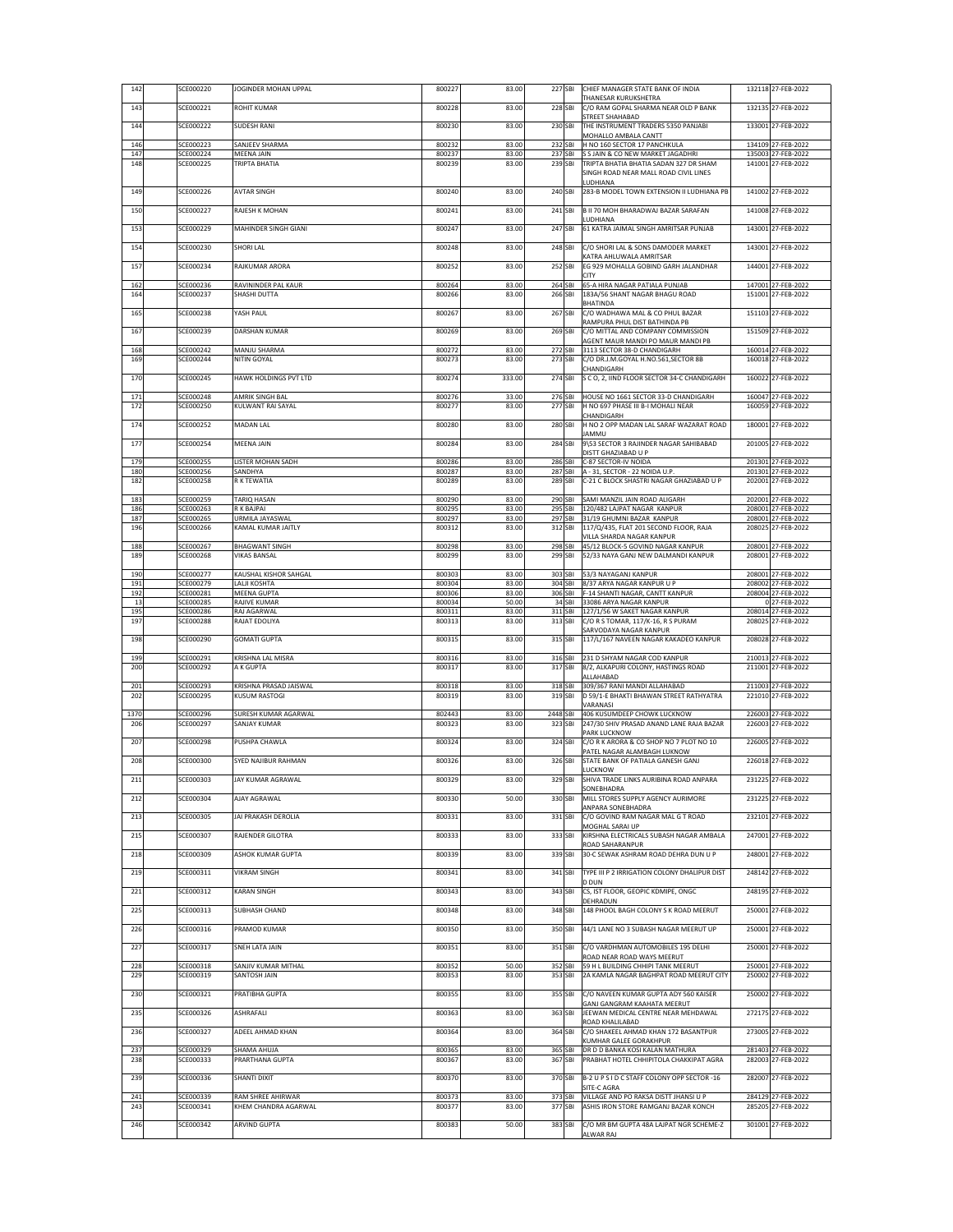| 247         | SCE000343              | MANJU AGARWAL                                          | 800384           | 83.00            | 384 SBI             | SHRI PRAKASH AGARWAL G 18 NAI ANAJ MANDI<br>ALWAR RAJ                         | 301001 27-FEB-2022                       |
|-------------|------------------------|--------------------------------------------------------|------------------|------------------|---------------------|-------------------------------------------------------------------------------|------------------------------------------|
| 248<br>1373 | SCE000346<br>SCE000352 | VINOD KUMAR CHADHA<br>JAGDISH AGARWAL                  | 800388<br>802446 | 50.00<br>33.00   | 388 SBI<br>2451 SBI | CHADHA AUTO AGENCIES S C ROAD JAIPUR<br>34 MANU MARG GOVIND NAGAR WEST AMER   | 302001 27-FEB-2022<br>302002 27-FEB-2022 |
|             | SCE000353              | SANTOSH DEVI                                           |                  |                  | 394 SBI             | <b>RD JAIPUR</b>                                                              | 302002 27-FEB-2022                       |
| 249         |                        |                                                        | 800394           | 83.00            |                     | PNO 31 GOVIND NAGAR EAST AMER ROAD<br><b>JAIPUR</b>                           |                                          |
| 250         | SCE000356              | RAJA RAM GATTANI                                       | 800397           | 83.00            | 397 SBI             | 734, CHINI KI BURJ KAMAL BHAWAN, GANGORI<br><b>BAZAR JAIPUR</b>               | 302002 27-FEB-2022                       |
| 251         | SCE000359              | MANOHAR CHATURVEDI                                     | 800399           | 83.00            | 399 SBI             | M/S RAJESH MANIS AGENCY ANAJ MANDI<br>IOHARI BAZAR JAIPUR                     | 302003 27-FEB-2022                       |
| 252         | SCE000360              | PREETI SHARIMAL                                        | 800400           | 83.00            | 400 SBI             | 4342 NATH MAL JI KA CHOWK JOHARI BAZAR<br><b>IAIPUR</b>                       | 302003 27-FEB-2022                       |
| 1356        | SCE000363              | RAM AVATAR BADAYA                                      | 802429           | 83.00            | 2434 SBI            | R A BADAYA & CO, 423, AKAR BHAWAN SANGO                                       | 302003 27-FEB-2022                       |
|             |                        |                                                        |                  |                  |                     | KA RASTA, KISHANPOLE BAZAR JAIPUR                                             |                                          |
| 253<br>254  | SCE000365<br>SCE000366 | PRIYANKA GUPTA<br>URMILA GUPTA                         | 800404<br>800405 | 83.00<br>83.00   | 404 SBI<br>405 SBI  | PLOT NO B-112 JANTA COLONY JAIPUR RAJ<br>C-256 BHABHA MARG TILAK NAGAR JAIPUR | 302004 27-FEB-2022<br>302004 27-FEB-2022 |
| 255         | SCE000368              | JAI KUMAR KESWANI                                      | 800406           | 83.00            | 406 SBI             | 807 A ASHOK CHOWK ADARSH NAGAR JAIPUR                                         | 302004 27-FEB-2022                       |
| 1357        | SCE000371              | <b>JASWANT KAUR</b>                                    | 802430           | 83.00            | 2435 SBI            | 209 ADARSH NAGAR BHAGSINGH KA CHORAYA<br><b>JAIPUR</b>                        | 302004 27-FEB-2022                       |
| 256         | SCE000372              | CHANDRA MOHAN DHAMANI                                  | 800408           | 83.00            | 408 SBI             | A-5 PRATAP MARG SETHI COLONY JAIPUR                                           | 302004 27-FEB-2022                       |
| 257         | SCE000373              | <b>IA LIANHOM</b>                                      | 800409           | 33.00            | 409 SBI             | 693-A FRONTIER COLONY ADARSH NAGAR<br><b>JAIPUR</b>                           | 302004 27-FEB-2022                       |
| 259<br>260  | SCE000384<br>SCE000386 | MANOJ KHANDELWAL<br><b>AMIT AGARWAL</b>                | 800422<br>800424 | 83.00<br>83.00   | 422 SBI<br>424 SBI  | C 184 ROAD NO 9 V K I A JAIPUR<br>C-18, MOHAN PATH, JYOTHI MARG BAPU NAGAR    | 302013 27-FEB-2022<br>302015 27-FEB-2022 |
| 261         | SCE000387              | M C BINDAL                                             | 800425           | 166.00           | 425 SBI             | <b>IAIPUR</b><br><b>D-185 MANGAL MARG BAPU NAGAR JAIPUR</b>                   | 302015 27-FEB-2022                       |
| 262         | SCE000388              | ANJANA OSTWAL                                          | 800426           | 83.00            | 426 SBI             | S-1 GANDHI NAGAR TANK ROAD JAIPUR JAIPUR                                      | 302015 27-FEB-2022                       |
| 263         | SCE000390              | KAILASH CHAND SHARMA                                   | 800428           | 83.00            | 428 SBI             | A-46 MALVIYANAGAR JAIPUR                                                      | 302017 27-FEB-2022                       |
| 264         | SCE000392              | MANOJ THAKWANI                                         | 800430           | 83.00            | 430 SBI             | 139 BASANT BAHAR GOPAL PURA MOD JAIPUR                                        | 302018 27-FEB-2022                       |
| 266         | SCE000393              | ANIL KUMAR BAKLIWAL                                    | 800433           | 166.00           | 433 SBI             | B43 VASHIST MARG SHYAM NAGAR JAIPUR<br>RAJASTHAN                              | 302019 27-FEB-2022                       |
| 267         | SCE000394              | PRADYUMAN KUMAR BAKLIWAL                               | 800434           | 250.00           | 434 SBI             | C-157 BAHUBALI PATH SHYAM NAGAR JAIPUR<br>RAJASTHAN                           | 302019 27-FEB-2022                       |
| 268         | SCE000395              | SHASHI BIRI A                                          | 800435           | 83.00            | 435 SBI             | 94/11 AGARWAL FORM MANSAROVER JAIPUR                                          | 302020 27-FEB-2022                       |
| 270         | SCE000398              | PREMLATA AGARWAL                                       | 800441           | 83.00            | 441 SBI             | SHRIRAMKHETAWAT SARAVGI MOHALLA                                               | 305901 27-FEB-2022                       |
| 271         | SCE000402              | RAKESH KUMAR DAKALIYA                                  | 800444           | 50.00            | 444 SBI             | BEAWAR<br>C/O RIKHABOAS MEGHRAJ LAXMI MARKET                                  | 305901 27-FEB-2022                       |
| 272         | SCE000404              | BASANTI DEVI NAVLAKHA                                  | 800446           | 416.00           | 446 SBI             | BEAWAR (RAJ)<br>50 NEHRU NAGAR PALI MARWAR (RAJ)                              | 306401 27-FEB-2022                       |
| 274         | SCE000406              | (AILASH KUMAR PORWAL                                   | 800451           | 83.00            | 451 SBI             | C/O KAILASH TRADING COMPANY 19-JAIN                                           | 313001 27-FEB-2022                       |
| 275         | SCE000407              | SHAKUNTALA SHARMA                                      | 800452           | 83.00            | 452 SBI             | BOARDING DHAN MANDI UDAIPUR (RAJ)<br>2 SHAT DAL SAHELI MARG UDAIPUR           | 313001 27-FEB-2022                       |
| 276<br>277  | SCE000408<br>SCE000409 | PACIFIC LEASING & RESEARCH PVT LTD<br>BHANWAR LAL GAUR | 800453<br>800454 | 2416.00<br>83.00 | 453 SBI<br>454 SBI  | 4 FATEHPURA UDAIPUR RAJASTHAN<br>290 ASHOK NAGAR ROAD NO 10 UDAIPUR           | 313001 27-FEB-2022<br>313001 27-FEB-2022 |
| 278         | SCE000416              | VISHWNATH SHARMA                                       | 800461           | 83.00            | 461 SBI             | DHANDNIA TEMPLE WARD NO-12 SURAJGARH                                          | 333029 27-FEB-2022                       |
| 281         | SCE000419              | <b>GOVIND SINGH GEHLOT</b>                             | 800467           | 83.00            | 467 SBI             | JODHAN KA BASS POO LADNUN RAJASTHAN                                           | 341306 27-FEB-2022                       |
| 283         | SCE000422              | KAILASHVATI MEHTA                                      | 800473           | 83.00            | 473 SBI             | 8 RANJEET SADANI CHOPASANI ROAD                                               | 342003 27-FEB-2022                       |
| 284         | SCE000423              | CHENARAM SAHU                                          | 800474           | 83.00            | 474 SBI             | SARDARPUR JODHPUR<br>C-21 SARASWATI NAGAR BASANI JODHPUR                      | 342005 27-FEB-2022                       |
| 285         | SCE000425              | DUDHRAJ MEHTA                                          | 800477           | 83.00            | 477 SBI             | RAJASTHAN<br>C/O NEHTA HASTIMAL SANKAL CHAND                                  | 343029 27-FEB-2022                       |
|             |                        |                                                        |                  |                  |                     | MAHAVIRJI MANDIR ROAD MAGH CHOWK N                                            |                                          |
| 287         | SCE000427              | RATANLAL JAIN                                          | 800479           | 83.00            | 479 SBI             | BHINMAL RAJASTAN<br>NETRA JYOTI HOSPITAL CHOHTAN ROAD                         | 344001 27-FEB-2022                       |
| 288         | SCE000429              | <b>BADAMI DEVI</b>                                     | 800481           | 166.00           | 481 SBI             | BARMER BARMER RAJ<br>C/O HIRA LAL MALOO JAME JI KI GALI DHANI                 | 344001 27-FEB-2022                       |
| 289         | SCE000430              | RANCHHOR KHATRI                                        | 800482           | 416.00           | 482 SBI             | BAZAR PO BARMER RAJ<br>GAYATRI CHOWKE LAXMI BAZAR BARMER RAJ                  | 344001 27-FEB-2022                       |
| 290         | SCE000432              | MAHENDRA CHARAN                                        | 800484           | 83.00            | 484 SBI             | SENIDANJI CHARAN SANJAY COLONY                                                | 344022 27-FEB-2022                       |
|             | SCE000433              |                                                        |                  |                  |                     | GANDHIPURA BALOTRA RAJASTHAN                                                  |                                          |
| 291         |                        | <b>VINODRAY MEHTA</b>                                  | 800491           | 83.00            | 491 SBI             | MAHAVIR NIWAS BLOCK NO I RAJPUT PARA<br><b>MAIN ROAD RAJKOT</b>               | 360001 27-FEB-2022                       |
| 292         | SCE000434              | ALIFIA ZUZAR BHARMAL                                   | 800492           | 83.00            | 492 SBI             | 3 JANKALIYAN SOCIETY ZUZAR MENSION RAJKOT                                     | 360001 27-FEB-2022                       |
| 293         | SCE000435              | <b>VIJAY NAGRECHA</b>                                  | 800493           | 83.00            | 493 SBI             | DAYALAL VELJI AND SONS GAREDIA KUVA<br>RAIKOT                                 | 360001 27-FEB-2022                       |
| 294         | SCE000437              | SAROJ BEN ADHIA                                        | 800494           | 83.00            | 494 SBI             | OPP CHHOTALAL & BROS SANGANWA CHOWK<br>RAJKOT                                 | 360001 27-FEB-2022                       |
| 295         | SCE000439              | HASMUKH PAREKH                                         | 800496           | 83.00            | 496 SBI             | PARIVARTAN SHRI RAJ CINEMA RAJKOT                                             | 360001 27-FEB-2022                       |
| 296<br>297  | SCE000441<br>SCE000442 | MANSUKHLAL ANANDPARA<br>CHANDULAL RACHH                | 800497<br>800498 | 83.00<br>83.00   | 497 SBI<br>498 SBI  | KESHAV BHUVAN 1 PANCHANATH RAJKOT<br>RAJLAXMI FURNITURE MART 6 RAJPUT PARA    | 360001 27-FEB-2022<br>360001 27-FEB-2022 |
| 298         | SCE000445              | PRATIBHA HAPANI                                        | 800501           | 83.00            | 501 SBI             | RAJKOT<br>53-A MAHAVIR SOCIETY ST-4 NIRMALA SCHOOL                            | 360001 27-FEB-2022                       |
| 299         | SCE000450              | RAJENDRA P DODIA                                       | 800503           | 50.00            | 503 SBI             | <b>RD RAJKOT</b><br>C/O NIRUPAM SAREE MART PARA BAZAR,                        | 360001 27-FEB-2022                       |
|             |                        |                                                        |                  |                  |                     | M.G.ROAD RAJKOT                                                               |                                          |
| 301         | SCE000452              | MANISH PUJARA                                          | 800505           | 83.00            | 505 SBI             | KOMAL HANDI CRAFT 1 MEHULNAGAR DARIYA<br>LAL KRUPA RAJKOT GUJARAT             | 360002 27-FEB-2022                       |
| 302         | SCE000453              | MUKESH PAVAGADHI                                       | 800506           | 83.00            | 506 SBI             | SHREEJI KRUPA MILL COMPOUND NEAR S B S<br>LAXMI WADI RAJKOT                   | 360002 27-FEB-2022                       |
| 303         | SCE000456              | SAURABH SHAH                                           | 800508           | 250.00           | 508 SBI             | C-309, DHARNIDHAR TOWER OPP DHARNIDHAR<br>DHERASAR NEW VIKASGRUH ROAD, PALDI  | 380007 27-FEB-2022                       |
| 305         | SCE000458              | DINESH A KATHRECHA                                     | 800513           | 83.00            | 513 SBI             | AHMEDABAD, GUJARAT<br>JALARAM 2 RUPAL BEHIND MALANI VANDA                     | 360005 27-FEB-2022                       |
|             |                        |                                                        |                  |                  |                     | RAJKOT                                                                        |                                          |
| 306         | SCE000460              | SOBHNABEN MAKADIA                                      | 800514           | 83.00            | 514 SBI             | UMIYAJI SOPING SENTER UNIVERSITY ROAD<br>PANCHAYAT NAGAR RAJKOT               | 360005 27-FEB-2022                       |
| 307         | SCE000461              | LILABEN PATEL                                          | 800515           | 83.00            | 515 SBI             | MADHUVAN SOC 2 UNI ROAD ANJLI RAJKOT                                          | 360005 27-FEB-2022                       |
| 309         | SCE000465              | MANJULABEN MAVANI                                      | 800520           | 83.00            | 520 SBI             | GEETA SANDESH PUNITNAGAR JETPUR ROAD<br>GONDAL                                | 360311 27-FEB-2022                       |
| 310         | SCE000466              | PRAKASH M PATOLIYA                                     | 800521           | 83.00            | 521 SBI             | C/O DARSHAN ENTERPRI M G ROAD JETPUR                                          | 360370 27-FEB-2022                       |
| 313         | SCE000470              | BINNY G PATEL                                          | 800525           | 83.00            | 525 SBI             | C/O HARDAS ODHAVAJI GOVT. QRTS.NO.2 B/H<br>AHIR BOARDING OPP. DIMOND MARKET   | 361008 27-FEB-2022                       |
| 1358        | SCE000473              | KANTABEN KANJARIYA                                     | 802431           | 33.00            | 2436 SBI            | JAMNAGAR<br>C/O VINOD VASTRALAYA M G ROAD DWARKA                              | 361335 27-FEB-2022                       |
| 314         | SCE000474              | DIWALIBEN SAMANI                                       | 800526           | 83.00            | 526 SBI             | STATE BANK OF INDIA DIST JAMNAGAR                                             | 361347 27-FEB-2022                       |
|             | SCE000478              | SHAILESH MEGHNATHI                                     |                  |                  | 529 SBI             | MITHAPUR                                                                      | 362001 27-FEB-2022                       |
| 315         |                        |                                                        | 800529           | 83.00            |                     | NEAR COLLECTOR OFFICE LIMDA CHOWK<br><b>IUNAGADH</b>                          |                                          |
| 316         | SCE000480              | PARSOTTAM JAMABHAI PARMAR                              | 800531           | 83.00            | 531 SBI             | GEB COLONY OPP P & T COLONY NR<br>KHODIYARMA TEMPLE VERAVAL                   | 362266 27-FEB-2022                       |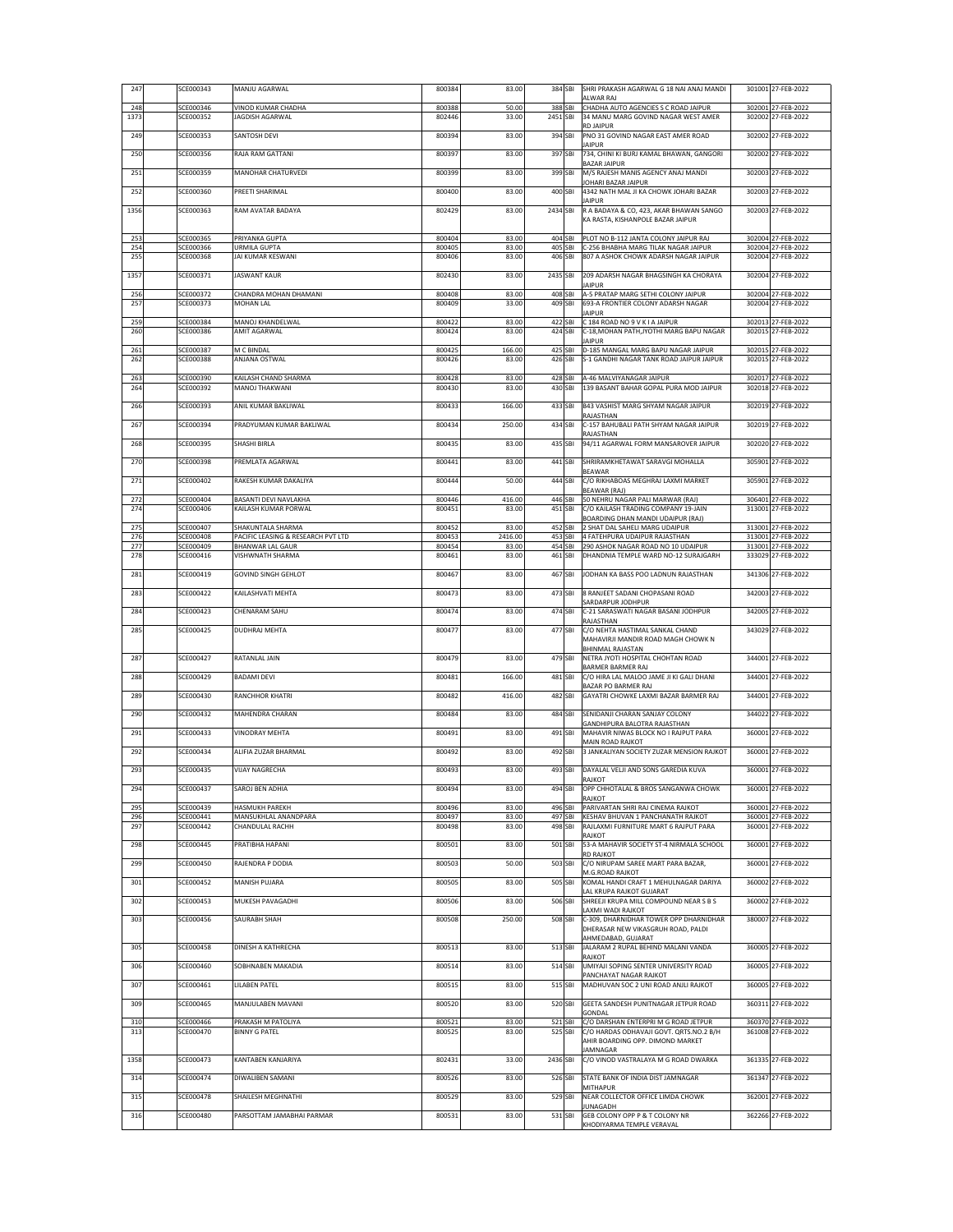| 317 | SCE000481 | VIJYA RAMAJI MATALIA                | 800533 | 83.00  | 533 SBI | PATEL CHOWCK PIR DARGAH SAERI<br>MANAVADAR DIST JUNAGADH GUJ                                          | 362630 27-FEB-2022 |
|-----|-----------|-------------------------------------|--------|--------|---------|-------------------------------------------------------------------------------------------------------|--------------------|
| 319 | SCE000485 | ZAVERBHAI PATEL                     | 800537 | 50.00  | 537 SBI | MAYUR SOCIETY BLOCK NO 20 MORBI 2 DIST<br>RAJKOT                                                      | 363642 27-FEB-2022 |
| 320 | SCE000489 | PRAFUL T THACKER                    | 800541 | 83.00  | 541 SBI | C/O T V THACKER BEHIND OLD VEG MARKET<br><b>BHUJ BHUJ KUTCH</b>                                       | 370001 27-FEB-2022 |
| 321 | SCE000490 | TAHER N VEJLANI                     | 800542 | 83.00  | 542 SBI | C/O NURANI IRON STORES STATION ROAD BHUJ<br>KUTCH                                                     | 370001 27-FEB-2022 |
| 322 | SCE000494 | BHAGVATLAL NATWARLAL SONI           | 800547 | 83.00  | 547 SBI | SHREE RAJ CHAMBERS MAHURATPOLE MANEK                                                                  | 380001 27-FEB-2022 |
| 323 | SCE000495 | CHIRAG JAGDISH CHANDRA PATEL        | 800548 | 50.00  | 548 SBI | CHOWK AHMEDABAD<br>85/1 RAWALSHERI NEAR NEAR CHHABILLA<br>TEMPLE RAIPUR AHMEDABAD                     | 380001 27-FEB-2022 |
| 324 | SCE000496 | ZAINULABEDIN J SAIYED               | 800549 | 83.00  | 549 SBI | C/O HOUSE NO 1584 HAJI AHMED SAYAR LALU<br>RAIJIS WONDA MIRZAPUR AHMEDABAD                            | 380001 27-FEB-2022 |
| 325 | SCE000497 | HAJI IQBAL HUSEN MOMIN              | 800550 | 83.00  | 550 SBI | THE STAR HEAD REPAIRING WORKS KHANPUR                                                                 | 380001 27-FEB-2022 |
| 326 | SCE000499 | <b>ABDUL SALAM SHAIKH</b>           | 800552 | 83.00  | 552 SBI | AHMEDABAD<br>4675 REHMANI MANZIL BELDARWAD SHAHPUR                                                    | 380001 27-FEB-2022 |
| 328 | SCE000502 | VISHNOMAL NIHAL CHANDANI            | 800556 | 83.00  | 556 SBI | AHMEDABAD<br>71-A 3RD FLOOR L K TRUST BUILDING REVDI                                                  | 380002 27-FEB-2022 |
| 329 | SCE000506 | ANJU BRIJLAL CHANDWANI              | 800558 | 83.00  | 558 SBI | BAZAR AHMEDABAD<br>C/O M B TRADERS KALUPUR DANAPITH                                                   | 380002 27-FEB-2022 |
| 332 | SCE000510 | SUNIL KUMAR BHOGILAL SHAH           | 800562 | 83.00  | 562 SBI | AHMEDABAD<br>5 SONA APARTMENT JAIN COLONI NR TERA                                                     | 380004 27-FEB-2022 |
| 333 | SCE000511 | ANIL K JAIN                         | 800563 | 50.00  | 563 SBI | PANTH BHAVAN SHAHIBAUG AHMEDABAD<br>2 NEW RITA PARK SOCIETY B/H SUJATA FLAT                           | 380004 27-FEB-2022 |
| 334 | SCE000512 | REKHA SHAH                          | 800564 | 83.00  | 564 SBI | SHAHIBAUG AHMEDABAD<br>LASHKARI BLDG O/S DELHI GATE AHMEDABAD                                         | 380004 27-FEB-2022 |
| 335 | SCE000513 | <b>VINOD SHAH</b>                   | 800565 | 50.00  | 565 SBI | LASHKARI BLDG O/S DELHI GATE AHMEDABAD                                                                | 380004 27-FEB-2022 |
| 336 | SCE000515 | VIKRAM G CHAUDHARY                  | 800566 | 83.00  | 566 SBI | 204 ADESHWAR TOWER SHAHIBAG                                                                           | 380004 27-FEB-2022 |
| 337 | SCE000520 | CHANDRA PRAKASH PORWAL              | 800567 | 83.00  | 567 SBI | AHMEDABAD<br>15 PADMA NAGAR SOCIETY RAMNAGAR                                                          | 380005 27-FEB-2022 |
| 339 | SCE000525 | HARSHA JHAVERI                      | 800572 | 166.00 | 572 SBI | SABARAMATI AHMEDABAD<br>16 THAKORBHAI TOWER GUJARAJ COLLEGE RD                                        | 380006 27-FEB-2022 |
|     |           |                                     |        |        |         | ELLISBRIDGE A BAD                                                                                     |                    |
| 340 | SCE000526 | EMERGING PRIMARY SECURITIES LIMITED | 800573 | 166.00 | 573 SBI | OPP CENTRAL BANK OF INDIA LANE AMBAWADI<br>AHMEDABAD                                                  | 380006 27-FEB-2022 |
| 341 | SCE000529 | MAUNA VIJAY SHAH                    | 800576 | 33.00  | 576 SBI | B/6 DIMPLE FLAT PALDI B/H DHARNIDHAR<br>TEMPLE AHMEDABAD                                              | 380007 27-FEB-2022 |
| 342 | SCE000534 | ANU AGARWAL                         | 800579 | 83.00  | 579 SBI | A 504 PRAKRUTI APTS SANJIVANI HOSPITAL<br>ROAD NR PARIMAL CROSSING PALDI                              | 380007 27-FEB-2022 |
| 343 | SCE000535 | <b>BULAKI DASS</b>                  | 800580 | 83.00  | 580 SBI | AHMEDABAD<br>A-5/40 R B I OFFICERS COLOLY VASNA NEAR JEER                                             | 380007 27-FEB-2022 |
| 344 | SCE000540 | <b>BHANU MAHESH KAKA</b>            | 800585 | 83.00  | 585 SBI | ROY<br>61- MUKTAMADHU SOCIETY NEAR UGANDA                                                             | 380008 27-FEB-2022 |
|     |           |                                     |        |        |         | PARK BHAIRAVNATH MANINAGAR AHMEDABAD                                                                  |                    |
| 345 | SCE000541 | SHANGARBEN N JADEJA                 | 800586 | 83.00  | 586 SBI | SHAKRA GHANCHIS CHWAL B/H MUNICIPAL<br>BATH KHOKHARA MHMEDABAD AHMEDABAD                              | 380008 27-FEB-2022 |
| 346 | SCE000542 | KISHORE KUMAR PAREKH                | 800587 | 83.00  | 587 SBI | UCO BANK ZONAL OFFICE ASHRAM ROAD<br>AHMEDABAD                                                        | 380009 27-FEB-2022 |
| 347 | SCE000545 | SHARAD BANSILAL VAKIL               | 800589 | 250.00 | 589 SBI | NANALAL CHAMBERS 1ST FLOOR OPP TIMES OF<br>INDIA AHMEDABAD                                            | 380009 27-FEB-2022 |
| 348 | SCE000547 | HANSABEN DESAI                      | 800591 | 83.00  | 591 SBI | A-9 RAVJI BHAI APPARTMENT OPP MEM FIRE ST                                                             | 380009 27-FEB-2022 |
| 349 | SCE000549 | DOROTHY DSOUZA                      | 800592 | 166.00 | 592 SBI | NAVRANGPURA AHMEDABAD<br>84, AVANI TOWERS, NAVRANGPURA BEHIND<br>NAVRANGPURA POLICE STATION AHMEDABAD | 380009 27-FEB-2022 |
| 350 | SCE000558 | PINA UMAKAN PATEL                   | 800599 | 83.00  | 599 SBI | <b>B 30 BAHDRESHWAR FLATS OPP ANKUR SOCIETY</b>                                                       | 380013 27-FEB-2022 |
| 351 | SCE000559 | THAKKAR DAXA P                      | 800600 | 83.00  | 600 SBI | NARANPURA AHMEDABAD<br>PODAR HOUSE KHAT COLONY NEW VADAJ MP                                           | 380013 27-FEB-2022 |
| 352 | SCE000560 | TANNA SAVITABEN SHANTILAL           | 800601 | 83.00  | 601 SBI | JAKAT NAKA AHMEDABAD<br>KHAT COLONY PODAR HOUSE NEW VADAJ NR                                          | 380013 27-FEB-2022 |
| 353 | SCE000561 | TANNA JAGRUTI SHANTIBHAI            | 800602 | 83.00  | 602 SBI | AKATNAKA AHMEDABAD<br>KHAT COLONY NR JAKATNAKA PODAR HOUSE                                            | 380013 27-FEB-2022 |
| 357 | SCE000567 | VIJAY HASMUKHBHAI PATEL             | 800610 | 333.00 | 610 SBI | NEW VADAJ AHMEDABAD<br>2 SANTI NIKETAN PARK NR SARDAR PATEL                                           | 380014 27-FEB-2022 |
| 358 | SCE000573 | RAJENDRA KOTHARI                    | 800617 | 83.00  | 617 SBI | COLONY AHMEDABAD<br>K-8 GHANSHYAM APARTMENT MEGHANINAGAR                                              | 380016 27-FEB-2022 |
| 359 | SCE000574 | NATWARBHAI A PATEL                  | 800618 | 83.00  | 618 SBI | AHMEDABAD<br>128 MOTI SALVIWAD SARASPUR AHMEDABAD                                                     | 380018 27-FEB-2022 |
| 360 | SCE000579 | KAMLESH S DODIA                     | 800623 | 166.00 | 623 SBI | 28 GHUNCHIS STREET OPP ASOKA MILL NARODU                                                              | 380025 27-FEB-2022 |
| 361 | SCE000580 | CHARUBEN PRAVINKUMAR PATEL          | 800624 | 83.00  | 624 SBI | ROAD AHMEDABAD<br>98 KARNAVATI PARK NATIONAL HIGHWAY OPP:                                             | 380026 27-FEB-2022 |
|     |           |                                     |        |        |         | BARODA EXPRESS WAY CTM, AMRAIWADI<br>AHMEDABAD                                                        |                    |
| 364 | SCE000585 | <b>UPENDRA SHAH</b>                 | 800630 | 83.00  | 630 SBI | A/1 MAHAVIR KRUPA OPP C P NAGAR<br>GHATLODIA AHMEDABAD                                                | 380061 27-FEB-2022 |
| 365 | SCE000586 | NALINI SHANTICHAND JHAVERI          | 800631 | 83.00  | 631 SBI | 112 GANESH APPARTMENT SOLA ROAD                                                                       | 380063 27-FEB-2022 |
| 366 | SCE000587 | NAYANAPADARIA                       | 800632 | 83.00  | 632 SBI | NARANPURA AHMEDABAD<br>SECTOR 2(B) PLOTNO 245/2 GANDHINAGAR                                           | 382007 27-FEB-2022 |
| 367 | SCE000589 | RAMESH KUMAR J PATEL                | 800634 | 250.00 | 634 SBI | 18 SAHAKAR COLONY SECTOR 25 GANDHI<br>NAGAR GUJARAT                                                   | 382023 27-FEB-2022 |
| 368 | SCE000590 | PATEL HINABEN PANKAJ KUMAR          | 800635 | 100.00 | 635 SBI | BLOCK NO 1241 SECTOR 27 YELLOW PATTA<br>NEAR D S P OFFICE GANDHINAGAR GUJARAT                         | 382028 27-FEB-2022 |
| 369 | SCE000592 | <b>SURYAKANT M PATEL</b>            | 800637 | 333.00 | 637 SBI | NEW ASARWA CHEMICALS PVTLTD 436/9 GIDC                                                                | 382415 27-FEB-2022 |
| 370 | SCE000593 | RAMESHCHANDRA CHIMANLAL SONI        | 800638 | 83.00  | 638 SBI | ESTATE OBHAV AHMEDABAD<br>BAZAR BELLOW U B I TA DASCROI PO BAREJA                                     | 382425 27-FEB-2022 |
| 371 | SCE000594 | ASHOK PRAFULA CHANDRA PANDYA        | 800639 | 83.00  | 639 SBI | AHMEDABAD<br>51/52 PRERANA SOCIETY 2 PARAS NAGAR                                                      | 382443 27-FEB-2022 |
| 373 | SCE000596 | RAGHUBHAI MAHADEVBHAI DESAI         | 800645 | 83.00  | 645 SBI | <b>ISANPUR AHMEDABAD</b><br>RABARIVAS AT PAMOL TA VIJAPUR DIST                                        | 382820 27-FEB-2022 |
| 374 | SCE000598 | HASMUKHLAL SANTILAL MODI            | 800646 | 83.00  | 646 SBI | MEHSANA<br>21 OLD MARKET YARD AT PO MANSA TA                                                          | 382845 27-FEB-2022 |
| 375 | SCE000599 | ROHIT BABULAL PATEL                 | 800647 | 83.00  | 647 SBI | VIJAPUR DIST MEHSANA<br>A-6 SAJJAN NAGAR SOCIETY AT POST MANSA TA                                     | 382845 27-FEB-2022 |
| 377 | SCE000601 | KANTIBHAI H PATEL                   | 800651 | 83.00  | 651 SBI | VIJAPUR DI MEHSANA<br>GORADWALA BROKERS 4 GOPAL KRISHNA                                               | 384001 27-FEB-2022 |
| 380 | SCE000605 | <b>VINAYKUMAR J PATEL</b>           | 800657 | 50.00  | 657 SBI | MARKET MEHSANA<br>C/O VINOD PRINTING PRESS NEAR MALANDA                                               | 384002 27-FEB-2022 |
| 381 | SCE000607 | BABUBHAI H PATEL                    | 800658 | 83.00  | 658 SBI | HIGH SCHOOL MEHSANA<br>ASHOK MOTOR RADHANPUR CHAR RASTA                                               | 384002 27-FEB-2022 |
|     | SCE000608 | ANILBHAI J PATEL                    |        |        |         | MEHSANA<br>7 PUSHPAVATI SOCIETY RADHANPUR                                                             |                    |
| 382 |           |                                     | 800659 | 83.00  | 659 SBI | <b>JAKATNAKA MEHSANA</b>                                                                              | 384002 27-FEB-2022 |
| 388 | SCE000617 | MAGANVIRA GHABHAVA                  | 800670 | 83.00  | 670 SBI | AT O KUMBHASAN B K TA PALANPUR N GUJARAT                                                              | 385515 27-FEB-2022 |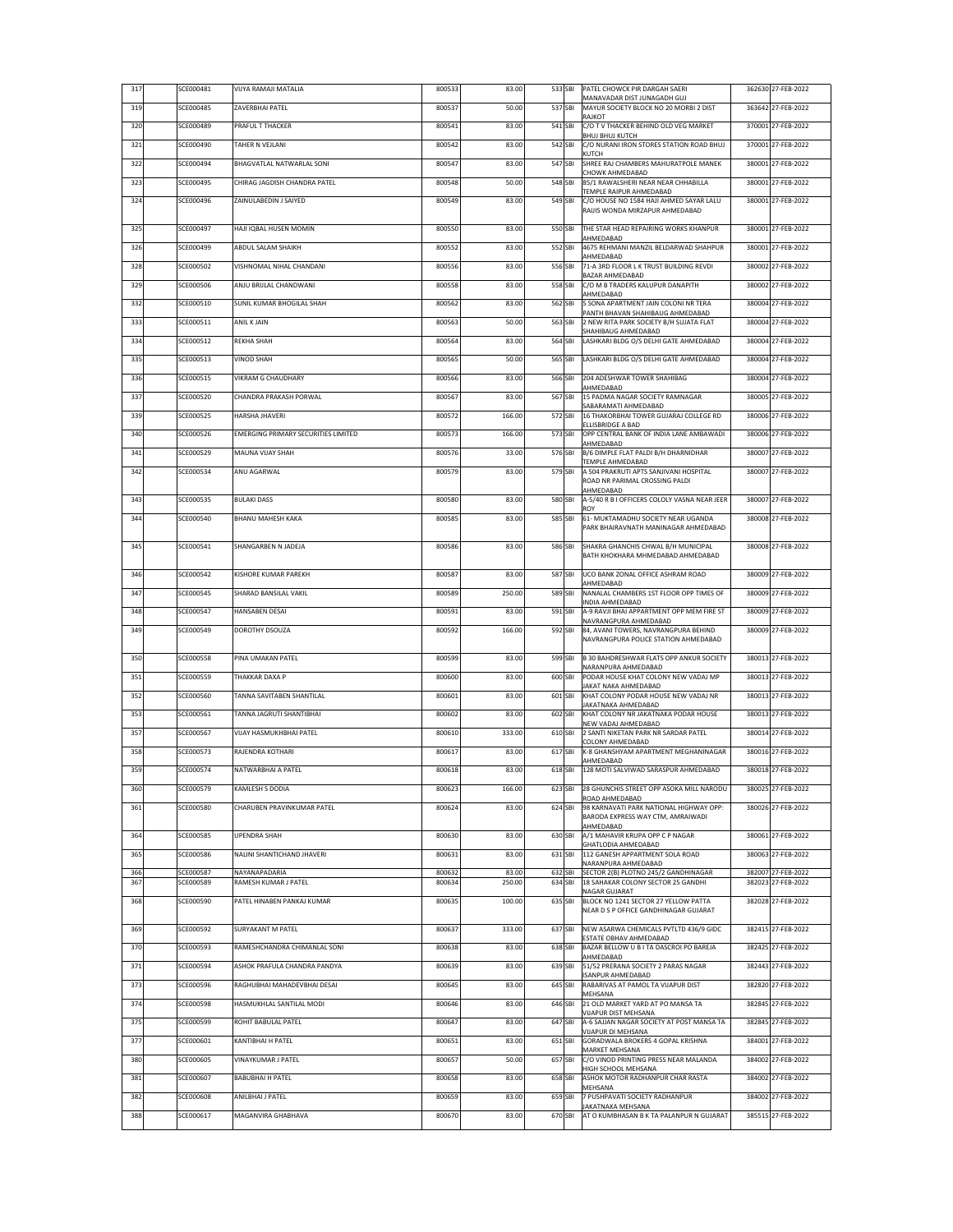| 390          | SCE000621              | <b>ASHOK PATEL</b>                        | 800677           | 83.00          |                      | 677 SBI            | 29 KRISHNA HOUSING SOCIETY CHETNA HOUSE<br>ANAND DIST KHEDA                  | 388001 27-FEB-2022                       |
|--------------|------------------------|-------------------------------------------|------------------|----------------|----------------------|--------------------|------------------------------------------------------------------------------|------------------------------------------|
| 391          | SCE000622              | MANJULABEN K MEHTA                        | 800678           | 83.00          |                      | 678 SBI            | B/17 SAPTARSHI SOCIETY OPP CIVIL COURT<br>ANAND                              | 388001 27-FEB-2022                       |
| 1359         | SCE000627              | INDIRA NAVINCHANDRA PATEL                 | 802432           | 33.00          | 2437 SBI             |                    | OPP, KOINAPADA CHAWK CAMBAY, ANAND DIST                                      | 388620 27-FEB-2022                       |
| 1379         | SCE000630              | BRIJESH CHIMANLAL VADERA                  | 802452           | 83.00          | 2457 SBI             |                    | GUJARAT<br>32 GREEN PARK SOCIETY A M ROAD GODHRA                             | 389001 27-FEB-2022                       |
| 393          | SCE000634              | NEELU UMESH AGRAWAL                       | 800692           | 100.00         |                      | 692 SBI            | GUJARAT<br>CHAUDHARY ELECTRICALS BEHIND FORT POST                            | 389151 27-FEB-2022                       |
| 394          | SCE000642              | PRAFUL BHOGILAL MODI                      | 800698           | 83.00          |                      | 698 SBI            | BOX NO.99 DAHOD (GUJ)<br>JOGIDAS VITHAL S POLE RAOPURA BARODA                | 390001 27-FEB-2022                       |
| 395          | SCE000643              | <b>SUJIT P GAEKWAD</b>                    | 800699           | 83.00          |                      | 699 SBI            | GAEKWAD BLDG RADHAKRISHNA POLE                                               | 390001 27-FEB-2022                       |
| 396          | SCE000644              | <b>WAMAN PAZARE</b>                       | 800701           | 83.00          | 701 SBI              |                    | RAJMAHAL ROAD BARODA<br>E-203, AAKASHGANGA SOC. NR. SARASWATI                | 390002 27-FEB-2022                       |
|              |                        |                                           |                  |                |                      |                    | NAGAR NEW SAMA ROAD, BARODA                                                  |                                          |
| 397          | SCE000645              | SHAILESH PANDYA                           | 800702           | 83.00          | 702 SBI              |                    | 26 GNANODAYA SOCIETY FATEHGUNJ BARODA                                        | 390002 27-FEB-2022                       |
| 398          | SCE000646              | CHETNA NARESH VYAS                        | 800703           | 166.00         |                      | 703 SBI            | D-73.PRANAV SOCIETY NR DEEP CHAMBERS.<br>MANJALPAR VADODARA                  | 390004 27-FEB-2022                       |
| 399          | SCE000647              | PUSHPABEN RATILAL SHAH                    | 800704           | 83.00          |                      | 704 SBI            | 605 YASHKAMAL STATION ROAD BARODA                                            | 390005 27-FEB-2022                       |
| 400          | SCE000649              | RONAK FINSTOCK PVT LTD                    | 800705           | 83.00          |                      | 705 SBI            | 410 PARADISE COMPLEX SAYAJI GUNJ BARODA<br>GUJ                               | 390005 27-FEB-2022                       |
| 401          | SCE000652              | <b>ASHOK K JAISWAL</b>                    | 800707           | 83.00          |                      | 707 SBI            | KRISHNA NIVAS NR ROKADNATH POLICE GATE<br>NAVA BAZAR BARODA                  | 390006 27-FEB-2022                       |
| 402          | SCE000654              | VINODBHAI B PATEL                         | 800708           | 83.00          |                      | 708 SBI            | 4 RAJ NAGAR (DUPLEX) ARUNACHAL SAMTA<br>SUBHANPURA BARODA                    | 390007 27-FEB-2022                       |
| 403          | SCE000655              | HARSHA ARVINDSINH MAHIDA                  | 800709           | 83.00          |                      | 709 SBI            | E/26 JYOTI PARK SAMA ROAD B/H NAVRACHNA<br><b>SCHOOL BARODA</b>              | 390008 27-FEB-2022                       |
| 404<br>405   | SCE000656<br>SCE000658 | REINA B SWAROOP<br>ZIL BHUPENDRA SHUKLA   | 800710<br>800712 | 83.00<br>83.00 | 712 SBI              | 710 SBI            | <b>606 GIPC MAKARPURA BARODA</b><br>G-2, SHIVALIK APARTMENT 4B, SHIVAMAHAL   | 390010 27-FEB-2022<br>390015 27-FEB-2022 |
|              |                        |                                           |                  |                |                      |                    | SOC., J P ROAD BARODA                                                        |                                          |
| 406          | SCE000659              | BEENA NANDKISHOR CHOKSHI                  | 800713           | 83.00          |                      | 713 SBI            | 55/A PUNIT NAGAR OLD PADRA ROAD BARODA                                       | 390015 27-FEB-2022                       |
| 407          | SCE000660              | <b>MAHESH BAROT</b>                       | 800714           | 83.00          | 714 SBI              |                    | C/19, GOKUL SOCIETY NR VASNA OCTROI NAKA,<br>VIDYUT NGR POST VADADORA (GUJ)  | 390015 27-FEB-2022                       |
| 408          | SCE000661              | PRADIP KANTARIA                           | 800715           | 83.00          |                      | 715 SBI            | C/O KRISHNA OIL DEPOT GENDI GATE BARODA                                      | 390017 27-FEB-2022                       |
| 410          | SCE000662              | KAPILABEN B CHOKSHI                       | 800720           | 83.00          |                      | 720 SBI            | A-5 SHRI HARI SOCIETY OPP PETROL PUMP<br>PANIGATE BARODA GUJARAT             | 390019 27-FEB-2022                       |
| 411          | SCE000664              | JAYANTILAL A PATEL                        | 800721           | 83.00          |                      | 721 SBI            | <b>6 GREEN PARK TANDALJA ROAD BARODA</b>                                     | 390020 27-FEB-2022                       |
| 413          | SCE000668              | <b>BHAVITA C PATEL</b>                    | 800728           | 83.00          |                      | 728 SBI            | AT & PO AWAKHAL HAVELI FALIA TAL SINOR DIST<br>BARODA                        | 391250 27-FEB-2022                       |
| 414          | SCE000669              | SHARDA NATVARBHAI MALI                    | 800729           | 83.00          |                      | 729 SBI            | MALI MAHOLI AT & POST KARACHIYA VIA-<br>BAJWA TA & DI VADODARA               | 391310 27-FEB-2022                       |
| 1383<br>1384 | SCE000670<br>SCE000671 | VITHALDAS S CHOXI<br>HEMLATTA V CHOXI     | 802456<br>802457 | 33.00<br>33.00 | 2461 SBI<br>2462 SBI |                    | CHOXI BAZAR PADRA DIST BARODA<br>CHOXI BAZAR PADRA DIST BARODA               | 391440 27-FEB-2022<br>391440 27-FEB-2022 |
| 418          | SCE000677              | PRAKASHCHANDRA MANILAL SURATI             | 800738           | 83.00          |                      | 738 SBI            | S T ROAD, KHATRIWAD, AT PO MANDVI<br>DIST.SURAT GUJARAT                      | 394160 27-FEB-2022                       |
| 419          | SCE000678              | DINESHCHANDRA KUNVARJI MISTRY             | 800740           | 50.00          |                      | 740 SBI            | NEAR BUS STAND AT & PO SARBHON TA.                                           | 394350 27-FEB-2022                       |
| 420          | SCE000679              | UTTAM N MISTRY                            | 800741           | 83.00          |                      | 741 SBI            | <b>BARDOLI DIST SURAT (GUJ)</b><br>KUMBHARWAD OLPAD SURAT GUJARAT            | 394540 27-FEB-2022                       |
| 422          | SCE000681              | VARSHA KUMARI K SHAH                      | 800743           | 83.00          |                      | 743 SBI            | 604 A SHETRUNJAY APT BEHIND NAVYUBI<br>COLLEGE RANDER ROAD SURAT             | 395001 27-FEB-2022                       |
| 423          | SCE000682              | JIGNES CHAMPAKLAL GANDHI                  | 800744           | 83.00          |                      | 744 SBI            | 4/B/C SARSWATI APT NEAR BAHUMALI COURT<br>NANPURA SURAT                      | 395001 27-FEB-2022                       |
| 424          | SCE000683              | CHANDUBHAI S DHAMELIA                     | 800745           | 83.00          |                      | 745 SBI            | 303 GOURAV APAT NR UMAROU P STATION<br>ATHWALAINCE ROAD SURAT GUJARAT        | 395001 27-FEB-2022                       |
| 425          | SCE000684              | AMINABIBI PILA                            | 800746           | 83.00          |                      | 746 SBI            | 1/3998 B/H OLD CIVIL HOSPITAL CHOWK STREET                                   | 395001 27-FEB-2022                       |
| 426          | SCE000685              | NIPA B SHAH                               | 800747           | 83.00          |                      | 747 SBI            | CHOWK BAZAR SURAT<br>3314 DIWALI BAUG ATHWA GATE SURAT                       | 395001 27-FEB-2022                       |
| 427<br>428   | SCE000686<br>SCE000687 | PRAFUL K JAIN<br>KRUTIK VINOD MEHTA       | 800748<br>800749 | 83.00<br>83.00 |                      | 748 SBI<br>749 SBI | 33/4 DIWALI BAUG ATHWA GATE SURAT<br>VRINDAVAN APT 2ND FLOOR MARVADI MOHLLO  | 395001 27-FEB-2022<br>395001 27-FEB-2022 |
| 429          | SCE000688              | <b>URNIMA GANDHI</b>                      | 800750           | 83.00          |                      | 750 SBI            | NANPURA SURAT<br>OLD CIVIL HOSPITAL CHAWK BAZAR SURAT                        | 395001 27-FEB-2022                       |
| 430          | SCE000689              | <b>SADHANA ATUL BHANDARI</b>              | 800751           | 83.00          |                      | 751 SBI            | 1937 VINAYAK BLDG FLAT NO 12 BHIM<br>KACHCHHI MOHOLLO NANPURA SURAT          | 395001 27-FEB-2022                       |
| 431          | SCE000691              | NIKUNJ B SHAH                             | 800753           | 83.00          |                      | 753 SBI            | 3304 HIRA PANNA APT GOPIPURA KAZI MEDAN                                      | 395001 27-FEB-2022                       |
| 432          | SCE000692              | <b>GULBANU DHARANI</b>                    | 800754           | 83.00          |                      | 754 SBI            | SURAT<br>6/86 KARIMABAD SOC GHOD DOD ROAD SURAT                              | 395001 27-FEB-2022                       |
| 433          | SCE000694              | KIRIT J MORAKHIA                          | 800756           | 83.00          | 756 SBI              |                    | 6/7641 GUNDI SHERI 2ND FLOOR LALDARWAJA                                      | 395001 27-FEB-2022                       |
| 434          | SCE000695              | RAMESH BHAI CHATURDAS PATEL               | 800757           | 83.00          |                      | 757 SBI            | SURAT<br>B/201 PRABHUTA AWAS SARELA WADI GHOD                                | 395001 27-FEB-2022                       |
| 435          | SCE000697              | NARESH KUMAR SHAH                         | 800758           | 83.00          | 758 SBI              |                    | DOD ROAD SURAT<br>303 A KALYAN APPARTMENT GAJJARWADI                         | 395001 27-FEB-2022                       |
|              |                        |                                           |                  |                |                      |                    | ATHWA GATE SURAT                                                             |                                          |
| 436          | SCE000698              | <b>BIMAL SURANA</b>                       | 800760           | 83.00          |                      | 760 SBI            | C/O DURGA SILK MILLS 416 GOODLUCK MKT<br>RING ROAD SURAT                     | 395002 27-FEB-2022                       |
| 437          | SCE000699              | SHAILESH K SHAH                           | 800761           | 83.00          |                      | 761 SBI            | 405 ANANT AWAS APT NO-2 NEAR<br>ANANDNAGAR SOCIETY SAGRAMPURA SURAT          | 395002 27-FEB-2022                       |
| 438          | SCE000701              | C MANJULAL                                | 800762           | 83.00          |                      | 762 SBI            | A-56 COSMOS APARTMENT RANDER ROAD                                            | 395002 27-FEB-2022                       |
| 439          | SCE000705              | DIVYANG S MANDVIWALA                      | 800764           | 83.00          |                      | 764 SBI            | SURAT<br>101813 AMBAJI ROAD OPP MAHAKALI MATAS                               | 395003 27-FEB-2022                       |
|              |                        |                                           |                  |                |                      |                    | <b>MANDIR SURAT</b><br>206 DIAMOND PARK OPP POLICE LINE RAMPURA              |                                          |
| 440          | SCE000709              | BHAVNA MEHTA                              | 800766           | 83.00          |                      | 766 SBI            | ROAD SURAT                                                                   | 395003 27-FEB-2022                       |
| 441          | SCE000710              | BATUL IBRAHIM KALUDI                      | 800767           | 83.00          |                      | 767 SBI            | 210 MATCHISWALA MARKET CHOWK BAZAR<br>SURAT                                  | 395003 27-FEB-2022                       |
| 442          | SCE000711              | JOITALAL CHIMANLAL SHAH                   | 800768           | 83.00          |                      | 768 SBI            | C/O SUNIL TRADERS 6/1131A MAHIDHARPURA<br>VAN IYASHERI SURAT                 | 395003 27-FEB-2022                       |
| 443<br>445   | SCE000713<br>SCE000715 | VALLABH J ASODARIA<br><b>JEMIS SAVANI</b> | 800770<br>800774 | 83.00<br>83.00 |                      | 770 SBI<br>774 SBI | 7/2998 SAIDPURA PARSI STREET SURAT<br>60 TRUPTI SOCIETY OPP VIHAR STREET VED | 395003 27-FEB-2022<br>395004 27-FEB-2022 |
|              |                        | VASANT V MEHTA                            |                  |                |                      |                    | ROAD SURAT                                                                   | 395004 27-FEB-2022                       |
| 446          | SCE000716              |                                           | 800775           | 83.00          |                      | 775 SBI            | 5 SATYASAI NAGAR NEAR KANTARESHWAR<br>MAHADEVI KATARGAM SURAT                |                                          |
| 447          | SCE000717              | <b>ASHOK B KANANI</b>                     | 800776           | 83.00          |                      | 776 SBI            | 44 1ST FLOOR GAURAV PARK B/H GAYATRI<br>PARIVAR SOCEITY KATARGAM ROAD SURAT  | 395004 27-FEB-2022                       |
| 448          | SCE000718              | PARAS R SANGHAVI                          | 800777           | 83.00          |                      | 777 SBI            | 301 VITRAG APT LIMBACHA FALIA KATARGAM<br>SURAT                              | 395004 27-FEB-2022                       |
| 449          | SCE000719              | NITIN R SANGHAVI                          | 800778           | 83.00          |                      | 778 SBI            | 101 CHANDANBALA APT NEAR KATAR GAM BUS<br>STOP KATARGAM SURAT                | 395004 27-FEB-2022                       |
| 450          | SCE000721              | <b>VINODBHAI G PATEL</b>                  | 800780           | 83.00          |                      | 780 SBI            | 105 SAHYOG CHEMBERS MINI BAZAR VARACHHA                                      | 395006 27-FEB-2022                       |
| 452          | SCE000723              | PRAKASH CHANDULAL SHAH                    | 800785           | 83.00          |                      | 785 SBI            | ROAD SURAT<br>2 B SIDDH GIRI APT NEAR DHAWAL GIRI ATHWA                      | 395007 27-FEB-2022                       |
| 453          | SCE000725              | <b>DHAVAL BHATT</b>                       | 800787           | 83.00          |                      | 787 SBI            | <b>LINES SURAT</b><br>C/O B D MISTRY 16 SANJAY SOCIETY                       | 395007 27-FEB-2022                       |
| 454          | SCE000730              | NEELA HASMUKHLAL MEHTA                    | 800794           | 83.00          |                      | 794 SBI            | UMRA, JAKATNAKA SURAT<br>133-34 AHURA NAGAR SOCIETY ADAJAN ROAD              | 395009 27-FEB-2022                       |
| 455          | SCE000735              | MANOJ KUMAR SINHA                         | 800800           | 83.00          |                      | 800 SBI            | SURAT<br>K-4 DAMANGANGA COLONY NO II TITHAL ROAD                             | 396001 27-FEB-2022                       |
|              |                        |                                           |                  |                |                      |                    | VALSAD GUJARAT                                                               |                                          |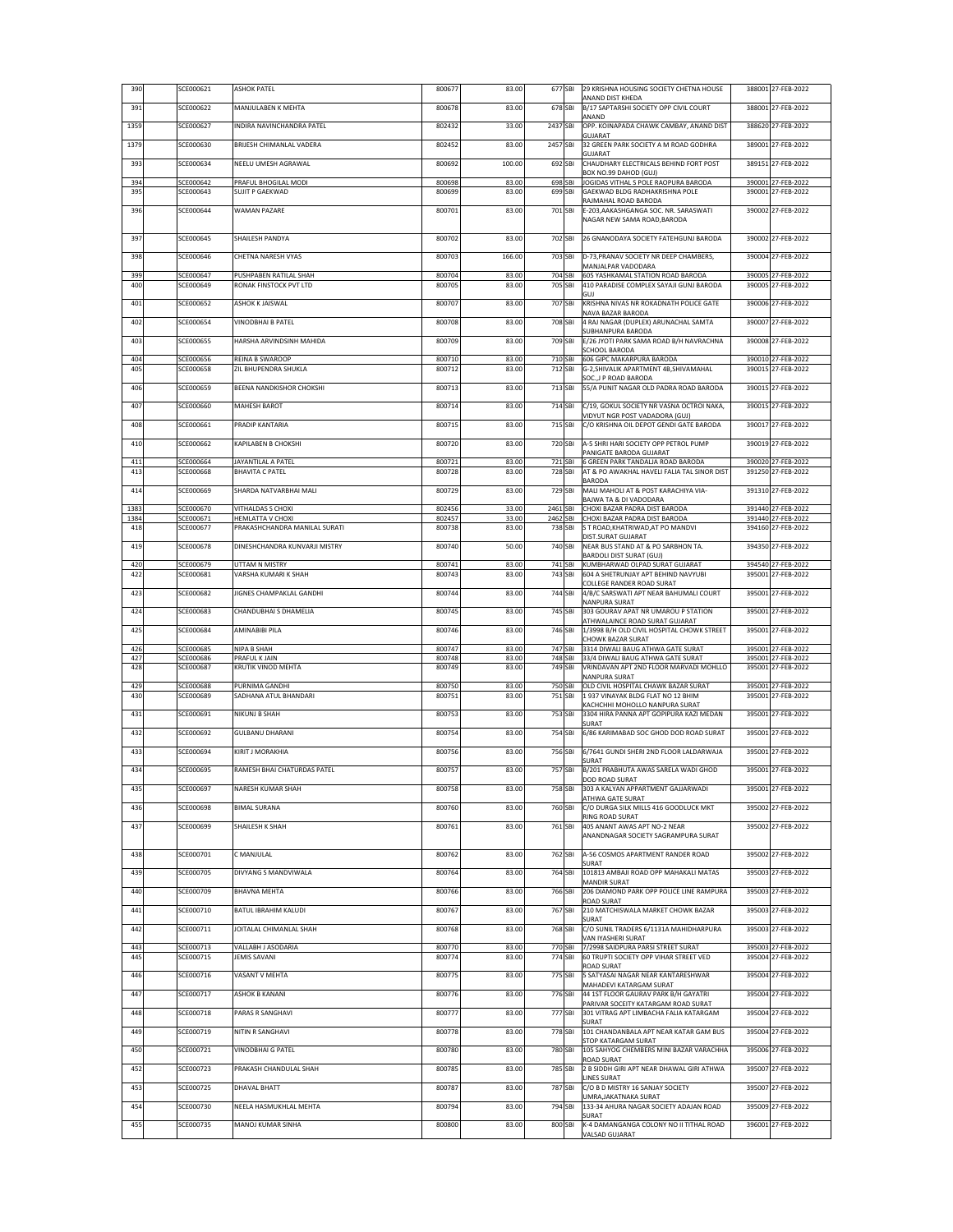| 1360 | SCE000739        | MUKESH G KALARIYA                       | 802433 | 83.00   | 2438 SBI |         | 16 RAM KRISHNA NAGAR SHANTADEVI RD<br>NAVSARI                                     | 396445 27-FEB-2022 |
|------|------------------|-----------------------------------------|--------|---------|----------|---------|-----------------------------------------------------------------------------------|--------------------|
| 1388 | SCE000740        | HITESH BODA                             | 802461 | 83.00   | 2466 SBI |         | C/O R D PATEL BANDHARWAD NEAR TOWER<br>4/751 NAVSARI                              | 396445 27-FEB-2022 |
| 457  | SCE000741        | JAYPRAKASH TARACHAND SONI               | 800810 | 83.00   | 810 SBI  |         | 208 TIRUPATI COMPLEX JALARAM SOCIETY<br>VIJALPUR ROAD NAVSARI                     | 396445 27-FEB-2022 |
| 458  | SCE000743        | ARUNA ASHISH SHAH                       | 800812 | 83.00   | 812 SBI  |         | 204 ANDIES APARTMENT OPP TATA HALL<br><b>NAVSARI</b>                              | 396445 27-FEB-2022 |
| 459  | SCE000745        | DASHRATHLAL PATEL                       | 800814 | 83.00   | 814 SBI  |         | 34 MARUTI LANE RATNADEEP 1ST FLOOR FORT                                           | 400001 27-FEB-2022 |
| 460  | SCE000746        | KHUSHDEV VADHERA                        | 800815 | 83.00   | 815 SBI  |         | BOMBAY<br>C-14/IST FLOOR SHRINIVAS APTS MANPADA                                   | 400001 27-FEB-2022 |
| 461  | SCE000748        | <b>ANIL NAKE</b>                        | 800817 | 83.00   | 817 SBI  |         | ROAD DOMBIVLI E<br>C/O DEVIKA SUVARNA LAL BLDG 2ND FLR R NO                       | 400001 27-FEB-2022 |
| 462  | SCE000749        | RAMESH SUVARNA                          | 800818 | 83.00   | 818 SBI  |         | 36 GOA STREET FORT BOMBAY<br>C/O DEVIKA SUVARNA LAL BLDG 2ND FLR R NO             | 400001 27-FEB-2022 |
| 463  | SCE000752        | SANCHAY HOLDINGS PVT LTD                | 800821 | 250.00  | 821 SBI  |         | 36 36 GOA STREET FORT BOMBAY<br>ILACO HOUSE IST FLOOR SIR P M ROAD FORT           | 400001 27-FEB-2022 |
| 464  | SCE000754        | SIDSPL A/C KOTHARI PIONEER PRIMA FUND   | 800823 | 83.00   | 823 SBI  |         | <b>BOMBAY</b><br>203 EMCA HOUSE II FLOOR 289 S B S MARG                           | 400001 27-FEB-2022 |
| 465  | <b>SCE000755</b> | HARSHAD H GANDHI                        | 800824 | 166.00  | 824 SBI  |         | FORT BOMBAY<br>7B COOPER BLDG., 3RD FLOOR, N M ROAD,                              | 400001 27-FEB-2022 |
| 466  | SCE000756        | HARSHAD H GANDHI                        | 800825 | 33.00   | 825 SBI  |         | FORT, BOMBAY<br>ROTUNDA BLDG, 5TH FLOOR, NO.520 BOMBAY                            | 400001 27-FEB-2022 |
| 467  | SCE000759        | ASHOK KUMAR KEWALCHAND                  | 800830 | 83.00   | 830 SBI  |         | SAMACHAR MARG FORT BOMBAY<br>C/O M VIKASH KUMAR & CO 288 KALBADEVI                | 400002 27-FEB-2022 |
| 468  | SCE000770        | <b>VIPUL VINAY DALAL</b>                | 800841 | 83.00   | 841 SBI  |         | ROAD 4TH FLOOR PO BOMBAY<br>404 OOMRIGAR BUILDING 115 L T ROAD                    | 400003 27-FEB-2022 |
| 469  | SCE000771        | ARUNA P GANATRA                         | 800842 | 83.00   | 842 SBI  |         | <b>BOMBAY</b><br>SABUN BHUVANI 5TH FLOOR 187 CHAKLA                               | 400003 27-FEB-2022 |
| 470  | SCE000772        | ABDUL KADIR E LAKDAWALA                 | 800843 | 83.00   | 843 SBI  |         | STREET BOMBAY<br>190 RAUDET TAHERA STREET 3RD FLOOR                               | 400003 27-FEB-2022 |
| 471  | SCE000773        | HASHMAT A R JAMADAR                     | 800844 | 416.00  | 844 SBI  |         | <b>BOMBAY</b><br>15/17 RASHID MANZIL IST FLOOR ROOM 4                             | 400003 27-FEB-2022 |
|      |                  |                                         |        |         |          |         | MASJID CROSS LANE NEAR MANDVI POST OFFICE<br><b>BOMBAY</b>                        |                    |
| 472  | SCE000776        | <b>BABULAL D MEHTA</b>                  | 800848 | 83.00   |          | 848 SBI | C/O STEEL FORGE I 19/21 1ST KHETWADI LANE                                         | 400004 27-FEB-2022 |
| 473  | SCE000777        | JAYA P PRABHU                           | 800849 | 83.00   | 849 SBI  |         | BOMBAY<br>12/B MEHENDELA CO OP SOCIETY IST FLOOR V P                              | 400004 27-FEB-2022 |
| 474  | SCE000779        | AYUSHI JOGANI                           | 800851 | 83.00   | 851 SBI  |         | <b>RD BOMBAY</b><br>406 4TH FLOOR PANCHRATNA OPERA HOUSE                          | 400004 27-FEB-2022 |
| 476  | SCE000790        | MAHESH CHANDER                          | 800858 | 83.00   | 858 SBI  |         | BOMBAY<br>ASW CWE N W DR HOMI BHABHA ROAD NAVY                                    | 400005 27-FEB-2022 |
| 477  | SCE000791        | WAIID ALLANSARI                         | 800859 | 83.00   | 859 SBI  |         | NAGAR BOMBAY<br>C/O R C JAIN 703 PRASHAR BLDG TIFR COLONEY                        | 400005 27-FEB-2022 |
| 1391 | SCE000794        | NADIR SHAPOOR TARAPOREWALA              | 802464 | 250.00  | 2469 SBI |         | NAVY NAGAR COLABA BOMBAY<br>PALLONJI MANSION 43 CUFFE PARADE COLABA               | 400005 27-FEB-2022 |
| 478  | SCE000795        | VAISHALI NIRUP SHAH                     | 800861 | 83.00   | 861 SBI  |         | <b>BOMBAY</b><br>105 REKHA-2 46 RIDGE ROAD WALKESHWAR                             | 400006 27-FEB-2022 |
| 479  | SCE000796        | PRABODH J KOTHARI                       | 800862 | 83.00   | 862 SBI  |         | BOMBAY<br>303 PLEASANT PALACE 16 N D ROAD BOMBAY                                  | 400006 27-FEB-2022 |
| 480  | SCE000798        | PRANJAL SECURITIES & MANGT CONSTS P LTD | 800864 | 250.00  | 864 SBI  |         | 4 RAHUL BUILDING 34 WALKESHWAR ROAD                                               | 400006 27-FEB-2022 |
| 481  | SCE000800        | KRUTI BANKIM SHAH                       | 800865 | 83.00   | 865 SBI  |         | BOMBAY<br>2/46 SAMRAT ASHOK RIDGE ROAD MALABAR                                    | 400006 27-FEB-2022 |
| 482  | SCE000804        | KRUTI BANKIM SHAH                       | 800869 | 333.00  | 869 SBI  |         | HILL BOMBAY<br>2/46 SAMRAT ASHOK RIDGE ROAD MALABAR                               | 400006 27-FEB-2022 |
| 483  | SCE000806        | SADHANA BADIYANI                        | 800875 | 83.00   | 875 SBI  |         | HILL BOMBAY<br>NEW VINOD STORE 333 M S ALI ROAD GRANT                             | 400007 27-FEB-2022 |
| 484  | SCE000807        | LILY MACARIUS                           | 800876 | 83.00   | 876 SBI  |         | ROAD BOMBAY<br>ROBERT MONEY TECH HIGH SCHOOL & JR                                 | 400007 27-FEB-2022 |
|      |                  |                                         |        |         |          |         | COLLEGE WADILAL A PATIL MARG NEAR<br>CONGRESS HOUSE GRANT RD (E) MUMBAI           |                    |
| 485  | SCE000813        | NERGESH M SPENCER                       | 800879 | 166.00  | 879 SBI  |         | LABNUM HOUSE LABNUM ROAD, MANA CHOWK<br>MUMBAI                                    | 400007 27-FEB-2022 |
| 486  | SCE000814        | DINSHAW M SPENCER                       | 800880 | 166.00  | 880 SBI  |         | LABNUM HOUSE LABNUM ROAD, MANA CHOWK<br>MUMBAI                                    | 400007 27-FEB-2022 |
| 489  | SCE000818        | JALIL AHMED SHAIKH                      | 800884 | 83.00   | 884 SBI  |         | 203 B 95 MORLAND ROAD HALIMA APTM<br><b>BOMBAY</b>                                | 400008 27-FEB-2022 |
| 490  | SCE000820        | SALIM PARPIA                            | 800888 | 83.00   | 888 SBI  |         | 120 SHAYDA MARG R N 18 2ND FLOOR BOMBAY                                           | 400009 27-FEB-2022 |
| 491  | SCE000822        | RAKESH SHAH                             | 800890 | 83.00   | 890 SBI  |         | C/O BIPIN ENTERPRISES 20/6A CHAMPSI BHIMJI<br>RD ANJIRWAD A MAZGAON BOMBAY        | 400010 27-FEB-2022 |
| 492  | SCE000824        | NADIR R KESHWANI                        | 800891 | 1333.00 | 891 SBI  |         | IRFAN MANSION SHOP NO.3, MOMINPURA MHD                                            | 400011 27-FEB-2022 |
|      |                  |                                         |        |         |          |         | SIDDIQUE ANSARI MARG, BYCULLA(W) MUMBAI                                           |                    |
| 493  | SCE000825        | HIRALAL JAIN                            | 800892 | 83.00   | 892 SBI  |         | RAJU JEWELLER LOBO CHAWL J W ROAD NAKA<br><b>BOMBAY</b>                           | 400012 27-FEB-2022 |
| 494  | SCE000826        | <b>ASHOK SAWANT</b>                     | 800893 | 83.00   | 893 SBI  |         | 4/17 MUNICIPAL BLDG G K MARG LOWER PAREL                                          | 400013 27-FEB-2022 |
| 495  | SCE000831        | MANTRA MAGIC ENTERPRISES PVT LTD        | 800897 | 750.00  | 897 SBI  |         | <b>BOMBAY</b><br>30, LAKSHMI KRIPA L.T COLONY VINCENT                             | 400014 27-FEB-2022 |
| 496  | SCE000835        | RAJESH SHAH                             | 800899 | 83.00   | 899 SBI  |         | SQUARE ROAD NO-3 DADAR EAST, BOMBAY<br>A 3/12, 601, FLOWER VALLEY EASTERN EXPRESS | 400601 27-FEB-2022 |
|      |                  |                                         |        |         |          |         | HIGHWAY THANE WEST MAHARASHTRA                                                    |                    |
| 497  | SCE000836        | KAZI AZRA HUSAIN                        | 800900 | 83.00   |          | 900 SBI | 13/B RATNA SOCIETY 186 CADELL ROAD MAHIM<br>BOMBAY                                | 400016 27-FEB-2022 |
| 498  | SCE000843        | <b>BABASAHEB SALVE</b>                  | 800905 | 83.00   | 905 SBI  |         | B-1/8 B M C QRTRS EMERGENCY CELL DR E<br>MOSES ROAD WORLI BOMBAY                  | 400018 27-FEB-2022 |
| 499  | SCE000844        | NARENDRA KIMTEE                         | 800906 | 416.00  | 906 SBI  |         | 20 SEA GIMPSE 69 WORLI HILL ROAD MUMBAI                                           | 400018 27-FEB-2022 |
| 500  | SCE000845        | KANCHANDEVI JAIN                        | 800909 | 83.00   | 909 SBI  |         | 129-3 SURAJ VILLA BHAVDAJI ROAD MATUNGA<br><b>BOMBAY</b>                          | 400019 27-FEB-2022 |
| 501  | SCE000850        | RAMESH ROHITH                           | 800914 | 83.00   | 914 SBI  |         | 14/3 SHRINIKETAN 14 M K ROAD CHURCH GATE<br><b>BOMBAY</b>                         | 400020 27-FEB-2022 |
| 502  | SCE000852        | PUNITA BAKSHI                           | 800916 | 83.00   | 916 SBI  |         | 20/5 HEMPRABHA 68 MARINE DRIVE BOMBAY                                             | 400020 27-FEB-2022 |
| 503  | SCE000856        | <b>BIREN S SHAH</b>                     | 800918 | 83.00   | 918 SBI  |         | FLAT NO-1001, 10TH FLOOR ATMAJ<br>APARTMENT, A.K MARG CUMBALLA HILL               | 400036 27-FEB-2022 |
| 504  | SCE000858        | M LEELA DEVI                            | 800919 | 83.00   | 919 SBI  |         | MUMBAI<br>THE VYSYA BANK LTD 210 MITTAL TOWERS A                                  | 400021 27-FEB-2022 |
| 505  | SCE000860        | ATESH SECURITIES LTD                    | 800920 | 333.00  | 920 SBI  |         | WING NARIMAN POINT BOMBAY<br>604 EMBASSY CENTER NARIMAN POINT BOMBAY              | 400021 27-FEB-2022 |
| 3    | SCE000861        | ATASH SECURITIES LIMITED                | 800010 | 3750.00 |          | 10 SBI  | 604 EMBASSY CENTER NARIMAN POINT BOMBAY                                           | 400021 27-FEB-2022 |
| 506  | SCE000862        | MORGAN STANLEY ASSET MNG INC SUB A/C    | 800921 | 833.00  | 921 SBI  |         | 224 MITTAL COURT B WING 2ND FLOOR                                                 | 400021 27-FEB-2022 |
| 507  | SCE000863        | DRESDNER KLEINWORT BENSON SEC. (I) LTD  | 800922 | 83.00   | 922 SBI  |         | NARIMAN POINT BOMBAY<br>124/126, FREE PRESS HOUSE NARIMAN POINT                   | 400021 27-FEB-2022 |
| 508  | SCE000865        | SHILA SHIRWADKAR                        | 800923 | 83.00   |          | 923 SBI | <b>MUMBAI</b><br>14 NIRMALKUNJ PLOT NO 70 SION EAST                               | 400022 27-FEB-2022 |
|      |                  |                                         |        |         |          |         | BOMBAY                                                                            |                    |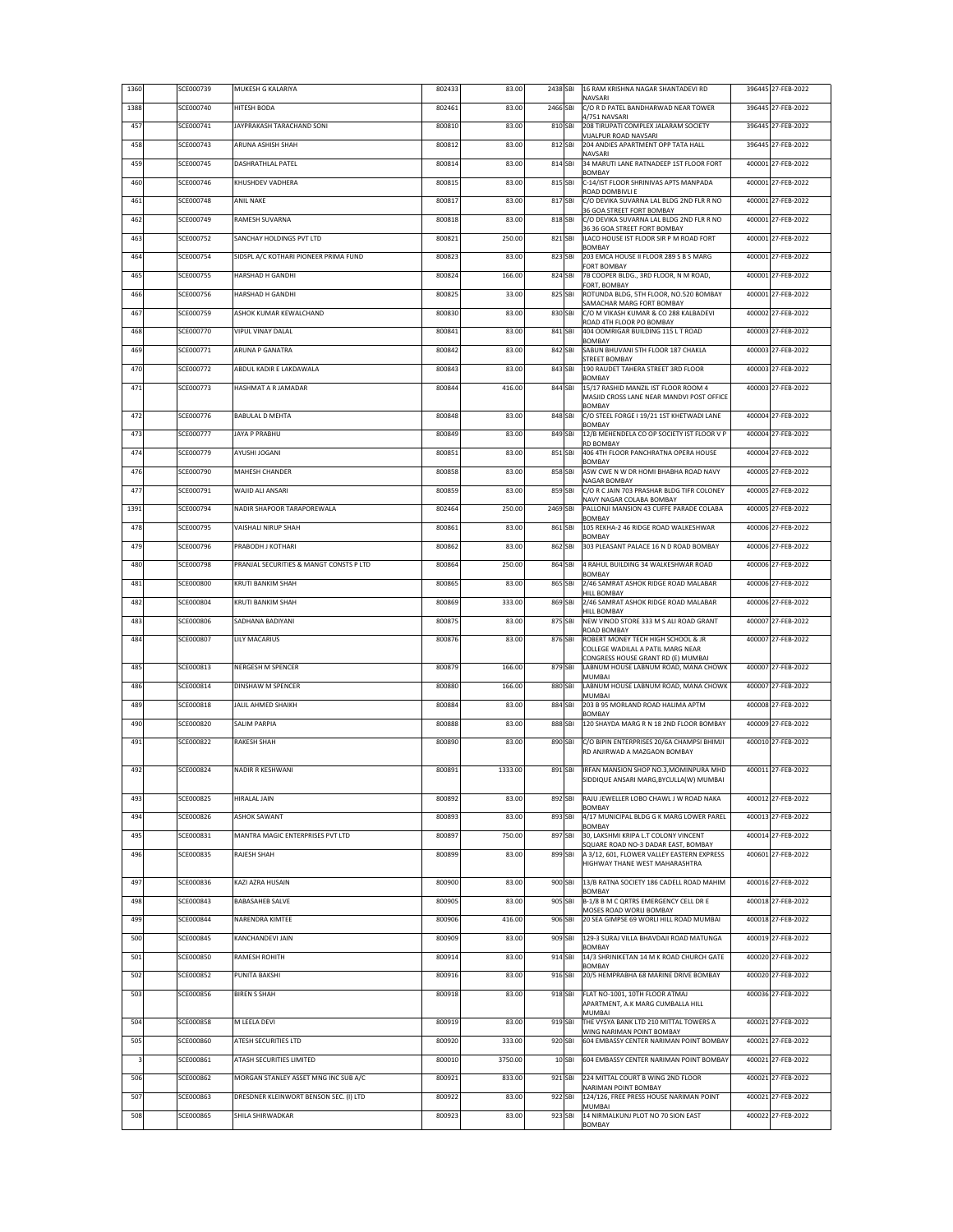| 509        | SCE000866              | JASMINE C MEHTA             | 800924           | 83.00          | 924 SBI            | 206 SHIV MATHAL SION RD OPP SION HOSPITAL<br><b>SION E BOMBAY</b>                     | 400022 27-FEB-2022                       |
|------------|------------------------|-----------------------------|------------------|----------------|--------------------|---------------------------------------------------------------------------------------|------------------------------------------|
| 510        | SCE000868              | KAMALAKAR RAJARAM PARULEKAR | 800926           | 83.00          | 926 SBI            | O-1 EVERARD NAGAR II EASTERN EXPP HIGHWAY                                             | 400022 27-FEB-2022                       |
| 511        | SCE000869              | PATIL SANDIP W              | 800927           | 83.00          | 927 SBI            | <b>SION BOMBAY</b><br>5-14 VARSHA PRINTING JOGANI INDL ESTATE                         | 400022 27-FEB-2022                       |
| 513        | SCE000870              | NEERAJA MURTHY              | 800929           | 83.00          | 929 SBI            | CHUNABHATTI SION MUMBAI<br>ITC CLASSIC FINANCE LTD APEEJAY HOUSE 6TH                  | 400023 27-FEB-2022                       |
|            |                        |                             |                  |                |                    | FLOOR DR V B GANDHI MARG FORT BOMBAY                                                  |                                          |
| 514        | SCE000871              | HOMA KHAN                   | 800930           | 83.00          | 930 SBI            | I T C CLASSIC FINANCE LTD 6TH FLOOR V B<br>GANDHI MARG FORT BOMBAY                    | 400023 27-FEB-2022                       |
| 515        | SCE000874              | <b>VIMLABEN K MODI</b>      | 800933           | 750.00         | 933 SBI            | 201 VIKAS 2ND FLOOR 11 BANK STREET FORT<br>BOMBAY                                     | 400023 27-FEB-2022                       |
| 516        | SCE000877              | PRABIR KUMAR MANDAL         | 800935           | 83.00          | 935 SBI            | PDIL IST FLOOR BENGAL CHEMICALS BLDG 502 S<br>U SAVARKAR MARG WORLI BOMBAY            | 400025 27-FEB-2022                       |
| 517        | SCE000879              | MOHINI J SAVE               | 800937           | 333.00         | 937 SBI            | PRABHA MANDIR CO-OP HSG SOC 6TH FLOOR R                                               | 400025 27-FEB-2022                       |
| 518        | SCE000881              | RAM NIWAS SINGHAL           | 800940           | 83.00          | 940 SBI            | B ROAD PRABHADEVI BOMBAY<br>D 6 HYDERABAD ESTATE NAPEAN SEA ROAD                      | 400026 27-FEB-2022                       |
| 519        | SCE000892              | <b>VINAY N SHAH</b>         | 800945           | 166.00         | 945 SBI            | BOMBAY<br>308/A SHUBH SANDESH SOCIETY 16, HANSRAJ                                     | 400027 27-FEB-2022                       |
| 520        | SCE000893              | MANOJ P GALA                | 800946           | 83.00          | 946 SBI            | LANE, BYCULLA MUMBAI<br>3/21 LAHER CHAMBERS GOKHALE ROAD N                            | 400028 27-FEB-2022                       |
| 521        | SCE000894              | RASHAMIKANT B SANJALIWALA   | 800947           | 150.00         | 947 SBI            | DADAR BOMBAY<br>TRENDY SECURITIES PVT LTD, 17 GR.FLR, RAJIV                           | 400028 27-FEB-2022                       |
|            |                        |                             |                  |                |                    | SOJPAL BLDG, GOKHALE RD(N), DADAR<br>(W),BOMBAY                                       |                                          |
| 522        | SCE000897              | MAHENDRA V SHAH             | 800950           | 83.00          | 950 SBI            | 301/7 SHANTH BHUVAN P O LANE WADALA<br>BOMBAY                                         | 400031 27-FEB-2022                       |
| 524        | SCE000900              | DIMPLE BAFNA                | 800953           | 83.00          | 953 SBI            | SHOP NO 139-A HEERA PANNA SHOPPING<br>CENTRE HAJIALI BOMBAY                           | 400034 27-FEB-2022                       |
| 525        | SCE000901              | ASHOK                       | 800954           | 83.00          | 954 SBI            | C/O SHAMIMAR CORPET & MKT PVT LTD 1                                                   | 400034 27-FEB-2022                       |
|            |                        |                             |                  |                |                    | BASEMENT TRADEO A C MKT TARDEO BOMBAY                                                 |                                          |
| 526        | SCE000903              | NAYANA R PATEL              | 800956           | 83.00          | 956 SBI            | BLDG NO-49 FLAT 1950 SECTOR NO 7 ANTOPHILL<br>BOMBAY                                  | 400037 27-FEB-2022                       |
| 527<br>528 | SCE000906<br>SCE000907 | APURVA PATEL<br>ARUNA PATEL | 800959<br>800960 | 83.00<br>83.00 | 959 SBI<br>960 SBI | PLOT NO 49 13TH ROAD JUHU SCHEME<br>PLOT NO 49 13TH ROAD JUHU SCHEME                  | 400049 27-FEB-2022<br>400049 27-FEB-2022 |
| 529        | SCE000909              | ALPANA A GUPTA              | 800962           | 83.00          | 962 SBI            | 702 VAISHALI APARTMENT JANKI KUTIR JUHU<br>BOMBAY                                     | 400049 27-FEB-2022                       |
| 530        | SCE000910              | ARUNKUMAR G GUPTA           | 800963           | 166.00         | 963 SBI            | 702 VAISHALI APARTMENT JANKI KUTIR JUHU<br>BOMBAY                                     | 400049 27-FEB-2022                       |
| 532        | SCE000917              | SANJAY D KHIRE              | 800969           | 83.00          | 969 SBI            | 6 DELITE APARTMENTS 2 CARTER ROAD BANDRA<br><b>BOMBAY</b>                             | 400050 27-FEB-2022                       |
| 533        | SCE000920              | NITRAM KHOSLA               | 800971           | 83.00          | 971 SBI            | 3, SATNAM BILDG, 29TH ROAD PLOT NO.83<br>BANDRA (W) MUMBAI                            | 400050 27-FEB-2022                       |
| 534        | SCE000921              | NITYAM KHOSLA               | 800972           | 83.00          | 972 SBI            | 3 SATNAM BLDG 29TH ROAD PLOT NO.83,<br>BANDRA (W) MUMBAI                              | 400050 27-FEB-2022                       |
| 535        | SCE000922              | <b>VIBHURAJ KAPOOR</b>      | 800973           | 166.00         | 973 SBI            | 301, CAPTAIN VILLA ST. MARY ROAD, BANDRA<br>MUMBAI                                    | 400050 27-FEB-2022                       |
| 536        | SCE000924              | RAJEN VASANTKUMAR DHRUV     | 800975           | 166.00         | 975 SBI            | 202 DHEERAJ DHAN SENT ALEXICIOUS ROAD OFF<br>TURNER RD BANDRA (W) MUMBAI              | 400050 27-FEB-2022                       |
| 537        | SCE000928              | POONAM CHAND MUNOT          | 800979           | 83.00          | 979 SBI            | C/O 2 PREMJEEWAN 7TH ROAD KHAR W                                                      | 400052 27-FEB-2022                       |
| 538        | SCE000929              | PRASHANT SONI               | 800980           | 33.00          | 980 SBI            | BOMBAY<br>153 SITARAM NIVAS GR FLOOR S V ROAD KHAR                                    | 400052 27-FEB-2022                       |
|            |                        |                             |                  |                |                    | <b>WEST BOMBAY</b>                                                                    |                                          |
| 539        | SCE000930              | <b>VINOD BASANTANI</b>      | 800981           | 83.00          | 981 SBI            | FALT NO-2 ANAND SAGAR 3RD ROAD KHAR<br><b>WEST BOMBAY</b>                             | 400052 27-FEB-2022                       |
| 540        | SCE000931              | PRIYA BASANTANI             | 800982           | 83.00          | 982 SBI            | FALT NO-2 ANAND SAGAR 3RD ROAD KHAR<br><b>WEST BOMBAY</b>                             | 400052 27-FEB-2022                       |
| 541        | SCE000934              | RAJKUMAR BASANTANI          | 800985           | 83.00          | 985 SBI            | 6 PUSHP SHELTER 10TH ROAD KHAR W BOMBAY                                               | 400052 27-FEB-2022                       |
| 542        | SCE000935              | SEEMA BASANTANI             | 800986           | 500.00         | 986 SBI            | 123/6 PUSHP SHELTER 10TH ROAD KHAR W<br><b>BOMBAY</b>                                 | 400052 27-FEB-2022                       |
| 543        | SCE000939              | YASHVIR SINGH               | 800993           | 83.00          | 993 SBI            | 1101 STERLING TOWER 3RD CROSS LANE<br>LOKHANDWALA COMPLEX ANDHERI(W)                  | 400053 27-FEB-2022                       |
| 544        | SCE000943              | <b>ARVIND KUMAR</b>         | 800996           | 50.00          | 996 SBI            | BOMBAY<br>C/O. ARUN KUMAR, 301, INCOME TAX COLONY,                                    | 400053 27-FEB-2022                       |
|            |                        |                             |                  |                |                    | 24, MHADA APART OSHIWARA, ANDHERI (W)<br>MUMBAI                                       |                                          |
| 545        | SCE000944              | POORAN CS RANA              | 800997           | 166.00         | 997 SBI            | L/7.BALKRISHNA CO.OP HSG SOC LTD. 142/5 J P<br>ROAD, OPP 7 BUNGLOWS BUS DEPOT ANDHERI | 400053 27-FEB-2022                       |
| 546        | SCE000949              | NILAMBEN N BAKHDA           | 801004           | 83.00          | 1004 SBI           | (W) MUMBAI<br>401 KANTA 4TH FLR PHIROZSHAH MARG                                       | 400054 27-FEB-2022                       |
|            |                        |                             |                  |                |                    | SANTACRUZ W BOMBAY                                                                    |                                          |
| 547        | SCE000953              | B NARAYAN PAI               | 801007           | 166.00         | 1010 SBI           | A3, JAY VILLA LINKING ROAD SANTACRUZ (W)<br>MUMBAI                                    | 400054 27-FEB-2022                       |
| 548        | SCE000962              | MALVI H JAISINGH            | 801017           | 83.00          | 1020 SBI           | HARISH BLDG 2ND FLOOR BK 17 8 72 DIXIT ROAD<br>VILE PARLE E BOMBAY                    | 400057 27-FEB-2022                       |
| 549        | SCE000966              | NAYAN S MANJREKAR           | 801021           | 100.00         | 1024 SBI           | C 31 INDRA SUKH CO OP HSG SOCIETY FOUR<br>BUNGLOW ROAD ANDHERI (W) BOMBAY             | 400058 27-FEB-2022                       |
| 550        | SCE000967              | JACHAK DNYANESHWAR VITTHAL  | 801022           | 83.00          | 1025 SBI           | BANK OF INDIA. M D I 28. S V ROAD.<br>ANDHERI(W) MUMBAI                               | 400058 27-FEB-2022                       |
| 551        | SCE000969              | GAUTAMI KISHOR DESAI        | 801024           | 83.00          | 1027 SBI           | GULMOHAR B/52, JUHULANE ANDHERI (W)<br>MUMBAI                                         | 400058 27-FEB-2022                       |
| 552        | SCE000975              | TARA V RATHOD               | 801030           | 83.00          | 1033 SBI           | 1/506 MANISH DARSHAN J B NAGAR ANDHERI<br><b>EAST BOMBAY</b>                          | 400059 27-FEB-2022                       |
| 553        | SCE000977              | KHUSHIRAM G GUPTA           | 801032           | 833.00         | 1035 SBI           | A/14 TARAPUR GARDEN CO OP HSG SOCIETY<br>NEW LINK ROAD ANDHERI W BOMBAY               | 400061 27-FEB-2022                       |
| 554        | SCE000978              | KUSUM K GUPTA               | 801033           | 1166.00        | 1036 SBI           | A/14 TARAPUR GARDEN CO OP HSG SOCIETY                                                 | 400061 27-FEB-2022                       |
|            |                        |                             |                  |                |                    | NEW LINK ROAD ANDHERI (W) BOMBAY                                                      |                                          |
| 555        | SCE000980              | P SUBRAMANYAM               | 801036           | 583.00         | 1039 SBI           | NO.12/46 YESHWANT NAGAR GOREGAON W<br><b>BOMBAY</b>                                   | 400062 27-FEB-2022                       |
| 556        | SCE000981              | MADHUKANT V SHAH            | 801037           | 83.00          | 1040 SBI           | 208 SAKET SHOPPING CENTER STATION ROAD<br><b>GOREGAON WEST</b>                        | 400062 27-FEB-2022                       |
| 557        | SCE000982              | KISHORE KESWANI             | 801038           | 83.00          | 1041 SBI           | B 37/146 SIDDANTH NAGAR GOREGAON WEST<br>BOMBAY                                       | 400062 27-FEB-2022                       |
| 558        | SCE000984              | KALPANA VIJAY VORA          | 801040           | 50.00          | 1043 SBI           | 6 RAMBAUG M G ROAD GOREGAON WEST<br>BOMBAY                                            | 400062 27-FEB-2022                       |
| 559        | SCE000989              | <b>BHARAT VADERA</b>        | 801046           | 83.00          | 1049 SBI           | SUPER STEELS 1 AGARWAL SHOPPING CENTRE<br>CHINCHON BUNDER ROAD MALAD W BOMBAY         | 400064 27-FEB-2022                       |
| 560        | SCE000991              | <b>SANDEEP PATIL</b>        | 801048           | 83.00          | 1051 SBI           | B-106 MATRUCHHAYA EVERSHINE NAGAR                                                     | 400064 27-FEB-2022                       |
| 561        | SCE000992              | CHETAN C MEHTA              | 801049           | 83.00          | 1052 SBI           | MALAD W BOMBAY<br>B/63, 6TH FLR, CHINA LINK LINK ROAD, RAJAN                          | 400064 27-FEB-2022                       |
|            |                        |                             |                  |                |                    | PADA MALAD (W), MUMBAI                                                                |                                          |
| 562        | SCE000995              | BHAWARLAL S PARMAR          | 801050           | 83.00          | 1053 SBI           | 111 DALAL HOUSE ROOM NO 9 10 OPP MALAD<br>SHOPPING CENTRE S V ROAD MALAD(W)           | 400064 27-FEB-2022                       |
| 563        | SCE000997              | SUDHA KHANDELWAL            | 801051           | 83.00          | 1054 SBI           | BOMBAY<br>B-605, GIRDHAR PARK MITH CHOWKI, MARVE                                      | 400064 27-FEB-2022                       |
|            |                        |                             |                  |                |                    | ROAD MALAD (W), MUMBAI                                                                |                                          |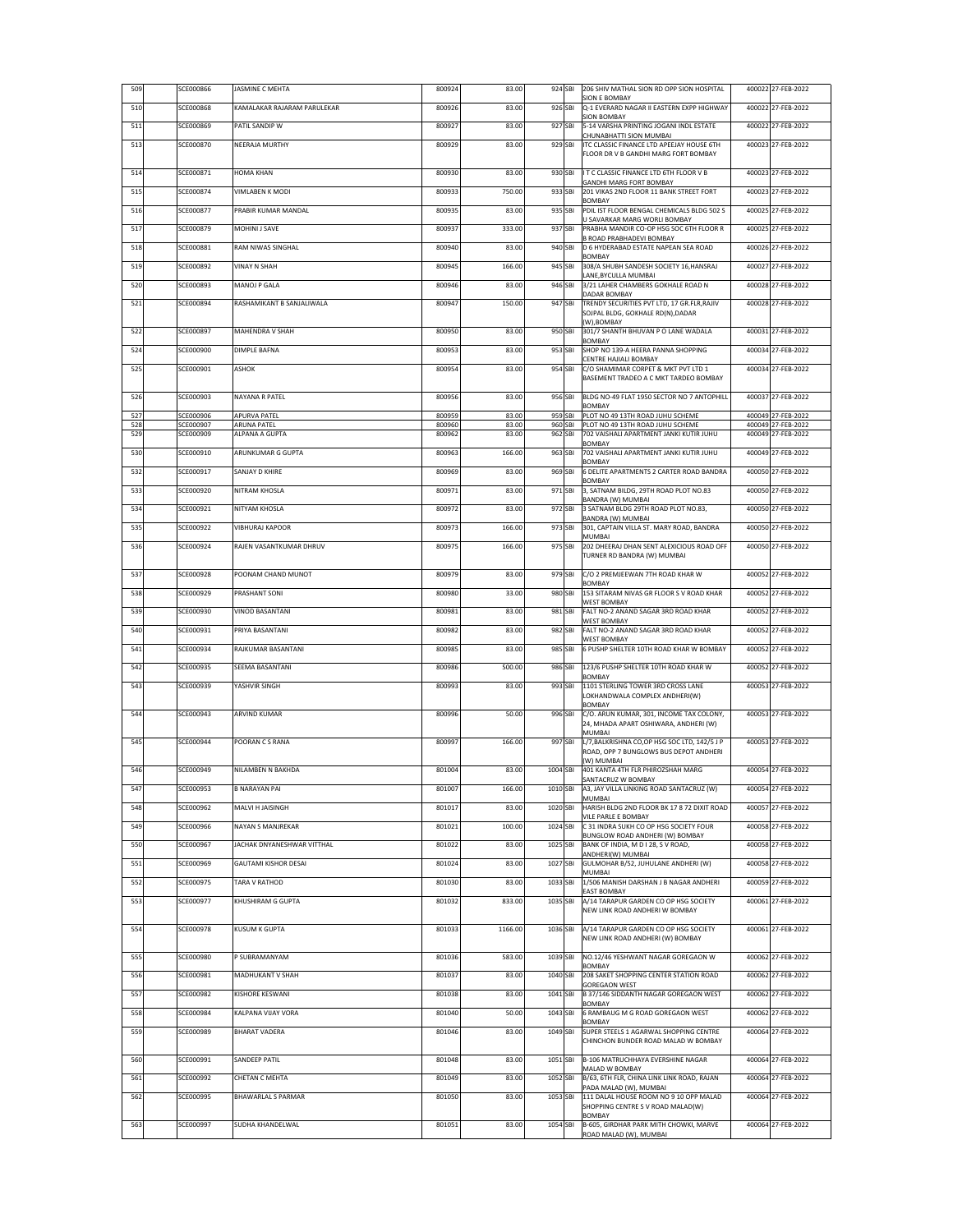| 564        | SCE001004              | SANDEEP DHADVE                            | 801056           | 100.00         | 1059 SBI             | C/O MADHUKAR DHADVE DATTU KADAM<br>CHAWAL NO 1 R NO 8 SHIVSENA SHAKHA DESI      | 400066 27-FEB-2022                       |
|------------|------------------------|-------------------------------------------|------------------|----------------|----------------------|---------------------------------------------------------------------------------|------------------------------------------|
| 565        | SCE001007              | JANKHANA BHUSHAN DEDHIA                   | 801058           | 83.00          | 1061 SBI             | PADA BORIWALI<br>11 DEEPAK NIVAS BHOGILAL PHADIA ROAD                           | 400067 27-FEB-2022                       |
| 566        | SCE001009              | <b>VINESH G THAKKAR</b>                   | 801060           | 83.00          | 1063 SBI             | KANDIVILI WEST BOMBAY<br>3/15 SUNDERNIKETAN BUILD NO 3 SUBHASH                  | 400067 27-FEB-2022                       |
| 567        | SCE001016              | <b>SMITA ABHIJIT SHAH</b>                 | 801065           | 83.00          | 1068 SBI             | LANE KANDIWALI W BOMBAY<br>301 RAGHUNATH PALACE M G X ROAD NO 4                 | 400067 27-FEB-2022                       |
| 568        | SCE001024              | DHARMSHI S THAKKER                        | 801073           | 83.00          | 1076 SBI             | KANDIVLI (W) MUMBAI<br>32/61, NEW SARVODAY ESTATE R.C                           | 400071 27-FEB-2022                       |
| 569        | SCE001025              | SHEELA SUBRAMANIAN                        | 801074           | 83.00          | 1077 SBI             | MARG, CHEMBUR MUMBAI<br>9/551 VYSAKH 11TH ROAD CHEMBUR, MUMBAI                  | 400071 27-FEB-2022                       |
| 570        | SCE001026              | GRISHMAKUMARI PRAHLAD SAWANT              | 801075           | 83.00          | 1078 SBI             | 25/2 SAMRAT ASHOK NAGAR CHS SHELL COLONY                                        | 400071 27-FEB-2022                       |
| 571        | SCE001027              | SAROJ SHAHANI                             | 801076           | 83.00          | 1079 SBI             | RD CHEMBUR MUMBAI<br>29/102 H P NAGAR EAST VASI NAKA CHEMBUR                    | 400074 27-FEB-2022                       |
| 572        | SCE001028              | MONA TECKCHANDANI                         | 801077           | 83.00          | 1080 SBI             | BOMBAY<br>15B-4 M G NAGAR CHEMBUR BOMBAY                                        | 400074 27-FEB-2022                       |
| 573        | SCE001042              | <b>RAJAGOPAL</b>                          | 801086           | 166.00         | 1089 SBI             | B-23, JAI SAVITHRI VALLABH BANG LANE<br>GHATKOPAR (E) MUMBAI                    | 400077 27-FEB-2022                       |
| 574        | SCE001043              | <b>RAJAGOPAL</b>                          | 801087           | 166.00         | 1090 SBI             | B-23, JAI SAVITHRI VALLABH BANG LANE<br>GHATKOPAR (E) MUMBAI                    | 400077 27-FEB-2022                       |
| 576        | SCE001045              | ANTONETTE ALPHONSO                        | 801089           | 83.00          | 1092 SBI             | 7 MANISHA NAHUR ROAD MULUND W B BAY                                             | 400080 27-FEB-2022                       |
| 577        | SCE001049              | JAYESH H SOTTA                            | 801092           | 83.00          | 1095 SBI             | 5 SHAMJI MANSION 1ST FLOOR L T ROAD<br>MULUND (EAST) MUMBAI                     | 400081 27-FEB-2022                       |
| 578        | SCE001053              | <b>BHAVNA DESAI</b>                       | 801096           | 83.00          | 1099 SBI             | 16 SHREEJI BHAVAN 3RD FLOOR CAMA CROSS                                          | 400086 27-FEB-2022                       |
| 579        | SCE001054              | PRAVIN JOSHI                              | 801097           | 83.00          | 1100 SBI             | LANE GHATKOPAR WEST<br>C-29 INDRADEEP CO OP HSG SOCIETY L B S                   | 400086 27-FEB-2022                       |
| 581        | SCE001057              | SARITA BANWARILAL LALPURIA                | 801106           | 833.00         | 1109 SBI             | MARG GHATKOPAR WEST BOMBAY<br>NO:18, YADAV NIWAS 137 HANUMAN ROAD               | 400057 27-FEB-2022                       |
| 582        | SCE001060              | KANCHAN DEVI KOTHARI                      | 801109           | 83.00          | 1112 SBI             | VILE PARLE (EAST) MUMBAI<br>6-B-401 PREM NAGAR S V PATEL ROAD                   | 400092 27-FEB-2022                       |
| 583        | SCE001064              | DWARKANATH DAMODAR KULKARNI               | 801112           | 83.00          | 1115 SBI             | BORIWALI WEST BOMBAY<br>A-203 KRISHNAKAMAL CO OP SOCIETY GOVINDA                | 400092 27-FEB-2022                       |
|            |                        |                                           |                  |                |                      | NAGAR MAIN ROAD BORIVLI WEST BOMBAY                                             |                                          |
| 584        | SCE001065              | ARUN V DOSHI                              | 801113           | 50.00          | 1116 SBI             | B-301 DWARKESH BUILDING L T ROAD BORIVLI<br><b>WEST BOMBAY</b>                  | 400092 27-FEB-2022                       |
| 585        | SCE001066              | PRABHUDAS DHAKAN                          | 801114           | 83.00          | 1117 SBI             | A/202 PARESH APARTMENT ABOVE SYNDICATE<br>BK SVP ROAD BORIVLI W BOMBAY          | 400092 27-FEB-2022                       |
| 586        | SCE001073              | RAJESH SOMANI                             | 801117           | 83.00          | 1120 SBI             | H-3 MAHESHWAARI NAGAR M I D C ANDHERI                                           | 400093 27-FEB-2022                       |
| 587        | SCE001075              | RAMESH A SHAH                             | 801118           | 83.00          | 1121 SBI             | <b>EAST BOMBAY</b><br>A-22 MATRU KRUPA PANDIT SOLTCHOR ROAD                     | 400097 27-FEB-2022                       |
| 588        | SCE001076              | SHIV SHANKAR RAMJI GUPTA                  | 801119           | 83.00          | 1122 SBI             | MALAD EAST BOMBAY<br>KASAM BAUG SONI BAI CHAWL ROOM NO 10                       | 400097 27-FEB-2022                       |
|            |                        |                                           |                  |                |                      | DAFTARY ROAD MALAD (E) BOMBAY                                                   |                                          |
| 589        | SCE001080              | MITSU PRAFUL DOSHI                        | 801122           | 50.00          | 1125 SBI             | 404, REGENCY APTS DATT MANDIR ROAD<br>MALAD (W) MUMBAI                          | 400097 27-FEB-2022                       |
| 590        | SCE001081              | MITSU PRAFUL DOSHI                        | 801123           | 50.00          | 1126 SBI             | 404 REGENCY APTS DATT MANDIR ROAD MALAD<br><b>EAST MUMBAI</b>                   | 400097 27-FEB-2022                       |
| 591        | SCE001086              | VIRAJ NARAYAN KIR                         | 801129           | 83.00          | 1132 SBI             | OTIS ELEVATOR CO I LTD AKURLI ROAD KANDIVLI<br>BOMBAY                           | 400101 27-FEB-2022                       |
| 592        | SCE001088              | SHOUKETALI KARIMAD PRASLA                 | 801131           | 83.00          | 1134 SBI             | 10 A 203 VAISALI NAGAR S V ROAD JOGESHWARI<br><b>WEST BOMBAY</b>                | 400102 27-FEB-2022                       |
| 593        | SCE001091              | SHANTABEN CHANDULAL SHAH                  | 801134           | 83.00          | 1137 SBI             | B-50/200 SIDHARTH NAGAR II GOREGAON W<br>BOMBAY                                 | 400104 27-FEB-2022                       |
| 594        | SCE001092              | HARESH CHANDULAL SHAH                     | 801135           | 83.00          | 1138 SBI             | B-50/200 SIDHARTH NAGAR II GOREGAON W<br>BOMBAY                                 | 400104 27-FEB-2022                       |
| 595        | SCE001094              | P N VIJAY                                 | 801137           | 100.00         | 1140 SBI             | 202, KARAN APARTMENT TPS ROAD NO.8, NEAR<br>PRABHAT COLONY SANTACRUZ (E) MUMBAI | 400585 27-FEB-2022                       |
| 596        | SCE001095              | BHARATI ARUN MEHTA                        | 801139           | 83.00          | 1142 SBI             | 2140 GEETA CO OP STY OPP GANESH TALKIES                                         | 400601 27-FEB-2022                       |
| 597        | SCE001096              | KOTA SUDHIRKUMAR                          | 801140           | 83.00          | 1143 SBI             | THANE W<br>NO.93, FLAT NO.23 BRINDAVAN SOCIETY THANE                            | 400601 27-FEB-2022                       |
| 598        | SCE001097              | <b>AVAVETI RESHMA</b>                     | 801141           | 83.00          | 1144 SBI             | (W)<br>BLDG NO 93, FLAT NO 23 BRINDAVAN SOCIETY                                 | 400601 27-FEB-2022                       |
| 599        | SCE001101              | ASIAN ELECTRONICS LTD                     | 801143           | 166.00         | 1146 SBI             | THANE (W) THANE (W)<br>D 11 ROAD NO 28 WAGLE INDUSTRIAL ESTATE                  | 400604 27-FEB-2022                       |
|            | SCE001103              | PRAKASH SHELKE                            | 801145           | 83.00          | 1148 SBI             | THANE<br>22 KOLSHET PO SANDOZ BAUG                                              | 400607 27-FEB-2022                       |
| 600<br>601 | SCE001105              | SUDHA VENKATESH                           | 801148           | 83.00          | 1151 SBI             | 64 B NALANDA SECTOR 17 VASHI NAVI MUMBAI                                        | 400706 27-FEB-2022                       |
| 602        | SCE001107              | MADHUBEN HARSORA                          | 801150           | 83.00          |                      | 1153 SBI 2031 B DEEPAK APT 1 TALAD RD DINESH BEST                               | 401105 27-FEB-2022                       |
| 603        | SCE001110              | BHARAT DAHYALAL SHAH                      | 801151           | 50.00          | 1154 SBI             | <b>BHAYANDER EAST</b><br>D-211, SHIVDHAM APPARTMENT TULINJ ROAD                 | 401209 27-FEB-2022                       |
| 604        | SCE001114              | SANJAY JAHAGIRDAR                         | 801154           | 83.00          | 1157 SBI             | NALASOPARA (EAST) DIST: THANE<br>SITA SADAN VASANT NAGAR SANQUELIM GOA          | 403505 27-FEB-2022                       |
| 605        | SCE001116              | OSCAR MASCARENHAS ARAUJO                  | 801156           | 833.00         | 1159 SBI             | H.NO.506, PEQUENO PULVADO NEAR                                                  | 403716 27-FEB-2022                       |
|            |                        |                                           |                  |                |                      | PATROCINIO CHAPEL BENAULIM P.O SALSETE,<br>GOA                                  |                                          |
| 607<br>608 | SCE001118<br>SCE001119 | CHANDRU KRIPALANI<br>SHWAR B KIRPALANI    | 801159<br>801160 | 83.00<br>83.00 | 1162 SBI<br>1163 SBI | 3/34 GITANJALI KUNJ DR AMBKAR RD PUNE<br>2001 VINCENT STREET 1/501 MIAAMI APTS  | 411001 27-FEB-2022<br>411001 27-FEB-2022 |
| 609        | SCE001120              | BRENDA SUSAN D SOUZA                      | 801161           | 83.00          | 1164 SBI             | PUNE<br>A 1 APSARA APARTMENTS 259 BUND GARDEN                                   | 411001 27-FEB-2022                       |
| 610        | SCE001122              | RAJESH BHANDARI                           | 801163           | 83.00          | 1166 SBI             | ROAD POONA<br>C/O JAYAKUMAR M CHORDIA, 124 A NANA                               | 411002 27-FEB-2022                       |
| 611        | SCE001124              | MUKESH SHAH                               | 801165           | 83.00          | 1168 SBI             | PETH, NEAR RAM MANDIR PUNE<br>1557/13 SHUKARAWAR PETH PUNE                      | 411002 27-FEB-2022                       |
| 612<br>613 | SCE001125<br>SCE001126 | PARAMJIT NARANG<br>NISHA M AMBAWAT        | 801166<br>801167 | 83.00<br>83.00 | 1169 SBI<br>1170 SBI | 5B CYCLE SOCIETY QUARTER GATE POONA<br>57/2 NEW BAZZAR KHADKI PUNE PUNE         | 411002 27-FEB-2022<br>411003 27-FEB-2022 |
| 1394       | SCE001128              | <b>AGARWAL SARITA</b>                     | 802467           | 166.00         | 2472 SBI             | C/O NB AGARWAL 489/3 OLD BAZAR KIRKEE<br>KIRKEE PUNE                            | 411003 27-FEB-2022                       |
| 1395       | SCE001129              | AGARWAL SURENDRA                          | 802468           | 83.00          | 2473 SBI             | C/O N B AGARWAL 489/3 OLD BAZAR KIRKEE                                          | 411003 27-FEB-2022                       |
| 1396       | SCE001130              | SURENDRA AGARWAL                          | 802469           | 166.00         | 2474 SBI             | KIRKEE PUNE<br>C/O N B AGARWAL 489/3 OLD BAZAR KIRKEE                           | 411003 27-FEB-2022                       |
| 614        | SCE001133              | SHANTILAL ACHALIYA                        | 801169           | 83.00          | 1172 SBI             | KIRKEE PUNE<br>FLAT NO 6A SANT CO OP HSG SOCIETY SANGAVI                        | 411007 27-FEB-2022                       |
| 615        | SCE001138              | SUMIT MULCHANDANI                         | 801173           | 50.00          | 1176 SBI             | NAGAR AVNDH PUNE<br>PLOT NO 6 FLAT NO 12 IIND FLOOR THE SIKKIBAI                | 411017 27-FEB-2022                       |
|            |                        |                                           |                  |                |                      | CO-OP HSG SOCIETY DAIRY FORM ROAD PIMPRI<br>COLONY PUNE                         |                                          |
| 616<br>617 | SCE001141<br>SCE001142 | MRINALINI SATHE<br>PRASHANT VISHNU GHODKE | 801176<br>801179 | 83.00<br>83.00 | 1179 SBI<br>1182 SBI | 5/1 SAHAJANAN D SOCIETY KOTHRUD PUNE<br>FLAT NO.5, 61/62 GAURAV GARDEN POST     | 411029 27-FEB-2022<br>411032 27-FEB-2022 |
| 618        | SCE001143              | CHARUTA MARATHE                           | 801182           | 83.00          | 1185 SBI             | <b>VIDYANAGAR PUNE</b><br>425/39 LAKSHMEE CHHAYA T M V COLONY PUNE              | 411037 27-FEB-2022                       |
| 619        | SCE001145              | RAJIVE GUPTA                              | 801183           | 166.00         | 1186 SBI             | T-16 SACRED HEART TOWN WANORIE PUNE                                             | 411040 27-FEB-2022                       |
| 620<br>621 | SCE001147<br>SCE001150 | HIRALAL HARIHAR<br>KALE MANEESHA          | 801184<br>801190 | 83.00<br>83.00 | 1187 SBI             | 231 GUNJ PETH PUNE<br>1193 SBI F-4-6 SALUNKE VIHAR KONDWA PUNE                  | 411042 27-FEB-2022<br>411048 27-FEB-2022 |
| 623        | SCE001155              | PRAVIN DULAM                              | 801195           | 250.00         |                      | 1198 SBI 679 TOPHKHANA AHMEDNAGAR M S                                           | 414001 27-FEB-2022                       |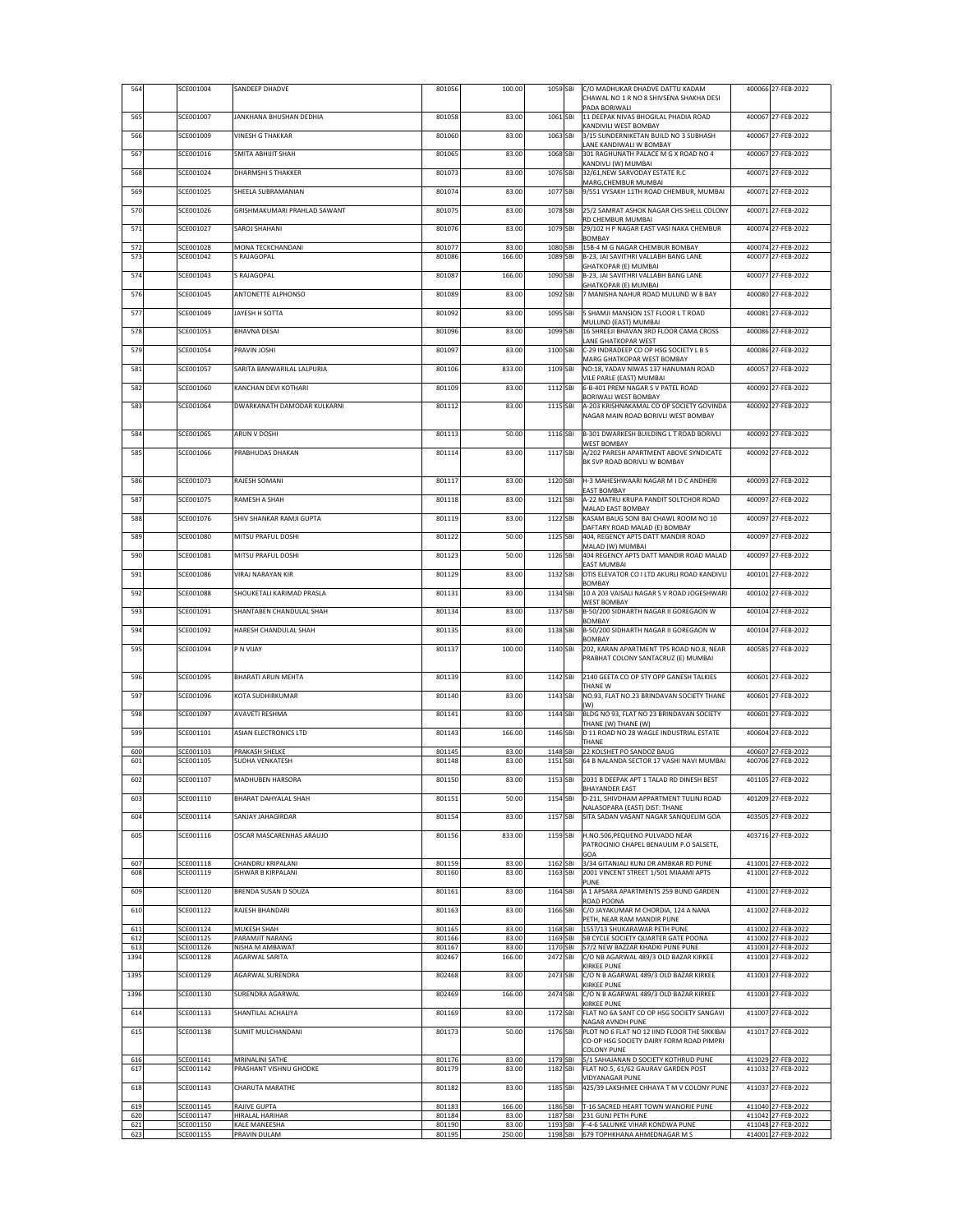| 624         | SCE001157              | KASHMIRA RAMANIKLAL SHAH                          | 801198           | 83.00           | 1201 SBI             | 233 SHANIWAR PETH MAIN ROAD KARAD POST<br>KARAD MAHARASHTRA                     | 415110 27-FEB-2022                       |
|-------------|------------------------|---------------------------------------------------|------------------|-----------------|----------------------|---------------------------------------------------------------------------------|------------------------------------------|
| 1398        | SCE001160              | HETAL NILESH SHAH                                 | 802471           | 83.00           | 2476 SBI             | 528 E WARD RATAN APPT B NO-4 POST B NO-<br>137 SHAHUPURI KOLHAPUR               | 416001 27-FEB-2022                       |
| 626         | SCE001162              | SUDHEER POTE                                      | 801205           | 83.00           | 1208 SBI             | 27SANJAY APARTMENT NEW MAHADWAR ROAD                                            | 416012 27-FEB-2022                       |
| 628         | SCE001163              | GHANSHYAM INANI                                   | 801208           | 83.00           | 1211 SBI             | KULHAPUR<br>9/240 NEW CLOTH MARKET ICHALKARANJI                                 | 416115 27-FEB-2022                       |
| 629         | SCE001167              | MANU SIDHWANI                                     | 801211           | 83.00           | 1214 SBI             | KOLHAPUR<br>FLAT NO 304 POONAM APARTMENT                                        | 421003 27-FEB-2022                       |
| 630         | SCE001169              | BAHLANI NEELU S                                   | 801213           | 83.00           | 1216 SBI             | LAXMINAGAR ULAHASNAGAR<br>SECTOR 30A GAGAN BALAM ROAD B K 1492                  | 421004 27-FEB-2022                       |
|             | SCE001170              | KAMLA MULJANI                                     | 801214           | 83.00           | 1217 SBI             | ROOM 8 ULHASNAGAR                                                               | 421005 27-FEB-2022                       |
| 631         |                        |                                                   |                  |                 |                      | BK NO 1969 ROOM NO 10 O T SECTION<br>ULHASNAGAR                                 |                                          |
| 632         | SCE001171              | MADHU ASHOK MOTWANI                               | 801215           | 83.00           | 1218 SBI             | NARAINDAS CHAMBER CANARA BANK BLDG<br>ULHASNAGAR                                | 421005 27-FEB-2022                       |
| 634         | SCE001172              | KANCHAN S NAKRANI                                 | 801217           | 83.00           | 1220 SBI             | 2204 HARIDWAR MANPADA ROAD DOMBVILI<br><b>EAST DIST THANE</b>                   | 421201 27-FEB-2022                       |
| 635         | SCE001173              | SUNIL RAJARAM SHEVADE                             | 801218           | 83.00           | 1221 SBI             | B/A 204 MADHAWASHRAM NAGAR<br>SHIVMANDIR ROAD DOMBIVLI (E)                      | 421201 27-FEB-2022                       |
| 636         | SCE001174              | SULBHA MAHAJAN                                    | 801220           | 83.00           | 1223 SBI             | 5 MOTIRAM KATHE CHAL GANESH NAGAR<br>DOMBIWALI W                                | 421202 27-FEB-2022                       |
| 637         | SCE001176              | DHARMENDRA MEHTA                                  | 801222           | 83.00           | 1225 SBI             | PARAS SALES AGENCY BAZAR PETH KALYAN                                            | 421301 27-FEB-2022                       |
| 638         | SCE001179              | CHANDRAKALA S MODI                                | 801224           | 83.00           | 1227 SBI             | 229 DEV ASHISH BLDG 2ND FLOOR COLLEGE<br>ROAD DHAMANKARNAKA BHIWANDI            | 421302 27-FEB-2022                       |
| 639         | SCE001180              | KIRAN BHADU BHALERAO                              | 801225           | 83.00           | 1228 SBI             | FLAT 3 2ND FLOOR AMRIT KUMBH CO-OP HSG<br>SOC PUNE LINK ROAD KATEMANIVLI KALYAN | 421306 27-FEB-2022                       |
| 640         | SCE001181              | SANTOSH JAVERILAL BHANDARI                        | 801226           | 83.00           | 1229 SBI             | EAST<br>493 LAXMI NIWAS NEAR RUNTHA HIGH SCHOOL                                 | 422001 27-FEB-2022                       |
| 641         | SCE001182              | SAU LILABAI MUTHA                                 | 801228           | 83.00           | 1231 SBI             | ASHOK STAMB NASHIK<br>1721 P B NO 70 AGRA ROAD DHULE M S                        | 424001 27-FEB-2022                       |
| 1361        | SCE001183              | MRUNALINI CHAUDHARY                               | 802434           | 83.00           | 2439 SBI             | C/O SONALI INVESTMENT ABOVE SONALI TIMES,                                       | 425001 27-FEB-2022                       |
|             |                        |                                                   |                  |                 |                      | 18, NAVI PETH JALGAON, MAHARASHTRA                                              |                                          |
| 642<br>643  | SCE001184<br>SCE001185 | SURESH RAMDAS PATIL<br>DATTATRAYA BAVISKAR        | 801229<br>801231 | 83.00<br>83.00  | 1232 SBI<br>1234 SBI | 417 PRATAP NAGAR JALGAON (M.S)<br>C/O S S DESHMUKH SYNDICDARE BANK              | 425001 27-FEB-2022<br>425201 27-FEB-2022 |
| 644         | SCE001186              | SANJAY P AGRAWAL                                  | 801232           | 166.00          | 1235 SBI             | BHUSAWAL<br>SANJAY TRADERS SINDHIMKT-POST-NAVAPUR                               | 425418 27-FEB-2022                       |
| 645         | SCE001187              | SANJAY P AGRAWAL                                  | 801233           | 83.00           | 1236 SBI             | DHULIA<br>SANJAY TRADERS SINDHIMKT-POST-NAVAPUR                                 | 425418 27-FEB-2022                       |
|             |                        |                                                   |                  |                 |                      | DHULIA                                                                          |                                          |
| 648         | SCE001188              | KACHRULAL BAJAJ                                   | 801236           | 83.00           | 1239 SBI             | RAHUL MARKETING C-2 BHORE COMPLEX<br>MAHAVEER CHOWK                             | 431601 27-FEB-2022                       |
| 649         | SCE001191              | RAJANI PATEL                                      | 801238           | 50.00           | 1241 SBI             | D/O DR DEOTARE F NO 5/3 MIG COLONY<br>WANJARI NAGAR NAGPUR                      | 440003 27-FEB-2022                       |
| 650         | SCE001192              | MAGHAMAL FULWANI                                  | 801239           | 83.00           | 1242 SBI             | CHAPRULOK-NO-3-FLAT NO 101 C A RD<br>AMBEDKAR CHOWK NAGPUR                      | 440006 27-FEB-2022                       |
| 651<br>652  | SCE001193<br>SCE001196 | NANDKISHOR BAJPAI<br><b>SHUBHA CHANDAK</b>        | 801240<br>801243 | 83.00<br>83.00  | 1243 SBI<br>1246 SBI | 429 HANUMAN NAGAR NAGPUR<br>C/O M CHANDAK & CO MAIN ROAD SITABULDI              | 440009 27-FEB-2022<br>440012 27-FEB-2022 |
|             |                        |                                                   |                  |                 |                      | NAGPUR                                                                          |                                          |
| 653<br>654  | SCE001197<br>SCE001198 | SARLA RAMRAKHYANI<br>ANIL VEERCHAND NAHATA        | 801244<br>801245 | 100.00<br>83.00 | 1247 SBI<br>1248 SBI | 65 BANK COLONY JARJPATKA NAGPUR<br>EMPRESS MILL ROAD NEAR SANTRA MARKET         | 440014 27-FEB-2022<br>440018 27-FEB-2022 |
| 655         | SCE001199              | SHEKHAR TURNEKAR                                  | 801246           | 83.00           | 1249 SBI             | NAGPUR<br>25 VIDYAVIHAR RANA PRATAP NAGER NAGPUR                                | 440022 27-FEB-2022                       |
| 656         | SCE001202              | NAYANA JOGANI                                     | 801249           | 166.00          | 1252 SBI             | 11 PUKHRAJ LAXMINAGAR NAGPUR                                                    | 440022 27-FEB-2022                       |
| 657         | SCE001203              | RAJ KUMAR AGRAWAL                                 | 801250           | 83.00           | 1253 SBI             | PLOT NO 306 YADAV NAGAR KAMPTEE ROAD<br>NAGPUR M S                              | 440026 27-FEB-2022                       |
| 658         | SCE001207              | SANJAY KUMAR GARG                                 | 801254           | 83.00           | 1257 SBI             | AGGARWAL AUTOMOBILES NAGPUR ROAD                                                | 442401 27-FEB-2022                       |
| 659         | SCE001208              | ANUPAM MITTAL                                     | 801255           | 83.00           | 1258 SBI             | LAKHMAPUR CHANDRAPUR<br>32 BHAWNA SOCIETY GAJANAN MANDIR                        | 442401 27-FEB-2022                       |
| 660         | SCE001209              | RAMILA AGRAWAL                                    | 801256           | 83.00           | 1259 SBI             | CHANDRAPUR MS<br>32 BHAWNA SOCIETY NEAR GAJANAN                                 | 442401 27-FEB-2022                       |
| 661         | SCE001211              | PRADEEP KUMAR JAIN                                | 801257           | 83.00           | 1260 SBI             | CHANDRAPUR MS<br>QR NO NB 35 POSA PADMAPUR WCL                                  | 442404 27-FEB-2022                       |
| 662         | SCE001212              | <b>VINOD ONKAR JOSHI</b>                          | 801258           | 83.00           | 1261 SBI             | CHANDRAPUR<br>QTR NO D/90/1 CTPS URJANAGAR CHANDRAPUR                           | 442404 27-FEB-2022                       |
|             | SCE001213              | SURESH DAGA                                       | 801259           | 83.00           | 1262 SBI             | DAGA PATHO LAB 6 K K COMPLEX BEHIND BUS                                         | 443001 27-FEB-2022                       |
| 663         |                        |                                                   |                  |                 |                      | STAND BULDANA M S                                                               |                                          |
| 665         | SCE001214              | DEEPA DINESH DANGE                                | 801266           | 83.00           | 1269 SBI             | STATE BANK OF INDIA STAFF TRANINIG CENTER<br><b>TOWAR CHOWK AKOLA</b>           | 444001 27-FEB-2022                       |
| 666         | SCE001216              | SRIPRAKASH SOMANI                                 | 801268           | 83.00           | 1271 SBI             | 7 PAPER TRADERS JOGLEKAR PLOT DABKI ROAD<br>AKOLA OLD CITY AKOLA MS             | 444002 27-FEB-2022                       |
| 668         | SCE001217              | <b>VINAY PRABHUDAS RAJA</b>                       | 801271           | 83.00           | 1274 SBI             | C/O. P.J.RAJA TRADERS RAM MANDIR ROAD<br>YAVATMAL (MS)                          | 445001 27-FEB-2022                       |
| 669<br>671  | SCE001218<br>SCE001219 | <b>VIJAY KUMAR GAUTAM</b><br>RAVINDRA SHRIVASTAVA | 801272<br>801277 | 83.00<br>83.00  | 1275 SBI<br>1280 SBI | Q NO A-1/1 NEPA LIMITED NEPANAGAR<br>T/6 RAILWAY COLONY INDORE M P              | 450221 27-FEB-2022<br>452001 27-FEB-2022 |
| 672         | SCE001220              | MAHESH AGRAWAL                                    | 801278           | 83.00           | 1281 SBI             | 3/4 PROFESSOR COLONY PATEL NAGAR INDORE                                         | 452001 27-FEB-2022                       |
| 673         | SCE001221              | GANESH URKUDE                                     | 801279           | 83.00           | 1282 SBI             | 23 VIJAY NAGAR MANIKBAG ROAD INDORE                                             | 452001 27-FEB-2022                       |
| 674         | SCE001223              | ANIL AGRAWAL                                      | 801280           | 83.00           | 1283 SBI             | 2 AGRAWAL NAGAR B/H NAVLAKHA POLICE<br><b>CHOREY INDORE</b>                     | 452001 27-FEB-2022                       |
| 675         | SCE001224              | <b>VINOD PATEL</b>                                | 801281           | 83.00           | 1284 SBI             | 60 PATEL NAGAR NEAR SNEH NAGAR INDORE<br>MP                                     | 452001 27-FEB-2022                       |
| 676<br>1362 | SCE001225<br>SCE001230 | SAGARMAL BETALA<br>PUSHPA P KESWANI               | 801282<br>802435 | 83.00<br>83.00  | 1285 SBI<br>2440 SBI | 93 JANKI NAGAR INDORE M P<br>9 SINDHU NAGAR BHANWARKUA MAIN ROAD                | 452001 27-FEB-2022<br>452001 27-FEB-2022 |
| 677         | SCE001231              | PRAYAS SINGHI                                     | 801285           | 166.00          | 1288 SBI             | INDORE<br>320, CITY CENTRE, 570, M G ROAD, INDORE(M P)                          | 452001 27-FEB-2022                       |
|             |                        |                                                   |                  |                 |                      |                                                                                 |                                          |
| 680<br>681  | SCE001236<br>SCE001238 | RAKESH K JAISWAL<br>BABULAL SWAMI                 | 801291<br>801292 | 83.00<br>83.00  |                      | 1294 SBI 151 JAWAHAR MARG INDORE<br>1295 SBI 23 PARK ROAD INDORE M P            | 452002 27-FEB-2022<br>452003 27-FEB-2022 |
| 682<br>683  | SCE001242<br>SCE001243 | SUBHASH VYAS<br>RAJKUMAR NAHAR                    | 801298<br>801299 | 83.00<br>83.00  | 1302 SBI             | 1301 SBI 42/1 RAWJI BAZAR INDORE MP<br>SILK SAREE HOUSE 3 KHATIPURA INDORE      | 452007 27-FEB-2022<br>452007 27-FEB-2022 |
| 684         | SCE001245              | KAILASH MAHESHWARI                                | 801301           | 83.00           | 1304 SBI             | 14 INDIRA GANDHI NAGAR KESHAR BAG ROAD<br>INDORE                                | 452009 27-FEB-2022                       |
| 685<br>687  | SCE001246<br>SCE001247 | KAMLESH MAHAJAN<br>MORESHWAR RAO                  | 801303<br>801305 | 250.00<br>83.00 | 1306 SBI<br>1308 SBI | 501 SHIVAM APPRT BIYABANI INDORE<br>T-4/2 MES CONSTRUCTIONAL STAFF QTRS         | 452022 27-FEB-2022<br>453441 27-FEB-2022 |
|             |                        |                                                   |                  |                 |                      | MHOW(MP) NEAR MES I B                                                           |                                          |
| 688<br>691  | SCE001248<br>SCE001259 | ABDUL KHALIQ<br>D C KHARE                         | 801306<br>801316 | 83.00<br>83.00  | 1309 SBI<br>1319 SBI | 1349 PATTIBAZAR MHOW M P<br>E-47 KOH-E-FIZA BHOPAL                              | 453441 27-FEB-2022<br>462001 27-FEB-2022 |
| 692         | SCE001261              | RAJ KISHORE SONI                                  | 801317           | 83.00           | 1320 SBI             | FLAT NO 15/1 ANJALI COMPLEX TULSI NAGAR S T<br>T NAGAR BHOPAL                   | 462003 27-FEB-2022                       |
| 693         | SCE001262              | <b>HASAN ALI</b>                                  | 801318           | 83.00           | 1321 SBI             | EOWOSO 53 KOTRA SULTANABAD BHOPAL M P                                           | 462003 27-FEB-2022                       |
| 694         | SCE001263              | S S VERMA                                         | 801319           | 83.00           | 1322 SBI             | U-21, THADARAM COMPLEX 209, A ZONE-I,<br>MAHARANA PRATAP NAGAR BHOPAL           | 462011 27-FEB-2022                       |
| 696         | SCE001265              | KRISHNA GUPTA                                     | 801322           | 83.00           | 1325 SBI             | M/S PUNJAB TRACTORS LTD E-1 57 ARERA                                            | 462016 27-FEB-2022                       |
| 697         | SCE001266              | KUSHAL JAIN                                       | 801323           | 83.00           | 1326 SBI             | <b>COLONY BHOPAL</b><br>2B2/A BERKHEDA-A BHOPAL                                 | 462021 27-FEB-2022                       |
| 698         | SCE001267              | <b>ASHOK KUMAR SONI</b>                           | 801324           | 83.00           | 1327 SBI             | ASHOK KUMAR FERTILIZERS MAIN ROAD RAISEN<br>МP                                  | 464551 27-FEB-2022                       |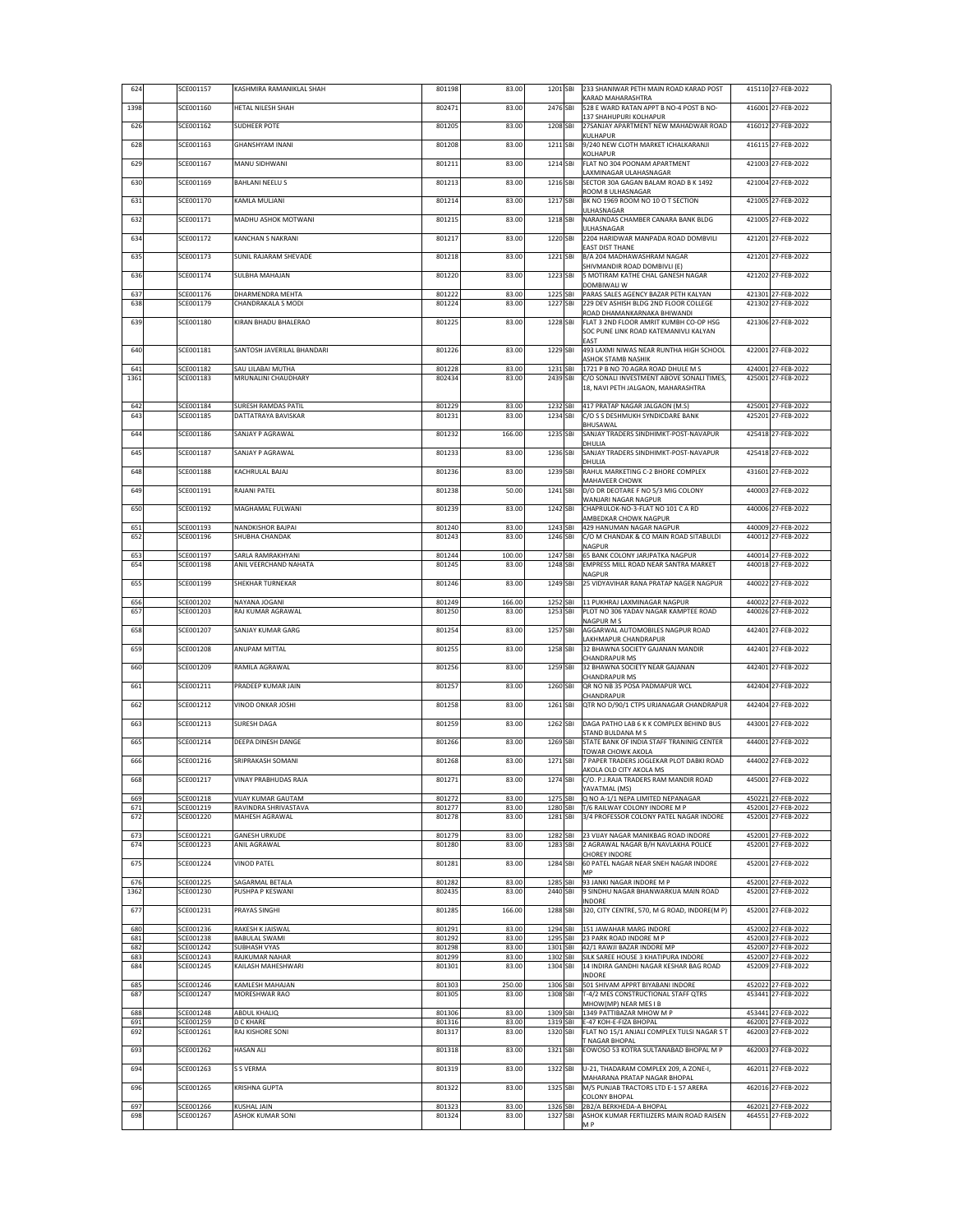| 699        | SCE001268              | DULARI BAI AGRAWAL                           | 801325           | 83.00           | 1328 SBI             | M/S ANURAG VASTRALAYA GANJ BAZAR RAISEN<br>M P                                     | 464551 27-FEB-2022                       |
|------------|------------------------|----------------------------------------------|------------------|-----------------|----------------------|------------------------------------------------------------------------------------|------------------------------------------|
| 700<br>701 | SCE001269<br>SCE001271 | <b>INDU OBEROI</b><br>SUNITA DEVI BANSAL     | 801326<br>801327 | 83.00<br>83.00  | 1329 SBI<br>1330 SBI | B NO 3 NOWGONG DIST CHHATARPUR M P<br>NEW INDIA DRUG HOUSE HUZRAT ROAD             | 471201 27-FEB-2022<br>474001 27-FEB-2022 |
|            |                        |                                              |                  |                 |                      | <b>GWALIOR</b>                                                                     |                                          |
| 706        | SCE001275              | <b>BHIMSEN MAHANTY</b>                       | 801335           | 83.00           | 1338 SBI             | C/O GOPAL MOHANTY H NO 96 PHASE 5/A<br>MAITRI NAGAR RISALI SECTOR BHILAI DIST DURG | 490001 27-FEB-2022                       |
| 707        | SCE001276              | ARINDER KAUR KOHLI                           | 801337           | 83.00           |                      | МP<br>1340 SBI N-12 SAKET INDORE                                                   | 490283 27-FEB-2022                       |
| 708        | SCE001277              | JAYSHREE BEN PATEL                           | 801338           | 83.00           | 1341 SBI             | C/O PATEL SAW MILL & CO S V P TIMBER<br>MARKET G E ROAD RAJNANDGAON M P            | 491441 27-FEB-2022                       |
| 709        | SCE001278              | LEELA DEVI JAIN                              | 801339           | 50.00           | 1342 SBI             | C/O S C JAIN DENA BANK RAJNANDGAON MP                                              | 491441 27-FEB-2022                       |
| 710        | SCE001280              | USHA KHANDELWAL                              | 801340           | 83.00           | 1343 SBI             | C/O SADANI & SINGHI GANJ LINE                                                      | 491441 27-FEB-2022                       |
| 711        | SCE001281              | <b>BHAVESH VORA</b>                          | 801342           | 83.00           | 1345 SBI             | RAJNANDGAON<br>PURNIMA CIVIL LINES RAIGARH BADA RAIPUR                             | 492001 27-FEB-2022                       |
|            | SCE001282              | CHANDRA KUMAR JAIN                           |                  |                 |                      |                                                                                    |                                          |
| 712<br>713 | SCE001284              | <b>K NARAYAN</b>                             | 801343<br>801344 | 50.00<br>83.00  | 1346 SBI<br>1347 SBI | 6/18 GANESHA RAM NAGAR RAIPUR MP<br>C/O RAJINDER STEELS LTD 10 SAHAKARI MARG       | 492001 27-FEB-2022<br>492001 27-FEB-2022 |
| 1399       | SCE001286              | CHANDI RAM AHUJA                             | 802472           | 50.00           | 2477 SBI             | CHAVBEY COLONY RAIPUR M P<br>C/O GUROAD MAL AND SONS RAMSAGAR PARA                 | 492001 27-FEB-2022                       |
| 714        | SCE001287              | PRAVEEN KEDIA                                | 801346           | 83.00           | 1349 SBI             | RAIPUR MP<br>C/O SANTOSH KUMAR JAIN C A SOURABH                                    | 492001 27-FEB-2022                       |
|            |                        |                                              |                  |                 |                      | SADAN SBI ZONAL OFFICE RD BYRON BAZAR<br>KATORA TALAB RAIPUR C G                   |                                          |
| 715        | SCE001288              | <b>MEENA PATEL</b>                           | 801347           | 83.00           | 1350 SBI             | K K PATEL AND CO NEW TIMBER MARKET                                                 | 492009 27-FEB-2022                       |
| 717        | SCE001291              | SHARDA DEVI SONI                             | 801352           | 83.00           | 1355 SBI             | FAFADIH RAIPUR<br>C/O SURAJ BHAN SONI SUNDAY MAKRKET                               | 496001 27-FEB-2022                       |
| 718        | SCE001293              | <b>SHOBHA DEVI</b>                           | 801353           | 83.00           | 1356 SBI             | RAIGARH M P<br>C/O P M JAIN JEEVAN APPARTS HANUMAN TEKDI                           | 500001 27-FEB-2022                       |
| 719        | SCE001294              | PRAMOD KUMAR                                 | 801354           | 83.00           | 1357 SBI             | HYDERABAD<br>C/O P M JAIN JEEVAN APPARTS HANUMAN TEKDI                             | 500001 27-FEB-2022                       |
|            |                        |                                              |                  |                 |                      | HYDERABAD                                                                          |                                          |
| 720        | SCE001297              | VIJAYA KANTA SANCHETI                        | 801357           | 83.00           | 1360 SBI             | H NO 7-2-468/A I FLOOR OLD JAIL STREET<br>SECUNDERABAD                             | 500003 27-FEB-2022                       |
| 721        | SCE001299              | SHIV KUMAR GUPTA                             | 801359           | 83.00           | 1362 SBI             | PLOT NO 37 JAWAHAR NAGAR COLONY P G<br>ROAD SECUNDERABAD                           | 500003 27-FEB-2022                       |
| 722        | SCE001302              | <b>K KANNAN</b>                              | 801360           | 83.00           | 1363 SBI             | C/O CAPITAL MARKET 528, 5TH FLOOR,<br>CHANDRALOK COMPLEX S.D.ROAD                  | 500003 27-FEB-2022                       |
|            |                        | RAJESH PULIPATI                              |                  |                 |                      | SECUNDERBAD<br>1366 SBI 6-2-10 LAKADI KA POOL HYDERABAD A P                        | 500004 27-FEB-2022                       |
| 724<br>725 | SCE001303<br>SCE001304 | NARAYANA REDDY RAVI                          | 801363<br>801364 | 83.00<br>83.00  | 1367 SBI             | H NO 6-1-508/A/21 BEHIND KALLU COMPOUND                                            | 500004 27-FEB-2022                       |
| 726        | SCE001306              | PRABHAVATHI T                                | 801366           | 83.00           | 1369 SBI             | KHAIRATABAD HYDERABAD<br>6-1-150 OLD CIB QRTS KHAIRATABAD                          | 500004 27-FEB-2022                       |
| 730        | SCE001308              | R N JOSHI                                    | 801373           | 83.00           | 1376 SBI             | HYDERABAD<br>C/O A K PLY WOODS 5-5-679/2 & 3                                       | 500012 27-FEB-2022                       |
| 731        | SCE001314              | <b>GOVIND KABRA</b>                          | 801377           | 83.00           |                      | GOSHAMAHAL HYDERABAD<br>1380 SBI 14-6-101 CHUDIBAZAR HYDERABAD                     | 500012 27-FEB-2022                       |
| 732        | SCE001315              | VENKATA SUBBA RAO ADDALA                     | 801378           | 83.00           |                      | 1381 SBI 2-2-647/28/3 BAGH AMBERPET HYDERBAD.                                      | 500013 27-FEB-2022                       |
| 734        | SCE001316              | PATRICIA FERNANDEZ                           | 801381           | 83.00           | 1384 SBI             | FLAT NO 202 ROCKWELL APARTMENTS<br>KAKAGUDA SECUNDERABAD                           | 500015 27-FEB-2022                       |
| 735        | SCE001318              | RAMANA M TV                                  | 801383           | 83.00           | 1386 SBI             | PEARL APARTMENT 112 BEGUMPET SHYAMLAL<br><b>BASTHI HYDERABAD</b>                   | 500016 27-FEB-2022                       |
| 736        | SCE001319              | VARA LAKSHMI DEVI MANNE                      | 801384           | 83.00           | 1387 SBI             | PERAL APARTMENT 112 BEGUMPET SHYAMLAL<br>BASTI HYDERABAD                           | 500016 27-FEB-2022                       |
| 737        | SCE001320              | RAJESH SHARMA                                | 801385           | 83.00           | 1388 SBI             | 7-204 DIVYA SHAKTI APTS AMEERPET<br>HYDERABAD                                      | 500016 27-FEB-2022                       |
| 738        | SCE001321              | RAMESH MADIGUBBA                             | 801386           | 166.00          | 1389 SBI             | 6 MINISTER S QUARTERS KUNDANBAGH                                                   | 500016 27-FEB-2022                       |
| 739        | SCE001322              | <b>DINESH MURTHY</b>                         | 801387           | 83.00           | 1390 SBI             | HYDERABAD<br>FLAT NO S-2 NAVJEEVAN APARTMENTS 12-5-                                | 500017 27-FEB-2022                       |
| 741        | SCE001326              | SHABBIR SHAKOR GANDHI                        | 801392           | 83.00           | 1395 SBI             | 23/2 VIJAIPURI TARNAKA SECUNDRABAD<br>OKAZ COMPLEX BLOCK A ROOM 408                | 500028 27-FEB-2022                       |
| 742        | SCE001328              | <b>KRISHNA KIRAN</b>                         | 801393           | 83.00           | 1396 SBI             | MEHDIPATNAM HYDERABAD<br>C/O SUCHARITHA INSTITUTE OF PREVENTIVE                    | 500029 27-FEB-2022                       |
|            |                        |                                              |                  |                 |                      | MEDICINE NARAYAN GUDA HYDERABAD                                                    |                                          |
| 743        | SCE001332              | <b>VAISHNAVI P</b>                           | 801396           | 1166.00         | 1399 SBI             | FLAT NO 404 D NO 3-6-711/1 POOJA TOWERS                                            | 500029 27-FEB-2022                       |
|            |                        |                                              |                  |                 |                      | STREET NO 11 HIAMAYAT NAGAR HYD                                                    |                                          |
| 745        | SCE001335              | SARALA K DAGA                                | 801400           | 50.00           | 1403 SBI             | DAGA KUNJ 8-2-326/A/1/1 RAOD NO 4 BANJARA<br>HILLS HYDERABAD                       | 500034 27-FEB-2022                       |
| 747<br>748 | SCE001336<br>SCE001337 | V V L SUBBARAO KANUMOORY<br>D KRISHNA SRINU  | 801402<br>801403 | 83.00<br>333.00 | 1405 SBI<br>1406 SBI | PLOT 70 SRIRAM NAGAR HYDERABAD<br>201, PADMASAGAR APTS OPP.COMMUNITY               | 500038 27-FEB-2022<br>500038 27-FEB-2022 |
|            |                        |                                              |                  |                 |                      | HALL S.R. NAGAR HYDERABAD                                                          |                                          |
| 750        | SCE001340              | V SUDHAKAR                                   | 801407           | 833.00          | 1410 SBI             | 8-3-315/9A MARUTHI NAGAR YOUSUFGUDA<br>HYDERABAD                                   | 500045 27-FEB-2022                       |
| 752        | SCE001342              | RAVINDER BATCHU                              | 801410           | 83.00           | 1413 SBI             | H NO 9 TYPE II WEST M C H<br>COLONY, PARSIGUTTA HYDERABAD                          | 500048 27-FEB-2022                       |
| 757        | SCE001348              | MAHESH M MAJITHIA                            | 801423           | 83.00           | 1426 SBI             | 4-2-236 HEMANTH MARKET SULTAN BAZAAR<br>HYDFRABAD                                  | 500195 27-FEB-2022                       |
| 758        | SCE001350              | <b>BRIJ MOHAN MITTAL</b>                     | 801425           | 83.00           | 1428 SBI             | C/O MODERN NUTRITION CO B-3 UNIT<br>CHANDULAL BARADARI HYDERABAD                   | 500264 27-FEB-2022                       |
| 759        | SCE001351              | SAYEEDA BEGUM                                | 801426           | 83.00           | 1429 SBI             | 13-5-31 TAPPACHABUTRA POST KULSUMPURA                                              | 500267 27-FEB-2022                       |
| 760        | SCE001352              | <b>SUDHEER RAVIKANTI</b>                     | 801427           | 83.00           | 1430 SBI             | HYDERABAD<br>H NO 12-10-417/16 SITAPHALMANDI                                       | 500361 27-FEB-2022                       |
| 761        | SCE001353              | SREENIVAS KYADARI                            | 801428           | 83.00           | 1431 SBI             | SECUNDERABAD<br>H NO 12-11-1486 RAGHAVENDRANAGAR                                   | 500361 27-FEB-2022                       |
| 762        | SCE001354              | RAMA DEVI KEDARI                             | 801429           | 83.00           | 1432 SBI             | WARASIGUDA SECUNDERABAD<br>H NO 12-11-1486 RAGHAVENDRA NAGAR                       | 500361 27-FEB-2022                       |
|            |                        |                                              |                  |                 |                      | WARASIGUDA SECUNDERABAD                                                            |                                          |
| 763        | SCE001355              | MAHESHWAR REDDY ANNAM                        | 801430           | 250.00          | 1433 SBI             | 302 PARKVIEW APPARTMENTS INDIRA PARK<br>NEAR HYDERABAD                             | 500380 27-FEB-2022                       |
| 764        | SCE001356              | ASADULLAH SHAIK MOHD                         | 801431           | 83.00           | 1434 SBI             | 12 CASTLE HILLS ROAD 2 MASAB TANK<br>HYDERABAD                                     | 500457 27-FEB-2022                       |
| 765        | SCE001357              | <b>SUREKHA REDDY K</b>                       | 801432           | 83.00           | 1435 SBI             | QR IS-36 ERRAMNZIL COLONY ERRAMANZIL<br>HYDFRABAD                                  | 500482 27-FEB-2022                       |
| 766<br>767 | SCE001364<br>SCE001365 | VENKATA SWAMY SETTY G<br>KRISHNAMURTHY KOTRA | 801437<br>801438 | 83.00<br>83.00  | 1440 SBI<br>1441 SBI | 6-45 SBH COLONY I L B NAGAR HYDERABAD<br>PO & VILL MOMINPET DIST RANGAREDDY        | 500963 27-FEB-2022<br>501202 27-FEB-2022 |
|            |                        |                                              |                  |                 |                      | ANDHRA PRADESH                                                                     |                                          |
| 769        | SCE001367              | UIAL GONIV                                   | 801441           | 83.00           | 1444 SBI             | PRAMOD INVESTMENT II FLOOR MERCHANT<br>ASSN BLDG RAMGOPAL VEEDHI NIZAMABAD A P     | 503001 27-FEB-2022                       |
| 770        | SCE001368              | ANJANEYULU C                                 | 801442           | 83.00           | 1445 SBI             | NIGHTINGALE SCALES CO SHRADDA NAND GUNJ                                            | 503002 27-FEB-2022                       |
| 773        | SCE001370              | JEEVANRAJ CHITLA                             | 801446           | 83.00           | 1449 SBI             | ROAD NIZAMABAD<br>H NO 1-1-68/10 SHASTRI NAGAR POANDMAN                            | 503224 27-FEB-2022                       |
|            | SCE001371              | KOTA SAMBASHIVE                              |                  |                 |                      | ARMOOR DIST NIZAMABAD<br>SRINIVASA TRADERS STATION ROAD ADILABAD A                 | 504001 27-FEB-2022                       |
| 775        |                        |                                              | 801448           | 83.00           | 1451 SBI             |                                                                                    |                                          |
| 777        | SCE001373              | PRASHAD VUPPU                                | 801451           | 83.00           | 1454 SBI             | C/O PRAKASH RAO GODAWARI ROAD PO<br>CHENNOOR TO CHENNOOR DIST ADILABAD AP          | 504201 27-FEB-2022                       |
| 796        | SCE001374              | <b>BINABEN N VIRWADIYA</b>                   | 801482           | 83.00           | 1485 SBI             | MAHESHWARI AUTO STORE OPP GOVT HOSPITEL                                            | 504208 27-FEB-2022                       |
|            |                        |                                              |                  |                 |                      | N H ROAD MANCHERIAL (A P)                                                          |                                          |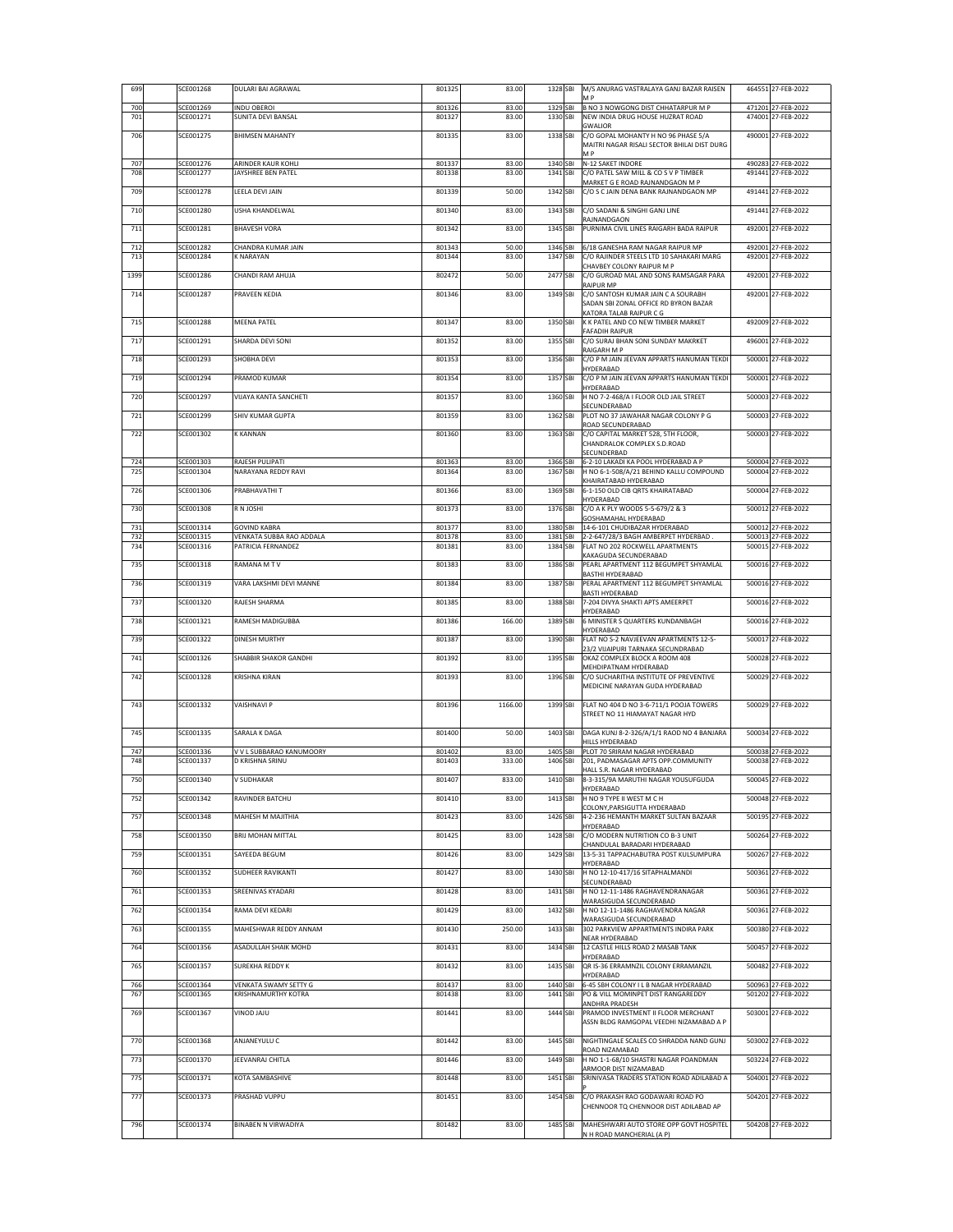| 809        | SCE001375              | V KANAKA DURGA                                                | 801495           | 83.00          | 1498 SBI             | OPP SARALA ENGG WORKS STATION ROAD<br><b>BELLANPALLI A P</b>                           | 504251 27-FEB-2022                       |
|------------|------------------------|---------------------------------------------------------------|------------------|----------------|----------------------|----------------------------------------------------------------------------------------|------------------------------------------|
| 815        | SCE001376              | ANJANI PRASAD SAMUDRALA                                       | 801502           | 83.00          | 1505 SBI             | H NO 4-2-4 NORTH TOWER ROAD KARIMNAGAR                                                 | 505001 27-FEB-2022                       |
| 821        | SCE001379              | NARASIMHARAO MATURI                                           | 801513           | 83.00          | 1516 SBI             | 6_1_60 J P NAGAR HANAMKONDA WARANGAL                                                   | 506001 27-FEB-2022                       |
| 822<br>823 | SCE001382<br>SCE001387 | RAM KISHORE M<br>VENKATA CHALAPATI COMALESWARAM               | 801516<br>801521 | 83.00<br>83.00 | 1519 SBI<br>1524 SBI | H NO 15-9-35 RAMANNA PET WARANGAL<br>11-8-29 GANDHI NAGAR LAXMI PUR PO                 | 506002 27-FEB-2022<br>506013 27-FEB-2022 |
| 824        | SCE001388              | NALINI KUMARI BOLLA                                           | 801522           | 83.00          | 1525 SBI             | WARANGAL<br>C/O ANDHRA BANK KESAMUDRAM WARANGAL                                        | 506112 27-FEB-2022                       |
| 825        | SCE001389              | SUBBARAO SANNIDHI VENKATA                                     | 801523           | 83.00          | 1526 SBI             | THE VYSYA BANK LTD KHANAPURAM DT                                                       | 506132 27-FEB-2022                       |
| 826        | SCE001390              | MOHANARAJU BADARAVADA                                         | 801524           | 83.00          | 1527 SBI             | WARANGAL<br>H NO 2-5-588/7 BYPASS ROAD KHAMMAM A P                                     | 507003 27-FEB-2022                       |
| 827        | SCE001391              | RAVI KUMAR V S                                                | 801525           | 83.00          | 1528 SBI             | 2-3-183 SUNDER TALKIES RD KHAMMAM A P                                                  | 507003 27-FEB-2022                       |
| 828        | SCE001392              | SANJAY TOTLA                                                  | 801526           | 50.00          | 1529 SBI             | PO YELLANDU DIST KHAMMAM A P                                                           | 507123 27-FEB-2022                       |
| 829        | SCE001393              | BADDAM ANASUYA                                                | 801527           | 50.00          | 1530 SBI             | MAMATHA CLINIC BHONGIR NALGONDA (A P)                                                  | 508116 27-FEB-2022                       |
| 830        | SCE001394              | NARSIMHA RAO NEELA                                            | 801528           | 50.00          | 1531 SBI             | SUMAN GAL OPP ANDHRA BANK MIRYALGUDA                                                   | 508207 27-FEB-2022                       |
| 831<br>832 | SCE001395<br>SCE001396 | SRINIVASULU DACHEPALLY<br>RAMA LINGAIAH GUDDETI               | 801529<br>801530 | 50.00<br>83.00 | 1532 SBI<br>1533 SBI | POST NAKREKAL DIST NALGONDA A P<br>C/O G RAMA LINGAIAH & BROS S D ROAD<br>MAHABUBNAGAR | 508211 27-FEB-2022<br>509001 27-FEB-2022 |
| 833        | SCE001397              | <b>NARASIMHA PRASAD</b>                                       | 801531           | 83.00          | 1534 SBI             | C/O E ASHWARTHANARAYANA GUPTA 12/716<br>SAI NAGAR ANANTAPUR                            | 515001 27-FEB-2022                       |
| 835        | SCE001398              | P SUDHAKAR REDDY                                              | 801533           | 83.00          | 1536 SBI             | 1/182 2A RANGASWAMY NAGAR TAPOVANAM<br>ROAD ANANTAPUR                                  | 515004 27-FEB-2022                       |
| 837<br>840 | SCE001399<br>SCE001401 | CHANDRAYASETTY BALAPANURU<br><b><i>FVENKATESULU NAIDU</i></b> | 801535<br>801539 | 83.00<br>83.00 | 1538 SBI<br>1542 SBI | MERCHANT KOTA STREET BUKKAPATNAM<br>20399 CHURCH STREET CHITTOOR                       | 515144 27-FEB-2022<br>517001 27-FEB-2022 |
| 841        | SCE001406              | <b>(BHUPAL REDDY</b>                                          | 801545           | 83.00          | 1548 SBI             | CENTRAL WARE HOUSE AIR PORT ROAD                                                       | 517520 27-FEB-2022                       |
| 842        | SCE001408              | R JAY SHREE                                                   | 801547           | 83.00          | 1550 SBI             | RENIGUNTA A P<br>4/125A BAZAAR STREET NAGALAPURAM AP<br>CHITTORE DT                    | 517589 27-FEB-2022                       |
| 845        | SCE001411              | NAGALINGAM SAMATHAM                                           | 801553           | 83.00          | 1556 SBI             | AE 5 EASTERN COLONY SRISAILAM PROJECT<br>KURNOOL DIST AP                               | 518102 27-FEB-2022                       |
| 847        | SCE001413              | SESHI REDDY ANNARAPU                                          | 801557           | 50.00          | 1560 SBI             | S/O A NAGI REDDY VELGODE PO                                                            | 518533 27-FEB-2022                       |
| 848        | SCE001415              | ANIL KUMAR JAIN                                               | 801563           | 83.00          | 1566 SBI             | 11-57-36 1ST FLOOR MOULA PANJA LANE<br>VIJAYAWADA                                      | 520001 27-FEB-2022                       |
| 849        | SCE001417              | NAGA BHUSHANAM M V S S S                                      | 801564           | 83.00          | 1567 SBI             | C/O K BALA BHASKAR RAO POOLABHAVI ST 1 D<br>NO 11-21-14 VIJAYAWADA                     | 520001 27-FEB-2022                       |
| 850<br>851 | SCE001418<br>SCE001419 | SIVARAMA KRISHNA PRASAD VEERAMACHANENI<br>ASHOK KUMAR APPANA  | 801565<br>801566 | 83.00<br>83.00 | 1568 SBI<br>1569 SBI | 36489 MAIN BAZAR VIJAYAWADA<br>11-62-26 CANAL ROAD NEAR RADHAM                         | 520001 27-FEB-2022<br>520001 27-FEB-2022 |
| 854        | SCE001420              | K N SUDHAKARA RAO                                             | 801569           | 166.00         | 1572 SBI             | VIJAYAWADA<br>VIJAYWADA SHARES & INV CON PVT LTD IST                                   | 520006 27-FEB-2022                       |
|            |                        |                                                               |                  |                |                      | FLOOR BLOCK NO 4 VENKATESWARA BULD S OPP<br>EENADU PATAMATA (A P)                      |                                          |
| 856        | SCE001421              | VENKATA PRAKASH YALAMANCHILI                                  | 801573           | 83.00          | 1576 SBI             | C/O Y V PRASAD H NO 54-14/6-2 BHARATI<br>NAGAR VIJAYAWADA                              | 520008 27-FEB-2022                       |
| 857        | SCE001422              | PURNA CHANDRA RAO PALADUGU                                    | 801574           | 83.00          | 1577 SBI             | S/O P SATYANARAYANA DGM PL B-2 MILK<br>PRODUCTS FACTORY VIJAYAWADA AP                  | 520009 27-FEB-2022                       |
| 858        | SCE001423              | GAVARAYYA NAIDU GODASI                                        | 801576           | 83.00          | 1579 SBI             | A P S I D C DIVISION MOGALRAJAPURAM ROAD<br>VIJAYAWADA                                 | 520010 27-FEB-2022                       |
| 1402       | SCE001424              | JAGANNADHAM PASUMARTI                                         | 802475           | 83.00          | 2480 SBI             | C/O SANKAR TEA STALL VIJAYAWADA ROAD<br>MACHILIPATNAM                                  | 521001 27-FEB-2022                       |
| 863        | SCE001425              | JAYARAMUDU SREERAM                                            | 801582           | 50.00          | 1585 SBI             | SREERAM RAJA GOPALAM GANDHI CHOWK<br><b>JAGGAYYAPET</b>                                | 521175 27-FEB-2022                       |
| 864        | SCE001426              | SUBHADRA DEVI DIVVELA                                         | 801583           | 83.00          | 1586 SBI             | C/O JANATHA FANCY & G STORES<br>KANCHIKACHERLA PO KRISHNA DT                           | 521180 27-FEB-2022                       |
| 865        | SCE001427              | BALARAMA KRISHNA RAO MADALA                                   | 801584           | 83.00          | 1587 SBI             | BUTCHAIAH THOTA 6TH LINE NEHRU NAGAR<br>GUNTUR                                         | 522001 27-FEB-2022                       |
| 866        | SCE001428              | RAMAKRISHNA PASALA                                            | 801585           | 166.00         | 1588 SBI             | VIJAYA TOWERS 5-86-35 1ST LANE<br>LAKSHMIPURAM GUNTUR ANDHRA PRADESH                   | 522002 27-FEB-2022                       |
| 868        | SCE001432              | GARLAPATHI ANSUAYA                                            | 801588           | 83.00          | 1591 SBI             | C/O SRI ASHOKA METAL STORES 23 1 97 MAIN                                               | 522008 27-FEB-2022                       |
| 869        | SCE001433              | V M SRINIVASA RAO PANCHUMARTHI                                | 801589           | 83.00          | 1592 SBI             | ROAD GUNTUR<br>S/O SAGARA LINGAM P GAJULAPALEM PONNUR                                  | 522124 27-FEB-2022                       |
| 870        | SCE001436              | <b>ARAVINDA KUMAR</b>                                         | 801592           | 250.00         | 1595 SBI             | H NO 20-1-25 RAMALINGESWAR PET TENALI                                                  | 522201 27-FEB-2022                       |
| 871        | SCE001437              | <b>ARAVINDA KUMAR</b>                                         | 801593           | 166.00         | 1596 SBI             | H NO 20-1-25 RAMALINGESWAR PET TENALI<br><b>GUNTUR DIST</b>                            | 522201 27-FEB-2022                       |
| 873        | SCE001440              | JANAKIRAM VAYIGANDLA                                          | 801600           | 83.00          | 1603 SBI             | C/O MADHU MEDICAL ENTERPRISES SOUTH<br>STREET ONGOLE                                   | 523001 27-FEB-2022                       |
| 875        | SCE001442              | NARASINGARAO KANUMALLA                                        | 801603           | 83.00          | 1606 SBI             | HANUMAN VIDYA NILAYAM SINGARAYAKONDA<br>PRAKASAM DIST                                  | 523101 27-FEB-2022                       |
| 878        | SCE001445              | VENKATA RAMI REDDY KUNAM                                      | 801607           | 83.00          | 1610 SBI             | POTHAVARAM NAGULUPALAPADU VIA<br>PRAKASAM DT A P                                       | 523183 27-FEB-2022                       |
| 879<br>880 | SCE001446<br>SCE001449 | RAMESH BABU VANKA<br>KASIRATNAMMA MANCHIKANTI                 | 801608<br>801610 | 83.00<br>83.00 | 1611 SBI<br>1613 SBI | JUNIOR COLLEGE ROAD VETAPALEM<br>SRI VENKATA RAMANA STEEL HOUSE                        | 523187 27-FEB-2022<br>524001 27-FEB-2022 |
| 881        | SCE001450              | KANAKAIAH CHINNI                                              | 801611           | 83.00          | 1614 SBI             | CHINNABAZAR NELLORE<br>SRI VENKATA RAMANA STEEL HOUSE                                  | 524001 27-FEB-2022                       |
| 882        | SCE001451              | TIRUMALA KONDAIAH PABBATI                                     | 801612           | 83.00          | 1615 SBI             | CHINNABAZAR NELLORE<br>SRI VENKATA RAMANA STEEL HOUSE                                  | 524001 27-FEB-2022                       |
| 883        | SCE001452              | SURESH BAVANASI                                               | 801613           | 83.00          | 1616 SBI             | CHINNABAZAR NELLORE<br>C/O M LAKSHMANA MURTHI D NO 5/378 S H PET                       | 524002 27-FEB-2022                       |
| 884        | SCE001453              | VENKATESWARA SWAMY CHAKKA                                     | 801614           | 83.00          | 1617 SBI             | NELLORE<br>C/O VASAVI FINANCE CORPORATION 5-740                                        | 524002 27-FEB-2022                       |
| 885        | SCE001454              | SRINIVASULU EDIPULAPATI                                       | 801615           | 83.00          | 1618 SBI             | UPSTAIRS SRR PURAM NELLORE<br>C/O D KRISHNA MURTHY 4-457 USMAN SAHAB                   | 524002 27-FEB-2022                       |
| 886        | SCE001455              | HARAKISHORE ARUGUNTA                                          | 801616           | 83.00          | 1619 SBI             | PET NELLORE<br>16/1734 RAMAMURTHY NAGAR NELLORE AP                                     | 524003 27-FEB-2022                       |
| 888        | SCE001457              | KUMAR VAYUGUNDLA                                              | 801619           | 83.00          | 1622 SBI             | S/O V VENKATESWARLU CLOTH MERCHANT                                                     | 524322 27-FEB-2022                       |
| 889        | SCE001458              | NAGAIAH MADDALA                                               | 801620           | 83.00          | 1623 SBI             | MAIN BAZAR ATMAKUR NELLORE DT<br>C/O K BRAHMAIAH ATMAKUR NELLORE DT AP                 | 524322 27-FEB-2022                       |
| 890        | SCE001459              | T RAMANUJULU REDDY                                            | 801621           | 83.00          | 1624 SBI             | C/O S MAHADEVA REDDY ATMAKUR NELLORE                                                   | 524322 27-FEB-2022                       |
| 891        | SCE001463              | <b>B R VISWANATHAN</b>                                        | 801626           | 83.00          | 1629 SBI             | DIST AP<br>49-54-24 GREEN PARK SEETHAMMEADHARR                                         | 530013 27-FEB-2022                       |
| 892        | SCE001465              | SEEMA JAIN                                                    | 801627           | 83.00          | 1630 SBI             | POST VISAKHAPATNAM<br>C/O CDR A K JAIN 12 NAVAL PARK NAVAL BASE                        | 530014 27-FEB-2022                       |
| 893        | SCE001466              | SRIDEVI KUCHARLATI                                            | 801628           | 83.00          | 1631 SBI             | VISAKHAPATNAM<br>W/O K KRISHNAM RAJU A-114 ZINC COLONY HCL                             | 530015 27-FEB-2022                       |
| 894        | SCE001467              | SUDHARANI MANDA                                               | 801629           | 83.00          | 1632 SBI             | PO VIZAG<br>50-62-6/1 RAJENDRANAGAR VISAKHAPATNAM A                                    | 530016 27-FEB-2022                       |
| 895        | SCE001469              | <b>ASHOK ATLURI</b>                                           | 801631           | 83.00          | 1634 SBI             | 16 HIG LAWSONS BAY COLONY VISAKHAPATNAM                                                | 530017 27-FEB-2022                       |
| 897        | SCE001470              | SATYAVATI AKURATI                                             | 801633           | 50.00          | 1636 SBI             | 321-C SECTOR-9 UKKU NAGARAM                                                            | 530032 27-FEB-2022                       |
| 898        | SCE001472              | KIRANMAYI GRANDI                                              | 801635           | 83.00          | 1638 SBI             | VISAKHAPATNAM<br>D/O MANGA TAYARU D NO 12-12-15 SARADA                                 | 531001 27-FEB-2022                       |
|            |                        |                                                               |                  |                |                      | LIBRARY ST ANAKAPALLI                                                                  |                                          |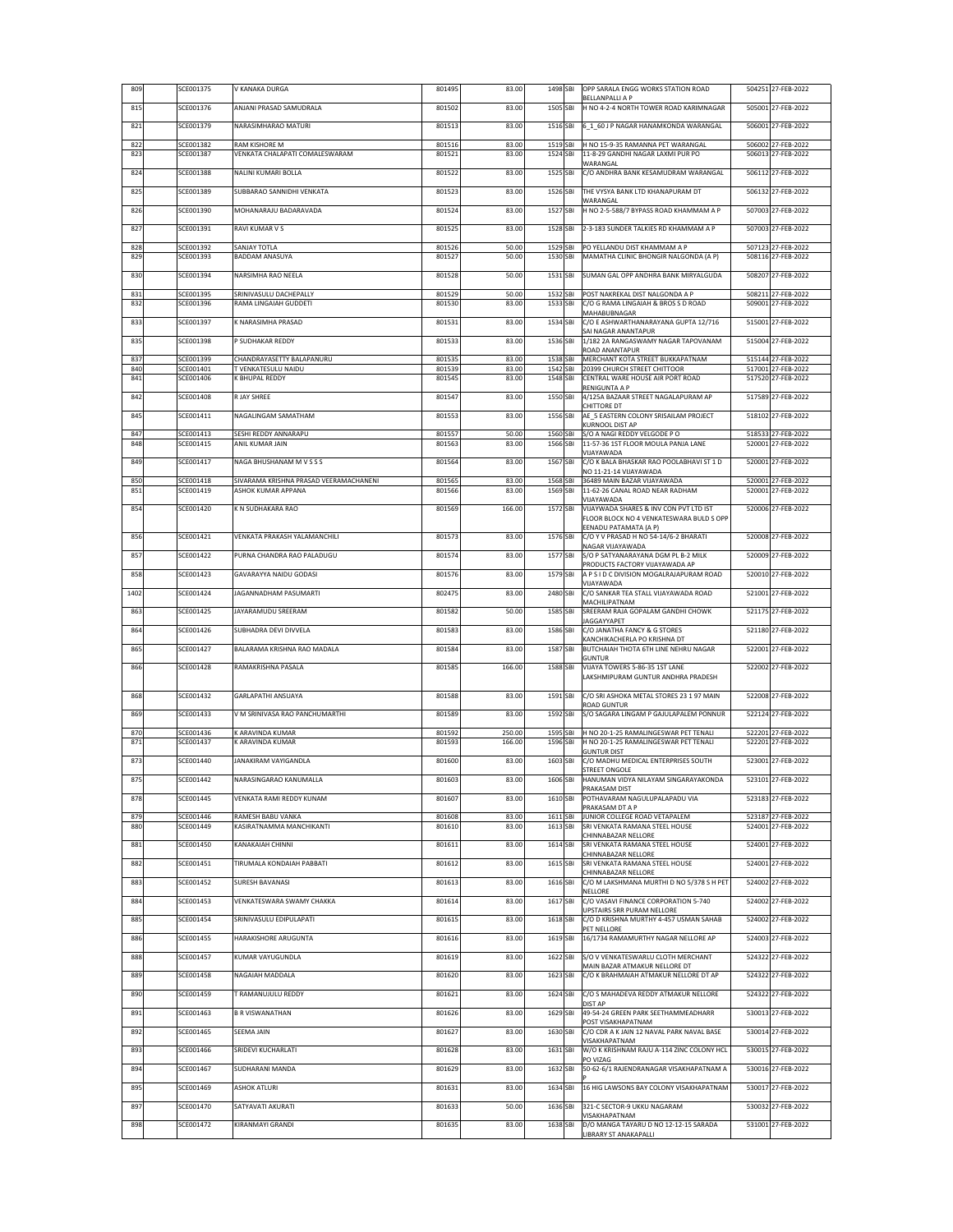| 899        | SCE001473              | KETHAVARAPU SRIRAMAMURTHY                    | 801636           | 83.00          | 1639 SBI             | 8-7 BOLLA STREET NEAR PANCHAYAT PARK<br>CHODAVARAM VISAKHA DIST                    | 531036 27-FEB-2022                       |
|------------|------------------------|----------------------------------------------|------------------|----------------|----------------------|------------------------------------------------------------------------------------|------------------------------------------|
| 900        | SCE001474              | KETHAVARAPU VISWA PRASAD                     | 801637           | 83.00          | 1640 SBI             | -9 BOLLA STREET OPP PANCHAYAT PARK<br>CHODAVARAM VISAKHA DIST                      | 531036 27-FEB-2022                       |
| 901        | SCE001476              | RADHA KRISHNA DUNNA                          | 801639           | 83.00          | 1642 SBI             | MADUGULA STREET PONDURRU SRIKAKULKAM                                               | 532168 27-FEB-2022                       |
| 1363       | SCE001479              | LAKSHMI VANI V                               | 802436           | 83.00          | 2441 SBI             | D NO 6-4-26/1 F1 MOHAN GODAVARI                                                    | 533101 27-FEB-2022                       |
| 903        | SCE001480              | <b>BIMALA DEVI BOTHARA</b>                   | 801642           | 83.00          | 1645 SBI             | APARTMENTS RAJAHMUNDRY<br>JAGAT AGENCIES DELUX CENTRE                              | 533101 27-FEB-2022                       |
| 904        | SCE001481              | SHANTI KUMAR BOTHARA                         | 801643           | 83.00          | 1646 SBI             | RAJAHAMUNDRY<br><b>J K ELECTRONICS DELUX CENTRE</b>                                | 533101 27-FEB-2022                       |
| 905        | SCE001482              | <b>DHANWATI MAURYA</b>                       | 801645           | 83.00          | 1648 SBI             | RAJAHAMUNDRY<br>D/NO 75-6-22 HIMABINDU APPTS F-1 3RD                               | 533103 27-FEB-2022                       |
|            |                        |                                              |                  |                |                      | FLOOR PRAKASH NAGAR RAJAHMUNDRY AP                                                 |                                          |
| 907<br>909 | SCE001483<br>SCE001484 | BHASKARA REDDY MEDAPATI<br>ADI REDDY KOVVURI | 801647<br>801649 | 83.00<br>83.00 | 1650 SBI<br>1652 SBI | VUBALANKA POST E G DT A P INDIA<br>S/O VEER REDDY 3-150 RAVULAPALEM E G DT A       | 533237 27-FEB-2022<br>533238 27-FEB-2022 |
| 912        | SCE001486              | SATYANARAYANA REDDY KOVVURI                  | 801652           | 83.00          | 1655 SBI             | DOOR NO 2-7 MAIN ROAD KONKUDURU E G DT                                             | 533345 27-FEB-2022                       |
|            |                        | <b>BALACHANDAR VANAPARTHY</b>                |                  |                |                      | ΑP                                                                                 |                                          |
| 914<br>918 | SCE001490<br>SCE001491 | TVSS SATYANARAYANA                           | 801656<br>801669 | 83.00<br>83.00 | 1659 SBI<br>1672 SBI | R R PET NEAR SANKAR MATT ELURU<br>S/O ANJANEYULU GOTERU PO IRAGAVARAM              | 534002 27-FEB-2022<br>534217 27-FEB-2022 |
| 919        | SCE001492              | VIDYAVATHI BHUPATIRAJU                       | 801670           | 83.00          | 1673 SBI             | MANDAL<br>SURYA KAMALA RICE MILL PENUMADAM ROAD                                    | 534240 27-FEB-2022                       |
| 922        | SCE001497              | SREENIVAS KUMAR APPARAO GOGINENI             | 801676           | 83.00          | 1679 SBI             | PALAKOL W G DT AP<br>II/3 ASL NEW QTRS KOVVUR WEST GODAWARI                        | 534350 27-FEB-2022                       |
| 925        | SCE001498              | V G SIDDHARTHA                               | 801679           | 416.00         | 1682 SBI             | DIST<br>C/O SIVAN & CO NO 2 RAHEJA CHAMBERS 12                                     | 560001 27-FEB-2022                       |
| 926        | SCE001500              | MOHAN CU                                     | 801680           | 83.00          | 1683 SBI             | MUSEUM ROAD BANGALORE<br>SIVAN &CO 1ST RAHEJA CHEMBERS 12TH                        | 560001 27-FEB-2022                       |
| 927        | SCE001501              | RAVEENDRANATHAN E V                          | 801681           | 83.00          | 1684 SBI             | MUSIAM ROAD BANGALORE<br>BROOKE BOND LIPTON INDIA LTD 9/2 M G ROAD                 | 560001 27-FEB-2022                       |
|            | SCE001503              | LISA POONACHA                                | 801683           | 83.00          | 1686 SBI             | BANGALORE<br>DEUTSCHE BANK RAHEJA TOWERS 26/27 M G                                 | 560001 27-FEB-2022                       |
| 928        |                        |                                              |                  |                |                      | ROAD BANGALORE                                                                     |                                          |
| 929        | SCE001504              | VINODA                                       | 801684           | 83.00          | 1687 SBI             | NO 8/1 UNION STREET SHIVAJI NAGAR<br>BANGALORE                                     | 560001 27-FEB-2022                       |
| 930        | SCE001506              | <b>G RADHAKRISHNAN</b>                       | 801685           | 83.00          | 1688 SBI             | MOTOROLA INDIA THE PRESIDENCY NO 1 ST<br>MARKS ROAD BANGALORE                      | 560001 27-FEB-2022                       |
| 931        | SCE001507              | V H PRASAD                                   | 801686           | 750.00         | 1689 SBI             | CASA LAVELLE APARTMENTS BLOCK 2. FLAT NO.<br>A-2 85, LAVELLY ROAD BANGALORE        | 560001 27-FEB-2022                       |
| 932        | SCE001509              | SANJAY MUTHAPPA                              | 801688           | 83.00          | 1691 SBI             | FIRST SECURITIES 405 HOUSE OF LORDS<br>ST.MARK S ROAD BANGALORE                    | 560001 27-FEB-2022                       |
| 933        | SCE001511              | <b>ANIL KATHOTIA</b>                         | 801690           | 166.00         | 1693 SBI             | SPARKET INVESTMENTS PVT LTD 207 HOUSE OF<br>LORDS 15 & 16 ST MARKS ROAD BANGALORE  | 560001 27-FEB-2022                       |
|            |                        |                                              |                  |                |                      |                                                                                    |                                          |
| 934        | SCE001512              | <b>KIRTI N VAISHYA</b>                       | 801691           | 83.00          | 1694 SBI             | C/O FIRST SECURITIES LTD, NO.405&406,4TH<br>FLR, HOUSE OF LORDS, ST.MARK S         | 560001 27-FEB-2022                       |
| 935        | SCE001514              | <b>D P VITTAL NATH</b>                       | 801692           | 83.00          | 1695 SBI             | RD, BANGALORE<br>FIRST SECURITIES LTD, NO 405 & 406 4TH                            | 560001 27-FEB-2022                       |
|            |                        |                                              |                  |                |                      | FLOOR, HOUSE OF LORDS, ST MARK S ROAD<br>BANGALORE                                 |                                          |
| 936        | SCE001515              | <b>HEMA V KARUNAKAR</b>                      | 801693           | 83.00          | 1696 SBI             | KPO, STAFF SECTION-W, CIRCLE OFFICE CANARA<br>BANK, SPENCER BUILDING,              | 560001 27-FEB-2022                       |
| 937        | SCE001516              | <b>MOHINDER MONGA</b>                        | 801694           | 83.00          | 1697 SBI             | M.G.ROAD,BANGALORE<br>NO 302 HOUSE OF LORDS 15 & 16, ST.MARK S                     | 560001 27-FEB-2022                       |
| 938        | SCE001517              | A RAMAKRISHNA                                | 801695           | 833.00         | 1698 SBI             | ROAD BANGALORE<br>CASA LAVELLY APTS BLOCK 2, FLAT NO. A/2 85                       | 560001 27-FEB-2022                       |
|            | SCE001519              | V MOHAN                                      | 801699           | 83.00          | 1702 SBI             | LAVELLE ROAD BANGALORE                                                             | 560002 27-FEB-2022                       |
| 939        |                        |                                              |                  |                |                      | 2 FORT B STREET KALASIPALYAM BANGALORE                                             |                                          |
| 940        | SCE001522              | V N SRINIVAS                                 | 801700           | 83.00          | 1703 SBI             | NO 532 FIRST FLOOR DUDIMARKET AVENUE<br>ROAD BANGALORE                             | 560002 27-FEB-2022                       |
| 941        | SCE001523              | NIKUNJ K PARIKH                              | 801701           | 83.00          | 1704 SBI             | STA AGENCIES NO 2 D S LANE,S P ROAD CROSS<br>BANGALORE                             | 560002 27-FEB-2022                       |
| 942<br>943 | SCE001524<br>SCE001525 | <b>B PUSHPALATHA</b><br>S UMESH KUMAR        | 801702<br>801703 | 83.00<br>83.00 | 1705 SBI<br>1706 SBI | NO 1 SEEDDANNA LANE BANGALORE<br>NO 1 SEEDDANNA LANE BANGALORE                     | 560002 27-FEB-2022<br>560002 27-FEB-2022 |
| 944        | SCE001526              | <b>DUNGARCHAND S RANKA</b>                   | 801704           | 83.00          | 1707 SBI             | C/O MAHESH MARKETING NO 176/9 1ST FLOOR<br>BENKI NAWAB ST S P ROAD CROSS BANGALORE | 560002 27-FEB-2022                       |
| 945        | SCE001529              | MAHAPRANGYA INVESTMENTS P LTD                | 801705           | 83.00          | 1708 SBI             | REGD OFF II FLOOR KEERTHI PLAZA NAGARTHPET                                         | 560002 27-FEB-2022                       |
| 946        | SCE001531              | <b>G K USHA</b>                              | 801706           | 83.00          | 1709 SBI             | BANGALORE<br>SRI VENKATESHWARA RESHAM UDYOG 33/1                                   | 560002 27-FEB-2022                       |
|            |                        |                                              |                  |                |                      | PAPANNA LANE K R SETTY PET BANGALORE                                               |                                          |
| 947        | SCE001532              | SURESH CHANDRA AGGARWAL                      | 801707           | 166.00         | 1710 SBI             | 26 B OOSMAN KHAN ROAD BANGALORE                                                    | 560002 27-FEB-2022                       |
| 948        | SCE001533              | RAJESH G K                                   | 801708           | 416.00         | 1711 SBI             | SRI VENKATADRI SILK KENDRA NO 18 PAPANNA<br>LANE K R SETTY PET BANGALORE           | 560002 27-FEB-2022                       |
| 949        | SCE001535              | RAKESH.M.JAIN                                | 801709           | 83.00          | 1712 SBI             | JAIN SONS NO 5 SHANTHAPPA LANE BANGALORE                                           | 560002 27-FEB-2022                       |
| 950        | SCE001536              | V DINESH RAHEJA                              | 801710           | 83.00          | 1713 SBI             | VIJAY ELECTRIC STORES NO 53 CUBBONPET<br>MAIN ROAD BANGALORE                       | 560002 27-FEB-2022                       |
| 951        | SCE001537              | RAKESH M JAIN                                | 801711           | 83.00          | 1714 SBI             | JAIN SONS NO 5 SHANTAPPA LANE BANGALORE                                            | 560002 27-FEB-2022                       |
| 952        | SCE001538              | <b>ANANTH BHAT</b>                           | 801712           | 83.00          | 1715 SBI             | AGRAHAR & CO MANISH TOWERS J C ROAD<br>BANGALORE                                   | 560002 27-FEB-2022                       |
| 955        | SCE001539              | <b>B MEENAKSHI</b>                           | 801716           | 83.00          | 1719 SBI             | NO A 109 KASTURDHAMA 153 9TH CROSS<br>MALLESWARAM BANGALORE                        | 560003 27-FEB-2022                       |
| 956        | SCE001540              | V RAVI                                       | 801717           | 83.00          | 1720 SBI             | 5 2ND MAIN MARUTHI EXTN VYALIKAVAL                                                 | 560003 27-FEB-2022                       |
| 957        | SCE001541              | S ARUMUGAM                                   | 801718           | 83.00          | 1721 SBI             | BANGALORE<br>5 2ND MAIN MARUTHI EXTN VYALIKAVAL                                    | 560003 27-FEB-2022                       |
| 958        | SCE001542              | <b>G KRISHNA MURTHY</b>                      | 801719           | 83.00          | 1722 SBI             | BANGALORE<br>28 7MAIN LAXMI NIVAS BETWEEN 8TH 9TH                                  | 560003 27-FEB-2022                       |
| 959        | SCE001545              | <b>G V VENKATESHA MURTHY</b>                 | 801721           | 83.00          | 1724 SBI             | CROSS MALLESWARAM BANGALORE<br>NO 10 NAGAPPA STREET MUNESWARA BLOCK                | 560003 27-FEB-2022                       |
|            |                        |                                              |                  |                |                      | 3RD CROSS PALACE GUTTAHALLY BANGALORE                                              |                                          |
| 962        | SCE001548              | R VISHWANATH                                 | 801726           | 83.00          | 1729 SBI             | NO 63 GIRIJA NILAYA K K PURA ROAD<br>BASAVANGUDI BANGALORE                         | 560004 27-FEB-2022                       |
| 963        | SCE001550              | <b>D K AMARNATH</b>                          | 801728           | 83.00          | 1731 SBI             | R V ENTERPRISES 11/2 FIRST CROSS R V ROAD<br>BANGALORE                             | 560004 27-FEB-2022                       |
| 964        | SCE001551              | SHANTHALA                                    | 801729           | 83.00          | 1732 SBI             | NO 8CORPORATION BUILDING SUSHEELA ROAD<br>MAVALLI BANGALORE                        | 560004 27-FEB-2022                       |
| 965        | SCE001552              | <b>S N NANDA</b>                             | 801730           | 83.00          | 1733 SBI             | NO 64/76 IIND FLOOR E A T STREET GANDHI                                            | 560004 27-FEB-2022                       |
|            |                        |                                              |                  |                |                      | BAZAR BASAVANGUDI OPP HEBBAR NARSING<br>BANGALORE                                  |                                          |
| 966        | SCE001556              | ADVANCED MICRONIC DEVICES LTD                | 801732           | 583.00         | 1735 SBI             | A-305, 1ST BLOCK, 2ND FLOOR KSSIDC COMPLEX<br>ABOVE ELECTRONICS CITY POST OFFICE   | 560100 27-FEB-2022                       |
|            |                        |                                              |                  |                |                      | ELECTRONICS CITY PHASE-I, BANGALORE                                                |                                          |
| 967        | SCE001561              | <b>DEVIKA RANI</b>                           | 801736           | 83.00          | 1739 SBI             | S G R INVESTMENTS DEALERS IN STOCKS AND<br>SHARES NO 77/2 DR D V G ROAD, BANGALORE | 560004 27-FEB-2022                       |
|            |                        |                                              |                  |                |                      |                                                                                    |                                          |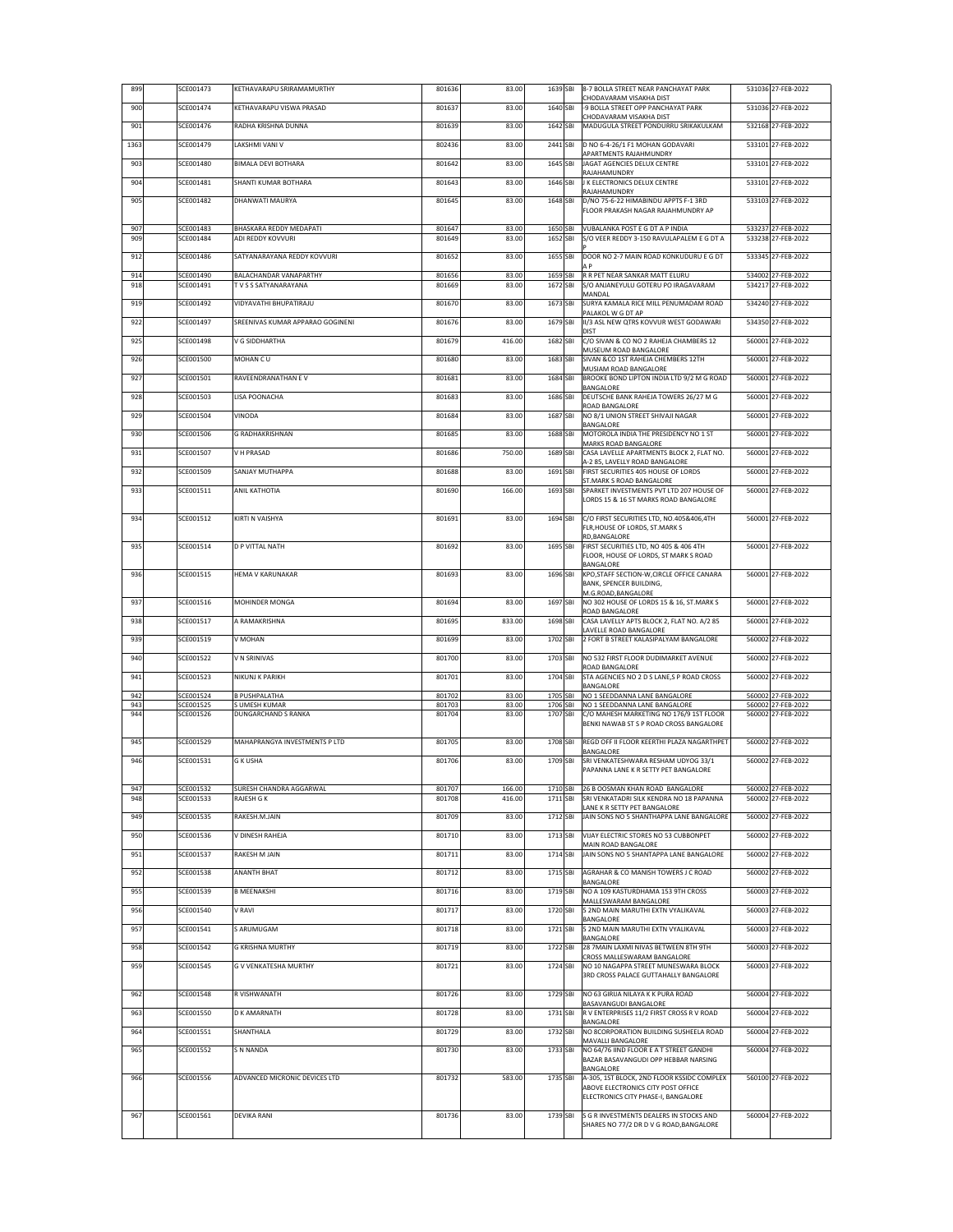| 968        | SCE001562              | S MURALINARASIMHAM                     | 801737           | 83.00           | 1740 SBI             | 48, DR. D V G ROAD BASAVANAGUDI<br>BANGALORE                                     | 560004 27-FEB-2022                       |
|------------|------------------------|----------------------------------------|------------------|-----------------|----------------------|----------------------------------------------------------------------------------|------------------------------------------|
| 969<br>970 | SCE001563<br>SCE001564 | SATEESH HIRESAVE<br><b>TAHIR IOBAL</b> | 801738<br>801739 | 83.00<br>333.00 | 1741 SBI<br>1742 SBI | 53/68 4, B.S.SAMAJA ROAD BANGALORE<br>NO 80 MOSQUE ROAD CROSS FRASER TOWN        | 560004 27-FEB-2022<br>560005 27-FEB-2022 |
| 971        | SCE001566              | <b>B MUSHTAQ AHAMED</b>                | 801741           | 1250.00         | 1744 SBI             | BANGALORE<br>NO 80, MOSQUE ROAD CROSS FRASER TOWN                                | 560005 27-FEB-2022                       |
|            | SCE001568              | K K LATHA                              |                  |                 |                      | BANGALORE                                                                        |                                          |
| 972        |                        |                                        | 801743           | 83.00           | 1746 SBI             | E 401 RANKA CORNER APARTMENTS<br>CAMBRIDGE LAYOUT ULSOOR BANGALORE               | 560008 27-FEB-2022                       |
| 973        | SCE001569              | M SUBRAMANYA RAO                       | 801744           | 83.00           | 1747 SBI             | NO 191 UDANI LAYOUT ULSOOR CAMBRIDGE<br>ROAD BANGALORE                           | 560008 27-FEB-2022                       |
| 974        | SCE001571              | PRAKASH KAMATH                         | 801745           | 83.00           | 1748 SBI             | SRI VINAYAKA NURSING HOME 3033 8TH MAIN<br>HAL II STAGE BANGALORE                | 560008 27-FEB-2022                       |
| 975        | SCE001573              | NARAYANA SA S D                        | 801747           | 83.00           | 1750 SBI             | 1026 3RD CROSS 13TH MAIN H A L 2ND STAGE<br>BANGALORE                            | 560008 27-FEB-2022                       |
| 1403       | SCE001574              | <b>ANN EMELDA</b>                      | 802476           | 83.00           | 2481 SBI             | NO 2071 16 C MAIN H A L IIND STAGE<br>INDIRANAGAR BANGALORE                      | 560008 27-FEB-2022                       |
| 976        | SCE001575              | SHAJU GEORGE                           | 801748           | 83.00           | 1751 SBI             | NO 306 BENAKA TOWERS 16 D MAIN HAL 2ND<br>STAGE INDIRA NAGAR BANGALORE           | 560008 27-FEB-2022                       |
| 977        | SCE001576              | DHAS JEYA SINGH                        | 801749           | 83.00           | 1752 SBI             | 496, 7TH MAIN 3RD CROSS, H.A.L.2ND STAGE<br>BANGALORE                            | 560008 27-FEB-2022                       |
| 980        | SCE001581              | <b>TV CHALAMAIAH</b>                   | 801755           | 83.00           | 1759 SBI             | NO 1029 DR RAJKUMAR ROAD 4TH BLOCK<br>RAJAJINAGAR BANGALORE                      | 560010 27-FEB-2022                       |
| 981        | SCE001582              | <b>KUMARA SWAMY</b>                    | 801756           | 83.00           | 1760 SBI             | NO 505 III BLOCK RAJAJINAGAR BANGALORE                                           | 560010 27-FEB-2022                       |
| 982        | SCE001584              | <b>T S KRISHNAN</b>                    | 801762           | 83.00           | 1766 SBI             | 508 33A CROSS 9 MAIN 4 BLOCK JAYANAGAR<br>BANGALORE                              | 560011 27-FEB-2022                       |
| 983        | SCE001585              | PRATHIBA LOKESH                        | 801763           | 83.00           | 1767 SBI             | 301/3 34TH A CROSS 9TH MAIN IV TH BLOCK                                          | 560011 27-FEB-2022                       |
| 984        | SCE001587              | RANJAN ACHARYA                         | 801765           | 416.00          | 1770 SBI             | JAYANAGAR BANGALORE<br>GIRIJA TOWERS NO 45/9 30TH CROSS 6TH A C                  | 560011 27-FEB-2022                       |
|            |                        |                                        |                  |                 |                      | MAIN 4TH BLOCK JAYANAGAR BANGALORE                                               |                                          |
| 985        | SCE001588              | JAYARAMI REDDY                         | 801766           | 833.00          | 1771 SBI             | GIRIJA TOWERS NO 45/9 30TH CROSS 6TH A C<br>MAIN 4TH BLOCK JAYANAGAR BANGALORE   | 560011 27-FEB-2022                       |
| 986        | <b>SCE001589</b>       | <b>G N RAJU</b>                        | 801767           | 83.00           | 1772 SBI             | GIRIJA TOWERS NO 45/9 30TH CROSS 6TH A C                                         | 560011 27-FEB-2022                       |
|            |                        |                                        |                  |                 |                      | MAIN 4TH BLOCK JAYANAGAR BANGALORE                                               |                                          |
| 1404       | SCE001590              | K KESHAVA                              | 802477           | 83.00           | 2482 SBI             | GIRIJA TOWERS NO 45/9 30TH CROSS 6TH A C<br>MAIN 4TH BLOCK JAYANAGAR BANGALORE   | 560011 27-FEB-2022                       |
| 987        | SCE001591              | K UMESH KAMATH                         | 801768           | 83.00           | 1773 SBI             | GIRIJA TOWERS NO 45/9 30TH CROSS 6TH A C                                         | 560011 27-FEB-2022                       |
|            |                        |                                        |                  |                 |                      | MAIN 4TH BLOCK JAYANAGAR BANGALORE                                               |                                          |
| 988        | SCE001592              | VINAY M AMIN                           | 801769           | 166.00          | 1774 SBI             | GIRIJA TOWERS NO 45/9 30TH CROSS 6TH A C                                         | 560011 27-FEB-2022                       |
|            |                        |                                        |                  |                 |                      | MAIN 4TH BLOCK JAYANAGAR BANGALORE                                               |                                          |
| 989        | SCE001593              | <b>SAMIR ANIL SHAH</b>                 | 801770           | 83.00           | 1775 SBI             | GIRIJA TOWERS NO 45/9 30TH CROSS 6TH A C<br>MAIN 4TH BLOCK JAYANAGAR BANGALORE   | 560011 27-FEB-2022                       |
| 990        | SCE001594              | <b>B K PRABHAKAR</b>                   | 801771           | 250.00          | 1776 SBI             | NO 237 1ST CROSS BDA LAYOUT JAYANAGAR 1ST                                        | 560011 27-FEB-2022                       |
| 991        | SCE001597              | <b>LOKESH K</b>                        | 801773           | 416.00          | 1778 SBI             | EAST B BANGALORE<br>301/3, 34TH A CROSS 9TH MAIN ROAD, 4TH                       | 560011 27-FEB-2022                       |
| 993        | SCE001599              | K SRIDHAR UPADHAYA                     | 801779           | 83.00           | 1784 SBI             | BLOCK JAYANAGAR BANGALORE<br>AGE NGEF LTD A50 BANGALORE VARTHUR ROAD             | 560017 27-FEB-2022                       |
| 995        | SCE001601              | MEENAKSHI S SAKARIYA                   | 801782           | 166.00          | 1787 SBI             | BANGALORE<br>39/2 BULL TEMPLE ROAD CHAMRAJPET                                    | 560018 27-FEB-2022                       |
| 996        | SCE001602              | P G CHANDRAKALA                        | 801783           | 83.00           | 1788 SBI             | BANGALORE<br>NO 15/1 10TH MAIN 4TH CROSS HANUMANTH                               | 560019 27-FEB-2022                       |
| 997        | SCE001603              | RAMAMOORTHY PERANGANJI                 | 801784           | 83.00           | 1789 SBI             | NAGAR BANGALORE<br>13/1 6TH CROSS N R COLONY BANGALORE                           | 560019 27-FEB-2022                       |
| 998        | SCE001605              | <b>T M REVATHI</b>                     | 801788           | 83.00           | 1793 SBI             | FLAT 2-B SHANTI NIVAS NO 4 SOUTH END ROAD                                        | 560020 27-FEB-2022                       |
| 999        | SCE001607              | N POORNA PRASAD                        | 801789           | 83.00           | 1794 SBI             | SESHADRIPURAM BANGALORE<br>NO 48 1ST FLOOR RAILWAY PARALLEL ROAD                 | 560020 27-FEB-2022                       |
|            |                        |                                        |                  |                 |                      | KUMARAPARK WEST BANGALORE KARNATAKA<br>STATE                                     |                                          |
| 1000       | SCE001609              | SATISH SHANBHAG                        | 801790           | 83.00           | 1795 SBI             | SNEHA NILAYA 426 9TH MAIN 12TH A CROSS<br>MARIYAPPANAPALYA BANGALORE             | 560021 27-FEB-2022                       |
| 1001       | SCE001614              | LALITA DESHPANDE                       | 801794           | 83.00           | 1799 SBI             | 12 AGS COLONY ANAND NAGAR HEBBAL<br>BANGALORE                                    | 560024 27-FEB-2022                       |
| 1003       | SCE001615              | PADAM CHAND JAIN                       | 801796           | 83.00           | 1801 SBI             | 15 GURAPPA AVENUE PRIM ROSE ROAD<br>BANGALORE                                    | 560025 27-FEB-2022                       |
| 1004       | SCE001616              | <b>INDIRA KOTHANETH</b>                | 801797           | 83.00           | 1802 SBI             | 74 LANGFORD COURT APARTMENTS LANGFORD<br><b>GARDENS BANGALORE</b>                | 560025 27-FEB-2022                       |
| 1005       | SCE001617              | THE VYSYA BANK LTD                     | 801798           | 83.00           | 1803 SBI             | ACCOUNTS DEPT 9/2 RESIDENCY ROAD<br>RICHMOND CIRCLE BANGALORE                    | 560025 27-FEB-2022                       |
| 1006       | SCE001620              | Y A DASS                               | 801801           | 83.00           | 1806 SBI             | C/O ASML 80/2 RICHMOND ROAD BANGALORE                                            | 560025 27-FEB-2022                       |
| 1007       | SCE001623              | R PREMA LATHA                          | 801803           | 83.00           | 1808 SBI             | NO 31 IST A MAIN ROAD SUDHAMANAGAR<br>BANGALORE                                  | 560027 27-FEB-2022                       |
| 1008       | SCE001624              | <b>INDERLAL SHARMA</b>                 | 801804           | 83.00           | 1809 SBI             | NO 16/2 10TH CROSS 4TH MAIN ROAD S R<br>NAGAR BANGALORE                          | 560027 27-FEB-2022                       |
| 1009       | SCE001626              | KARNATAKA FINANCIAL SERVICES LTD       | 801806           | 83.00           | 1811 SBI             | NO 35 NANJAPPA ROAD SHANTHI NAGAR                                                | 560027 27-FEB-2022                       |
| 1010       | SCE001627              | JYOTHI R BABU                          | 801807           | 83.00           | 1812 SBI             | BANGALORE<br>17/2 3 RD CROSS 5 TH MAIN SAMPANGI                                  | 560027 27-FEB-2022                       |
| 1011       | SCE001628              | S MANJUNATHA REDDY                     | 801808           | 83.00           | 1813 SBI             | RAMANAGAR BANGALORE<br>NO 14 8TH MAIN WILSON GARDEN BANGALORE                    | 560030 27-FEB-2022                       |
| 1012       | SCE001629              | INDER MOHAN SINGH GULATI               | 801809           | 83.00           | 1814 SBI             | 189-I ST FLOOR 17TH CROSS WILSON GARDEN                                          | 560030 27-FEB-2022                       |
| 1013       | SCE001630              | M MUKHOPADHYAY                         | 801810           | 83.00           | 1815 SBI             | BANGALORE<br>PRAKRUTHI APT,#1,(GROUND FLR) 2HD                                   | 560032 27-FEB-2022                       |
|            |                        |                                        |                  |                 |                      | MAIN, 6TH CROSS, DINNUR, R T NAGAR<br>BANGALORE                                  |                                          |
| 1014       | SCE001634              | <b>GOMATHI VENKATESH</b>               | 801812           | 83.00           | 1817 SBI             | 205, 18TH MAIN, 6TH BLOCK KORAMANGALA<br>BANGALORE                               | 560034 27-FEB-2022                       |
| 1015       | SCE001635              | T H NAGA LAKSHMI                       | 801813           | 83.00           | 1818 SBI             | 3813 14TH CROSS CMH ROAD INDIRA NAGAR II<br>STAGE BANGALORE                      | 560035 27-FEB-2022                       |
| 1017       | SCE001636              | M N BHEEMAIAH                          | 801815           | 83.00           | 1820 SBI             | GAYATRI ENTERPRISES CHIMMI NILAYA BEHIND<br>ESWARA TEMPLE MARATHAHALLI BANGALORE | 560037 27-FEB-2022                       |
| 1018       | SCE001637              | <b>GVS PAVAN</b>                       | 801817           | 83.00           | 1822 SBI             | NO 624 11TH MAIN H A L II STAGE INDIRA                                           | 560038 27-FEB-2022                       |
|            |                        |                                        |                  |                 |                      | NAGAR BANGALORE                                                                  |                                          |
| 1019       | SCE001638              | <b>G SARANYA</b>                       | 801818           | 83.00           | 1823 SBI             | NO 624 11TH MAIN HAL 2ND STAGE INDIRA<br>NAGAR BANGALORE                         | 560038 27-FEB-2022                       |
| 1405       | SCE001639              | S P MUNIBABU                           | 802478           | 83.00           | 2483 SBI             | NO 2 1ST CROSS NANJA REDDY COLONY<br>MURUGESH PALAYA BANGALORE KARNATAKA         | 560017 27-FEB-2022                       |
| 1020       | SCE001641              | R PRAMOD KUMAR                         | 801819           | 916.00          | 1824 SBI             | 656 I FLOOR 100 FEET ROAD INDIRANAGAR                                            | 560038 27-FEB-2022                       |
| 1021       | SCE001643              | <b>GM HIRIYANNAIAH</b>                 | 801821           | 83.00           | 1826 SBI             | BANGALORE<br>944 3RD MAIN ROAD VIJAYANAGAR B-40                                  | 560040 27-FEB-2022                       |
| 1022       | SCE001645              | <b>B B NANDYAPPA</b>                   | 801823           | 83.00           | 1828 SBI             | NO 341 IST FLOOR 5TH MAIN 2ND CROSS<br>VIJAYANAGAR BANGALORE                     | 560040 27-FEB-2022                       |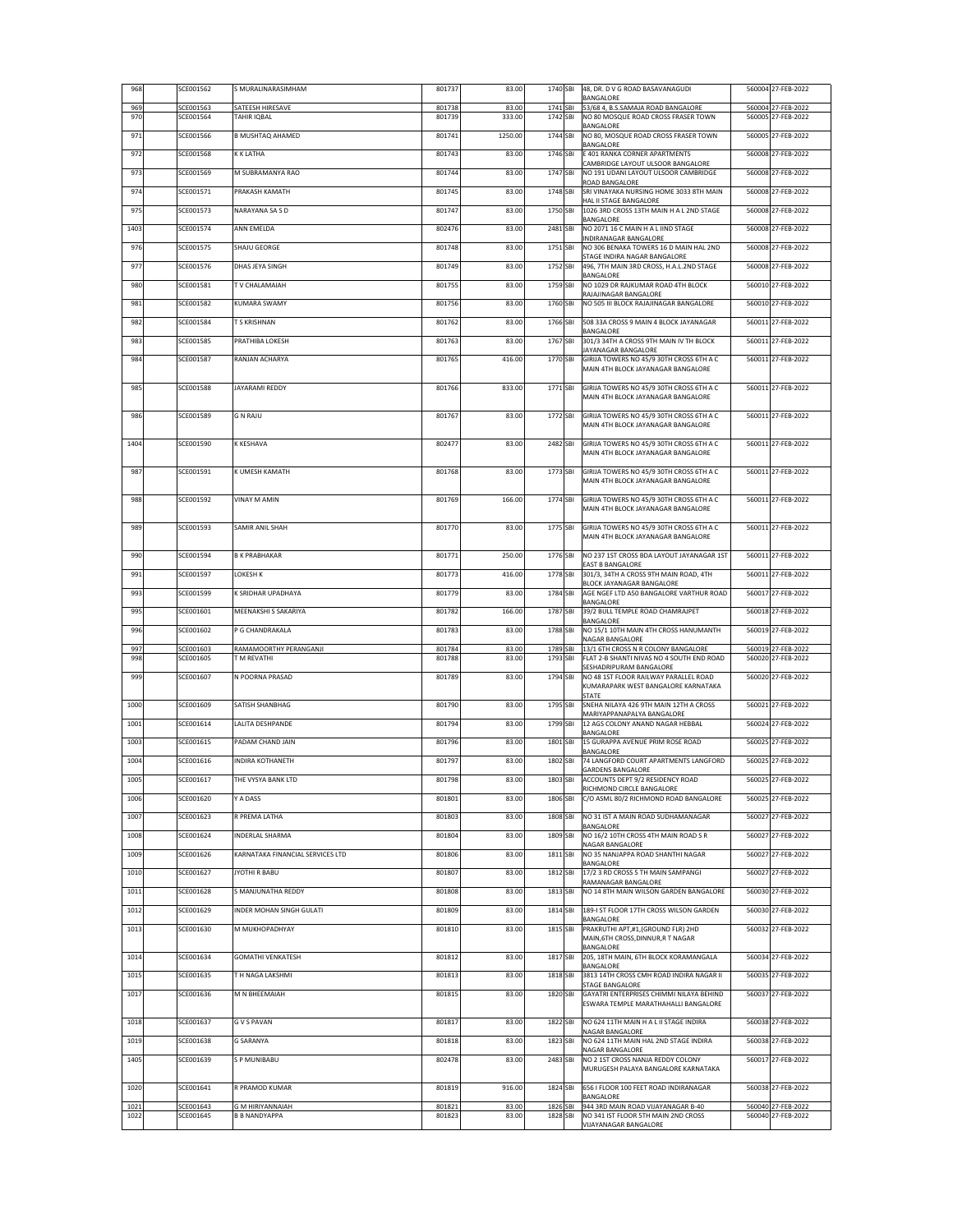| 1023         | SCE001647              | SHEELA HULIKAL                   | 801825           | 83.00           | 1830 SBI             | 695 5TH MAIN 11TH CROSS M C LAYOUT<br>VIJAYNAGAR BANGALORE                   | 560040 27-FEB-2022                       |
|--------------|------------------------|----------------------------------|------------------|-----------------|----------------------|------------------------------------------------------------------------------|------------------------------------------|
| 1024         | SCE001648              | A S SUNANDA                      | 801826           | 83.00           | 1831 SBI             | NO 11 3RD MAIN 8TH CROSS VIJAY NAGAR R P C<br>LAYOUT BANGALORE               | 560040 27-FEB-2022                       |
| 1025         | SCE001651              | SUJATHA                          | 801829           | 83.00           | 1834 SBI             | 996 23RD MAIN 37TH CROSS 4TH T BLOCK                                         | 560041 27-FEB-2022                       |
| 1026         | SCE001654              | DIPALI CHHAPIA                   | 801832           | 83.00           | 1837 SBI             | <b>JAYANAGAR BANGALORE</b><br>49/5, IST FLOOR, 16TH MAIN 39TH CROSS, 4TH T   | 560041 27-FEB-2022                       |
| 1027         | SCE001656              | NASIRUDDIN AHMED                 | 801834           | 83.00           | 1839 SBI             | BLOCK JAYANAGAR BANGALORE<br>5/2-2 BENSON CROSS ROAD BENSON TOWN             | 560046 27-FEB-2022                       |
| 1029         | SCE001658              | C G SRINIVASAPPA                 | 801836           | 83.00           | 1841 SBI             | BANGALORE<br>825/1 3RD CROSS 7TH MAIN SRINIVASANAGAR                         | 560050 27-FEB-2022                       |
| 1031         | SCE001661              | KARANRAJ                         | 801841           | 83.00           | 1846 SBI             | 2ND STAGE BANGALORE<br>NO A-9 SREE RAM MARKET D K LANE CHICKPET              | 560053 27-FEB-2022                       |
| 1032         | SCE001662              | CHAMPALAL                        | 801842           | 83.00           | 1847 SBI             | CROSS BANGALORE<br>NO A-9 SREE RAM MARKET D K LANE CHICKPET                  | 560053 27-FEB-2022                       |
|              | SCE001663              | N NARAYANA MURTHY                | 801843           | 83.00           | 1848 SBI             | CROSS BANGALORE<br>17/1 MURAARISWAMY MUTT LANE POLICE                        | 560053 27-FEB-2022                       |
| 1033         |                        |                                  |                  |                 |                      | ROAD CROSS MANAVARTHIPET BANGALORE                                           |                                          |
| 1034         | SCE001665              | K LAKSHMI NARAYAN                | 801845           | 83.00           | 1850 SBI             | # 432 24TH MAIN II CROSS B T M LAYOUT II                                     | 560053 27-FEB-2022                       |
| 1035         | SCE001666              | SANJAY BHANSALI                  | 801846           | 83.00           | 1851 SBI             | STAGE I PHASE BANGALORE<br>PRESIDENT OPTICALS CO NO 4 18TH CROSS             | 560053 27-FEB-2022                       |
| 1036         | SCE001667              | M MURALIDHAR                     | 801847           | 83.00           | 1852 SBI             | KILARI RD BANGALORE<br>43 ADINARAYANA SWAMY STREET COTTONPET                 | 560053 27-FEB-2022                       |
| 1037         | SCE001668              | SAROJ JINDAL                     | 801848           | 83.00           | 1853 SBI             | BANGALORE<br>LAKHIRAM MANUMANDAS 125-9-18 2ND FLOOR                          | 560053 27-FEB-2022                       |
|              |                        |                                  |                  |                 |                      | SRI BALAJI COMPLEX SULTANPET BANGALORE                                       |                                          |
| 1038         | SCE001669              | SHASHIKALA                       | 801849           | 83.00           | 1854 SBI             | NO 17 JAIN FREE CLINIC GOKUL NIVAS 29TH<br>CROSS KILARI ROAD BANGALORE       | 560053 27-FEB-2022                       |
| 1039         | SCE001672              | DEEPAK K SOLANKI                 | 801852           | 83.00           | 1857 SBI             | M/S PREMIUM DISTRIBUTORS 28, D S LANE,                                       | 560053 27-FEB-2022                       |
| 1044         | SCE001678              | TARIO IOBAL                      | 801862           | 250.00          | 1867 SBI             | CHICKPET BANGALORE<br>DOOR NO.19/1,1ST MAIN, 2ND CROSS                       | 560059 27-FEB-2022                       |
| 1046         | SCE001682              | ARUNA A KULKARNI                 | 801864           | 50.00           | 1869 SBI             | CHINNAPPA GARDEN BANGALORE<br>NO 206 II STAGE MARUTHI NAGAR YELAHANKA        | 560064 27-FEB-2022                       |
| 1049         | SCE001684              | G PADMAVATHI                     | 801868           | 83.00           | 1873 SBI             | BANGALORE<br>NO 2 MAIN ROAD WHITE FIELD BANGALORE                            | 560066 27-FEB-2022                       |
| 1051         | SCE001686              | SEETHALAKSHMI R                  | 801871           | 83.00           | 1876 SBI             | NO 52 35TH MAIN BTM 2ND STAGE BANGALORE                                      | 560068 27-FEB-2022                       |
| 1053         | SCE001694              | LALIT KOTECHA                    | 801878           | 83.00           | 1883 SBI             | C-13/77 SFHS BDA-MIG FLATS DOMLUR II STAGE<br>BANGALORE                      | 560071 27-FEB-2022                       |
| 1054         | SCE001695              | S KHAJA RAO                      | 801879           | 83.00           | 1884 SBI             | C-243 BLOCK-14 C P W D QUARTERS DOMLUR<br>BANGALORE                          | 560071 27-FEB-2022                       |
| 1055         | SCE001696              | <b>HARSH GULATI</b>              | 801882           | 83.00           | 1887 SBI             | C-406, CASA ANSAL, NO.18, N S PALYA<br>BANNERGHATTA MAIN ROAD BANGALORE      | 560076 27-FEB-2022                       |
| 1056         | SCE001699              | APARNA B                         | 801883           | 83.00           | 1888 SBI             | 22A 6TH A MAIN 11TH CROSS J P NAGAR III<br>PHASE BANGALORE                   | 560078 27-FEB-2022                       |
| 1057         | SCE001700              | K SARALA                         | 801884           | 83.00           | 1889 SBI             | NO.389, 11TH A CROSS 25TH MAIN, J.P.NAGAR                                    | 560078 27-FEB-2022                       |
| 1408         | SCE001702              | D R REVAMBIKE                    | 802481           | 83.00           | 2486 SBI             | <b>1ST PHASE BANGALORE</b><br>NO 433 I C CROSS 3RD STAGE 4TH BLOCK           | 560079 27-FEB-2022                       |
| 1058         | SCE001703              | REETA SHAH                       | 801886           | 83.00           | 1891 SBI             | BASAVESHWARANAGAR BANGALORE<br>241 B E M L LAYOUT IST STAGE IITH CROSS B V   | 560079 27-FEB-2022                       |
| 1059         | SCE001704              | RATILAL SHAH                     | 801887           | 83.00           | 1892 SBI             | NAGAR BANGALORE<br>241 B C M L LAYOUT 1ST STAGE 11TH CROSS B R               | 560079 27-FEB-2022                       |
| 1060         | SCE001705              | SUNITA JAIN                      | 801888           | 83.00           | 1893 SBI             | NAGAR BANGALORE<br>596/A 8TH MAIN III STAGE III BLOCK                        | 560079 27-FEB-2022                       |
| 1061         | SCE001707              | P SATYANARAYANA                  | 801890           | 83.00           | 1895 SBI             | BASAVESWARA NAGAR BANGALORE<br>123 8 A MAIN 4TH BLOCK 4TH STAGE              | 560079 27-FEB-2022                       |
| 1409         | SCE001710              | PREMY KRISHNA MOORTHY            | 802482           | 83.00           | 2487 SBI             | BASAVESWARA NAGAR BANGALORE<br>238 SIVA KRUPA OLD TAMKUR ROAD RMV EXTN       | 560080 27-FEB-2022                       |
| 1062         | SCE001712              | MADHURA JANAKARAJ                | 801894           | 83.00           | 1899 SBI             | IST BANGALORE<br>296/3 39TH CROSS 8TH BLOCK JAYANAGAR                        | 560082 27-FEB-2022                       |
| 1063         | SCE001715              | RAFAT ALI KHAN                   | 801897           | 416.00          | 1902 SBI             | BANGALORE<br>NO.22, NORTH FORTE APTS, GR. FLOOR NORTH                        | 560084 27-FEB-2022                       |
|              |                        |                                  |                  |                 |                      | ROAD, ST. THOMAS TOWN BANGALORE                                              |                                          |
| 1064         | SCE001716              | HILARY W SEQUEIRA                | 801898           | 333.00          | 1903 SBI             | NO.63, GOSPEL STREET ST THOMAS TOWN<br>BANGALORE                             | 560084 27-FEB-2022                       |
| 1065         | SCE001717              | SATYAVATHI                       | 801900           | 83.00           | 1905 SBI             | NO 315, 3RD CROSS III PHASE, III BLOCK<br>BANASHANKARI III STAGE BANGALORE   | 560085 27-FEB-2022                       |
| 1066         | SCE001720              | K R NAGENDRA                     | 801903           | 83.00           | 1908 SBI             | 62, 3RD CROSS, VINAYAKA LAYOUT<br>BHOOPSANDRA, SANJAYA NAGAR BANGALORE       | 560091 27-FEB-2022                       |
| 1067         | SCE001721              | <b>B C SHREEDHAR</b>             | 801904           | 83.00           | 1909 SBI             | P E DEPT LARSEN & TOUBRO BELLARY ROAD                                        | 560092 27-FEB-2022                       |
| 1069         | SCE001726              | SHYAMALA PATIL                   | 801909           | 50.00           | 1914 SBI             | BANGALORE<br>32 STA E I POSTAL COLONY SANJAY NAGAR                           | 560094 27-FEB-2022                       |
| 1071         | SCE001732              | C R ASWATHA NARAYANASETTY        | 801914           | 83.00           | 1919 SBI             | BANGALORE<br>AMARPAWN BROKER 8 MONEY LENDER GPO                              | 562101 27-FEB-2022                       |
|              | SCE001735              | H B MADHAVA SHANBHOGUE           |                  | 83.00           | 1923 SBI             | ROAD CHICKBALLAPUR<br>KOLAR GRAMIN BANK RONUR BRANCH                         | 563135 27-FEB-2022                       |
| 1073         |                        |                                  | 801918           |                 |                      | SRINIVASAPURA TQ                                                             |                                          |
| 1074<br>1075 | SCE001737<br>SCE001740 | BHUPENDRA KUMAR<br>NIGAR SULTANA | 801920<br>801923 | 83.00<br>333.00 | 1925 SBI<br>1928 SBI | 1500 THYAGARAJA ROAD MYSORE<br>NO.113,8TH MAIN JAYALAKSHMIPURAM              | 570004 27-FEB-2022<br>570012 27-FEB-2022 |
| 1076         | SCE001741              | PRABHU P                         | 801924           | 33.00           | 1929 SBI             | MYSORE<br>NO 14   MAIN   STAGE VIJAY NAGAR MYSORE                            | 570017 27-FEB-2022                       |
| 1082         | SCE001743              | <b>B P SANMATHI</b>              | 801933           | 83.00           | 1938 SBI             | PARANJYOTHY NILAYA SETTY HALLY ROAD                                          | 572102 27-FEB-2022                       |
| 1083         | SCE001744              | CHAMPAVATHI                      | 801934           | 83.00           | 1939 SBI             | TUMKUR<br>PARAN JYOTHY NILAYA SETTY HALLY ROAD                               | 572102 27-FEB-2022                       |
| 1084         | SCE001745              | PATHU RAO                        | 801935           | 83.00           | 1940 SBI             | TUMKUR<br>SUDARSHAN CLOTH EMPORIUM B H ROAD                                  | 572102 27-FEB-2022                       |
| 1085         | SCE001746              | R SURESH KUMAR                   | 801936           | 83.00           | 1941 SBI             | TUMKUR<br>JAIN BUILDING CHURCH ROAD POST HIRIVUR                             | 572143 27-FEB-2022                       |
| 1089         | SCE001757              | K RATHNAVATHI BAI                | 801952           | 83.00           | 1957 SBI             | C/O P B KAMATH D NO 12-3-80 CONVENT ROAD                                     | 576101 27-FEB-2022                       |
| 1093         | SCE001761              | SANDEEP P IJANTAKER              | 801961           | 83.00           | 1966 SBI             | UDUPI<br>P B NO-224 CHAR GHAR STREET DAVANGERE                               | 577002 27-FEB-2022                       |
| 1094         | SCE001765              | <b>SNINGAIAH</b>                 | 801967           | 83.00           | 1972 SBI             | ASST ENGINEER MAJOR WORKS DIVISION K E B                                     | 577201 27-FEB-2022                       |
| 1096         | SCE001767              | <b>G VENKATESH</b>               | 801969           | 83.00           | 1974 SBI             | SHIMOGA<br>GOVINDAPPA M G ROAD TARIKERE                                      | 577228 27-FEB-2022                       |
| 1097         | SCE001769              | RAJESH KUMAR JAIN                | 801973           | 83.00           | 1978 SBI             | SUNIL ENTERPRISES B H ROAD BHADRAVATHI                                       | 577303 27-FEB-2022                       |
| 1098         | SCE001770              | A K RAJU                         | 801974           | 83.00           | 1979 SBI             | STATE BANK OF MYSORE SAGAR PO KARNATAKA                                      | 577401 27-FEB-2022                       |
| 1099         | SCE001773              | CHANDRAKANT C PATEL              | 801978           | 83.00           | 1983 SBI             | 1ST FLOOR KANADE BUILDING VITHOBA GALLI                                      | 580020 27-FEB-2022                       |
| 1100         | SCE001774              | AMBALAL PATEL                    | 801979           | 50.00           | 1984 SBI             | HUBI I<br>GEERAK INVESTMENT & FINANCE P LTD 1ST                              | 580020 27-FEB-2022                       |
|              |                        |                                  |                  |                 |                      | FLOOR CORPORATION BUILDING LAMIMGTON<br>ROAD HUBLI                           |                                          |
| 1101<br>1103 | SCE001775<br>SCE001776 | CHANNAPPA M BATLI<br>M S SIDHU   | 801980<br>801982 | 83.00<br>83.00  | 1985 SBI<br>1987 SBI | C/O M C BATLI BENDIGERI QNI HUBLI<br>CANARA BANK DIVISIONAL OFFICE B N NAGAR | 580020 27-FEB-2022<br>580029 27-FEB-2022 |
|              |                        |                                  |                  |                 |                      | HUBLI KARNATAKA                                                              |                                          |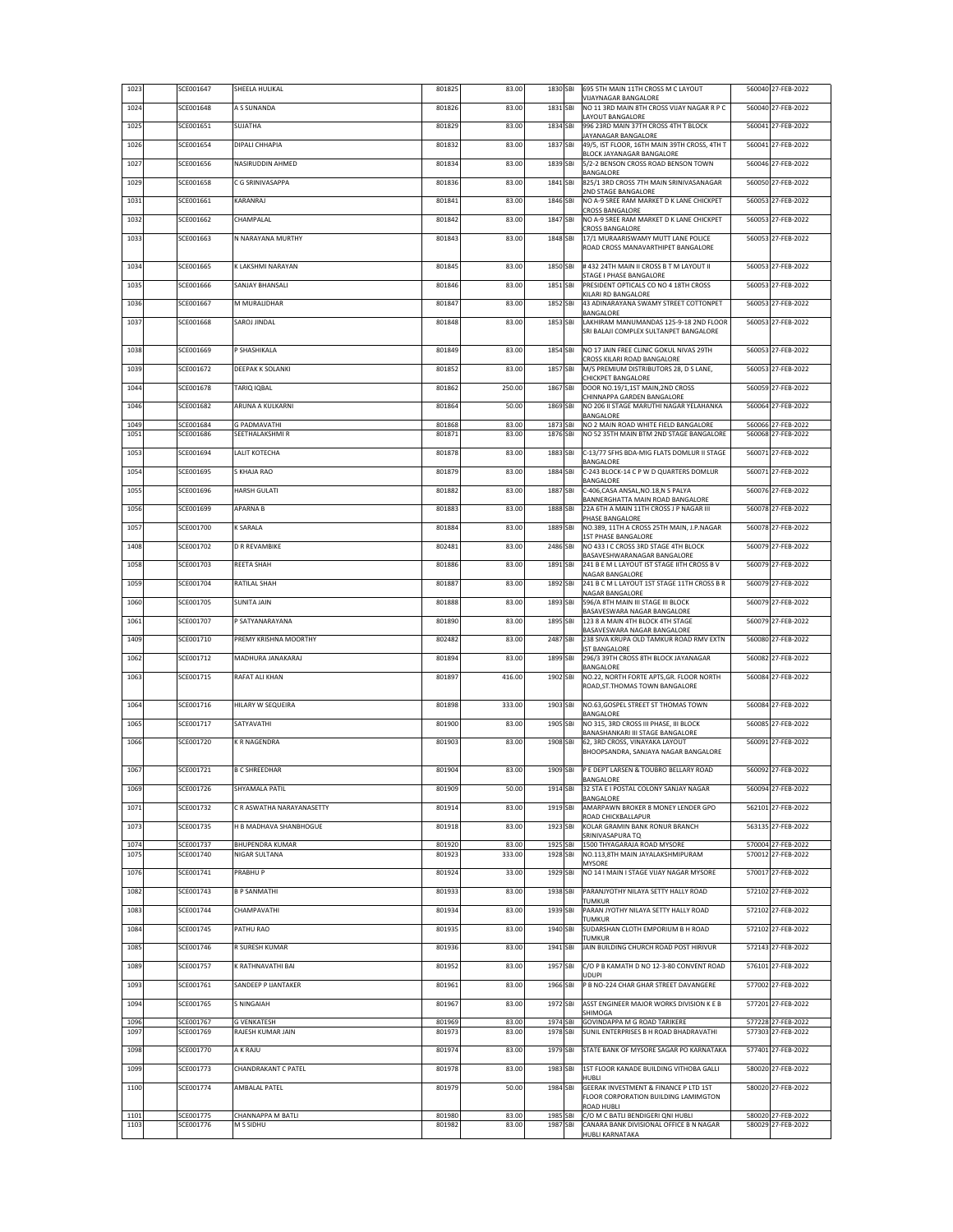|              | SCE001780              | SYED HUSSAIN SHABBIR                        | 801991           | 250.00          | 1996 SBI                       | 16/1 NAGAPPA NAIK ROAD CROSS JOUHAR<br>COTTAGE BHATKAL KARNATAKA                                     | 581320 27-FEB-2022                       |
|--------------|------------------------|---------------------------------------------|------------------|-----------------|--------------------------------|------------------------------------------------------------------------------------------------------|------------------------------------------|
| 1109<br>1110 | SCE001789<br>SCE001791 | BASAVARAJ BANAGAR<br>PARAPPA I MUNAVALLI    | 802002<br>802003 | 50.00<br>50.00  | 2007 SBI<br>2008 SBI           | MAIN ROAD KAMPLI<br>SIDDALINGESHWARA TRADERS C B S GUNJ                                              | 583132 27-FEB-2022<br>583227 27-FEB-2022 |
|              |                        |                                             |                  |                 |                                | GANGAVATI                                                                                            |                                          |
| 1113<br>1116 | SCE001793<br>SCE001797 | CHITRALEKHA A TENGALIKAR<br>M VIJAYALAKSHMI | 802010<br>802017 | 83.00<br>83.00  | 2015 SBI<br>2022 SBI           | STATE BANK OF HYDERABAD ZONAL OFFICE<br>SUPER MARKET GULBARGA<br>56 VARADHA MUTHIAPPAN STREET MADRAS | 585101 27-FEB-2022<br>600001 27-FEB-2022 |
| 1117         | SCE001798              | P PURANMAL                                  | 802018           | 83.00           | 2023 SBI                       | MADRAS<br>B-6 GOLDEN TOUCH COMPLEX 104 G N ST                                                        | 600001 27-FEB-2022                       |
| 1118         | SCE001800              | R AZEES RAHMAN                              | 802019           | 83.00           | 2024 SBI                       | MADRAS<br>12 SAVARI MUTHU STREET MANNADY MADRAS                                                      | 600001 27-FEB-2022                       |
| 1119         | SCE001803              | GOPALAKRISHNAN                              | 802022           | 83.00           | 2027 SBI                       | C/O W W CC 42 MOORE STREET MADRAS                                                                    | 600001 27-FEB-2022                       |
| 1120         | SCE001806              | CHANDA BAGDI                                | 802024           | 166.00          | 2029 SBI                       | C/O SIYARAM BEARINGS 13 ERRABALU CHETTY<br><b>ST MADRAS</b>                                          | 600001 27-FEB-2022                       |
| 1121         | SCE001807              | V K VIJAYALAKSHMI                           | 802025           | 83.00           | 2030 SBI                       | 99 CORAL MERCHANT STREET MANNADY<br>MADRAS                                                           | 600001 27-FEB-2022                       |
| 1125         | SCE001819              | V KAMALABAI BHANSALI                        | 802036           | 83.00           | 2041 SBI                       | NO 286/48 BHAIYA COMPLEX PURARAWALKAM<br>MADRAS                                                      | 600007 27-FEB-2022                       |
| 1126         | SCE001820              | DUGAR HOUSING DEVELOPMENT FI INDIA LTD      | 802037           | 333.00          | 2042 SBI                       | MARSHALLS ROAD P B NO 799 MARASHALLS RD<br>B NO 799 MADRAS                                           | 600008 27-FEB-2022                       |
| 1127         | SCE001823              | K V GANESH RAO                              | 802039           | 83.00           | 2044 SBI                       | 16-UMAYAL RD SRI RAMDOOT APTS C-4-111RD<br><b>FLOOR MADRAS</b>                                       | 600010 27-FEB-2022                       |
| 1128         | SCE001824              | <b>MOHAN</b>                                | 802040           | 83.00           | 2045 SBI                       | 12 TEMPLE ROAD MEDAVAKKAR TANK COLONY<br>KILPAUK MADRAS                                              | 600010 27-FEB-2022                       |
| 1129         | SCE001826              | M GORUDAN SANDU                             | 802042           | 83.00           | 2047 SBI                       | C/O APOLO INDUSTRIES 8 DEMELOWS ROAD<br>PATALAM MADRAS                                               | 600012 27-FEB-2022                       |
| 1130<br>1131 | SCE001827<br>SCE001828 | K PALANI<br><b>BAHADUR SINGH</b>            | 802044<br>802046 | 83.00<br>83.00  | 2049 SBI<br>2051<br>SBI        | 156 ADAM SAHIB ST ROYAPURAM MADRAS<br>NO 3 PERTHO STREET ROYAPETTAH MADRAS                           | 600013 27-FEB-2022<br>600014 27-FEB-2022 |
| 1134         | SCE001831              | R MUKAN CHAND GOTHI                         | 802050           | 83.00           | 2055 SBI                       | 38/6 BURKIT ROAD T NAGAR MADRAS                                                                      | 600017 27-FEB-2022                       |
| 1028         | SCE001835              | V S VIJAY KUMAR                             | 801835           | 83.00           | 1840 SBI                       | 17/01 1ST FLOOR ANJANAPPA BLOCK 2ND CROSS<br>KRISHNAMMA GARDEN BENSON TOWN POST                      | 560046 27-FEB-2022                       |
| 1136         | SCE001836              | SALAMCHAND                                  | 802054           | 83.00           | 2059 SBI                       | BANGALORE KARNATAKA<br>NO 44 PALAYAKAR STREET AYANAVARAM<br>MADRAS                                   | 600023 27-FEB-2022                       |
| 1137         | SCE001837              | <b>USHARANI</b>                             | 802055           | 83.00           | 2060 SBI                       | 157 PALANI ANDAVAR KOIL STREET<br>AYANAVARAM MADRAS                                                  | 600023 27-FEB-2022                       |
| 1138         | SCE001838              | SANTHOSH CHAND                              | 802056           | 83.00           | 2061 SBI                       | 157 PALANI ANDAVAR KOIL STREET<br>AYANAVARAM MADRAS                                                  | 600023 27-FEB-2022                       |
| 1139         | SCE001839              | SHANTHILAL                                  | 802057           | 83.00           | 2062 SBI                       | NO 51 SOLAI STREET AYANAVARAM MADRAS                                                                 | 600023 27-FEB-2022                       |
| 1141         | SCE001841              | R M RAMANATHAN                              | 802061           | 83.00           | 2066 SBI                       | NO 6 1ST CROSS STREET TRUSTPURAM MADRAS                                                              | 600024 27-FEB-2022                       |
| 1142         | SCE001844              | KM RAMIAH                                   | 802064           | 83.00           | 2069 SBI                       | 12/1 RANI ANNADURAI STREET RAJA<br>ANNAMALAIPURAM MADRAS                                             | 600028 27-FEB-2022                       |
| 1143         | SCE001846              | MUKTA RATHNAMBA Y                           | 802066           | 83.00           | 2071 SBI                       | 4 IV LANE N H ROAD MADRAS                                                                            | 600034 27-FEB-2022                       |
| 1144<br>1145 | SCE001848<br>SCE001849 | R RAGHUNANDHAN<br>LAKSHMI VASUDEVAN         | 802067<br>802069 | 50.00<br>83.00  | 2072 SBI<br>2074 SBI           | 18 3RD MAIN ROAD C IT NAGAR MADRAS<br>AH22 SHANTHI COLONY ANNANAGAR MADRAS                           | 600035 27-FEB-2022<br>600040 27-FEB-2022 |
| 1146         | SCE001850              | S SUBBIAH                                   | 802070           | 83.00           | 2075 SBI                       | EMERALD FLATS THIRUMANGALAM<br>ANNANAGAR WEST MADRAS                                                 | 600040 27-FEB-2022                       |
| 1147         | SCE001853              | R UMAMAHESWARI                              | 802073           | 83.00           | 2078 SBI                       | NATARAJA NILAYAM 4 KALAKSHETRA AVENUE<br>MADRAS                                                      | 600041 27-FEB-2022                       |
| 1152         | SCE001857              | PUSHPA DEVI CHORDIA                         | 802080           | 83.00           | 2085 SBI                       | 8 BASIN WATER STREET I FLOOR SOWCARPET<br>MADRAS                                                     | 600079 27-FEB-2022                       |
| 1153         | SCE001858              | KISHORE KUMAR K                             | 802081           | 83.00           | 2086 SBI                       | 21 STROTTEN MUTHIA MUDALI STREET MADRAS                                                              | 600079 27-FEB-2022                       |
|              |                        |                                             |                  |                 |                                |                                                                                                      |                                          |
| 1154         | SCE001859              | <b>SURESH KUMAR</b>                         | 802082           | 83.00           | 2087 SBI                       | 19 ELEPHANT GATE ST MADRAS                                                                           | 600079 27-FEB-2022                       |
| 1155<br>1156 | SCE001860<br>SCE001861 | ALITA JAIN<br><b>GOUTAM CHAND KOTHARI</b>   | 802083<br>802084 | 83.00<br>83.00  | 2088 SBI<br>2089<br><b>SBI</b> | 19 ELEPHANT GATE ST MADRAS<br>3 KRISHNA IYER STREET FIRST FLOOR MADRAS                               | 600079 27-FEB-2022<br>600079 27-FEB-2022 |
| 1157         | SCE001863              | MADHU BAI                                   | 802085           | 83.00           | 2090 SBI                       | NO 30 KASICHETTY STREET 3RD FLOOR MADRAS                                                             | 600079 27-FEB-2022                       |
| 1158         | SCE001864              | RASILA KUMARI                               | 802086           | 83.00           | 2091 SBI                       | NO 30 KASICHETTY STREET 3RD FLOOR MADRAS                                                             | 600079 27-FEB-2022                       |
| 1159         | SCE001870              | M N V L PRASOONA                            | 802089           | 83.00           | 2094 SBI                       | 9 I CIRCULAR ROAD JAWAHAR NAGAR MADRAS                                                               | 600082 27-FEB-2022                       |
| 1160         | SCE001872              | CHANDRASEKAR SREENIVASAN                    | 802090           | 83.00           | 2095 SBI                       | 15 L I C COLONY 11TH AVENUE ASHOK NAGAR<br>MADRAS                                                    | 600083 27-FEB-2022                       |
| 1161         | SCE001874              | A RAMAKRISHNAN<br>SHIKHAR CHAND JAIN        | 802092           | 83.00           | 2097 SBI                       | 190 DEFENCE COLONY MADRAS                                                                            | 600097 27-FEB-2022                       |
| 1162<br>1163 | SCE001876<br>SCE001877 | REKHA                                       | 802093<br>802094 | 416.00<br>50.00 | 2098 SBI                       | M-72 ANNA NAGAR MADRAS<br>2099 SBI G 83 ANNA NAGAR MADRAS                                            | 600102 27-FEB-2022<br>600102 27-FEB-2022 |
| 1164         | SCE001878              | R PUSHPA                                    | 802095           | 50.00           |                                | 2100 SBI AP 1495 N 449 N BLOCK ANNANAGAR EAST<br>MADRAS                                              | 600102 27-FEB-2022                       |
| 1166         | SCE001879              | R K SHANTHI                                 | 802097           | 83.00           | 2102 SBI                       | 8 VICHUR MUTHAIYA STREET CHOOLAI MADRAS                                                              | 600112 27-FEB-2022                       |
| 1412         | SCE001880              | <b>B ACHAL CHAND JAIN</b>                   | 802485           | 83.00           | 2490 SBI                       | C/O VANDANA AGENCIES NO 31 THAYUMAN<br><b>CHATY ST PONNERI MADRAS</b>                                | 601204 27-FEB-2022                       |
| 1413         | SCE001882              | S MITTALAL                                  | 802486           | 83.00           | 2491 SBI                       | NO 111 J N ROAD PERIYAKUPPM TRIVELLORE<br>DIST CHENGI MGR                                            | 602001 27-FEB-2022                       |
| 1167<br>1169 | SCE001883<br>SCE001884 | <b>B MOHAN RAO</b><br>C VIJAYA              | 802099<br>802101 | 83.00<br>50.00  | 2104 SBI<br>2106 SBI           | 121 SADRAS DAE ORS KALPAKKAM<br>19A KRISHNAPILLIA STREET TINDIVANAM                                  | 603102 27-FEB-2022<br>604001 27-FEB-2022 |
| 1170         | SCE001886              | A S VENKATA KRISHNAN                        | 802102           | 83.00           | 2107 SBI                       | TAMILNADU<br>25 B SIVARAJ BHAVAN JAYAPURAM                                                           | 604002 27-FEB-2022                       |
| 1172         | SCE001887              | KUMARI                                      | 802106           | 83.00           | 2111 SBI                       | TINDIVANAM<br>NO.54, JAWAHARLAL NEHRU STREET                                                         | 605001 27-FEB-2022                       |
| 1178         | SCE001891              | SANTHI                                      | 802116           | 83.00           | 2121 SBI                       | PONDICHERRY<br>CLERK KARUR VYSYA BANK THANJAVUR                                                      | 613009 27-FEB-2022                       |
| 1181         | SCE001892              | <b>BANU</b><br><b>ANIL GUPTA</b>            | 802119           | 83.00           | 2124 SBI                       | 1 B EAST RENGANATHAPURAM SRIRANGAM<br>TRICHY T NADU                                                  | 620006 27-FEB-2022                       |
| 1182<br>1183 | SCE001894<br>SCE001895 | <b>SIGNATIUS NEWTON</b>                     | 802121<br>802122 | 83.00<br>33.00  | 2126 SBI<br>2127 SBI           | D-66 DEVELOPED PLOT ESTATE THUVAKUDY<br>TRICHY<br>24B/1 BISHOP ROAD PUTHUR TIRUCHYRAPALLI            | 620015 27-FEB-2022<br>620017 27-FEB-2022 |
| 1184         | SCE001899              | S MASILAMANI NADAR                          | 802128           | 83.00           | 2133 SBI                       | 58 ANNA NAGAR DINDIGUL TAMILNAD                                                                      | 624005 27-FEB-2022                       |
| 1186         | SCE001900              | <b>FRAJAKKANI</b>                           | 802130           | 83.00           | 2135 SBI                       | CANARA BANK CHINNALA PATTY ANNA DIST                                                                 | 624301 27-FEB-2022                       |
| 1188<br>1189 | SCE001901<br>SCE001902 | USHA<br><b>HIAL GONIV</b>                   | 802132<br>802133 | 83.00<br>83.00  | 2137 SBI<br>2138 SBI           | NO-209 GHANDHI ROAD PALANI<br>50/51 K G COMPLEX VADAM POKKI STREET<br>MADURAI                        | 624601 27-FEB-2022<br>625001 27-FEB-2022 |
| 1195<br>1196 | SCE001906<br>SCE001907 | K MANICKAVASAGAM<br>I I VASANTHI            | 802145<br>802146 | 83.00<br>83.00  | 2150 SBI<br>2151 SBI           | 31 KAILASAPURAM TIRUNELVELI<br>13A AGASTHIAR STREET PALAYANKOTTAI                                    | 627001 27-FEB-2022<br>627002 27-FEB-2022 |
| 1199         | SCE001909              | <b>RENJITH S</b>                            | 802158           | 83.00           | 2163 SBI                       | <b>TIRUNELVELI DIST</b><br>C/O R R TRADERS 15-24,A MAIN ROAD                                         | 629163 27-FEB-2022                       |
| 1206         | SCE001911              | ROBERT WALTER KARUNAKARAN                   | 802179           | 83.00           | 2184 SBI                       | KOZHITHURAI P O<br>23/11 22ND EAST CROSS ST GANDHI NAGAR                                             | 632006 27-FEB-2022                       |
| 1207<br>1208 | SCE001913<br>SCE001914 | <b>GJAWAHAR</b><br>M THEERTHAGIRI           | 802181<br>802182 | 83.00<br>83.00  | 2186 SBI<br>2187 SBI           | VELLORE TAMILNADU<br>22 G P M ST GUDIYATTAM T NADU<br>42A JAKKAPPAN NAGAR III CROSS KRISHNA GIRI     | 632602 27-FEB-2022<br>635001 27-FEB-2022 |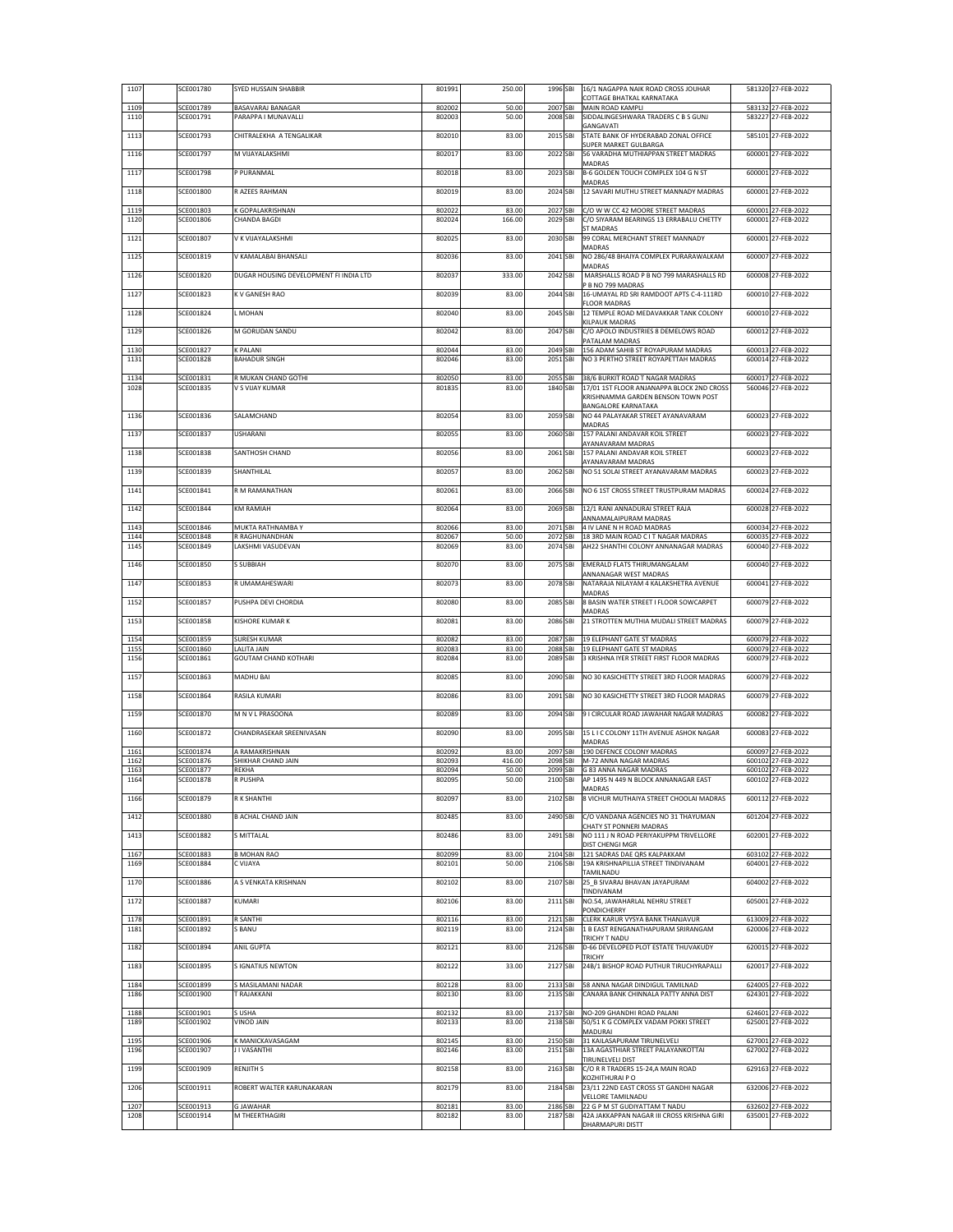|              | SCE001915              | A PREMALATHA                              | 802183           | 83.00           | 2188 SBI             | MIG-31-PHASE X, ROYAKOTTA HUDCO SRINIVASA<br>ILLAM, BEHIND TALUK OFFICE HOSUR               | 635109 27-FEB-2022                       |
|--------------|------------------------|-------------------------------------------|------------------|-----------------|----------------------|---------------------------------------------------------------------------------------------|------------------------------------------|
| 1210         | SCE001916              | THOMAS M C                                | 802184           | 83.00           | 2189 SBI             | NO.111, ASCENT CIRCUITS PVT LTD SIPCOT<br>HOSUR TAMILNADU                                   | 635109 27-FEB-2022                       |
| 1211<br>1212 | SCE001920<br>SCE001921 | <b>B JAYAKUMARI</b><br>A MATHIYAZHAGAN    | 802189<br>802190 | 83.00<br>83.00  | 2194 SBI<br>2195 SBI | 16-1 WEST 6TH CROSS VIDYANAGAR SALEM<br>RS RS ALLIKUTTAI POST VEERANAM ROAD SALEM           | 636003 27-FEB-2022<br>636003 27-FEB-2022 |
| 1213         | SCE001924              | S DEIVANAI                                | 802193           | 83.00           | 2198 SBI             | 1/83 S E E D COLONY FAIRLANDS SALEM                                                         | 636016 27-FEB-2022                       |
| 1214<br>1215 | SCE001925<br>SCE001926 | AMIRTHA SUNDARI R<br>R THANGAVEL          | 802194<br>802195 | 50.00<br>83.00  | 2199 SBI<br>2200 SBI | C-28/27 MOHAN NAGAR SALEM<br>2/138 SENTHIL NAGAR DHARMAPURI                                 | 636030 27-FEB-2022<br>636705 27-FEB-2022 |
| 1216         | SCE001927              | ANIL KUMAR AGARWAL                        | 802196           | 83.00           | 2201 SBI             | 182 AGRAHARAM STREET ERODE T N                                                              | 638001 27-FEB-2022                       |
| 1217         | SCE001929              | S BALAJI                                  | 802199           | 83.00           | 2204 SBI             | 34 OMR COLONY THIRUNAGAR COLONY ERODE                                                       | 638003 27-FEB-2022                       |
| 1218<br>1221 | SCE001930<br>SCE001934 | SAVITHRI RAVICHANDRAN<br>P NIRMALA        | 802201<br>802210 | 83.00<br>83.00  | 2206 SBI<br>2215 SBI | UAMYAGAM 1008 E V N ROAD ERODE<br>22 GANDHI NAGAR MAIN STREET KARUR                         | 638009 27-FEB-2022<br>639001 27-FEB-2022 |
| 1222<br>1223 | SCE001936<br>SCE001938 | <b>K NATESAN</b><br>R S POPATLAL GANDHI   | 802212<br>802214 | 166.00<br>83.00 | 2217 SBI<br>2219 SBI | 947 JAWAHAR BAZAAR KARUR TAMILNADU<br>C/O SHRI NITODA NIVAS 78-D THOMAS STREET              | 639001 27-FEB-2022<br>641001 27-FEB-2022 |
| 1224         | SCE001939              | MOHAN <sub>N</sub>                        | 802215           | 50.00           | 2220 SBI             | COIMBATORE<br>136-A SWAMI IYER NEW ST GANGA SOAP                                            | 641001 27-FEB-2022                       |
| 1226         | SCE001943              | <b>MANGAYARKARASI</b>                     | 802220           | 83.00           | 2225 SBI             | <b>GARDEN COIMBATORE</b><br>31-C R K NAIDU BUILDING NARAYANA MISSION                        | 641011 27-FEB-2022                       |
| 1227         | SCE001946              | K AMUTHA                                  | 802222           | 83.00           | 2227 SBI             | ROAD COIMBATORE<br>209-E PERUMALTHOTTAM NAICKENPALAYAM PO                                   | 641020 27-FEB-2022                       |
| 1228         | SCE001947              | ANIL JAIN                                 | 802223           | 83.00           | 2228 SBI             | COIMBATORE<br>SUNITHA JAIN, JAIN GRANITES 38D GANGA                                         | 641025 27-FEB-2022                       |
|              |                        |                                           |                  |                 |                      | NAIDU STREET VENKATAPURAM COIMBATORE                                                        |                                          |
| 1229         | SCE001950              | R KASTHURI BAI                            | 802225           | 83.00           | 2230 SBI             | A 10 RAMASAMY NAGAR UDUMALPET<br><b>COIMBATORE DIST</b>                                     | 642126 27-FEB-2022                       |
| 1230         | SCE001953              | K BALALINGIAH                             | 802228           | 250.00          | 2233 SBI             | MACHURIT CLUB ROAD WOOD SIDE<br><b>OOTACAMUND</b>                                           | 643001 27-FEB-2022                       |
| 1233         | SCE001956              | AKKAMAHADEVI                              | 802231           | 83.00           | 2236 SBI             | 13/994 TRIKOVIL LANE NEAR TATA OIL MILLS<br>CALICUT                                         | 673001 27-FEB-2022                       |
| 1238         | SCE001963              | GEETHA ARAVAMUTHAN                        | 802245           | 83.00           | 2250 SBI             | 110C OFFICERS RESIDENTIAL COMPLEX<br>PANAMPALLY AVENUE ERNAKULAM                            | 682036 27-FEB-2022                       |
| 1239         | SCE001966              | ZACHARIAH ABRAHAM                         | 802249           | 83.00           | 2254 SBI             | GENERAL HOSPITAL TATA TEA LIMITED MUNNAR                                                    | 685612 27-FEB-2022                       |
| 1241         | SCE001968              | АСНАММА СНАСКО                            | 802255           | 83.00           | 2260 SBI             | KERALA<br>ALACKLH KANJIRAMATTOM PO CHENGALAM VIA                                            | 686585 27-FEB-2022                       |
| 1244         | SCE001973              | SAHILABEEVI M                             | 802262           | 83.00           | 2267 SBI             | KOTTAYAM KERALA<br>HILAL VILLA PALLIMUKKU KADAKKAL POST                                     | 691536 27-FEB-2022                       |
| 1246         | SCE001974              | RAJASHRI KAREPU                           | 802265           | 83.00           | 2270 SBI             | TC 14/1540 NEAR VALSALA NURSING HOME<br>VAZHUTHACAUD TRIVANDRUM                             | 695014 27-FEB-2022                       |
| 1248         | SCE001975              | ROOP KISHORE MAHAWAR                      | 802271           | 83.00           | 2276 SBI<br>2277 SBI | 22 AMPATOLLA STREET CALCUTTA<br>C/O B N WIRE NETTING INDU 109 N S ROAD                      | 700001 27-FEB-2022                       |
| 1249<br>1250 | SCE001976<br>SCE001977 | LAXMI PAT SANCHETI<br>SUSHIL KUMAR GOENKA | 802272<br>802273 | 83.00<br>50.00  | 2278 SBI             | CALCUTTA<br>32 EZRA STREET 9TH FLOOR ROOM NO 962                                            | 700001 27-FEB-2022<br>700001 27-FEB-2022 |
| 1251         | SCE001978              | RANJANA BARARIA                           | 802274           | 83.00           | 2279 SBI             | CALCUTTA<br>C/O JOHARMALL RAICHAND 11 ARMENIAN                                              | 700001 27-FEB-2022                       |
| 1252         | SCE001985              | NARESH CHAND CHANDAK                      | 802278           | 166.00          | 2283 SBI             | STREET 2ND FLOOR CALCUTTA<br>9 INDIA EXCHANGE PLACE 8TH FLOOR R NO 5                        | 700001 27-FEB-2022                       |
| 1253         | SCE001986              | ALPANA MUNDRA                             | 802279           | 666.00          | 2284 SBI             | CALCUTTA<br>C/O RAHUL & CO 3B LALBAZAR STREET                                               | 700001 27-FEB-2022                       |
|              |                        | KISHAN LAL PUGALIA                        | 802282           | 166.00          | 2287 SBI             | CALCUTTA<br>LALIT CO, 7, LYONS RANGE 1ST FLOOR, R/NO 10                                     | 700001 27-FEB-2022                       |
|              |                        |                                           |                  |                 |                      |                                                                                             |                                          |
| 1254         | SCE001989              |                                           |                  |                 |                      | CALCUTTA                                                                                    |                                          |
| 1415<br>1255 | SCE001990<br>SCE001991 | CHINU RANI SAHA<br>BHAGCHAND MAHESHWARI   | 802488<br>802283 | 83.00<br>83.00  | 2493 SBI<br>2288 SBI | 9B BENIATOLA STREET CALCUTTA<br>C/O JANKI MOHAN KASAT & SONS 18 MULLICK                     | 700005 27-FEB-2022<br>700007 27-FEB-2022 |
| 1256         | SCE001993              | <b>SURAJ DUGAR</b>                        | 802284           | 50.00           | 2289 SBI             | STREET CALCUTTA<br>C/O D S ENTERPRISES 199/5 M G ROAD                                       | 700007 27-FEB-2022                       |
| 1257         | SCE001997              | SUNITA JALAN                              | 802286           | 83.00           | 2291 SBI             | CALCUTTA<br>C/O LUXMI RICE MILL ROOM -58 134/1                                              | 700007 27-FEB-2022                       |
| 1416         | SCE001998              | ANIL KUMAR AGARWAL                        | 802489           | 50.00           | 2494 SBI             | MAHATMA GANDHI ROAD CALCUTTA<br>C/O BIMAL TEXTILES 5TH FLOOR 9 JAGMOHAN                     | 700007 27-FEB-2022                       |
| 1258         | SCE002000              | RATANLAL KHERIA                           | 802288           | 83.00           | 2293 SBI             | MULLICK LANE CALCUTTA<br>C/O KHERIA BROTHERS 23/1 MAHARSHI                                  | 700007 27-FEB-2022                       |
| 1259         | SCE002004              | MANOJ SARAOGI                             | 802292           | 83.00           | 2297 SBI             | DEVENDRA ROAD CALCUTTA<br>18/1 MAHARSHI DEVENDRA ROAD 5TH FLOOR                             | 700007 27-FEB-2022                       |
| 1417         | SCE002007              | PRAVIN KUMAR TRIVEDI                      | 802490           | 50.00           | 2495 SBI             | CALCUTTA<br>13/3 BALLYGUNGE CIRCULAR ROAD VIVEK VIHAR                                       | 700009 27-FEB-2022                       |
| 1260         | SCE002008              | NILKRISHNA NATH                           | 802295           | 83.00           | 2300 SBI             | 8TH FLR CALCUTTA<br>15-B KALITARA BOSE LANE CALCUTTA                                        | 700010 27-FEB-2022                       |
| 1261         | SCE002009              | UDAICHAND KUNDALIA                        | 802298           | 83.00           | 2303 SBI             | NATIONAL ELECTRICALS 60 MATCALFE ST<br>CALCUTTA                                             | 700013 27-FEB-2022                       |
| 1262         | SCE002010              | <b>SINTU MANNA</b>                        | 802299           | 83.00           | 2304 SBI             | NATIONAL ELECTRICALS 60 METCALFE ST                                                         | 700013 27-FEB-2022                       |
| 1263         | SCE002013              | RADHA SONTHALIA                           | 802302           | 83.00           | 2307 SBI             | CALCUTTA<br>3 HUNGER FORD STREET FLAT -6C CALCUTTA                                          | 700017 27-FEB-2022                       |
| 1264         | SCE002014              | MAHESH SONTHALIA                          | 802303           | 83.00           | 2308 SBI             | 3 HUNGER FORD STREET FLAT -6C CALCUTTA                                                      | 700017 27-FEB-2022                       |
| 1267         | SCE002015              | BANNE SINGH SHEKHAWAT                     | 802306           | 166.00          | 2311 SBI             | 67-C BALLYGUNGE CIRCULAR ROAD FLAT NO -4<br>CALCUTTA                                        | 700019 27-FEB-2022                       |
| 1268         | SCE002018              | VINOD KUMAR SODHANI                       | 802308           | 83.00           | 2313 SBI             | C/O PLATINUM FINANCE LTD A-12 3RD FLOOR<br>FMC FORTUNA 234/3A A J C BOSE ROAD               | 700020 27-FEB-2022                       |
| 1269         | SCE002024              | ARUNA DEVI AGARWAL                        | 802312           | 83.00           | 2317 SBI             | CALCUTTA<br>68-F PURNA DAS ROAD SOUTH SIDE 1ST FLOOR                                        | 700029 27-FEB-2022                       |
| 1270         | SCE002026              | RANJIT KUMAR PAUL                         | 802314           | 83.00           | 2319 SBI             | CALCUTTA<br>83/1 INSTITUTE LANE SUNDARI VILA                                                | 700036 27-FEB-2022                       |
| 1271         | SCE002027              | OM PRAKASH TEWARI                         | 802315           | 83.00           | 2320 SBI             | BARANAGAR CALCUTTA<br>BIMA ABASAN FL-D/1/1 594/1 DAKSHINDARI                                | 700048 27-FEB-2022                       |
| 1272         | SCE002028              | ARUP SAHA                                 | 802316           | 50.00           | 2321 SBI             | ROAD CALCUTTA<br>292/3 PATNA ROAD PO NIMTA CALCUTTA                                         | 700049 27-FEB-2022                       |
| 1274         | SCE002031              | NAVIN SHARMA                              | 802320           | 83.00           | 2325 SBI             | C/O MR BHASKAR DAS 47/1 BENI MASTER LANE<br>CALCUTTA                                        | 700061 27-FEB-2022                       |
| 1275         | SCE002033              | ORIENTAL BANK OF COMMERCE                 | 802321           | 83.00           | 2326 SBI             | OVERSEAS BRANCH 7/1, LORD SINHA ROAD<br>CALCUTTA                                            | 700071 27-FEB-2022                       |
| 1276<br>1277 | SCE002035              | AMIT AGARWAL<br><b>ARPAN CHOWDHURY</b>    | 802322           | 250.00          | 2327 SBI<br>2328 SBI | 3 TARA CHAND DUTT STREET                                                                    | 700073 27-FEB-2022                       |
|              | SCE002036              |                                           | 802323           | 83.00           |                      | 96 ANANDA ABASAN GARIA STATION ROAD<br><b>GARIA CALCUTTA</b>                                | 700084 27-FEB-2022                       |
| 1278<br>1279 | SCE002037<br>SCE002040 | UMA SHANKAR BIHANI<br><b>DEBASIS DAS</b>  | 802324<br>802327 | 83.00<br>83.00  | 2329 SBI<br>2332 SBI | P-888 BLOCK A LAKE - TOWN CALCUTTA<br>A/52 BAGHAJATIN P O REGENT ESTATE CALUTTA             | 700089 27-FEB-2022<br>700092 27-FEB-2022 |
| 1280         | SCE002041              | DINESH KUMAR KHANDELWAL                   | 802328           | 83.00           | 2333 SBI             | 17 I C BOSE ROAD HOWRAH                                                                     | 711101 27-FEB-2022                       |
| 1281         | SCE002042              | ANURADHA JINDAL                           | 802329           | 83.00           | 2334 SBI             | C/O SARVODAY INDUSTRIES 148/2<br>MADHUSUDAN PAUL CH LANE HOWRAH                             | 711101 27-FEB-2022                       |
| 1282         | SCE002043              | VALLABHDAS HARILAL CHANDARANA             | 802330           | 83.00           | 2335 SBI             | 17/13 SHASHI BHUSAN SARKAR LANE<br>NANDIBAGAN SALKIA HOWRAH                                 | 711106 27-FEB-2022                       |
| 1283         | SCE002044              | SURESH KUMAR AGARWAL                      | 802331           | 83.00           | 2336 SBI             | 121 J N MUKHERJEE RD SOLAKOTHI HOWRAH                                                       | 711107 27-FEB-2022                       |
| 1285         | SCE002047<br>SCE002048 | SOMA DEY                                  | 802334           | 83.00           | 2339 SBI             | 19 SETTLANE KRISHNAPOTTY PO TELINIPARA DT<br>HOOGHLY WB<br>C/O SADANANDA CHATTERJEE AT & PO | 712125 27-FEB-2022<br>712157 27-FEB-2022 |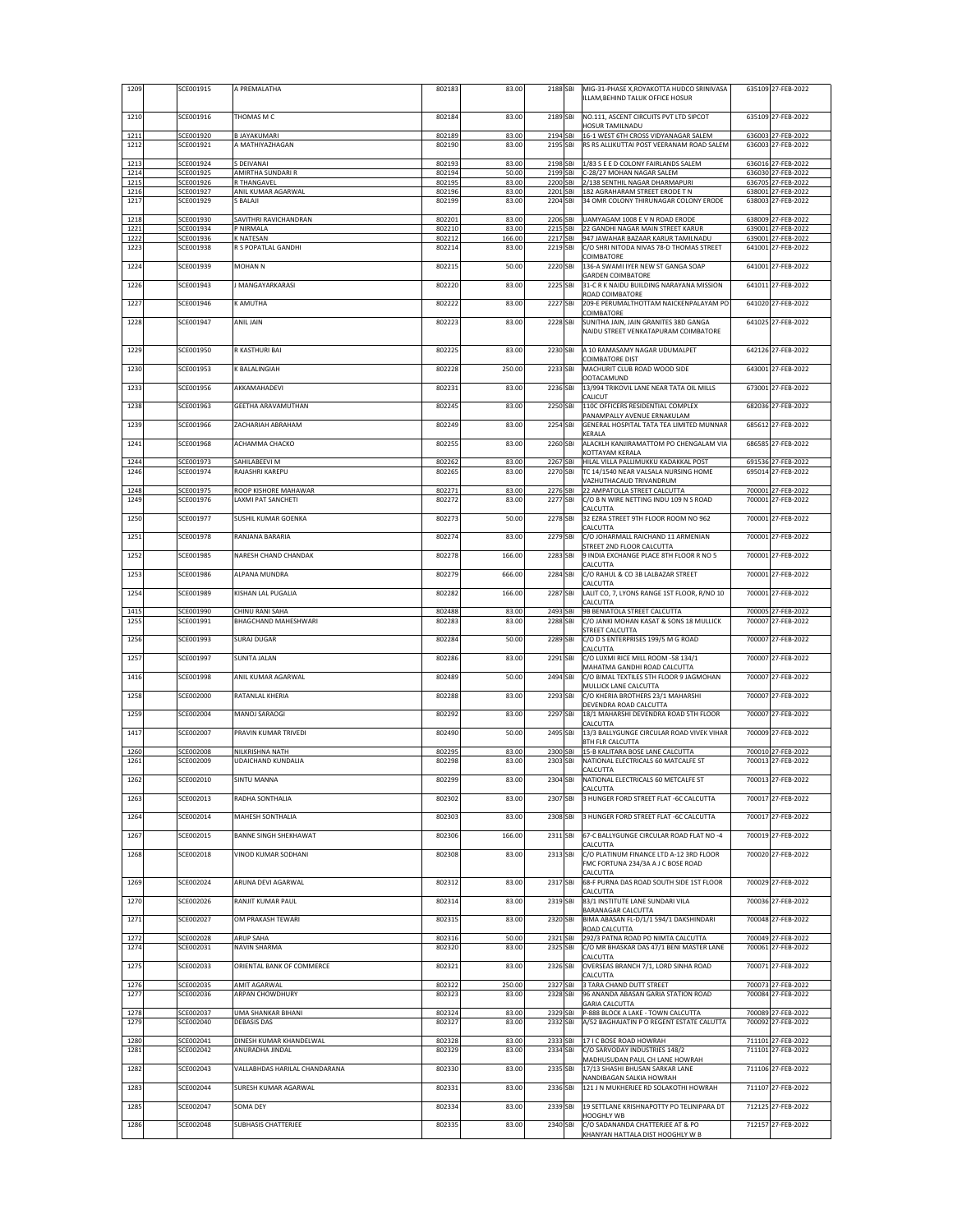| 1292         | SCE002050              | PUSPITA GHOSH                                   | 802344           | 83.00          | 2349 SBI             | C/O ASHIS KUMAR DAS MATRIBHABAN MIRZA<br>BAZAR PO&DIST MIDNAPORE W B           |        | 721101 27-FEB-2022                       |
|--------------|------------------------|-------------------------------------------------|------------------|----------------|----------------------|--------------------------------------------------------------------------------|--------|------------------------------------------|
| 1293         | SCE002051              | NIMAT CHANDRA GHOSH                             | 802345           | 83.00          | 2350 SBI             | C/O ASHIS KUMAR DAS MATRIBHABAN MIRZA<br>BAZAR PO&DIST MIDNAPORE W B           |        | 721101 27-FEB-2022                       |
| 1294         | SCE002053              | <b>SUSAMA TRIPATHY</b>                          | 802347           | 83.00          | 2352 SBI             | VIDYASAGAR PALLI PO BELDA DIST MIDNAPORE                                       |        | 721424 27-FEB-2022                       |
| 1295         | SCE002055              | LALITA AGARWALA                                 | 802350           | 83.00          | 2355 SBI             | C/O R RADHAKISHAN POST RAGHUNATHPUR                                            |        | 723133 27-FEB-2022                       |
| 1296         | SCE002056              | RAJ KUMAR AGARWALA                              | 802351           | 83.00          | 2356 SBI             | <b>DIST PURULIA</b><br>C/O R RADHAKISHAN POST RAGHUNATHPUR                     |        | 723133 27-FEB-2022                       |
| 1297         | SCE002057              | RAM DARSHAN SARDA                               | 802352           | 83.00          | 2357 SBI             | <b>DIST PURULIA</b><br>C/O MAHESHWARIMETAL STORE HILLCART                      |        | 734401 27-FEB-2022                       |
| 1298         | SCE002058              | ANCHA KAVITHA                                   | 802353           | 83.00          | 2358 SBI             | ROAD POST SILIGURI W B<br>PRAMOD & CO M G MARG BEAT NO 2 GANGTOK               |        | 737101 27-FEB-2022                       |
| 1299         | SCE002059              | <b>DIPANKAR DEY</b>                             | 802354           | 83.00          | 2359 SBI             | SIKKIM<br>45 DEY CHOWDHURY ST PO RANAGHAT DIST                                 |        | 741201 27-FEB-2022                       |
|              |                        |                                                 |                  |                |                      | NADIA                                                                          |        |                                          |
| 1300         | SCE002060              | PRASANTAKUMAR SINHA                             | 802355           | 83.00          | 2360 SBI             | 35/1 NAKARI MONDAL ROAD P O KANCHRAPARA<br>DT NORTH 24 PGS                     |        | 743145 27-FEB-2022                       |
| 1301         | SCE002061              | <b>DILIP KAYAL</b>                              | 802356           | 83.00          | 2361 SBI             | VILL KUMARSHA PO TANGRAKHALI P S CANNING<br>DIST 24 PGS S                      | 743329 | 27-FEB-2022                              |
| 1303         | SCE002068              | SANJAY JAIN                                     | 802363           | 83.00          | 2368 SBI             | C/O SHETH AUTO MOBILES AT ROAD GAUHATI<br>ASSAM                                |        | 781001 27-FEB-2022                       |
| 1304         | SCE002071              | PANA DEVI BOHRA                                 | 802366           | 83.00          | 2371 SBI             | C/O PADAM JAIN & CO 606 SHREEMANTA<br>MARKET A T ROAD PO GUWAHATI ASSAM        |        | 781001 27-FEB-2022                       |
| 1305<br>1306 | SCE002072<br>SCE002074 | <b>GODFRAY N ARENGH</b><br>ANIL AGARWAL         | 802367<br>802369 | 83.00<br>83.00 | 2372 SBI<br>2374 SBI | C/O RAVI UDYOG JAIL ROAD GUWAHATI<br>S A STORE ASSOCIATES S S ROAD LAKHTOKIA   | 781001 | 781001 27-FEB-2022<br>27-FEB-2022        |
| 1307         | SCE002075              | MANOJ KUMAR KEDIA                               | 802370           | 50.00          | 2375 SBI             | <b>GUWAHATI</b><br>C/O SHIV HARDWARE STORES STATION CHARALI                    |        | 785640 27-FEB-2022                       |
|              |                        |                                                 |                  |                |                      | SIBSAGAR ASSAM                                                                 |        |                                          |
| 1308         | SCE002077              | SONU SOOD                                       | 802373           | 166.00         | 2378 SBI             | C/O J SOOD ELECTRICAL DEPT OIL INDIA LTD PO<br>DULIAJAN ASSAM                  |        | 786602 27-FEB-2022                       |
| 1309         | SCE002079              | MANIKCHAND JAIN                                 | 802374           | 83.00          | 2379 SBI             | C/O BINOD FANCY STORES M P ROAD DIMAPUR                                        |        | 797112 27-FEB-2022                       |
| 1310         | SCE002080              | <b>SUNITA SETHI</b>                             | 802375           | 83.00          | 2380 SBI             | C/O MOHAN LAL SETHI NEAR JAIN TEMPLE<br><b>DIMAPUR</b>                         |        | 797112 27-FEB-2022                       |
| 1311         | SCE002081              | RAKHI KUMARI                                    | 802376           | 83.00          | 2381 SBI             | C/O RAKESH ARORA 216 ASHIYANA TOWER<br>EXHIBITION ROAD PATNA                   |        | 800001 27-FEB-2022                       |
| 1312         | SCE002082              | VINOD KUMAR THIRANI                             | 802377           | 50.00          | 2382 SBI             | M/S RUCHIKA LADIES GARMENT KADAM KUAN                                          |        | 800003 27-FEB-2022                       |
| 1313         | SCE002083              | SYED ABID IMAM                                  | 802378           | 83.00          | 2383 SBI             | PATNA<br>ASHRAF MANZIL PATNA MARKET PATNA BIHAR                                |        | 800004 27-FEB-2022                       |
| 1314         | SCE002084              | HARINDER NATH PANDEY                            | 802379           | 83.00          | 2384 SBI             | GUPTA MANSION BAKER GANJ PATNA                                                 |        | 800004 27-FEB-2022                       |
| 1315         | <b>SCE002085</b>       | SHABNAM NAZ WARSI                               | 802380           | 83.00          | 2385 SBI             | DEWA COTTAGE MOM DARGAH PO MAHENDRU<br>PATNA BIHAR                             |        | 800006 27-FEB-2022                       |
| 1316         | SCE002086              | AJIT SINGH                                      | 802381           | 83.00          | 2386 SBI             | C/O DR RAM GOPAL SINGH GUR KI MANDI<br>PATNA                                   |        | 800007 27-FEB-2022                       |
| 1317         | SCE002087              | <b>AVINASH C PATEL</b>                          | 802382           | 83.00          | 2387 SBI             | C/O SHANTI-KUTIR KAIMASIKOH, PATNA CITY<br>PATNA                               |        | 800008 27-FEB-2022                       |
| 1318         | SCE002088              | SITA DEVI DROLIA                                | 802383           | 50.00          | 2388 SBI             | ARYA NAGAR COLONY LODIKATRA PATNA CITY                                         |        | 800008 27-FEB-2022                       |
| 1319         | SCE002089              | RAJESH KUMAR                                    | 802384           | 83.00          | 2389 SBI             | C/O RAMESH KUMAR TOLA GHAGA GALI PATNA                                         | 800008 | 27-FEB-2022                              |
| 1320         | SCE002090              | BHAGWATI DEVI CHOWDHARY                         | 802385           | 83.00          | 2390 SBI             | <b>CITY</b><br>ARYA NAGAR COLONY LODI KATRA PATNA CITY                         |        | 800008 27-FEB-2022                       |
| 1327         | SCE002091              | RANJIT KUMAR                                    | 802392           | 83.00          | 2397 SBI             | 3/76 LIG HANUMAN NAGAR PO LAHIA NAGAR                                          |        | 800020 27-FEB-2022                       |
| 1328         | SCE002092              | <b>BHARTI KUMARI</b>                            | 802393           | 83.00          | 2398 SBI             | PATNA<br>121 F-SECTOR PEOPLES CO-OP COLONY                                     |        | 800020 27-FEB-2022                       |
| 1329         | SCE002093              | VISHNU JAIN                                     | 802394           | 83.00          | 2399 SBI             | KANKERBAGH PATNA<br>4-56 DOCTORS COLONY LOHIA NAGAR PATNA                      |        | 800020 27-FEB-2022                       |
|              |                        |                                                 |                  |                |                      |                                                                                |        |                                          |
| 1330<br>1333 | SCE002094<br>SCE002095 | SHITAL PRASAD NAYAK<br>SHAMBHUNATH JINDAL       | 802395<br>802398 | 83.00<br>83.00 | 2400 SBI<br>2403 SBI | NC 115 SBI COLONY KANKAR BAGH PATNA<br>C/O RAM GOPAL KANHAIYALAL CLOTH MERCHNT | 800020 | 27-FEB-2022<br>811214 27-FEB-2022        |
|              |                        |                                                 |                  |                |                      | KESHO PUR, PO: JAMAL PUR DIST: MUNGER,<br><b>BIHAR</b>                         |        |                                          |
| 1334         | SCE002096              | SANJAY KUMAR BHALOTIA                           | 802399           | 83.00          | 2404 SBI             | C/O SHANKAR LAL BHALOTIA DUDHANI DUMKA<br><b>BIHAR</b>                         |        | 814101 27-FEB-2022                       |
| 1335         | SCE002099              | <b>BHANWARI DEVI JAIN</b>                       | 802402           | 83.00          | 2407 SBI             | APPU ROADLINES GOLAROAD BODDOM BAZAR<br>HAZARIBAG BIHAR                        |        | 825301 27-FEB-2022                       |
| 1336         | SCE002100              | SAROJ YADAV                                     | 802403           | 83.00          | 2408 SBI             | C/O K K YADAV BANK OF BARODA BOKAR STEEL<br><b>CITY BIHAR</b>                  |        | 827004 27-FEB-2022                       |
| 1338         | SCE002101              | SANJAY KUMAR AGARWALLA                          | 802405           | 83.00          | 2410 SBI             | CHANDAN STORES KIRANA PATTI JHARIA<br>DHANBAD                                  |        | 828111 27-FEB-2022                       |
| 1340         | SCE002105              | ASHOK KUMAR PATHAK                              | 802408           | 83.00          | 2413 SBI             | ROOM NO-15 G T HOSTEL NO 3 I C ROAD                                            |        | 831001 27-FEB-2022                       |
| 1345         | SCE002106              | <b>AYUTI SINGH</b>                              | 802416           | 50.00          | 2421 SBI             | BISTUPUR JAMSHEDPUR<br>C/O M M SINGH FABRICATION TISCO GROWTH                  |        | 832108 27-FEB-2022                       |
| 1342         | SCE002107              | ANJU AGARWAL                                    | 802410           | 83.00          | 2415 SBI             | SHOP GAMARIA JAMSHEDPUR<br>C/O SHIV PRASAD AGARWAL 14 GOLMURI                  |        | 831003 27-FEB-2022                       |
| 1343         | SCE002108              | REENA AGARWAL                                   | 802411           | 83.00          | 2416 SBI             | MARKET JAMSHEDPUR<br>C/O SHIV PRASAD AGARWAL 14 GOLMURI                        |        | 831003 27-FEB-2022                       |
| 1344         | SCE002111              | SUSHILA AGARWAL                                 | 802415           | 83.00          | 2420 SBI             | MARKET JAMSHEDPUR<br>ARUNODYA PO SUNDERNAGAR JAMSHEDPUR                        |        | 832107 27-FEB-2022                       |
| 1346         | SCE002113              | SHYAM SUNDAR PRASAD                             | 802417           | 83.00          | 2422 SBI             | QR NO C/93 BEHIND RANCHI WOMEN S COLLEGE                                       |        | 834001 27-FEB-2022                       |
| 1347         | SCE002114              | RAGHUNATH PD GINODIA                            | 802418           | 83.00          | 2423 SBI             | HOSTEL NAGARA TALI RANCHI<br>RANDHIR PRASAD STREET UPPER BAZAR RANCHI          |        | 834001 27-FEB-2022                       |
|              |                        |                                                 |                  |                |                      | <b>BIHAR</b>                                                                   |        |                                          |
| 1348         | SCE002115              | SUBRAMANIAN                                     | 802419           | 83.00          | 2424 SBI             | CISF UNIT HEC RANCHI POST DHURAWA DIST<br>RANCHI BIHAR STATE                   |        | 834004 27-FEB-2022                       |
| 1349         | SCE002116              | ABDUL QUADIR JILANI                             | 802420           | 83.00          | 2425 SBI             | 13/5 UNIVERSITY COLONY BARIATU RANCHI<br><b>BIHAR</b>                          |        | 834009 27-FEB-2022                       |
| 1350         | SCE002117              | PARASHURAM MISHRA                               | 802421           | 83.00          | 2426 SBI             | NAI BAZAR PATWA TOLI MUZAFFARPUR BIHAR                                         |        | 842001 27-FEB-2022                       |
| 1351<br>1353 | SCE002118<br>SCE002121 | MURALIDHAR NARNOLI<br><b>KUSUM DEVI</b>         | 802422<br>802424 | 83.00<br>83.00 | 2427 SBI<br>2429 SBI | PURANI BAZAR SONAPATTI MUZAFFARPUR<br>C/O DURGA ENTERPRISES MAIN ROAD RAXAUL   |        | 842001 27-FEB-2022<br>845305 27-FEB-2022 |
| 1354         | SCE002122              | <b>RUKMINI SAHA</b>                             | 802425           | 83.00          | 2430 SBI             | <b>BIHAR</b><br>C/O BASUDEO PURBE ARUN KUMAR BATA                              |        | 847211 27-FEB-2022                       |
|              |                        |                                                 |                  |                |                      | CHOWK, MADHUBANI BIHAR                                                         |        |                                          |
| 1366         | SCE002124              | RADHIKA CHOWDHRY                                | 802439           | 83.00          | 2444 SBI             | 203-206 MANSAROVAR BLDG 90 NEHRU PLACE<br>NEW DELHI                            |        | 110019 27-FEB-2022                       |
| 1367         | SCE002125              | <b>G S CHOUDHARY</b>                            | 802440           | 83.00          | 2445 SBI             | C/O KRISHAN KUMAR 664 KABOOL NAGAR<br>SHAHDRA DELHI                            |        | 110032 27-FEB-2022                       |
| 1368         | SCE002126              | R K GUPTA                                       | 802441           | 83.00          | 2446 SBI             | C/O KUNAL GUPTA 178, POCKET-E, MAYUR<br>VIHAR, PHASE-2 DELHI                   |        | 110091 27-FEB-2022                       |
| 1369         | SCE002128              | INDER PAL SINGH TALWAR                          | 802442           | 83.00          | 2447 SBI             | 1092, PHASE II, URBAN ESTATE FOCAL POINT,<br>JAMALPUR LUDHIANA                 |        | 141010 27-FEB-2022                       |
| 1371<br>1372 | SCE002130<br>SCE002131 | KAMLESH BHATNAGAR<br>SURESH PAL SINGH CHAUDHARY | 802444<br>802445 | 83.00<br>83.00 | 2449 SBI<br>2450 SBI | D-1331, INDIRA NAGAR LUCKNOW<br>HOUSE NO 387 SHANTI KUNJ COLONY DIST           |        | 226016 27-FEB-2022<br>301001 27-FEB-2022 |
|              |                        |                                                 |                  |                |                      | ALWAR RAJASTHAN                                                                |        |                                          |
| 1374<br>1375 | SCE002132<br>SCE002133 | LAXMI NARAYAN KUMHAR<br>MANOJ KUMAR CHACHAN     | 802447<br>802448 | 83.00<br>83.00 | 2452 SBI<br>2453 SBI | 294 TATA NAGAR SHASTRI NAGAR JAIPUR<br>SRIMAN SRIMATI LALAJI CHOWK HANUMAN     |        | 302016 27-FEB-2022<br>335513 27-FEB-2022 |
| 1376         | SCE002134              | MAHESH PATEL                                    | 802449           | 83.00          | 2454 SBI             | <b>GARH TOWN</b><br>K K FINANCE 469/6 PARSI CHAWL KALUPUR                      |        | 380002 27-FEB-2022                       |
|              |                        |                                                 |                  |                |                      | AHMEDABAD                                                                      |        |                                          |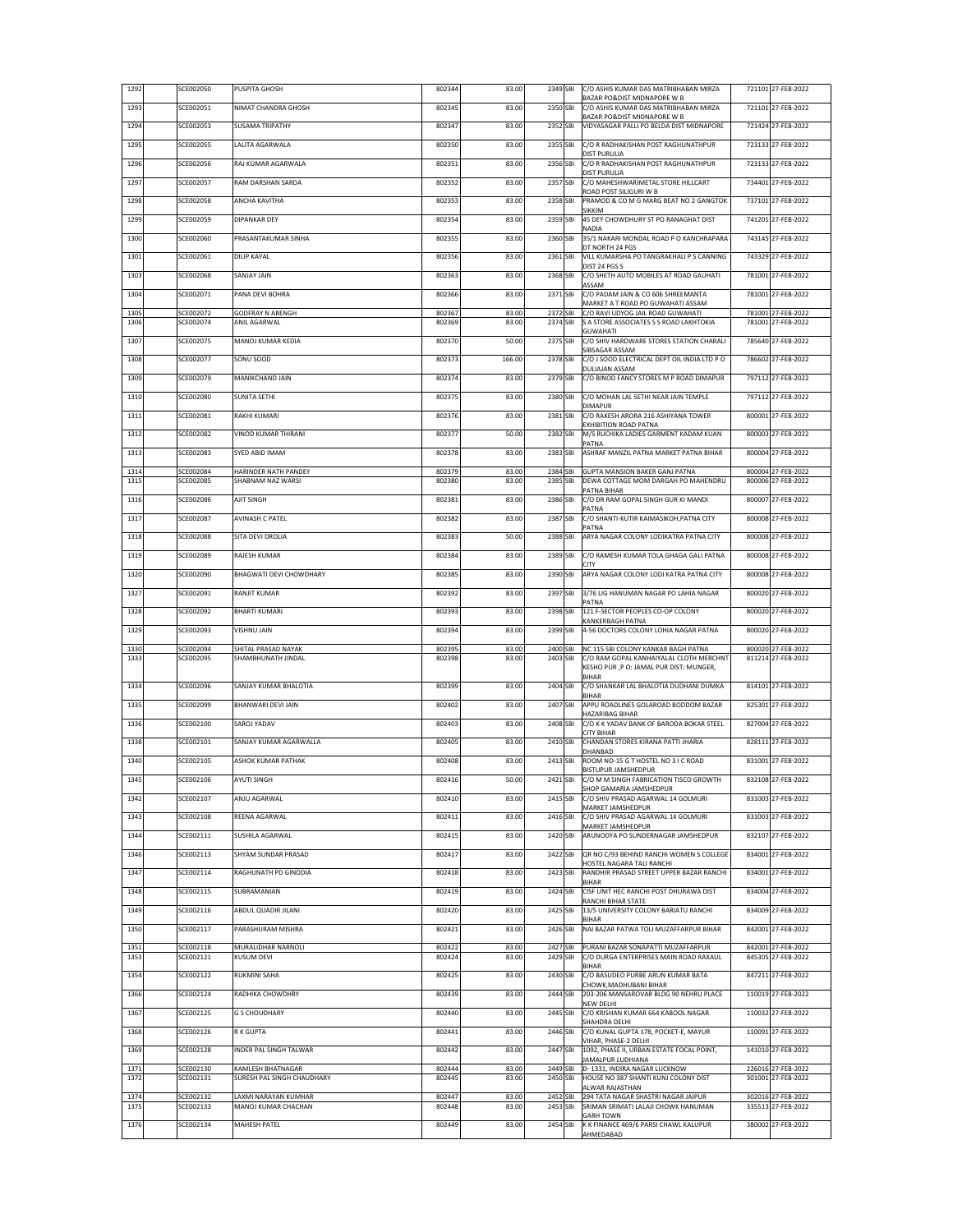| 1377         | SCE002135              | AMIT SHAH                                            | 802450           | 750.00           | 2455 SBI             |                  | AMP INVESTMENT 502 PANCHKUVA<br>AHMEDABAD                                    | 380002 27-FEB-2022                       |
|--------------|------------------------|------------------------------------------------------|------------------|------------------|----------------------|------------------|------------------------------------------------------------------------------|------------------------------------------|
| 1378         | SCE002137              | DEEPA H VASAVADA                                     | 802451           | 8833.00          | 2456 SBI             |                  | 24 SHARDA NAGAR NEW SHARDA MANDIR                                            | 380007 27-FEB-2022                       |
| 1380         | SCE002138              | ASHOK PATEL                                          | 802453           | 83.00            | 2458 SBI             |                  | ROAD AHMEDABAD<br>10-B KASTURBA NAGAR BEHIND STATION                         | 390007 27-FEB-2022                       |
| 1381         | SCE002139              | ANISA G SIRAJWALA                                    | 802454           | 50.00            | 2459 SBI             |                  | BARODA<br>201 AYESHA MENSION MOGAL WADA                                      | 390017 27-FEB-2022                       |
|              | SCE002140              |                                                      | 802458           | 83.00            | 2463 SBI             |                  | YASINKHAN PATHAN ROAD BARODA<br>KANYASHE PO PEPODAR TO OLAPAD DIST SURAT     | 394110 27-FEB-2022                       |
| 1385         |                        | BHARAT M GOHEL                                       |                  |                  |                      |                  |                                                                              |                                          |
| 1386         | SCE002142              | SANJAY AGARWAL                                       | 802459           | 83.00            | 2464 SBI             |                  | 9 C RUDRAISH APT 9TH FLR OPP ARIHANT PARK<br>AMBIKANIKETAN SURAT             | 395007 27-FEB-2022                       |
| 1387<br>1389 | SCE002144<br>SCE002145 | AJAYKUMAR ISHWERLAL DESAI<br>ENAM SECURITIES PVT LTD | 802460<br>802462 | 750.00<br>416.00 | 2465 SBI<br>2467 SBI |                  | HANUMAN BHAGDA VALSAD GUJRAT<br>24 B D RAJABAHADUR COMPOUND AMBALAL          | 396030 27-FEB-2022<br>400001 27-FEB-2022 |
|              |                        |                                                      |                  |                  |                      |                  | DOSHI MARG BOMBAY                                                            |                                          |
| 1390         | SCE002146              | MEENA P BHANSALI                                     | 802463           | 83.00            | 2468 SBI             |                  | 68 KHADILKAR ROAD NEW TAMBAKUWALA<br>BLDG 3RD FLOOR BOMBAY                   | 400004 27-FEB-2022                       |
| 1392         | SCE002147              | SHARAD DATTATRAY GOLANDE                             | 802465           | 83.00            | 2470 SBI             |                  | C/O. A.R BROACHA & CO, ADVOCATES 45,<br>SATTAR SEA VIEW CHOWPATTY SEA FACE   | 400007 27-FEB-2022                       |
|              |                        |                                                      |                  |                  |                      |                  | MUMBAI                                                                       |                                          |
| 1393         | SCE002148              | DANI MEHUL C                                         | 802466           | 83.00            | 2471 SBI             |                  | 12-D/9, ESTEE GEEJAY SAIBABA NAGAR,<br>BORIVALI (W) MUMBAI                   | 400092 27-FEB-2022                       |
| 1397         | SCE002149              | BALAKRISHNA MAHADEO SURYAVANSHI                      | 802470           | 83.00            | 2475 SBI             |                  | 562 SADASHIV PETH CHITRASHALA BLOCK 218<br>POONA                             | 411030 27-FEB-2022                       |
| 1400         | SCE002150              | HEMANT KUMAR PATEL                                   | 802473           | 83.00            | 2478 SBI             |                  | VAISHNO 14-2-332/1/2 GYAN BAGH COLONY<br>HYDERABAD                           | 500012 27-FEB-2022                       |
| 1406         | SCE002151              | C S SWARNAGOWRI                                      | 802479           | 83.00            | 2484 SBI             |                  | NO 152, NIRANJANA NILAYA BHEL LAYOUT,                                        | 560039 27-FEB-2022                       |
|              |                        |                                                      |                  |                  |                      |                  | PATTANAGERE NORTH, R R NAGAR BANGALORE                                       |                                          |
| 1407         | SCE002152              | K S SHESHADRI RANGAN                                 | 802480           | 83.00            | 2485 SBI             |                  | NO 46 FIRST FLOOR SRIVARAHA 8TH MAIN<br>SRINIDHI LAYOUT KONANKUNTE BANGALORE | 560062 27-FEB-2022                       |
|              |                        |                                                      | 802483           |                  | 2488 SBI             |                  | 1303, 11TH A MAIN ROAD VIJAYANAGAR 1ST                                       |                                          |
| 1410         | SCE002153              | C SUDHA ARUN                                         |                  | 833.00           |                      |                  | STAGE MYSORE                                                                 | 570017 27-FEB-2022                       |
| 1411         | SCE002155              | DEEPAK H ASRANI                                      | 802484           | 83.00            | 2489 SBI             |                  | 405 A BLOCK SHIVALAYA BLDG 4TH FLOOR 152 C<br>IN CRD MADRAS                  | 600105 27-FEB-2022                       |
| 1414<br>1418 | SCE002156<br>SCE002157 | N SANJAY KUMAR JAIN<br>SAVITRI DEVI RUNGTA           | 802487<br>802491 | 83.00<br>416.00  | 2492 SBI<br>2496 SBI |                  | NO 9 B K CHETTY STREET VELLORE<br>20 BALLY GUNGE CIRCULAR ROAD CALCUTTA      | 632004 27-FEB-2022<br>700019 27-FEB-2022 |
|              |                        |                                                      |                  |                  |                      |                  |                                                                              |                                          |
| 1265         | SCE008691              | EVERGREEN BUILDERS TRADERS PVT LTD                   | 802304           | 700.00           | 2309 SBI             |                  | CIRCULAR COURT 8 A J C BOSE ROAD 5TH FLOOR<br>KOLKATA                        | 700017 27-FEB-2022                       |
| 14<br>327    | SCE008698<br>SCE008707 | ANURADHA SAXENA<br>MANIT C JAIN                      | 800035<br>800555 | 50.00<br>50.00   | 555 SBI              | 35 SBI           | J-3 SUBASH MARG C-SCHEME JAIPUR<br>B/18 PUSHPAM BUNGLOWS KHARAWALA           | 0 27-FEB-2022<br>380001 27-FEB-2022      |
|              |                        |                                                      |                  |                  |                      |                  | COMPOUND ISANPUR VATVA ROAD                                                  |                                          |
| 1040         | SCE008720              | P K SAHADEVAN NAIR                                   | 801854           | 100.00           | 1859 SBI             |                  | AHMEDABAD<br>NO 297 12TH CROSS 6TH MAIN MSR NAGAR                            | 560054 27-FEB-2022                       |
| 678          | SCE008730              | SANJAY DESHPANDE                                     | 801286           | 50.00            | 1289 SBI             |                  | MATHIKERE BANGALORE<br>13 KALPANA LOK KHAJARANA ROAD INDORE                  | 452001 27-FEB-2022                       |
| 354          | SCE008732              | JANI DAYABEN MAGANLAL                                | 800604           | 50.00            | 604 SBI              |                  | 203 ANURAG FLATS NEAR VIDYANAGAR SCHOOL                                      | 380013 27-FEB-2022                       |
|              |                        |                                                      |                  |                  |                      |                  | GALI USHAMANPURA AHMEDABAD                                                   |                                          |
| 1087         | SCE008734              | RITA FERNANDES                                       | 801944           | 50.00            | 1949 SBI             |                  | HILL VIEW POLALI CROSS KINNIKAMBLA P. O                                      | 574151 27-FEB-2022                       |
|              |                        |                                                      |                  |                  |                      |                  | KAIKANBA SOUTH KANARA DIST KARNATAKA                                         |                                          |
| 1284         | SCE008737              | NITYA NARAYAN CHAKRABORTY                            | 802333           | 50.00            | 2338 SBI             |                  | NONA PUKUR DHAR DHARAMPUR POST<br>CHINSURAH DIST HOOGHLY WEST BENGAL         | 712101 27-FEB-2022                       |
| 194          | SCE008739              | <b>VIVEK KUMAR GUPTA</b>                             | 800309           | 50.00            | 309 SBI              |                  | 275-D BLOCK SHYAM NAGAR KANPUR                                               | 208013 27-FEB-2022                       |
| 155          | SCE008746              | SANJEEV KUMAR                                        | 800250           | 150.00           | 250 SBI              |                  | C/O SANJEEV FOUNDRY AND ENGG WORKS OLD<br>MALL MANDI BATALA                  | 143505 27-FEB-2022                       |
| 1149         | SCE008751              | V VANCHEESWARAN                                      | 802075           | 50.00            | 2080 SBI             |                  | NEW NO 18 OLD NO 12 SABESAN 3RD MAIN<br>ROAD RAM NAGAR NANAANALLU CHENNAI    | 600061 27-FEB-2022                       |
| 181          | SCE008752              | MOOL RAJ GOEL                                        | 800288           | 50.00            | 288 SBI              |                  | A-503, ROYAL RESIDENCY PLOT NO D-11 SECTOR                                   | 201301 27-FEB-2022                       |
|              |                        |                                                      |                  |                  |                      |                  | 44 NOIDA                                                                     |                                          |
| 487          | SCE008761              | MADHAVI ASHVIN MEHTA                                 | 800881           | 150.00           | 881 SBI              |                  | 29 SEA CASTLE CHOWPATTY SEA FACE MUMBAI                                      | 400007 27-FEB-2022                       |
| 15           | SCE008772              | MANOHAR NARERA                                       | 800036           | 33.00            |                      | 36 SBI           | C/O A L NARERA FLAT NO 204 INDRASAN 1<br>JAORA COMPOUND INDORE (MP)          | 0 27-FEB-2022                            |
| 25<br>43     | SCE008773<br>SCE008774 | <b>SUBHASH MEHTANI</b><br>JAGDISH CHANDER GULATI     | 800047<br>800081 | 33.00<br>33.00   |                      | 47 SBI<br>81 SBI | 23/208 LODHI COLONY NEW DELHI<br>10A/24 SHAKTI NAGAR DELHI                   | 110003 27-FEB-2022<br>110007 27-FEB-2022 |
| 156          | SCE008780              | SANJEEV KUMAR                                        | 800251           | 100.00           | 251 SBI              |                  | C/O SANJEEV FOUNDRY AND ENGG WORKS OLD                                       | 143505 27-FEB-2022                       |
| 209          | SCE008781              | <b>GAURAV TREHAN</b>                                 | 800327           | 33.00            | 327 SBI              |                  | MALL MANDI BATALA<br>HOUSE NO MS 103 SECTOR D ALIGANJ                        | 226020 27-FEB-2022                       |
| 269          | SCE008784              | ARVIND SAXENA                                        | 800438           | 33.00            |                      | 438 SBI          | LUCKNOW UP<br>21 KAILASH PURI CHRISTIAN GANJ AJMER                           | 305001 27-FEB-2022                       |
| 286          | SCE008785              | RAMESH MEHTA                                         | 800478           | 33.00            | 478 SBI              |                  | C/O DINESH KUMARCHAMPALAL MEHTA                                              | 343029 27-FEB-2022                       |
|              |                        |                                                      |                  |                  |                      |                  | MAHAVIRJI MANDIR RD MAGH CHOWK N<br>BHINMAL RAJ                              |                                          |
| 300          | SCE008786              | NIRUPA D VADODARIA                                   | 800504           | 33.00            | 504 SBI              |                  | 3, SHAKTI COLONY BEHIND A G OFFICE RAJKOT                                    | 360001 27-FEB-2022                       |
| 355          | SCE008790              | RASHMIKA MISTRY                                      | 800605           | 33.00            | 605 SBI              |                  | 8 VIVEK APPT NR HASMUKH COL VIJAYNAGAR<br>ROAD AHMEDABAD                     | 380013 27-FEB-2022                       |
| 356          | SCE008791              | JANI DAYABEN MAGANLAL                                | 800606           | 33.00            | 606 SBI              |                  | 203 ANURAG FLATS NEAR VIDYANAGAR SCHOOL                                      | 380013 27-FEB-2022                       |
|              |                        |                                                      |                  |                  |                      |                  | GALI USHAMANPURA AHMEDABAD                                                   |                                          |
| 363          | SCE008792              | KAMLA DIXIT                                          | 800628           | 33.00            | 628 SBI              |                  | 184 PREMCHAND NAGAR JODHPUR POST<br>AHMEDABAD                                | 380054 27-FEB-2022                       |
| 383          | SCE008794              | MANISHABEN K PATEL                                   | 800660           | 33.00            | 660 SBI              |                  | 13 ASHAPURY SOCIETY MODHERA ROAD<br>MEHSANA                                  | 384002 27-FEB-2022                       |
| 387          | SCE008796              | BECHARDAS KARSANDAS PATEL                            | 800669           | 33.00            | 669 SBI              |                  | SHERI NO-26 JUNALAXMIPURA PALANPUR                                           | 385002 27-FEB-2022                       |
| 417          | SCE008798              | RITABEN SHAH                                         | 800736           | 33.00            |                      | 736 SBI          | B-24 SOMNATH SOCIETY TARSADI KOSAMBA (RS)                                    | 394120 27-FEB-2022                       |
| 444<br>488   | SCE008800<br>SCE008804 | NITABEN B PATEL<br>MADHAVI ASHVIN MEHTA              | 800771<br>800882 | 33.00<br>100.00  | 771 SBI<br>882 SBI   |                  | 4/347 BEGAMPURA DUDHARAST SURAT<br>29 SEA CASTLE CHOWPATTY SEA FACE MUMBAI   | 395003 27-FEB-2022<br>400007 27-FEB-2022 |
| 580          | SCE008809              | RITU BAJAJ                                           | 801099           | 33.00            | 1102 SBI             |                  | R 10/9 JAI SHREEDHAN BANGUR NAGAR                                            | 400090 27-FEB-2022                       |
|              |                        |                                                      |                  |                  |                      |                  | GOREGAON W BOMBAY                                                            |                                          |
| 679          | SCE008814              | SANJAY DESHPANDE                                     | 801287           | 33.00            | 1290 SBI             |                  | 13 KALPANA HOK KHAJARANA ROAD INDORE M                                       | 452001 27-FEB-2022                       |
| 695<br>702   | SCE008815<br>SCE008816 | AJAY PRAKASH DUBEY<br>ARVIND JAIN                    | 801320<br>801329 | 33.00<br>33.00   | 1323 SBI<br>1332 SBI |                  | E7/849 ARERA COLONY CHOPAL<br>61 AMBEDKAR MARKET PUSTAK BAZAR BHIND M        | 462014 27-FEB-2022<br>477001 27-FEB-2022 |
|              |                        |                                                      |                  |                  |                      |                  |                                                                              |                                          |
| 756          | SCE008819              | HARISH CHANDRA                                       | 801422           | 33.00            | 1425 SBI             |                  | C\O SHRI AALOK ARYA 201 SAI SARAN APTS<br>BHASKAR RAO NAGAR P O SAINIKPURI   | 500094 27-FEB-2022                       |
| 911          | SCE008822              | VENKATA SURYANARAYAN REDDY SATHI                     | 801651           | 33.00            | 1654 SBI             |                  | SECUNDERABAD<br>S/O VENKANNA GOPALAPURAM                                     | 533274 27-FEB-2022                       |
| 953          | SCE008824              | KALPANA SURESHLAL                                    | 801713           | 33.00            | 1716 SBI             |                  | MAHARASHTRA SILK CENTRE 92 J M ROAD<br>BANGALORE                             | 560002 27-FEB-2022                       |
| 954          | SCE008825              | KALPANA JAIN                                         | 801714           | 133.00           | 1717 SBI             |                  | JAISONS NO 5 SHANTAPPA LANE BANGALORE                                        | 560002 27-FEB-2022                       |
| 979          | SCE008826              | A R SRIDHARAN                                        | 801752           | 33.00            | 1755 SBI             |                  | SYNDICATE BANK GANDHI NAGAR BANGALORE                                        | 560009 27-FEB-2022                       |
|              |                        |                                                      |                  |                  |                      |                  |                                                                              |                                          |